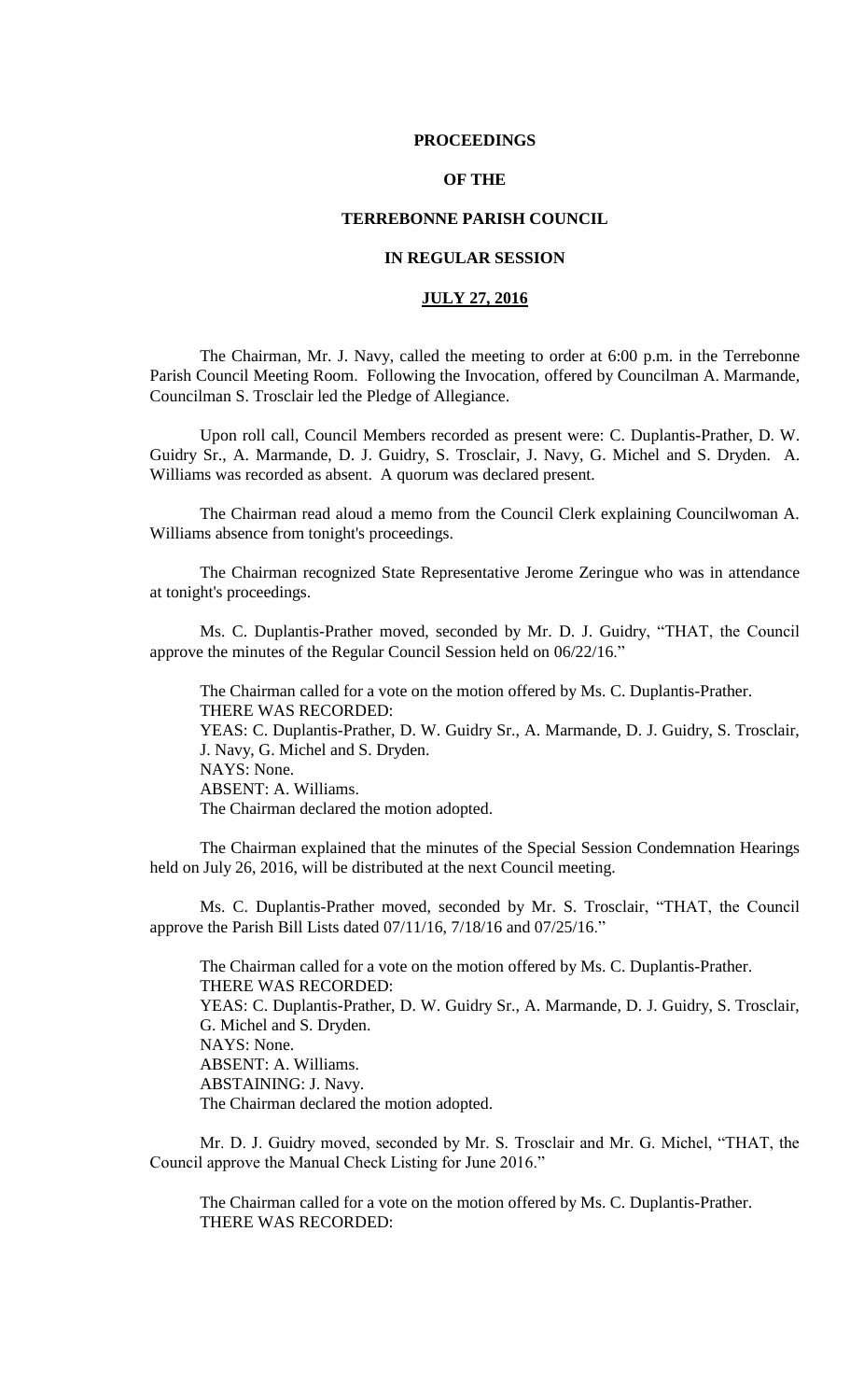YEAS: C. Duplantis-Prather, D. W. Guidry Sr., A. Marmande, D. J. Guidry, S. Trosclair, J. Navy, G. Michel and S. Dryden. NAYS: None. ABSENT: A. Williams. The Chairman declared the motion adopted.

Mr. D. J. Guidry moved, seconded by Ms. C. Duplantis-Prather, "THAT, the Council move Agenda Item 1A - Senator 'Bret' Allain presents a legislative briefing on the 2016 Senate Regular & Second Extraordinary Legislative Sessions until later in the proceedings, to await Mr. Allain's arrival."

The Chairman called for a vote on the motion offered by Mr. D. J. Guidry. THERE WAS RECORDED: YEAS: C. Duplantis-Prather, D. W. Guidry Sr., A. Marmande, D. J. Guidry, S. Trosclair, J. Navy, G. Michel and S. Dryden. NAYS: None. ABSENT: A. Williams. The Chairman declared the motion adopted.

The Chairman recognized State Representative Jerome Zeringue, who thanked the Council for inviting him to speak tonight and briefly gave an update on action taken by the House of Representatives during the 2016 Regular and Second Extraordinary Legislative Sessions. Representative Zeringue expressed that structural changes will need to be made to prevent the state from facing deficit problems in fiscal years 2018-2019.

Councilwoman C. Duplantis-Prather thanked Representative Zeringue for all of his efforts and commended him for the work he has done for Terrebonne Parish.

Ms. C. Duplantis-Prather moved, seconded by Mr. D. J. Guidry and Mr. S. Trosclair, "THAT, the Council re-visit Agenda Item 1A - Senator 'Bret' Allain presents a legislative briefing on the 2016 Senate Regular and Second Extraordinary Legislative Sessions."

The Chairman called for a vote on the motion offered by Ms. C. Duplantis-Prather. THERE WAS RECORDED: YEAS: C. Duplantis-Prather, D. W. Guidry Sr., A. Marmande, D. J. Guidry, S. Trosclair, J. Navy, G. Michel and S. Dryden. NAYS: None. ABSENT: A. Williams. The Chairman declared the motion adopted.

The Chairman recognized State Senator 'Bret' Allain who gave a legislative briefing on the 2016 Senate Regular and Second Extraordinary Legislative Sessions. Senator Allain explained that receiving capital outlay monies was a tremendous struggle; however, Terrebonne Parish was able to receive capital outlay monies to complete the projects that were already committed and projects that have Cooperative Endeavor Agreements.

Senator Allain continued and expressed that future capital outlay money will be limited and that having the Bond Commission recognize the Field of Dreams will be tough. He explained that structural changes will be needed to fix the budget; and noted that these changes need to be done in 2017 due to conditional revenues sun setting in 2018.

Councilman D. W. Guidry Sr. thanked Senator Allain for his briefing and expressed that the Terrebonne Parish Sports Park is anticipated to bring revenue to Terrebonne Parish and asked Senator Allain for any help getting park "priorities" so that it can begin to be utilized.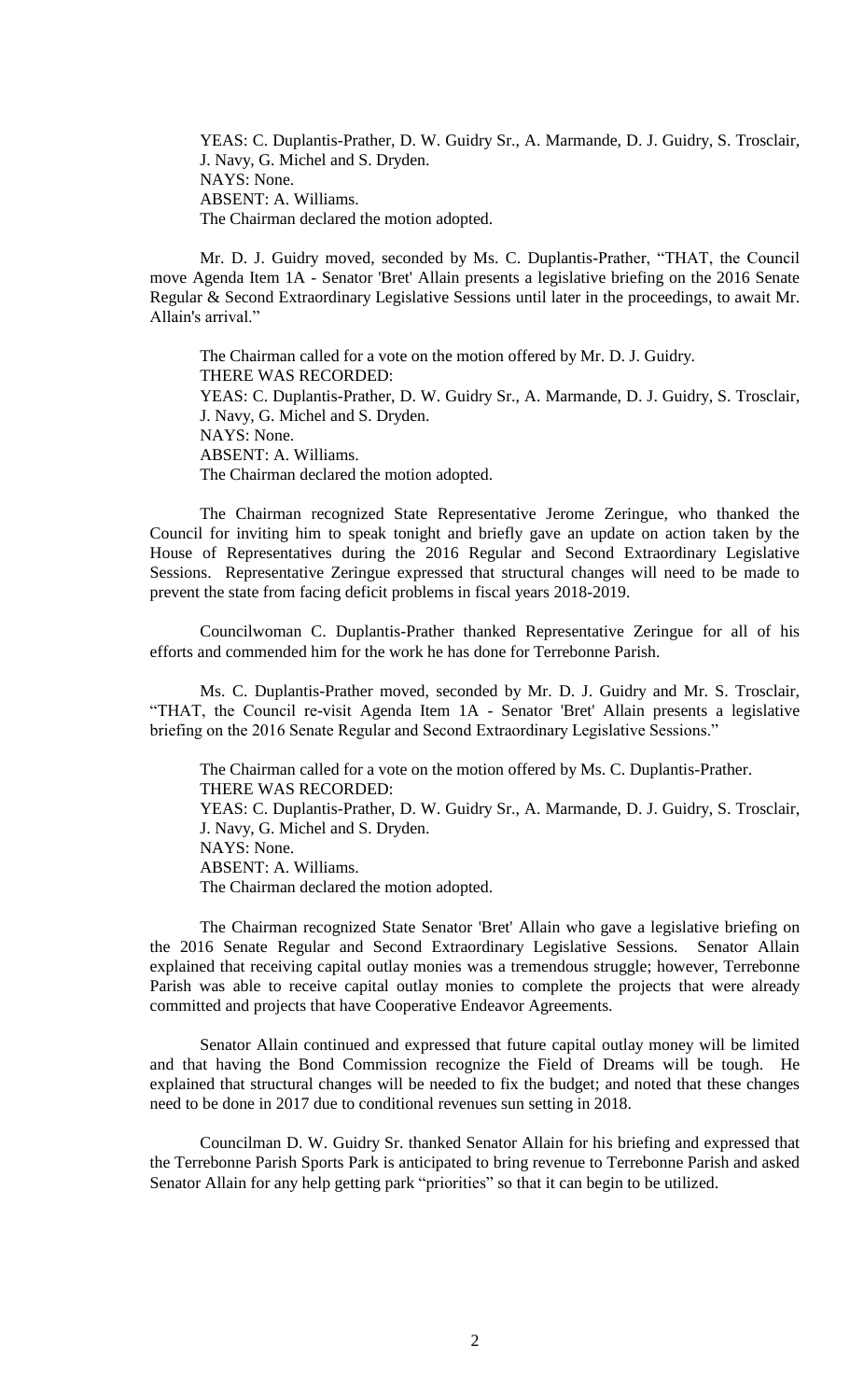Councilwoman C. Duplantis-Prather thanked Senator Allain for the great work he has done for Terrebonne Parish, drainage in the Lisa Park area and his help with saving Chabert Medical Center.

Mr. D. J. Guidry moved, seconded by Mr. S. Trosclair., "THAT, it now being 6:30 p.m., the Council open public hearings."

The Chairman called for a vote on the motion offered by Mr. D. J. Guidry. THERE WAS RECORDED: YEAS: C. Duplantis-Prather, D. W. Guidry Sr., A. Marmande, D. J. Guidry, S. Trosclair, J. Navy and G. Michel. NAYS: None. ABSENT: A. Williams. The Chairman declared the motion adopted.

The Chairman recognized the public for comments on the following:

A. A proposed ordinance making revisions to Chapter 14, "Nuisance Abatement" of the Terrebonne Parish Code Of Ordinances.

Mr. Alex Ostheimer, a Houma resident, stated that in his opinion, if the aforementioned ordinance states that a business owner should secure their building adequately to prevent breakins, business owners need to know exactly what constitutes a building to be secured adequately; and noted that a definition should be written in the ordinance.

Mr. Ostheimer continued and stated that, with the downturn in the economy, property owners will have no reason to refurbish said properties because they do not have anyone to rent them. He explained that if these properties are demolished, they will come off of tax ledgers and then the amount of property taxes at the end of the year will decrease.

Ms. Lucretia McBride, a Houma resident, stated that she is in support of the aforementioned ordinance and have found that many deplorable homes are being rented to handicap and/or disabled people. Ms. McBride questioned Councilman G. Michel as to why he felt the changes in the aforementioned proposed ordinance were overreaching.

Mr. D. J. Guidry moved, seconded by Mr. S. Trosclair and Mr. G. Michel, "THAT, the Council close the aforementioned public hearing."

The Chairman called for a vote on the motion offered by Mr. D. J. Guidry. THERE WAS RECORDED: YEAS: C. Duplantis-Prather, D. W. Guidry Sr., A. Marmande, D. J. Guidry, S. Trosclair, J. Navy and G. Michel. NAYS: None. ABSENT: A. Williams. The Chairman declared the motion adopted.

#### *\*(Ordinance adopted after discussion.)*

Councilman G. Michel stated that he felt as though parts of the aforementioned proposed ordinance were not enforceable; however, parts of it are very good.

Upon questioning from Councilman G. Michel, Ms. Lucretia McBride stated that when she refers to the verbiage "we", it means others who do not wish to speak publicly.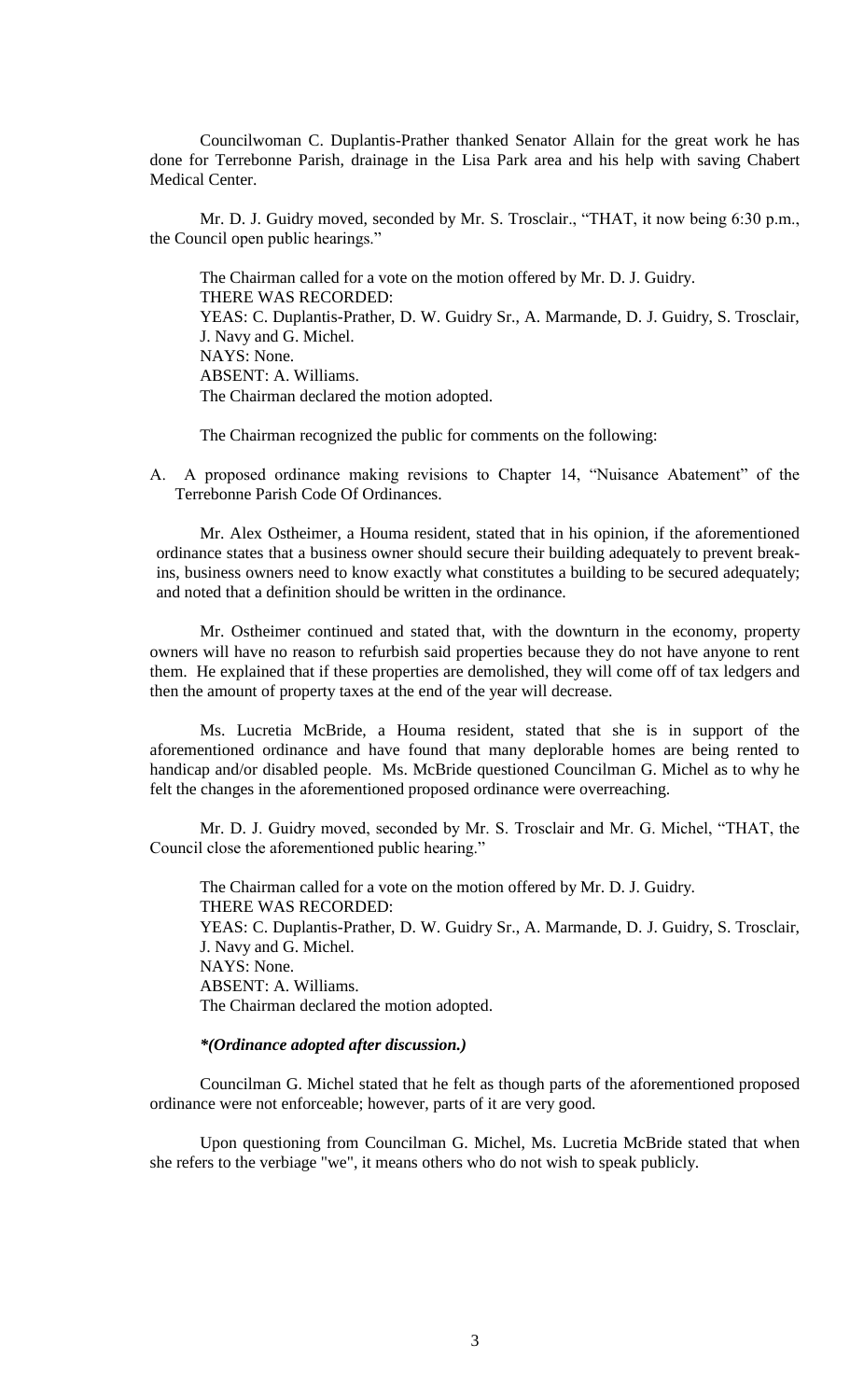OFFERED BY: Mr. D. J. Guidry

SECONDED BY: Mr. S. Trosclair and Mr. A. Marmande

#### **ORDINANCE NO. 8747**

AN ORDINANCE TO AMEND THE TERREBONNE PARISH CODE OF ORDINANCES, CHAPTER 14, "NUISANCE ABATEMENT", AS PER "ATTACHMENT A" AND TO ADDRESS OTHER MATTERS RELATIVE THERETO.

## **SECTION I**

**BE IT ORDAINED** by the Terrebonne Parish Council, in regular session convened, acting pursuant to the authority invested in it by the Constitution and laws of the State of Louisiana, the Home Rule Charter for a Consolidated Government for Terrebonne Parish, and including, but not limited to, LSA R.S. 33:1368 and other statutes of the State of Louisiana, to amend the Terrebonne Parish Code of Ordinances, Chapter 14 "Nuisance Abatement" as per "Attachment A".

#### **SECTION II**

If any word, clause, phrase, section or other portion of this ordinance shall be declared null, void, invalid, illegal, or unconstitutional, the remaining words, clauses, phrases, sections and other portions of this ordinance shall remain in full force and effect, the provisions of this ordinance hereby being declared to be severable.

## **SECTION III**

This ordinance shall become effective upon approval by the Parish President or as otherwise provided in Section 2-13 (b) of the Home Rule Charter for a Consolidated Government of Terrebonne Parish, whichever occurs sooner.

\*\*\*\*\*\*\*\*\*\*\*\*\*\*\*\*\*

This ordinance, having been introduced and laid on the table for at least two weeks, was voted upon as follows:

#### **THERE WAS RECORDED:**

YEAS: S. Dryden, C. Duplantis-Prather, D.W. Guidry, Sr., A. Marmande, D. J. Guidry, S. Trosclair, J. Navy, and G. Michel. NAYS: None. NOT VOTING: None. ABSTAINING: None. ABSENT: A. Williams. \*\*The Chairman declared the ordinance adopted on this the 27th day of July 2016.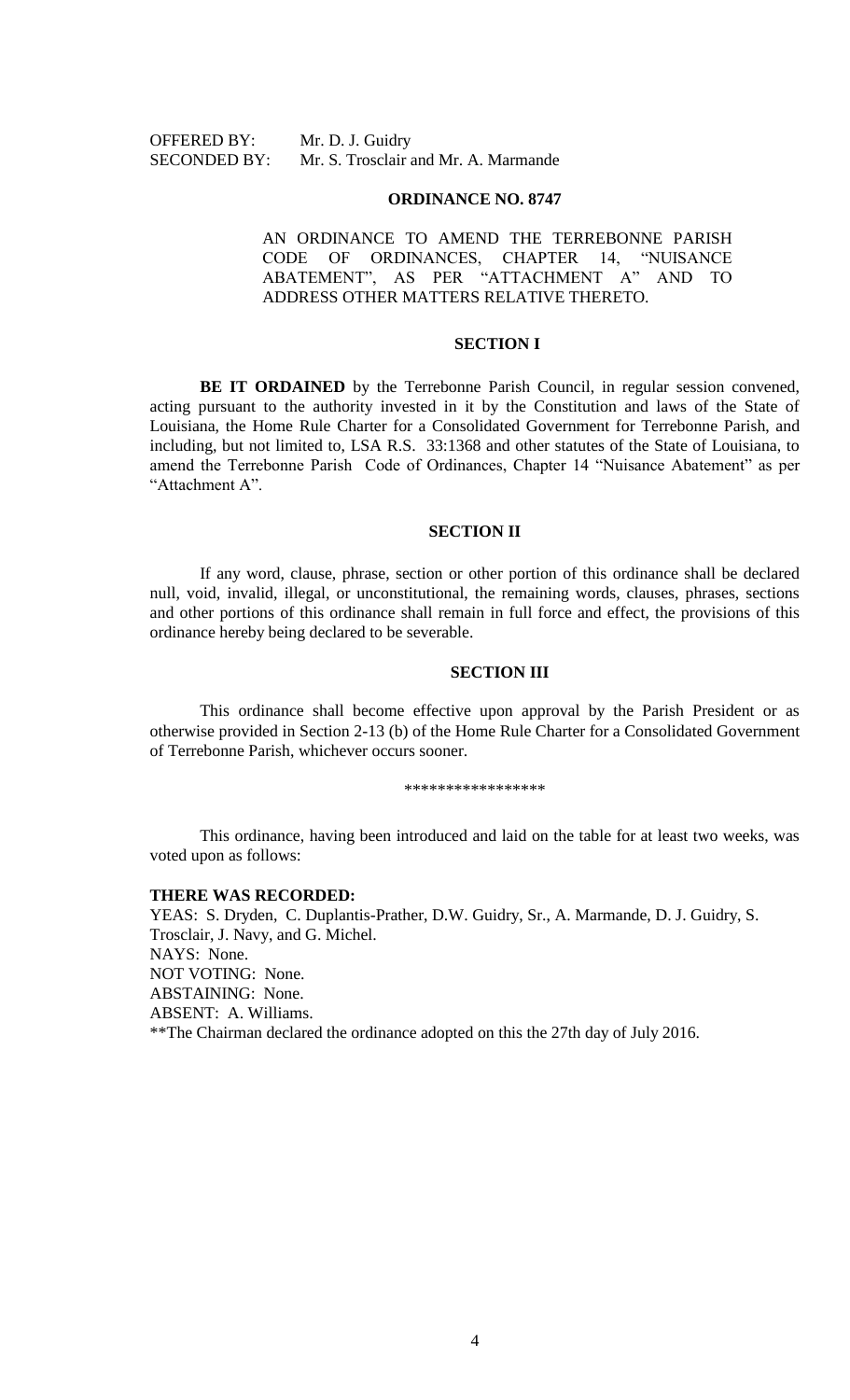## **ATTACHMENT A**

- Chapter 14 [NUISANCE ABATEMENT](https://www.municode.com/library/la/terrebonne_parish/codes/code_of_ordinances?nodeId=PTIIPACO_CH14NUAB)
- ARTICLE I. [IN GENERAL](https://www.municode.com/library/la/terrebonne_parish/codes/code_of_ordinances?nodeId=PTIIPACO_CH14NUAB_ARTIINGE)
- Sec. 14-1. [Parish nuisance ordinances, how cited.](https://www.municode.com/library/la/terrebonne_parish/codes/code_of_ordinances?nodeId=PTIIPACO_CH14NUAB_ARTIINGE_S14-1PANUABREHOCI)
- $Sec. 14-2.$  Purpose.
- $\bullet$  [Sec. 14-3. -](https://www.municode.com/library/la/terrebonne_parish/codes/code_of_ordinances?nodeId=PTIIPACO_CH14NUAB_ARTIINGE_S14-3AU) Authority.
- $Sec. 14-4.$  [Jurisdiction.](https://www.municode.com/library/la/terrebonne_parish/codes/code_of_ordinances?nodeId=PTIIPACO_CH14NUAB_ARTIINGE_S14-4JU)
- Sec. 14-5. [Interpretation.](https://www.municode.com/library/la/terrebonne_parish/codes/code_of_ordinances?nodeId=PTIIPACO_CH14NUAB_ARTIINGE_S14-5IN)
- Sec. 14-6. [Severability.](https://www.municode.com/library/la/terrebonne_parish/codes/code_of_ordinances?nodeId=PTIIPACO_CH14NUAB_ARTIINGE_S14-6SE)
- $Sec. 14-7. Saving provision.$  $Sec. 14-7. Saving provision.$
- Sec. 14-8.- Property Maintenance Code
- $Secs. 14-9-14-25.$  Reserved.
- ARTICLE II. [DEFINITIONS](https://www.municode.com/library/)
- Sec. 14-26. [Words and terms defined.](https://www.municode.com/library/la/terrebonne_parish/codes/code_of_ordinances?nodeId=PTIIPACO_CH14NUAB_ARTIIDE_S14-26WOTEDE)
- Sec. 14-27. [Council's right to approve plan or project.](https://www.municode.com/library/la/terrebonne_parish/codes/code_of_ordinances?nodeId=PTIIPACO_CH14NUAB_ARTIIDE_S14-27CORIAPPLPR)
- $Secs. 14-28-14-45.$  Reserved.
- [ARTICLE III. -](https://www.municode.com/library/) LITTERING
- Sec. 14-46. [Littering prohibited.](https://www.municode.com/library/)
- $Secs. 14-47-14-65.$  Reserved.
- **ARTICLE IV. [VEGETATION, TRASH, AND JUNK](https://www.municode.com/library/la/terrebonne_parish/codes/code_of_ordinances?nodeId=PTIIPACO_CH14NUAB_ARTIVVETRJU)**
- Sec. 14-66. [Classifications of property.](https://www.municode.com/library/la/terrebonne_parish/codes/code_of_ordinances?nodeId=PTIIPACO_CH14NUAB_ARTIVVETRJU_S14-66CLPR)
- Sec. 14-67. [Prohibitions.](https://www.municode.com/library/)
- [Secs. 14-68—14-95. -](https://www.municode.com/library/) Reserved.
- ARTICLE V. [JUNK AND TRASH IN PUBLIC VIEW](https://www.municode.com/library/la/terrebonne_parish/codes/code_of_ordinances?nodeId=PTIIPACO_CH14NUAB_ARTVJUTRPUVI)
- $Sec. 14-96.$  Prohibition.
- $Sec. 14-97.$  Remedies.
- $Sec. 14-98-14-124.$  Reserved.
- [ARTICLE VI. VESSELS](https://www.municode.com/library/)
- [Sec. 14-125. Vessels posing immediate danger classified a nuisance.](https://www.municode.com/library/)
- Sec. 14-126. [Abandonment of vessels classified a nuisance.](https://www.municode.com/library/)
- Sec. 14-127. [Abandonment defined.](https://www.municode.com/library/la/terrebonne_parish/codes/code_of_ordinances?nodeId=PTIIPACO_CH14NUAB_ARTVISUVE_S14-127ABDE)
- $Sec. 14-128.$  Remedy.
- Sec. 14-129. Immediate removal authorized.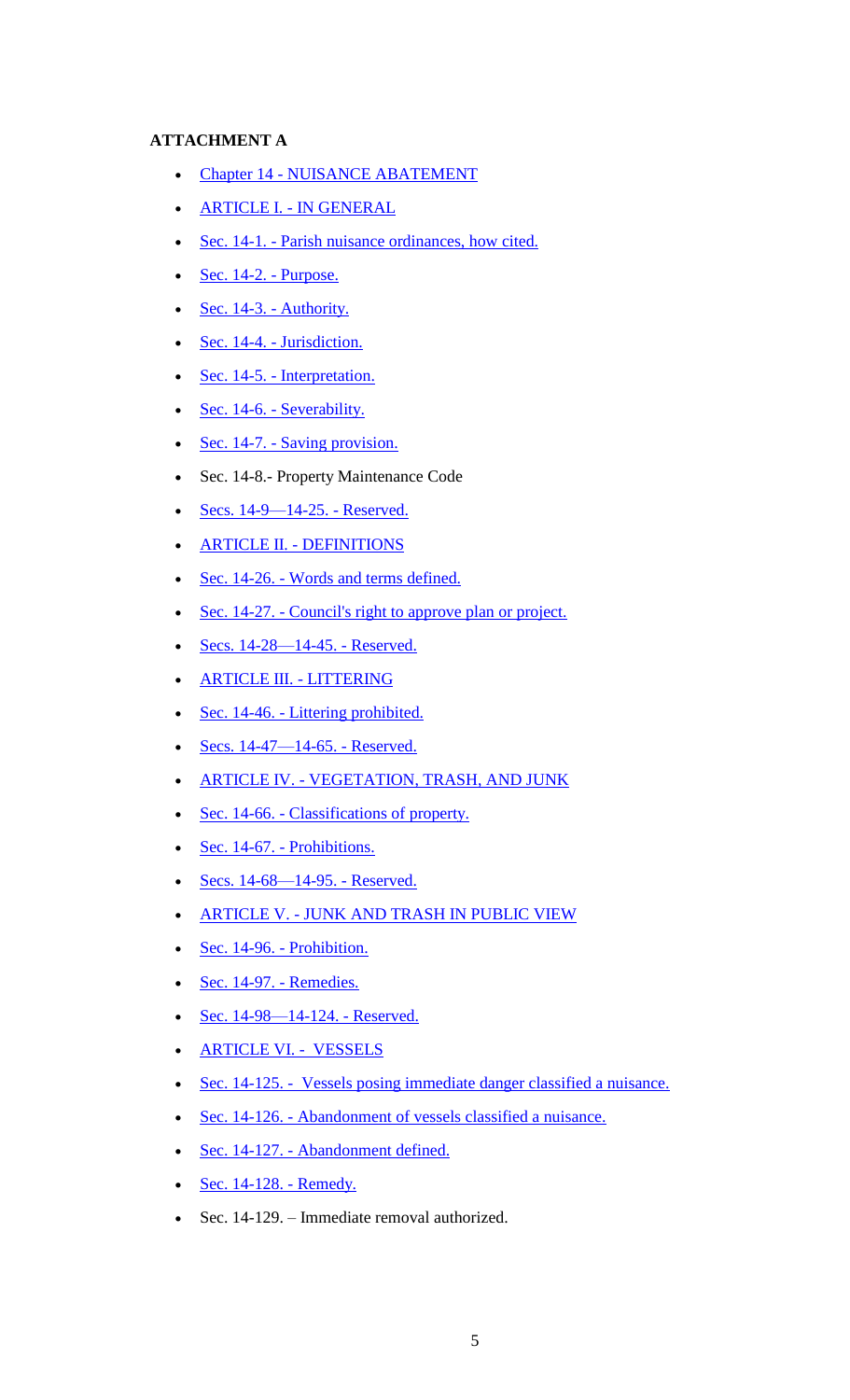- $Secs. 14-130-14-155.$  Reserved.
- ARTICLE VII. CONDEMNATIONS
- Sec. 14-156. [Dilapidated and dangerous structures declared a nuisance.](https://www.municode.com/library/la/terrebonne_parish/codes/code_of_ordinances?nodeId=PTIIPACO_CH14NUAB_ARTVIIDIDAST_S14-156DIDASTDENU)
- [Sec. 14-157. -](https://www.municode.com/library/) Policy.
- Sec. 14-158. [Findings of fact and purpose.](https://www.municode.com/library/la/terrebonne_parish/codes/code_of_ordinances?nodeId=PTIIPACO_CH14NUAB_ARTVIIDIDAST_S14-158FIFAPU)
- Sec. 14-159. Remedy
- $Secs. 14-160-14-169.$  Reserved.
- ARTICLE VIII BLIGHTED OR ABANDONED PROPERTY
- Sec. 14-170.- Blighted or Abandoned property purpose and declarations as a nuisance.
- Sec. 14-171- Violations; Remedy
- Sec. 14-172-Redemption Period.
- Sec. 14-173-14-185- Reserved.
- ARTICLE IX. [JUNKED, ABANDONED, AND INOPERATIVE VEHICLES](https://www.municode.com/library/la/terrebonne_parish/codes/code_of_ordinances?nodeId=PTIIPACO_CH14NUAB_ARTVIIIJUABINVE)
- Sec. 14-186. [Nuisance declared; prohibitions; exceptions.](https://www.municode.com/library/la/terrebonne_parish/codes/code_of_ordinances?nodeId=PTIIPACO_CH14NUAB_ARTVIIIJUABINVE_S14-186NUDEPREX)
- Sec. 14-187. [Declared public property.](https://www.municode.com/library/)
- Sec. 14-188. [Violations; abatement.](https://www.municode.com/library/)
- Sec. 14-189. [Immediate removal authorized.](https://www.municode.com/library/la/terrebonne_parish/codes/code_of_ordinances?nodeId=PTIIPACO_CH14NUAB_ARTVIIIJUABINVE_S14-189IMREAU)
- Sec. 14-190. [Removal from public and private property by owner.](https://www.municode.com/library/la/terrebonne_parish/codes/code_of_ordinances?nodeId=PTIIPACO_CH14NUAB_ARTVIIIJUABINVE_S14-190REPUPRPROW)
- [Secs. 14-191—14-199. -](https://www.municode.com/library/) Reserved.
- ARTICLE X. [EXCESSIVE NOISES](https://www.municode.com/library/)
- Sec. 14-200. [Excessive noises declared a nuisance.](https://www.municode.com/library/la/terrebonne_parish/codes/code_of_ordinances?nodeId=PTIIPACO_CH14NUAB_ARTIXEXNO_S14-200EXNODENU)
- Sec. 14-201. Administration, Remedies and Enforcement
- [Sec. 14-202. -](https://www.municode.com/library/) Exceptions.
- Sec. 14-203-14-299 Reserved.
- ARTICLE XI. ADMINISTRATION, REMEDIES AND ENFORCEMENT.
- Sec. 14-300. [Nuisance abatement shall not abrogate enforcement of state and local](https://www.municode.com/library/la/terrebonne_parish/codes/code_of_ordinances?nodeId=PTIIPACO_CH14NUAB_ARTXADEN_S14-203NUABSHNOABENSTLOCR)  [crimes.](https://www.municode.com/library/la/terrebonne_parish/codes/code_of_ordinances?nodeId=PTIIPACO_CH14NUAB_ARTXADEN_S14-203NUABSHNOABENSTLOCR)
- Sec. 14-301. [Civil enforcement of nuisance violations.](https://www.municode.com/library/la/terrebonne_parish/codes/code_of_ordinances?nodeId=PTIIPACO_CH14NUAB_ARTXADEN_S14-204CIENNUVI)
- Sec. 14-302. [Criminal enforcement of nuisance violations.](https://www.municode.com/library/la/terrebonne_parish/codes/code_of_ordinances?nodeId=PTIIPACO_CH14NUAB_ARTXADEN_S14-205CRENNUVI)
- Sec. 14-303. Powers of the department of planning and zoning relative to nuisance [abatement.](https://www.municode.com/library/la/terrebonne_parish/codes/code_of_ordinances?nodeId=PTIIPACO_CH14NUAB_ARTXADEN_S14-207PODEPLZORENUAB)
- Sec. 14-304. [Nuisance warnings; forms; required contents; form of service.](https://www.municode.com/library/la/terrebonne_parish/codes/code_of_ordinances?nodeId=PTIIPACO_CH14NUAB_ARTXADEN_S14-208NUWAFORECOFOSE)
- Sec. 14-305. [Nuisance citation forms.](https://www.municode.com/library/)
- Sec. 14-306. [Service of nuisance citations.](https://www.municode.com/library/)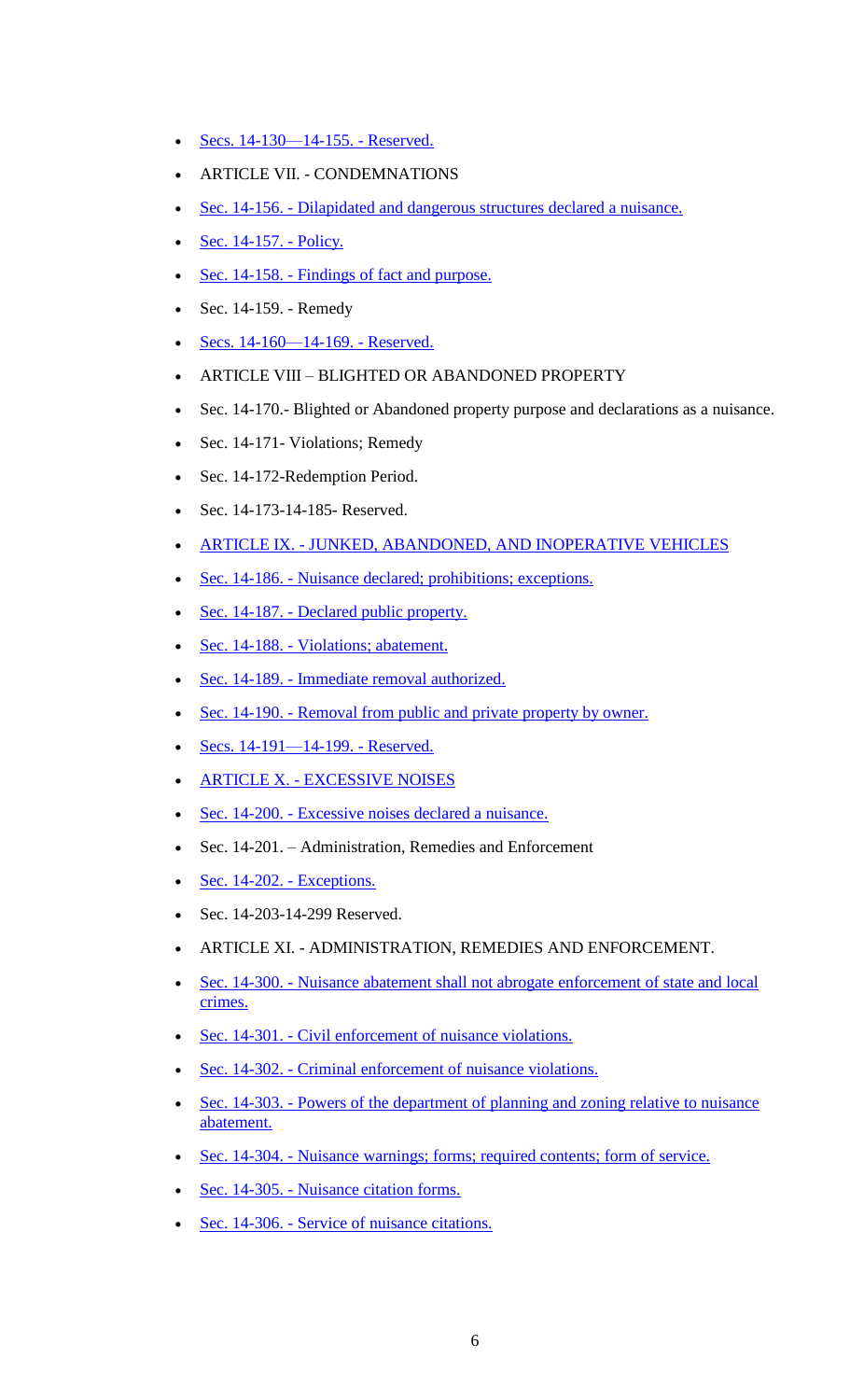- Sec. 14-307. [Uncontested disposition of nuisance citations.](https://www.municode.com/library/la/terrebonne_parish/codes/code_of_ordinances?nodeId=PTIIPACO_CH14NUAB_ARTXADEN_S14-211UNDINUCI)
- Sec. 14-308. [Disposition of contested citations.](https://www.municode.com/library/)
- Sec. 14-309. Creation of the Nuisance Administrative Hearing Officer
- Sec. 14-310. [Citation as legal demand and prima facie evidence.](https://www.municode.com/library/la/terrebonne_parish/codes/code_of_ordinances?nodeId=PTIIPACO_CH14NUAB_ARTXADEN_S14-214CILEDEPRFAEV)
- Sec. 14-311. [Responsibility of proprietary party and occupant.](https://www.municode.com/library/)
- Sec. 14-312. [Adjudication based on submissions.](https://www.municode.com/library/)
- Sec. 14-313. [Hearings for disposition of contested nuisance citations.](https://www.municode.com/library/la/terrebonne_parish/codes/code_of_ordinances?nodeId=PTIIPACO_CH14NUAB_ARTXADEN_S14-217HEDICONUCI)
- Sec. 14-314. [Failure to appear at hearing; consequences.](https://www.municode.com/library/)
- Sec. 14-315. [Schedule of fines; administrative and remedy costs.](https://www.municode.com/library/la/terrebonne_parish/codes/code_of_ordinances?nodeId=PTIIPACO_CH14NUAB_ARTXADEN_S14-219SCFIADABCO)
- Sec. 14-316. [Judicial review.](https://www.municode.com/library/)
- Sec. 14-317. [Method of notice.](https://www.municode.com/library/)
- Sec. 14-318. [Disposition of monetary penalties.](https://www.municode.com/library/)
- Sec. 14-319. [Immediate danger or hazard.](https://www.municode.com/library/)
- Sec. 14-320.- Barking dog affidavit
- Sec. 14-321.- Exclusion of condemnations.
- Sec. 14-322-399- Reserved.
- ARTICLE XII. [JUSTICE OF THE PEACE COURTS](https://www.municode.com/library/)
- [Sec. 14-400. -](https://www.municode.com/library/) Purpose.
- [Sec. 14-401. -](https://www.municode.com/library/) Authority.
- [Sec. 14-402. -](https://www.municode.com/library/la/terrebonne_parish/codes/code_of_ordinances?nodeId=PTIIPACO_CH14NUAB_ARTXIJUPECO_S14-232DE) Definitions.
- $Sec. 14-403. Authority.$  $Sec. 14-403. Authority.$
- [Sec. 14-404. -](https://www.municode.com/library/) Penalty.
- [Sec. 14-405. -](https://www.municode.com/library/) Appeal.
- [Sec. 14-406. -](https://www.municode.com/library/) Prosecutor.

## Chapter 14 - NUISANCE ABATEMENT<sup>[1]</sup> Footnotes:

--- (**1**) ---

**Editor's note—**Ord. No. 6492, adopted Sept. 26, 2001, repealed Ch. 14, Arts. I—III, §§ 14- 26—14-28, 14-71—14-74, and 14-91—14-95, in its entirety and enacted new provisions to read as herein set out. Prior to that amendment, Ch. 14, pertained to Junk and Abandoned Vehicles and derived from the City Code 1965, §§ 22-44(a)—(c), 9-200—9-204; Parish Code 1979, §§ 13-31—13-33, 13-50—13-52; and Ord. No. 4563, adopted Oct. 10, 1990.

**Cross reference—** Garbage, trash, hazardous wastes and weeds, Ch. 11; health and sanitation, Ch. 13; licenses and miscellaneous business regulations, Ch. 16; motor vehicles and traffic, Ch. 18; offenses and miscellaneous law enforcement provisions, Ch. 19; abandonment or stockpiling of trailers, § 17-39; abandoned sunken vessels, § 22-296 et seq.

**State Law reference—** Abandoned vehicles, R.S. 32:471 et seq.; notification of owners and mortgage holders of illegally parked abandoned motor vehicles, R.S. 32:475; disposition of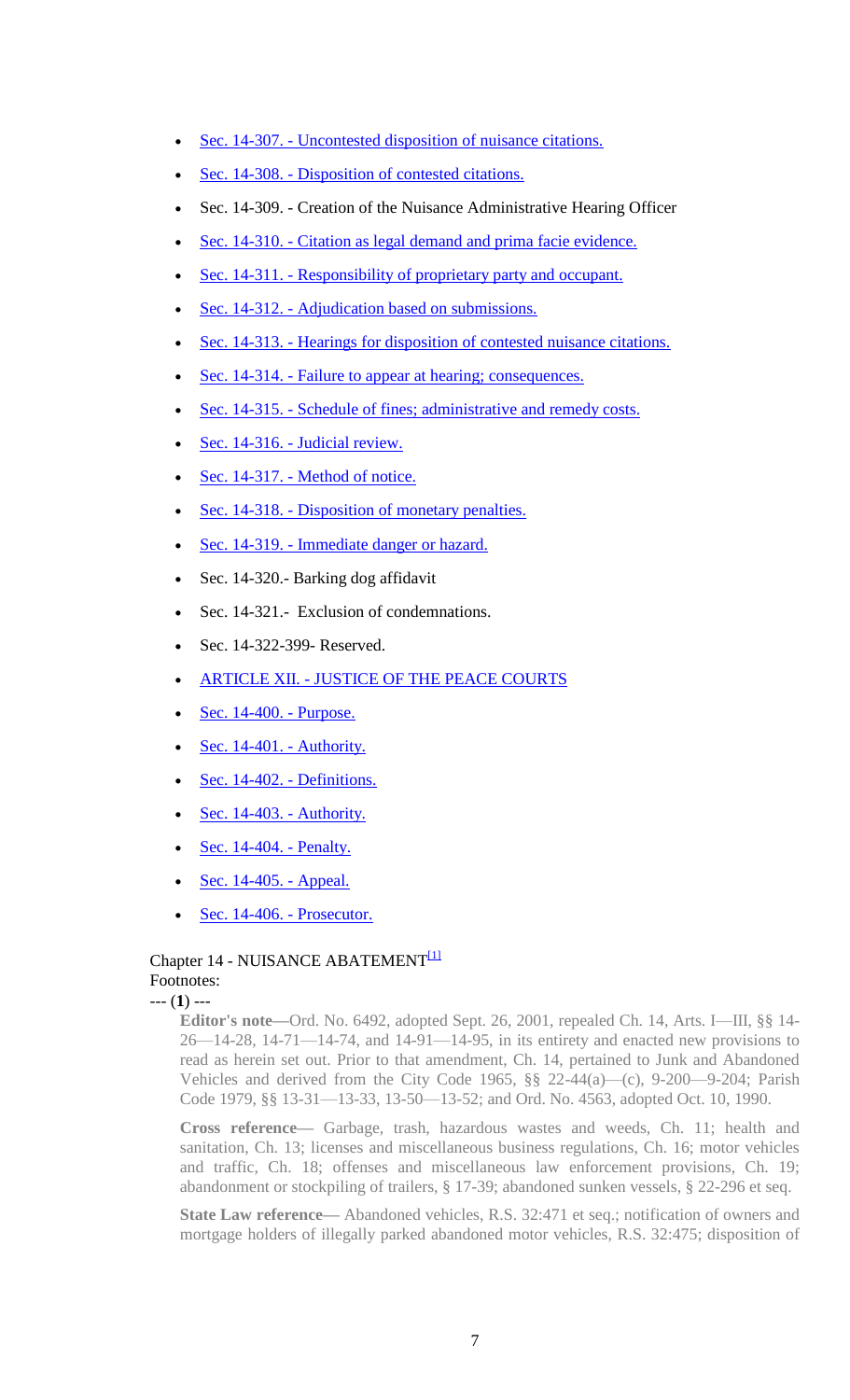abandoned vehicles stored or in possession of dealer or repairman, R.S. 32:525; purchases of junk, R.S. 51:571 et seq.

## ARTICLE I. - IN GENERAL

Sec. 14-1. - Parish nuisance abatement ordinances, how cited.

These ordinances shall be known, cited, and referred to as the "Nuisance Abatement Ordinance of Terrebonne Parish."

(Ord. No. 6492, 9-26-01)

Sec. 14-2. - Purpose.

The purpose of these ordinances includes but is not limited to the following protections:

- (1) To protect and provide for the public health, safety, and general welfare of the citizens of the parish;
- (2) To ensure a healthful living environment through the abatement of blight, noxious derelict structures, accumulations, trash, garbage, junked vehicles, abandoned vessels and other unsanitary conditions that are a menace to the health of people residing in the vicinity thereof, or present a more than ordinarily dangerous fire hazard in the vicinity where it is located; and
- (3) Eliminate conditions which are conducive to the harborage of rats, mice, snakes, and other vermin.

(Ord. No. 6492, 9-26-01)

Sec. 14-3. - Authority.

By authority of the ordinances set forth herein, adopted pursuant to the powers and jurisdiction vested through the Terrebonne Parish Home Rule Charter, The Louisiana Constitution and other applicable state statutes, laws, and ordinances, Terrebonne Parish does hereby exercise the power and authority to abate the existence of all nuisances, as defined in section 14-26, and throughout this chapter.

(Ord. No. 6492, 9-26-01)

Sec. 14-4. - Jurisdiction.

The ordinances of this chapter shall apply to all property movable or immovable situated within the parish.

(Ord. No. 6492, 9-26-01)

Sec. 14-5. - Interpretation.

In the interpretation and application, the ordinances of this chapter shall be held to be the minimum requirements for securing the health, safety, and welfare of the citizens of the parish.

(Ord. No. 6492, 9-26-01)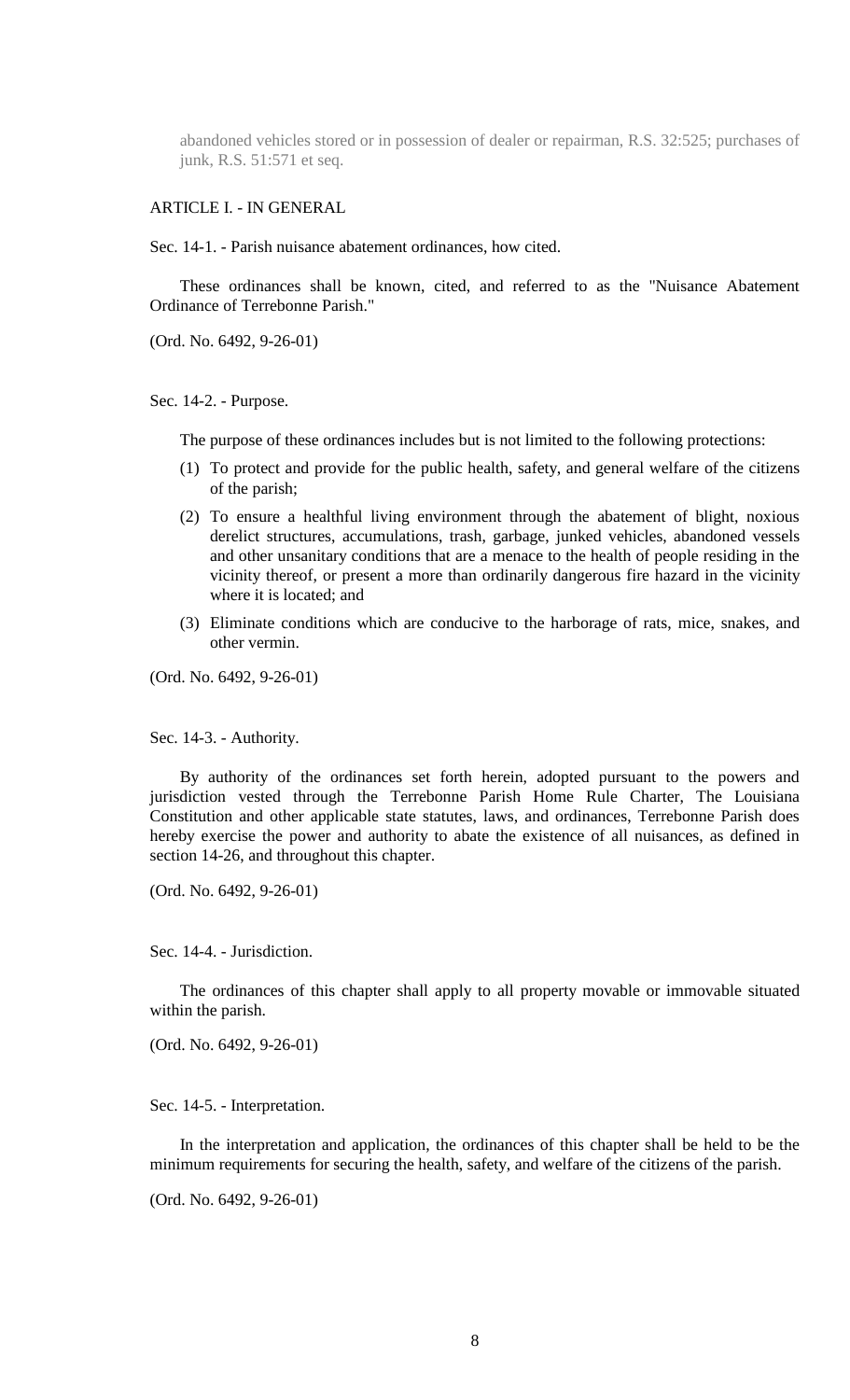Sec. 14-6. - Severability.

If any ordinance or any part thereof within this chapter or application thereof to any person or circumstances is adjudged invalid by any court of competent jurisdiction, such judgment shall be confined in its operation to the part, provision, or application directly involved in all controversy in which such judgment shall have been rendered, and shall not affect or impair the validity of the remainder of these provisions or the application thereof to other persons or circumstances. It is hereby declared that the remainder of these provisions would have been enacted, even without any such part, provision, or application.

(Ord. No. 6492, 9-26-01)

#### Sec. 14-7. - Saving provision.

These ordinances shall not be construed as abating any action now pending under, or by virtue of prior existing ordinances, or as discontinuing, abating, modifying, or altering any penalty accruing or about to accrue, or as affecting the liability of any person, firm, or corporation, or as waiving any right of the parish under any section or provision existing at the time of adoption of these ordinances, or as vacating or annulling any rights obtained by any person, firm, or corporation, by lawful action of the parish, except as shall be expressly provided for in these ordinances.

(Ord. No. 6492, 9-26-01)

Sec. 14-8. –Interpretation of Property Maintenance Code and other applicable ordinances.

The Property Maintenance Code adopted in Sec. 6-110 of the Code of Ordinances may also be enforced to address certain nuisance conditions. Where the Property Maintenance Code and the ordinances of this nuisance abatement chapter are simultaneously applied, whichever provision of the Code imposes greater restrictions on the subject matter than another more general provision imposed by the Code or other law, the provision imposing the greater restriction or regulation shall be deemed to be controlling. For purposes of compliance with this chapter, where the Property Maintenance Code is referred to, the enforcement provisions of Article XI of this Nuisance Abatement Chapter shall apply in lieu of the remedies provided by the Property Maintenance Code.

In the interpretation and application of any of the ordinances in this Chapter, these ordinances are non-exclusive and shall be held to be the minimum requirements adopted for the promotion of the public health, safety, comfort, convenience and general welfare. Where any other ordinance of the Code imposes greater or more beneficial restrictions upon the subject matter than another more general provision of this Chapter, the ordinance imposing the greater or more beneficial restriction or regulation shall be deemed to be controlling.

Secs. 14-9—14-25. - Reserved.

#### ARTICLE II. - DEFINITIONS

Sec. 14-26. - Words and terms defined.

(a) For the purposes of this chapter, the following terms, phrases, words and derivations shall have the meaning given herein, unless it is apparent from the context that a different meaning is intended: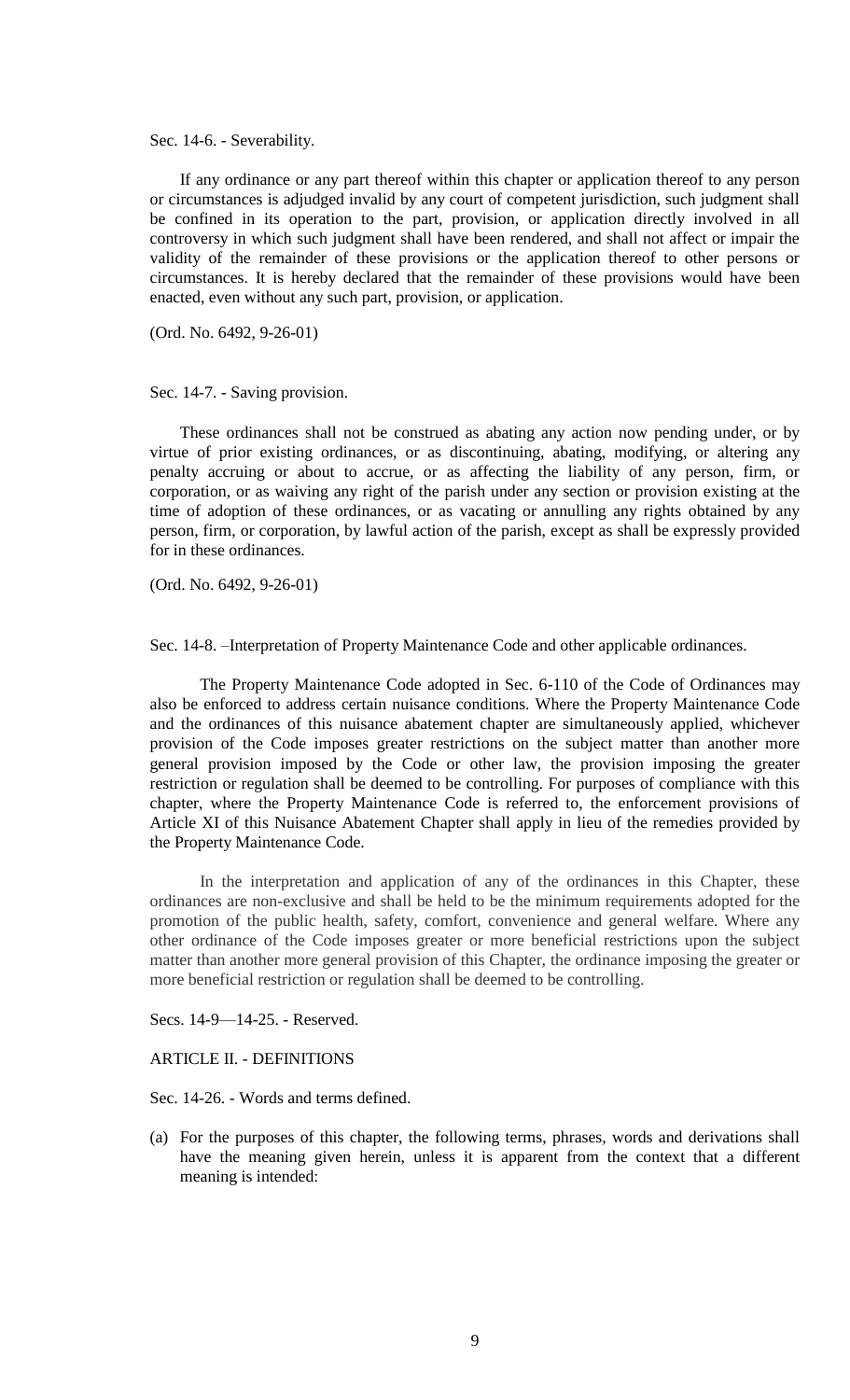Abandoned/junked vehicle. Any motor vehicle which is intended to be self-propelled and designed to travel along the ground the condition of which is as follows:

- (1) Wrecked, dismantled, partially dismantled, inoperative, abandoned, or discarded, the condition of the vehicle being such that it is considered to be a total loss. The term "total loss" shall mean (1) that the cost to repair a damaged or dismantled vehicle exceeds the junk or salvage value of the said vehicle, as determined by any recognized national appraisal book and/or a qualified appraiser of motor vehicles; and (2) the vehicle has been left unattended for at least forty-eight (48) consecutive hours on public property or at least seven (7) days on private property in such condition by reason of deterioration of the manner in which it is maintained that it is so damaged or dismantled as to be unusable as a self-propelled vehicle capable of traveling along the ground.
- (2) The definition of abandoned/junked vehicle does not include any antique vehicle as defined in this section provided that the antique vehicle and its storage area are maintained in such a manner that they do not constitute a health, safety or fire hazard.

Antique vehicle. The term "antique vehicle" means any motor vehicle which is twenty-five (25) years old or older, has not been materially modified or altered from the original manufacturer's specifications, is being collected, preserved, restored, operated, or maintained by a hobbyist because of its historic interest, and is registered with the Louisiana Office of Motor Vehicles as an antique motor vehicle.

*Blighted or Abandoned Property* means commercial or residential property including lots, which are uninhabitable, are considered hazardous to persons or property because of their physical condition, vacant or not lawfully occupied (the terms "vacant" or "not lawfully occupied" shall include but shall not be limited to any property which is not actually occupied by its' owner, lessee or other invitee or if occupied, without utilities and which has been left unsecured or inadequately secured from unauthorized entry to the extent that the property could be entered and utilized by vagrants or other uninvited persons, as a place of harborage for stray animals, rodents, insects, and vermin infestation issues; a property with inadequate streets or access for emergency vehicles and utility and parish service vehicles; a property with conditions conducive to juvenile delinquency, loitering and crime which includes locations upon which drug selling and/or use, prostitution, crimes of violence and other offenses; a property with junked or obsolete vessels or other marine debris; property by which reason of dilapidation, deterioration, state of disrepair, has been condemned, or other such status is otherwise detrimental to or endangers the public safety, health or welfare.

Buffer zone. As relates to tall grass, the term "buffer zone" means the land adjacent to and within thirty (30) feet of a subdivision and all lands within one hundred fifty (150) feet of any inhabited structure. Unless expressly stated, Buffer Zone shall have no other applicability in Chapter 14.

Dead animals. See "Putrescible waste".

Department. The term "department" means the Department of Planning and Zoning of the Terrebonne Parish Consolidated Government designated by the parish president to administer the ordinances of this article.

Dilapidated and dangerous structure. Any building, structure or portion thereof which has been deemed dangerous and dilapidated and endangers the public welfare due to the following nonexclusive factors: creates a hazard to life because inadequacies in the area of proper exits; lack of foundation and structural integrity; poses as a fire hazard; is unsuitable for human habitation or use to which the structure was generally intended; is or may be becoming a place of rodent or insect infestation; is littered with trash and debris; or otherwise constitutes a hazard to health, welfare and safety because of inadequate maintenance, sanitation, obsolescence, or abandonment.

Dog and domestic animal noise. See "Excessive noises".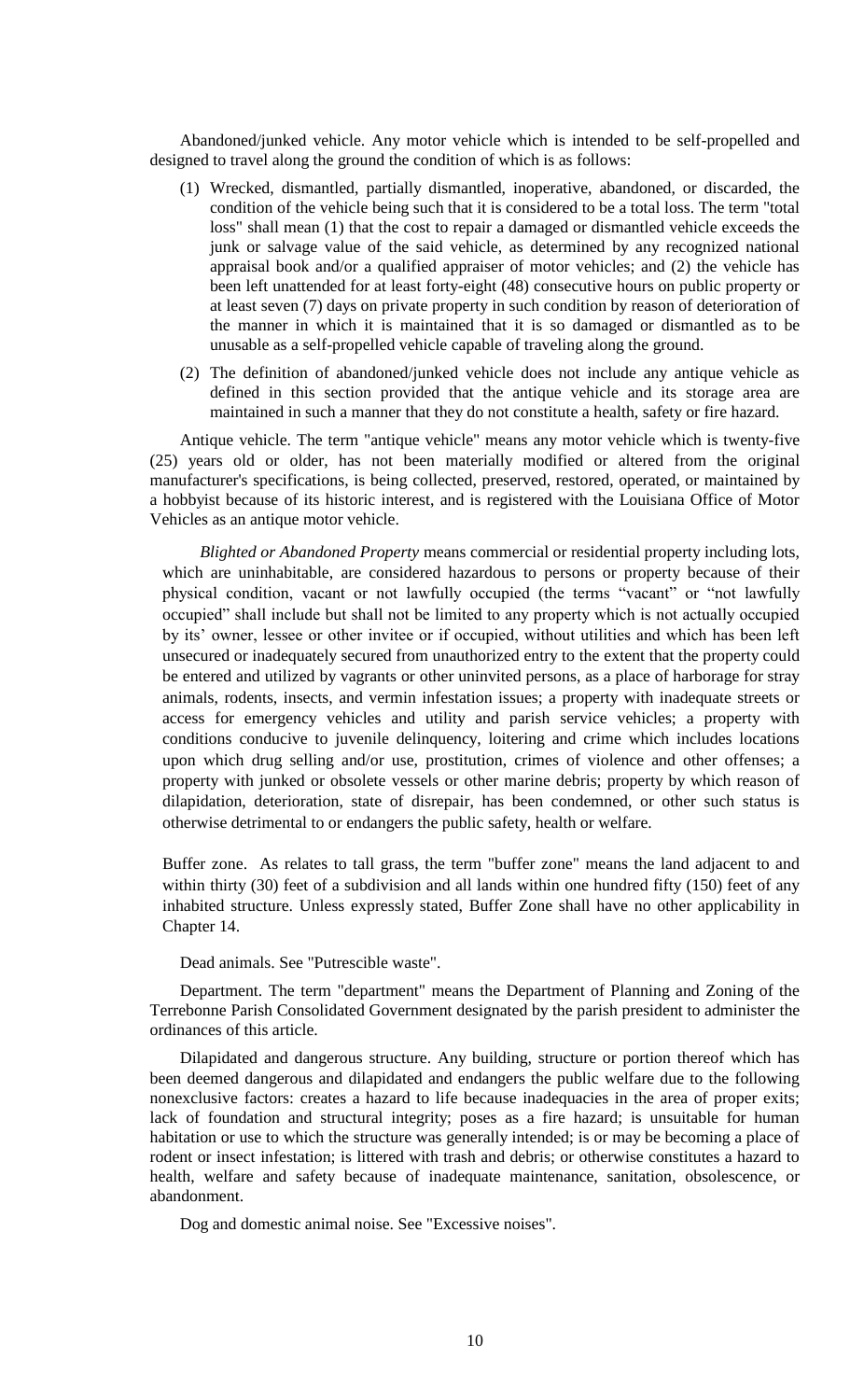Excessive noises.

- (1) The term "excessive noises" as pertains to a private residence, means sound amplified by electrical or mechanical means or any combination thereof to the extent that it is heard outside of the residence in which the sound equipment is located.
- (2) The term "excessive noises" as pertains to any commercial structures, means sound produced by radio, television, loudspeakers, musical equipment or devices, within the interior or on the exterior of commercial buildings, which is audible at a distance of seven and one-half (7.5) meters (twenty-five (25) feet) or exceeds seventy (70) decibels in volume.
- (3) The term "excessive noises" as pertains to motor vehicles, means sound produced by radio, television, loudspeakers, musical equipment or devices, within the interior or on the exterior of motor vehicles, which is audible at a distance of seven and one-half meters (7.5) (twenty-five (25) feet) or exceeds seventy (70) decibels in volume.
- (4) The term "excessive noises" as pertains to dogs and domestic animals, means any noise that a dog or domestic animal in an individual's care, custody and control within a subdivision or within one hundred fifty (150) feet of any inhabited property makes continuously and / or intermittently for a minimum of ten (10) minutes and which occurs between the hours of 9:00 p.m. and 7:00 a.m.

Inoperative. The term "inoperative" means incapable of self-propelled movement. A vehicle which is not currently and validly registered for operation or use on highways and streets, as required by law, is presumed to be inoperative.

Junk. The term "junk" means any trash, refuse, garbage, debris, printed paper flyers, handbills, mobile homes, and/or trailers, rubbish, old or scrap rope, rags, batteries, paper, trash shopping carts, discarded refrigerators, freezers, stoves, and other major appliances; discarded mattresses, glass, wood, and tires; rubber, copper, brass, iron steel and other old or scrapped ferrous and nonferrous material; and, any other refuse, trash, or discarded material.

The term " junk" as relates to junked vessel means a vessel that is wrecked, dismantled, partially dismantled, inoperative abandoned or discarded, the condition of the vessel being such that it is considered to be a total loss. The term "total loss" as relates to vessel shall be the same as the definition contained within the definition of junked vehicle within this Sec. 14-26; however, tailored to watercraft.

Junkyard. The term "junkyard" means a business established for the purpose of selling used or scrap automobiles, trucks, and/or trailers; old or scrap rope, rags, batteries, paper, rubber, copper, brass, aluminum, iron, steel and other old or scrapped ferrous or nonferrous materials; discarded refrigerators, freezers, stoves, and other appliances; discarded mattresses, glass, wood and tires; and, any other junk or discarded materials. The term also includes salvage yards and recycling centers.

Litter. The term "litter" means "junk," "putrescible and nonputrescible waste," "refuse," and "rubbish" as defined herein and all other waste materials which, if thrown or deposited as herein prohibited, tends to create a danger to public health, safety, and welfare, including metals and wood materials. Litter shall also be defined to include signs, notices and structures including but not limited to political campaign signs posted, erected or displayed on any surface, pole or stanchion within public rights-of-way of all state and parish roads, highways and streets or on property owned by Terrebonne Parish Consolidated Government.

Littering. The term "littering" means the casting, depositing, dropping, scattering, sweeping or leaving, or causing of any such acts, of any waste matter of any kind, on any private or public water or land premises, in other than appropriate storage containers and properly maintained composting containers. Littering shall also be defined to include the posting, erecting or displaying of signs, notices and structures including but not limited to political campaign signs or on property owned by Terrebonne Parish Consolidated Government or within public rights-ofway of all state and parish roads, highways and streets.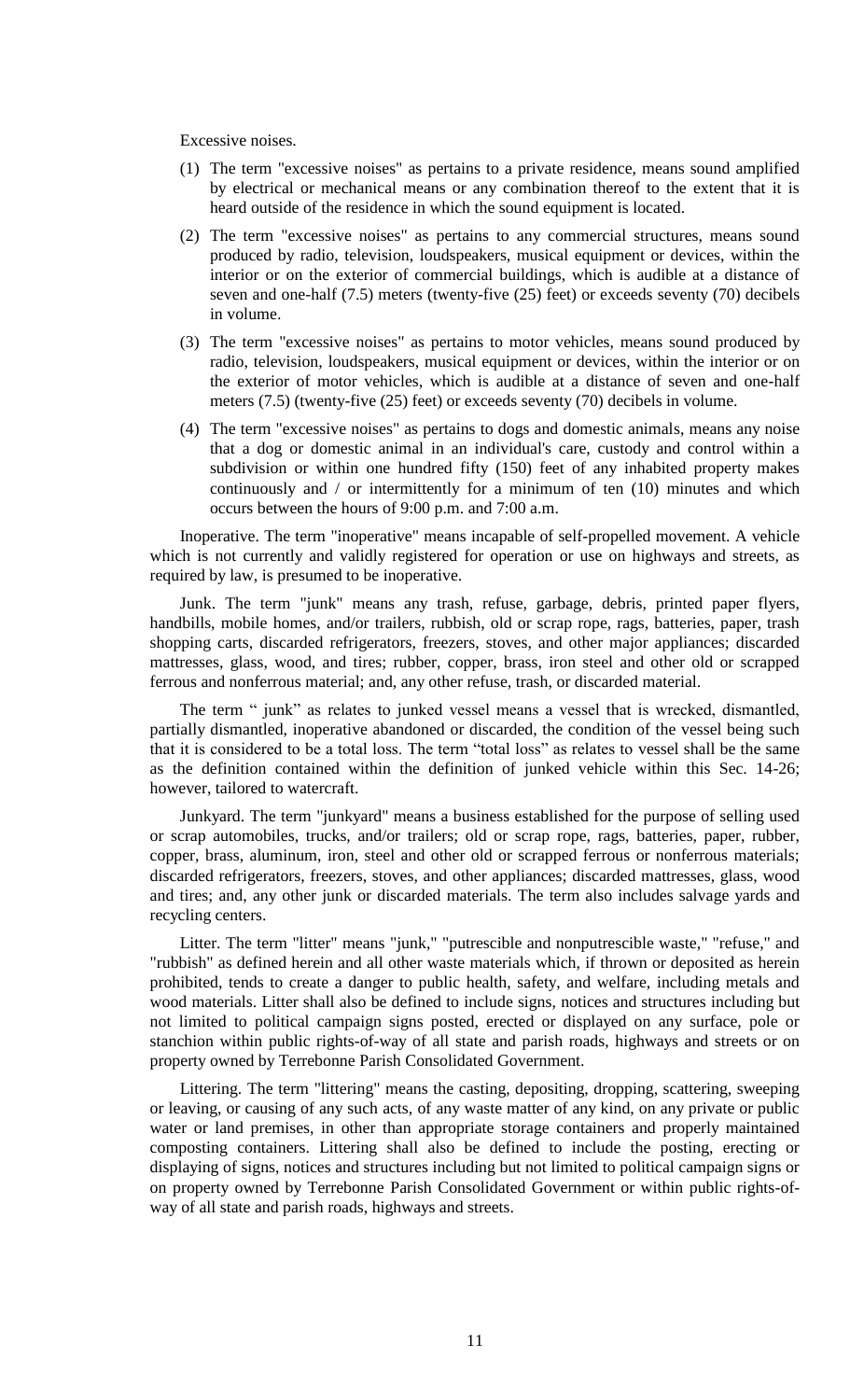Maintenance of a nuisance. The term "maintenance of a nuisance" means to conduct, carry on, keep or permit to exist on one's property any prohibited activity, condition or nuisance, as defined herein. Failure to abate a nuisance or prohibited activity or condition shall be considered as maintenance of a nuisance.

Major appliance. The term "major appliance" means any refrigerator, freezer, range or machinery; other metal, tin, or other discarded item which is totally inoperable, left unattended on a public street, public property, vacant lot, or any unused portion of any occupied lot, neutral ground, street or sidewalk within the parish for more than forty-eight (48) hours, and is so damaged or dismantled as to be a total loss.

Motor vehicle. The term "motor vehicle means any vehicle which is intended to be selfpropelled and designed to travel along the ground including, but not limited to automobiles, buses, motorbikes, motorcycles, motor scooters, trucks, tractors, go-carts, golf carts, campers, and trailers. The term shall not include vehicles moved by human power or used exclusively upon stationary rails or tracks.

Nonputrescible waste. The term "nonputrescible waste" means waste that is not likely to spoil, decompose or putrefy and become offensive.

Nuisance. The term "nuisance" means any activity, condition, or use of a property which is detrimental to or endangers public safety, health or welfare; produces such material annoyance, inconvenience, and/or discomfort so as to interfere with or disturb another in the peaceful possession of his property or cause injury to the right of another or of the public; is detrimental to the property of others or which causes or tends to cause substantial diminution in the value of other property in the vicinity or neighborhood in which such property is located; is in violation of any land use, zoning, or solid waste regulation; or any prohibition, activity or condition declared to be a nuisance in this chapter including condemned and blighted property.

Parish. The term "parish" means the Parish of Terrebonne, or any authorized agent of the Parish of Terrebonne.

Prima facie evidence. The term "prima facie evidence" means evidence adequate to establish a fact or raise a presumption of fact, unless refuted.

Property. The term "property" means any lot, tract or parcel of land, or any portion of ground or other immovable property together with all attachments and improvements and movable thereon, whether occupied or vacant, which is situated within the parish and owned by a person, a corporation, a proprietary party or a legal entity; any building, structure, property, watercraft or movable owned or occupied by any proprietary party or representative thereof Property refers to singular properties as well as multiple properties.

Proprietary party. The term "proprietary party" means an owner, a corporation, a legal entity, lessor, lessee, sublessee, tenant or occupant of any property. A "proprietary party" means a natural and/or juridical person(s).

Putrefy. The term "putrefy" means the process by which organic waste begins to decompose and oxidize thereby resulting in odors.

Putrescible waste. The term "putrescible waste" means all waste which contains organic matter, including dead animals, capable of being decomposed by micro-organisms and of such character and proportion as to be capable of attracting or providing food for birds, and potential disease vectors (such as rodents and flies).

Refuse. The term "refuse" means all putrescible and nonputrescible solid wastes (except body wastes) including garbage, rubbish, ashes, street cleanings, dead animals, junked automobiles, and solid market and industrial wastes.

Representative. The term "representative" means an officer, agent, employee or other representative of a proprietary party.

Rubbish. The term "rubbish" is nonputrescible solid wastes consisting of both combustible and noncombustible wastes, such as paper, wrappings, cigarettes, cardboard, tin cans yard clippings, leaves, wood, glass, bedding, crockery and similar materials.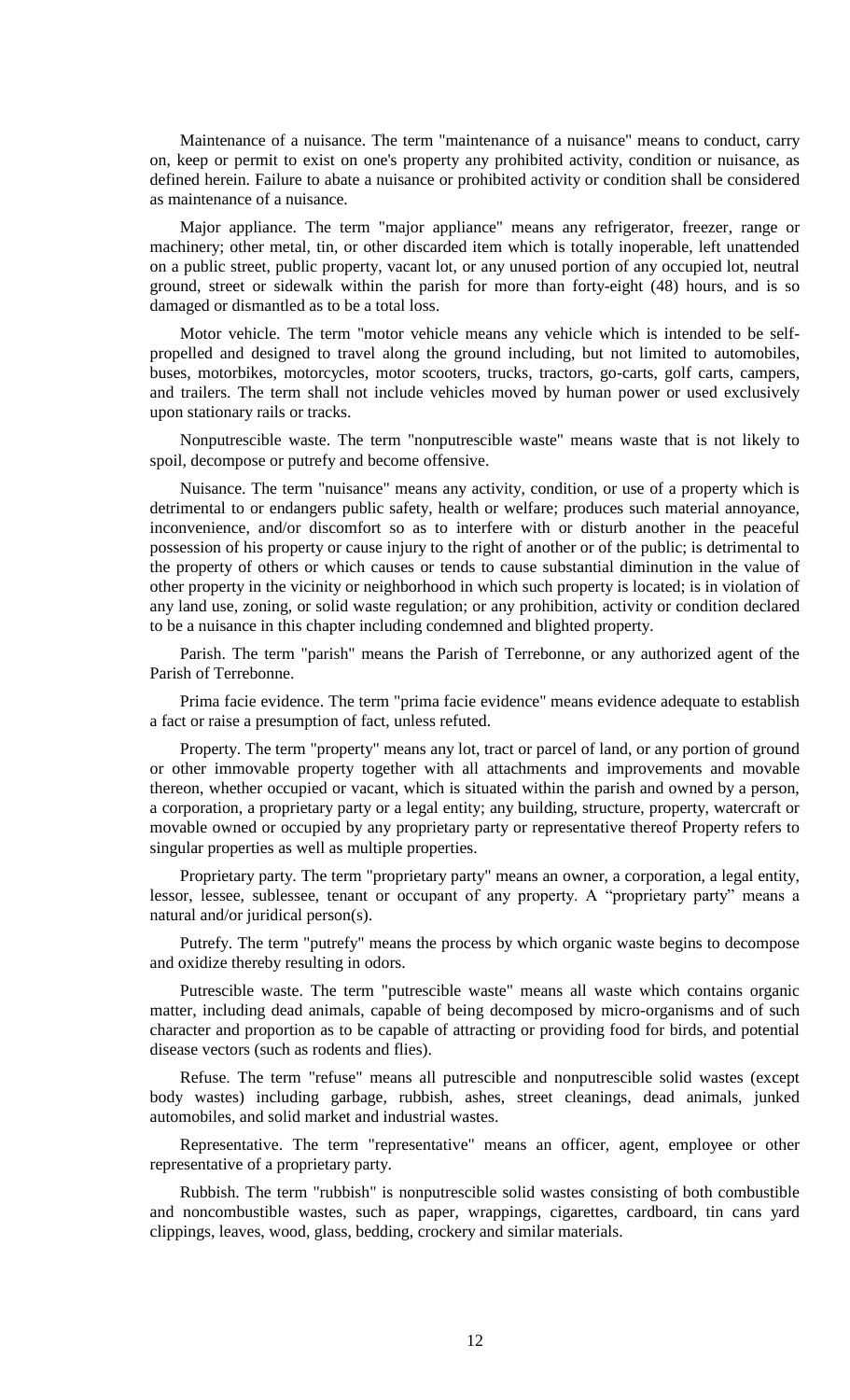Slum conditions means there exists within the parish property's which are unfit for human habitation due to dilapidation; defects increasing the hazards of fires, accidents, or other calamities; lack of ventilation, light, or sanitary facilities, or other conditions rendering the property's unsafe and unsanitary and dangerous or detrimental to health, safety, or morals, or that there are property's therein which are otherwise inimical to the welfare of its residents. The parish may exercise its police powers to remedy or eliminate those conditions.

Subdivision means any tract of land which has been dedicated, accepted, and subdivided into lots, primarily for residential or commercial purposes.

Vessel. The term "vessel" is any tug, towboat, barge, watercraft, ship vessel, equipment, machinery, or any object of any kind or description, whether foreign or domestic, in a sunken or partially sunken state; the term "vessel" is also a junk vessel on property.

Tall grass. The term "tall grass" means grass or weeds and other vegetation more than twelve (12) inches in height when measured perpendicular from the ground. This term does not include ornamental vegetation, landscaping or agricultural plants to the extent these plantings do not create a threat to the safety and welfare of citizens or do not materially interfere with another in the peaceful possession of his property.

Trash. See "Junk".

(Ord. No. 6492, 9-26-01; Ord. No. 6959, § II, 2-9-05; Ord. No. 7534, §§ 1, 2, 9-17-08; Ord. No. 7658, § 1, 6-24-09; Ord. No. 7735, § I, 10-28-09; Ord. No. 7814, § II, 5-12-10; Ord. No. 8126, § 1, 5-23-12)

**State Law reference—** "Junk, wrecked or used automobiles or motor vehicles" defined, R.S. 33:4876(B); definitions relating to the control of junkyards and outdoor advertising near certain highways, R.S. 48:461.1; "junk" defined, R.S. 51:571.

Sec. 14-27. - Council's right to approve plan or project.

Notwithstanding any other ordinances of this chapter, whenever the council has certified that an area is in need of redevelopment or rehabilitation as a result of an act of God, fire, bombing, riot, storm event or other catastrophe, the council may approve a community improvement plan or project with respect to such area without regard to the ordinances or the definitions above in section 14-26.

(Ord. No. 7814, § III, 5-12-10)

Secs. 14-28—14-45. - Reserved.

ARTICLE III. - LITTERING

Sec. 14-46. - Littering prohibited.

- (a) No person shall dump, throw, or deposit any litter, refuse, trash, tin cans, bottles, garbage, leaves, or any other debris, putrescible or nonputrescible, upon his/her property, property belonging to any other person, or upon or in any public or private roads, on the right-of-way of any public or private highway, public roads, rights-of-way, ditches, drainage channels, surface or subsurface drainage artery, and branches, rivers or waterways, of any kind whatsoever, including, but not limited to, the levees and drainage ways of the Terrebonne Parish drainage system or of any drainage district. The ordinances of this article shall not include properly maintained composting containers.
- (b) (1) Any item including, but not limited to, mail addressed to a specific person or material containing a name and address which is found in the trash, garbage, refuse, or debris thrown or dumped or deposited as stated in subsection (a) above, shall be a prima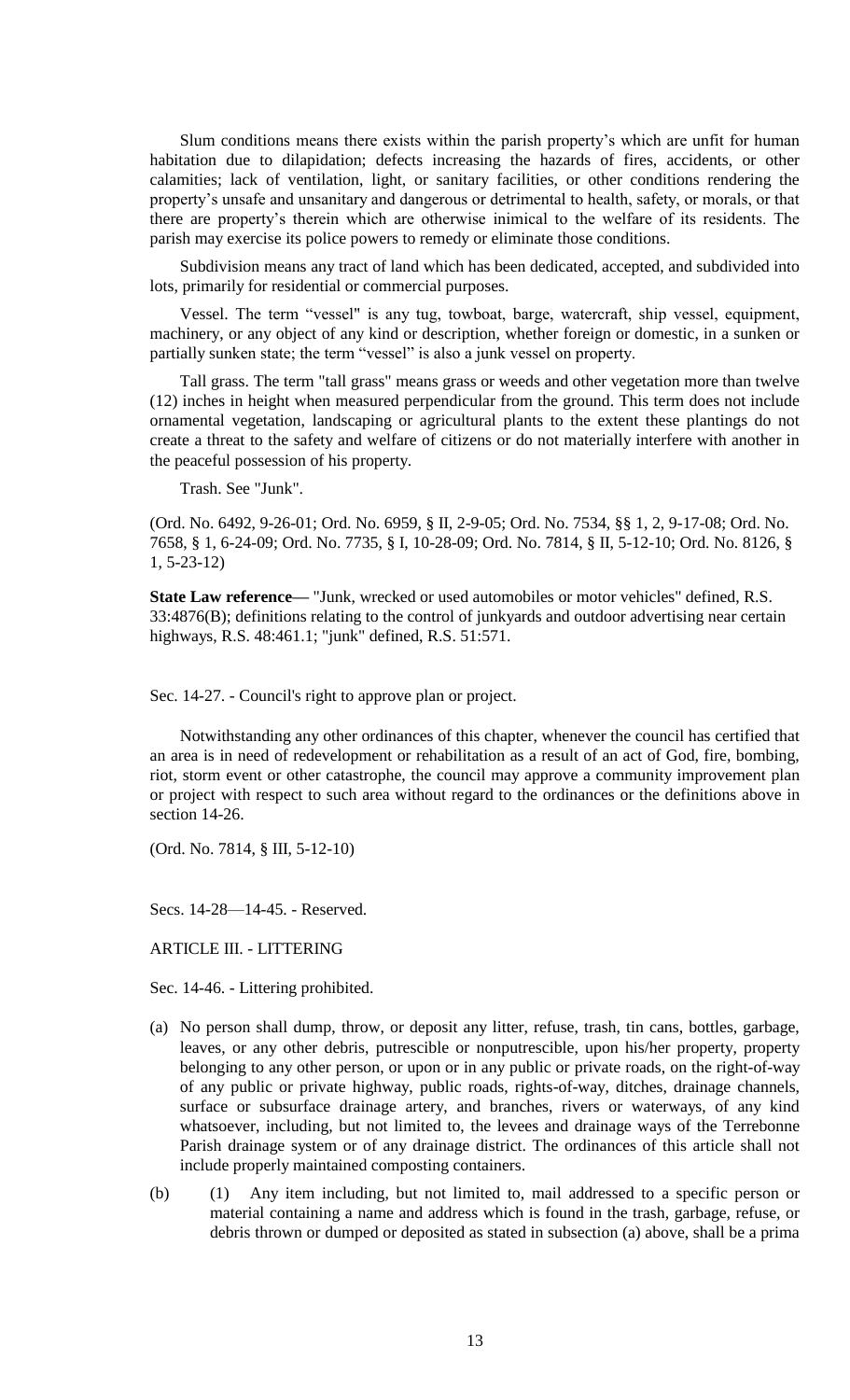facie presumption under this section that the violator thereof is the person or persons identified thereby and traceable thereto and same is admissible in evidence for that purpose; provided, however, that should such person or persons produce proper evidence or testimony that he, she or they have a contract with or can produce receipt from a commercial or other hauler indicating that payment was made thereto to haul the garbage, trash, refuse or litter, then the prima facie presumption herein established shall shift to said commercial or other hauler.

- (2) If the litter is disposed from a motor vehicle, boat, or conveyance, except a bus or large passenger vehicle or a school bus, all as defined in R.S. 32:1, there shall be an inference that the driver of the conveyance disposed of the litter. If such litter was possessed by a specific person immediately before the act of disposing, there shall be an inference that the possessor committed the act of disposing.
- (3) a. The proprietary party or benefiting party of any sign, notice or structure including but not limited to political campaign signs posted, erected or displayed on property owned by Terrebonne Parish Consolidated Government or within public rights-of-way shall be presumed to be the violator of this provision, however, should such proprietary party or benefiting party produce proper evidence or testimony that he has a contract with or can produce receipt from a third party employed to post, erect or display such signs which contract of receipt contains an express provision forbidding installation on the property of Terrebonne Parish Consolidated Government or on public rights-of-way, then the prima facie presumption herein established shall shift to said third party. All signs, notices or structures which constitute litter in accordance with this chapter shall be removed by parish officials and placed in storage.
	- b. In the case of a nuisance warning for a sign, notice or structure which constitutes litter in accordance with this chapter, the warning notice shall state that the sign, notice or structure may be retrieved from the department within thirty (30) days of the date of service of the nuisance warning. In the case of nuisance citations issued for any sign, notice or structure which constitutes litter in accordance with this chapter, the citation, in addition to assessing a penalty and any fees and costs as set out in article XI of this chapter, shall contain information advising the violator that he may retrieve the sign upon payment of the penalty or by ruling of the nuisance abatement panel. In no case shall the department be obligated to store the litter beyond the thirty (30) days allowed for payment of penalties.
- (c) Violations to the ordinances of this chapter may be remedied in the manner specified in article XI of this chapter, or by the issuance of a summons by a law enforcement officer acting with adequate probable cause.

(Ord. No. 6492, 9-26-01; Ord. No. 6959, § III, 2-9-05)

## Secs. 14-47—14-65. - Reserved.

## ARTICLE IV. - VEGETATION, TRASH, AND JUNK

Sec. 14-66. - Classifications of property.

- (a) The maintenance of all property within the parish regarding the removal of weeds, grass, trash, refuse, junk or other offensive accumulation will fall under one (1) of the following classifications, as defined herein:
	- (1) Agricultural property: Any tract of land devoted to the production for sale, in reasonable commercial quantities, of plants, fruits, vegetables, flowers, ornamental plants, and/or animals, or their products, useful to man; and, agricultural land under contract with a state or federal agency restricting its use for agricultural production.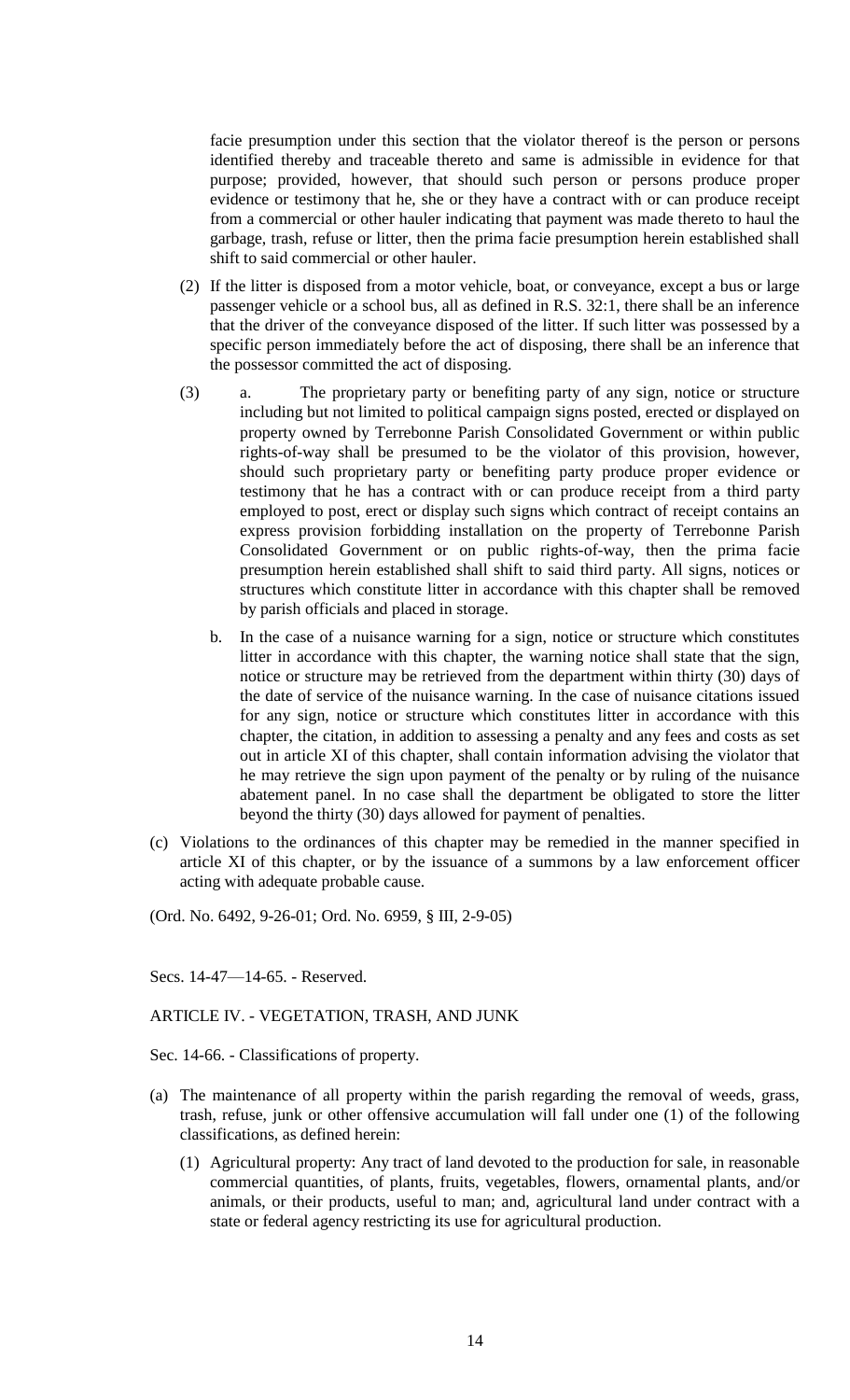- (2) Commercial property: Any tract of land primarily used for commercial/business purposes;
- (3) Industrial property: Any tract of land primarily used for industrial purposes;
- (4) Residential property: Any tract of land which has been subdivided into squares/lots, primarily for residential purposes. Residential property must be subclassified as either undeveloped or developed;
	- a. Developed residential property: Any residential property which has been approved as a residential subdivision by the Houma-Terrebonne Regional Planning Commission and/or any subdivided tract of land which is part of a residential subdivision as depicted on a plat of survey properly registered in the conveyance records of the Parish of Terrebonne.
	- b. Undeveloped residential property: Any residential property which is not classified as developed residential property.

(Ord. No. 6492, 9-26-01; Ord. No. 8126, § 2, 5-23-12)

Sec. 14-67. - Prohibitions.

- (a) No person, firm, or corporation owning or occupying any developed residential property located within the parish shall permit the growth of tall grass or allow the accumulation of trash, refuse, or junk upon the property or upon any sidewalk abutting the property.
- (b) Except as provided for herein, no person, firm, or corporation owning or occupying any undeveloped residential property within the parish, located within areas subdivided into squares/lots shall permit the growth of tall grass and/or weeds within the buffer zone.
	- (1) No person, firm, or corporation owning or occupying any undeveloped residential property, within the parish shall allow the accumulation of trash and junk upon the entirety of the property.
- (c) Except as provided for herein, no person, firm, or corporation owning or occupying any industrial, commercial or agricultural property within the parish shall permit the growth of tall grass and/or weeds within the initial thirty feet (30') of property located around the entire perimeter of the property, measured from the property lines.
	- (1) No person, firm, or corporation owning or occupying any industrial, commercial or agricultural property, within the parish, shall allow the accumulation of trash and junk upon the entirety of the property.
- (d) Railroad rights-of-way. No proprietary party or agent of any railroad right-of-way within the limits of the parish shall permit the growth of tall grass and weeds upon such property, or to permit deleterious or unhealthful accumulations or trash, debris, refuse, or discarded or offensive matter upon such property.
- (e) Exceptions. The ordinances of this article shall not apply to the following:
	- (1) Land area which is actively devoted to the production or cultivation, either for sale or owner/occupant use, of grass for the subsequent processing into hay; except where that land falls within a buffer zone and except where that land is classified as developed residential property;
	- (2) To land which contains and is stocked by forest trees of any size and species for at least the previous three (3) years except where that land falls within a buffer zone; and
	- (3) To land which is classified as wetlands.
	- (4) To properly maintained composting containers.
- (f) Violations to this article shall be abated in the manner specified in article XI of this chapter.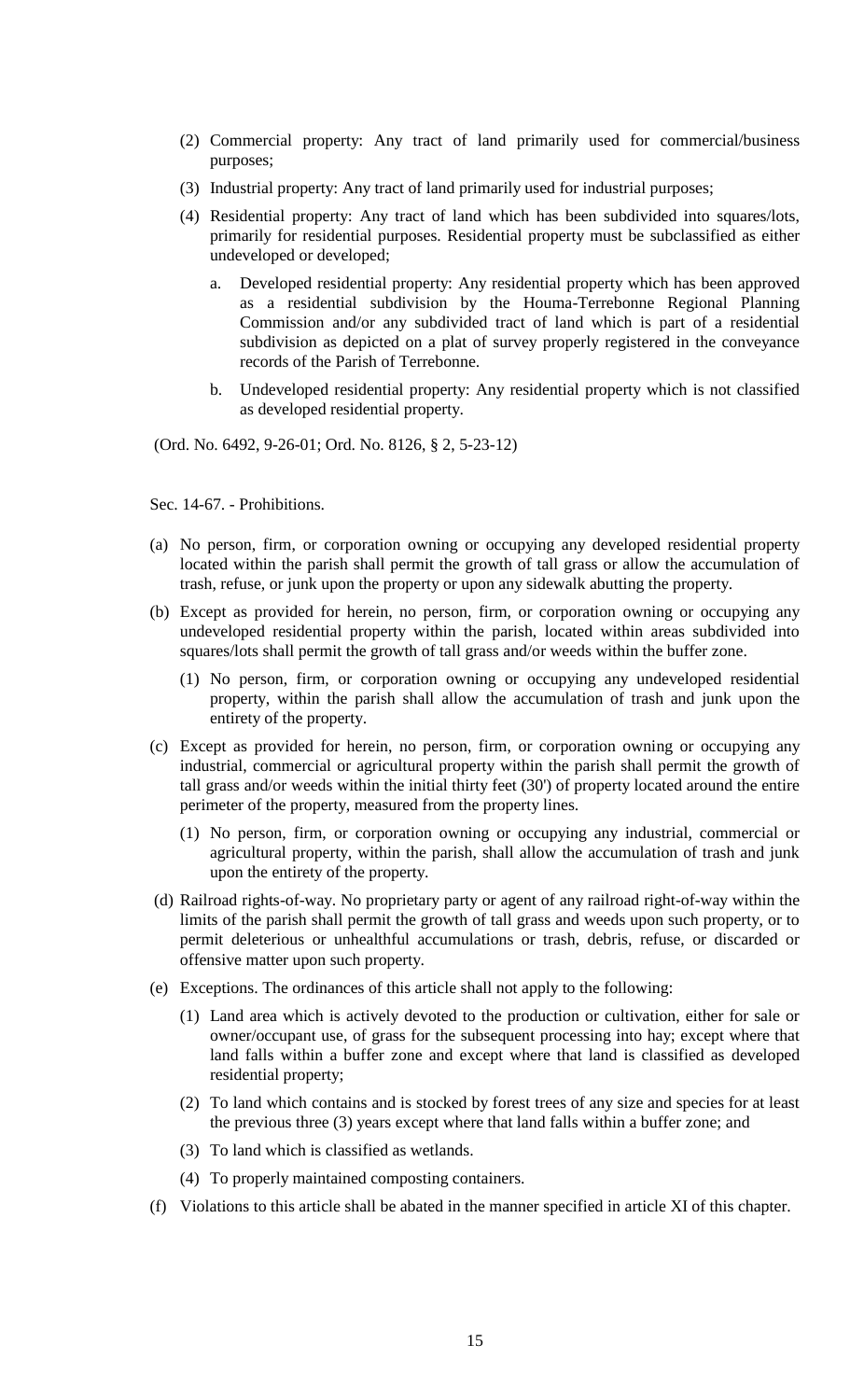(Ord. No. 6492, 9-26-01; Ord. No. 8126, § 3, 5-23-12)

Sec. 14-68 There is a buffer zone solely as relates to tall grass as defined in section 14-26.

**State Law reference—** Abandoning or discarding ice boxes or other airtight containers, R.S. 14:324; junkyards prohibited near certain highways, R.S. 48:461.9.

Secs. 14-67—14-95. - Reserved.

ARTICLE V. - JUNK AND TRASH IN PUBLIC VIEW

Sec. 14-96. - Prohibition.

- (a) No person, firm, or corporation shall accumulate, store, dispose or allow the accumulation, storage or disposal of junk, trash, garbage, or other offensive accumulation on his property directly adjacent or abutting a residential development or within view of any highway, street, road, alley, or other passageway within the parish.
- (b) No junkyard shall be operated in such a manner so as to allow the accumulated junk in public view, which is either being stored or is being offered for sale, to be located adjacent or abutting a residential development or within the view of any highway, street, road, alley or other passageway in the parish.

(Ord. No. 6492, 9-26-01)

Sec. 14-97. - Remedies.

- (a) Any person, or proprietary party in violation of the ordinances of this article shall be given five (5) days to remove the junk and trash from public view.
- (b) Violations of this article shall be remedied in the manner specified in article XI of this chapter.

(Ord. No. 6492, 9-26-01; Ord. No. 7658, § 2, 6-24-09)

Sec. 14-98—14-124. - Reserved.

## ARTICLE VI. - VESSELS<sup>[2]</sup>

### Footnotes:

--- (**2**) ---

**Editor's note—**Section 4 of Ord. No. 8126, adopted May 23, 2012, renamed Art. VI, Abandoned Sunken Vessels, to read as herein set out.

Sec. 14-125. – Vessel posing immediate danger classified a nuisance.

The existence of a vessel which poses an immediate danger to life or property shall be classified as a nuisance. No person shall keep a vessel in such a state as to create an immediate danger to life or property. Any vessel within one hundred (100) feet of a drainage pump discharge station is presumed to be an immediate danger to life or property.

(Ord. No. 8126, § 5, 5-23-12)

Sec. 14-126. - Abandonment of vessels classified a nuisance.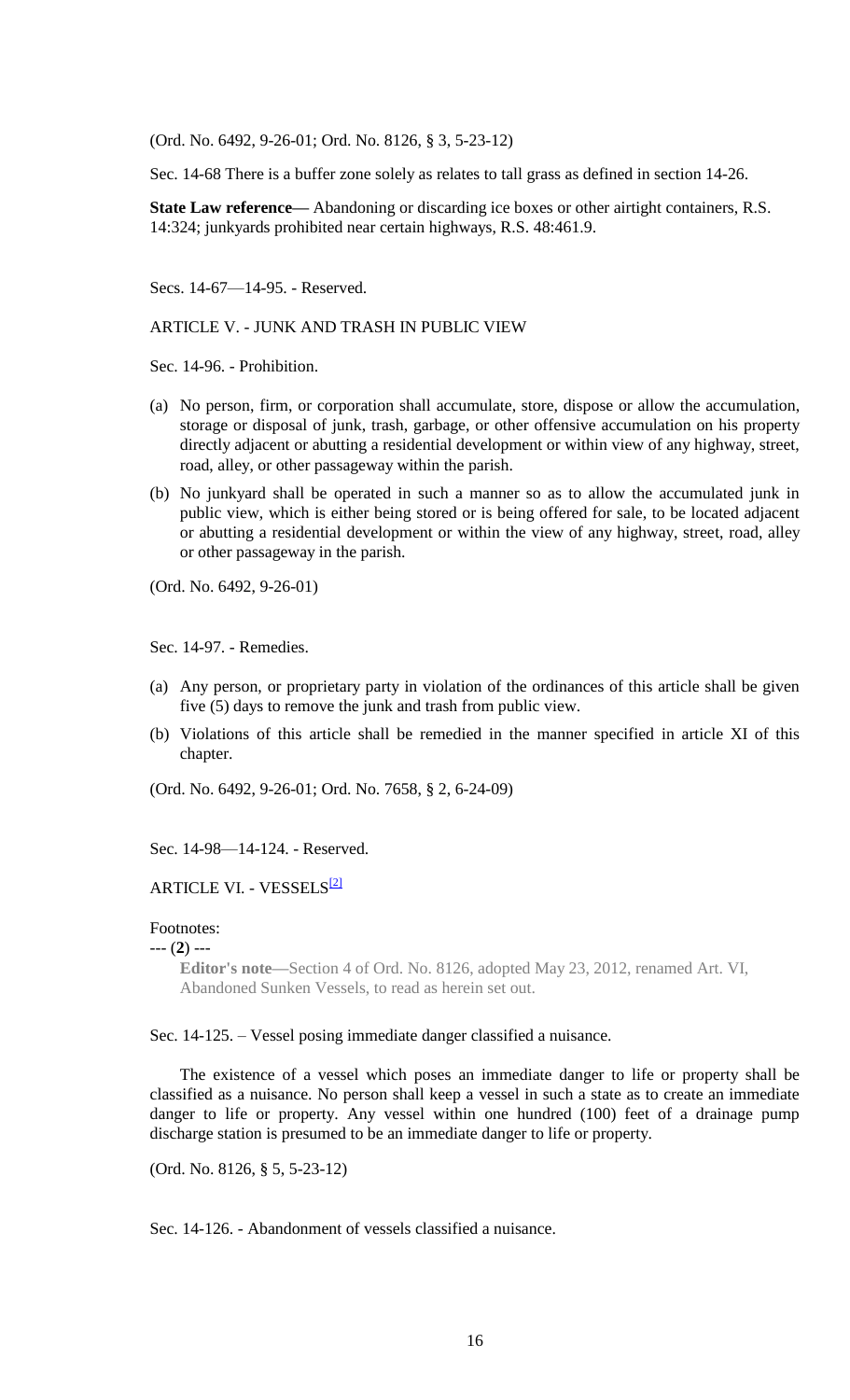The existence of an abandoned vessel shall be classified as a nuisance. No person shall abandon any vessel in any waterway within the parish.

(Ord. No. 6492, 9-26-01; Ord. No. 8126, § 6, 5-23-12)

Sec. 14-127. - Abandonment in water defined.

A vessel in water will be presumed abandoned it remains in a sunken or partially sunken state for more than sixty (60) days.

(Ord. No. 6492, 9-26-01; Ord. No. 8126, § 7, 5-23-12)

Sec. 14-128. - Remedy.

(a) The sole remedy to remove vessels in waterways is the adoption of state laws more particularly LARS 34:843. The parish hereby adopts R.S. 34:843, as may be amended, for the purposes of notifying violators of this article and removing from Terrebonne Parish waterways any abandoned junked, sunken vessel or any vessel posing an immediate danger to life or property. Any notices mailed or published in accordance with R.S. 34:843 shall constitute a nuisance warning for the purposes of section 14-304 of this chapter. Removal and disposal of the vessel shall be at the owner's cost in accordance with R.S. 34:843, as may be amended.

(b) For all other vessels not regulated by LARS 34:843, the remedy set forth below in (c) applies .

- (c) Failure to comply with the nuisance warning shall result in any or all of the following:
	- (1) Further abatement of the violation in the manner specified in article XI of this chapter;
	- (2) Referral of the violation to the proper law enforcement authorities for criminal investigation and prosecution;

(Ord. No. 6492, 9-26-01; Ord. No. 8126, § 8, 5-23-12)

Sec. 14--129. - Immediate removal authorized.

Notwithstanding any provision of this chapter to the contrary, any vessel located within any waterway in the parish may be salvaged, seized, or moved immediately and without notice if it impedes drainage or interferes with the normal use of the waterway where it is located and/or creates an immediate danger to life or property.

(Ord. No. 8126, § 10, 5-23-12)

Secs. 14-130—14-155. - Reserved.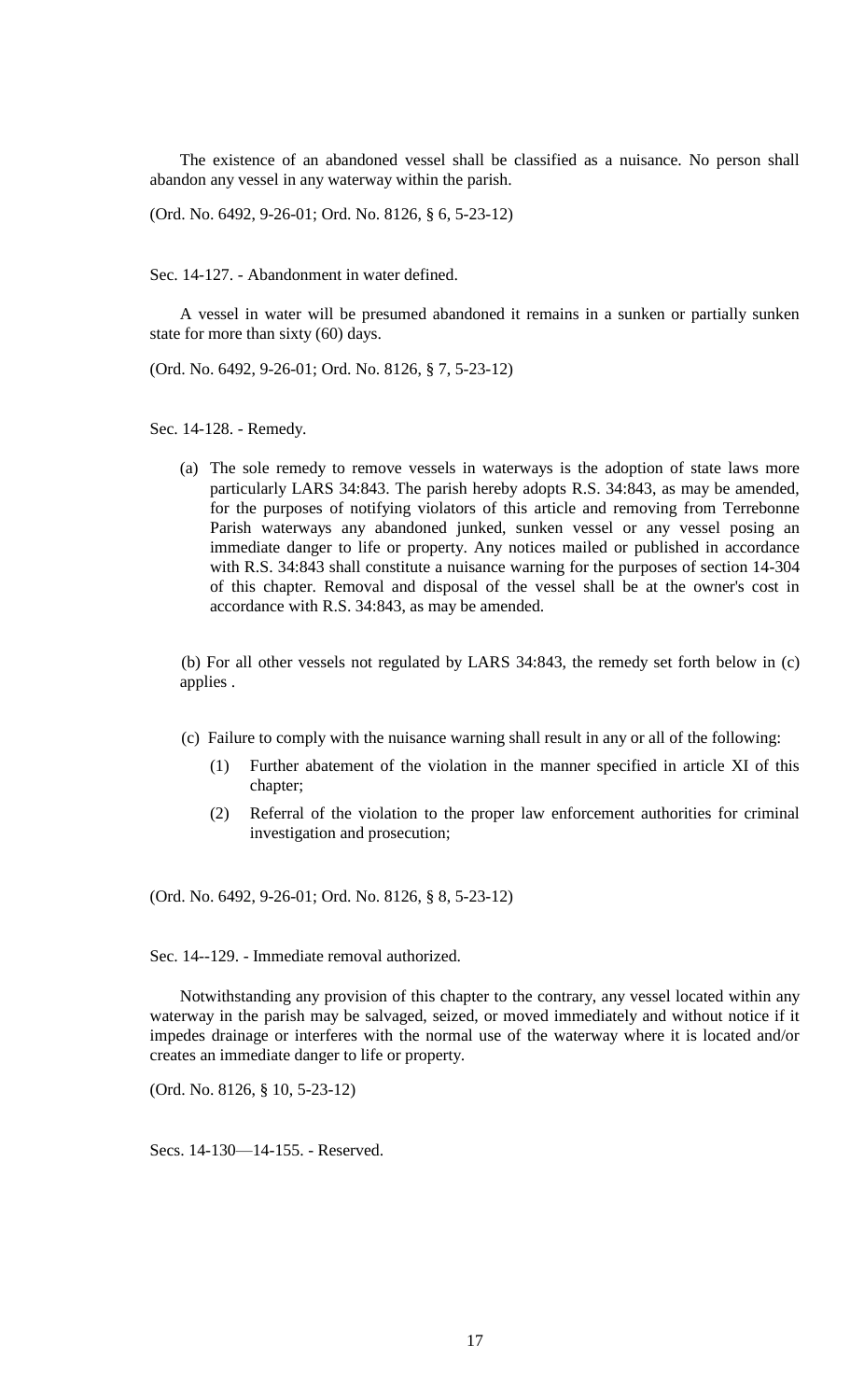## ARTICLE VII. - CONDEMNATIONS<sup>[3]</sup>

#### Footnotes:

--- (**3**) ---

**Editor's note—**Section 11 of Ord. No. 8126, adopted May 23, 2012, renamed Art. VII, Abandoned/Derelict Structures, to read as herein set out.

Sec. 14-156. - Dilapidated and dangerous structures declared a nuisance.

For the purpose of this chapter, the existence of a dilapidated and dangerous structure, as defined in section 14-26, is hereby declared a nuisance; thereby interferes with use or enjoyment of property; endangers personal health, safety, and welfare; is offensive to the senses and is subject to condemnation.

(Ord. No. 6492, 9-26-01; Ord. No. 7735, § II, 10-28-09)

Sec. 14-157. - Policy.

The ordinances of this article are established to protect the health, safety and welfare of the general public from the nuisance created by the existence of dilapidated and dangerous structures. This article does not intend to dictate aesthetic preferences and community standards, but provides minimum criteria for dealing with properties posing a nuisance to the parish. Dilapidated and dangerous structures are hereby regulated purely for their impact on the quality of life, safety, and welfare for the citizens of the parish. Dilapidated and dangerous structures may be condemned and ultimately demolished or removed if they are determined to be in a condition which endangers the public welfare.

(Ord. No. 6492, 9-26-01; Ord. No. 7735, § III, 10-28-09)

Sec. 14-158. - Findings of fact and purpose.

Dilapidated and dangerous buildings and structures pose a threat to life and property in the parish. Buildings, structures, and property may become dilapidated and dangerous by reason of damage by fire, the elements, age, or general deterioration. Dilapidated and dangerous buildings not properly secured at doorways and windows also serve as an attractive nuisance for young children who may be injured therein, as well as a point of congregation by vagrants and transients. A dilapidated and dangerous building or property littered with trash and debris may also serve as a place of rodent infestation, thereby creating a health menace to the parish. It is the purpose of this article to provide for the safety, health, protection, and general welfare of persons and property in the parish by requiring such unsafe buildings, structures and property to be repaired or demolished and removed and the property be made safe and secure.

(Ord. No. 6492, 9-26-01; Ord. No. 7735, § IV, 10-28-09)

Sec. 14-159. - Remedy.

- (a) Inspection. Upon its own consideration or upon the complaint of any person, the department shall make an on-site inspection of the property and compile a written report citing the specific findings and recommendations in regard to the repair or demolition and removal of the structure. The written report shall be accompanied by a photograph(s) of the structure taken on or near in time to the day and the time of the initial on-site inspection.
	- (1) If the inspection reveals a grave public emergency where the condition of the building is such as to cause possible immediate loss or damage to person or property, applicable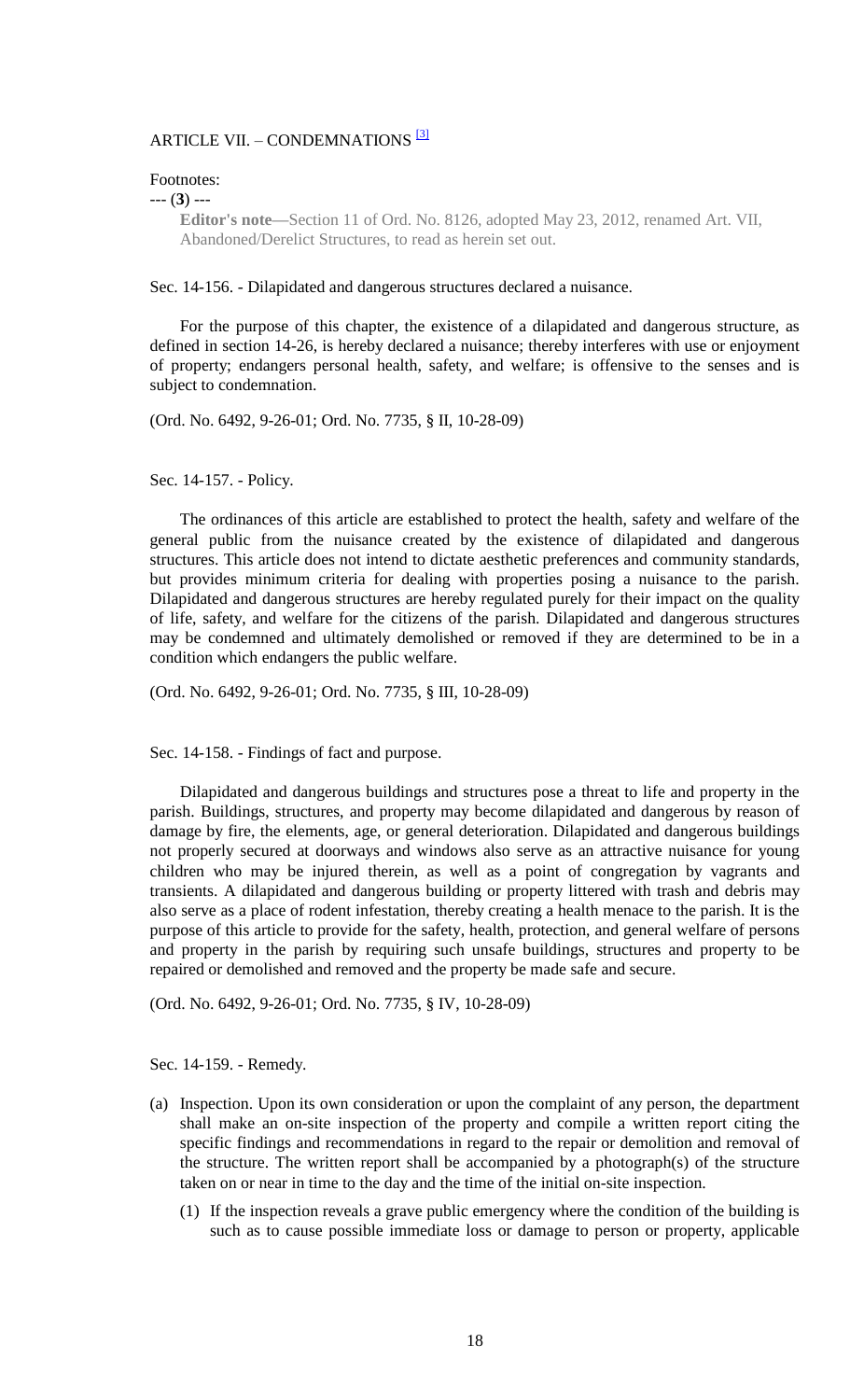sections of R.S. 33:4762 et seq., as may be amended, shall apply and the Parish Council may condemn the structure after twenty-four (24) hours' notice as provided by law.

- (2) If the inspection reveals that the building or structure is dilapidated and dangerous, as defined in section 14-26, but poses no grave public emergency, the department shall issue the nuisance warning to the proprietary party in the manner provided for in this article.
- (b) Nuisance warning. The nuisance warning for the existence of a dilapidated or dangerous structure shall contain all applicable information, as specified in article XI, as well as the following:
	- (1) A description of the structure;
	- (2) The lot, block, and name of the subdivision on which the violating structure is located;
	- (3) A statement/listing of the particulars found in substantiation of the conditions which warrant the structure to be classified as a dilapidated/dangerous structure as defined in section 14-26; and
	- (4) An order outlining the specific manner in which the building and property can be brought into compliance with the ordinances of this chapter.
- (c) Administration, Remedies, Enforcement. Failure to comply with the nuisance warning shall result in the institution of condemnation proceedings in accordance with R.S. 33:4761 et seq., as may be amended. The enforcement provisions of Article XI do not apply to condemnations.

Sec. 14-160.

Condemned property is declared blighted and the redemption period in Section 14-172 is adopted for such condemned property.

(Ord. No. 7735, § V, 10-28-09; Ord. No. 8126, § 12, 5-23-12)

Secs. 14-161—14-169. - Reserved.

## ARTICLE VIII- BLIGHTED OR ABANDONED PROPERTY

Sec. 14-170. Blighted or Abandoned Property purpose and declaration as a nuisance

Blighted property or abandoned property as defined in Section 14-26 is hereby declared to be a nuisance. It is the purpose of this article to provide for the safety, health, protection and general welfare of persons and property in the parish by requiring the blighted or abandoned conditions to be addressed, removed and the property or area made safe, healthy and secure.

Sec. 14-171. Violations; Remedies.

Violations of this article shall be remedied in the manner specified in article XI of this Chapter.

Sec. 14-172. Redemption Period.

In accordance with Louisiana Constitution Article VII, Section 25(B), property declared to be blighted or abandoned pursuant to that article shall, where the property is sold at tax sale, be subjected to a redemption period of eighteen months rather than three years.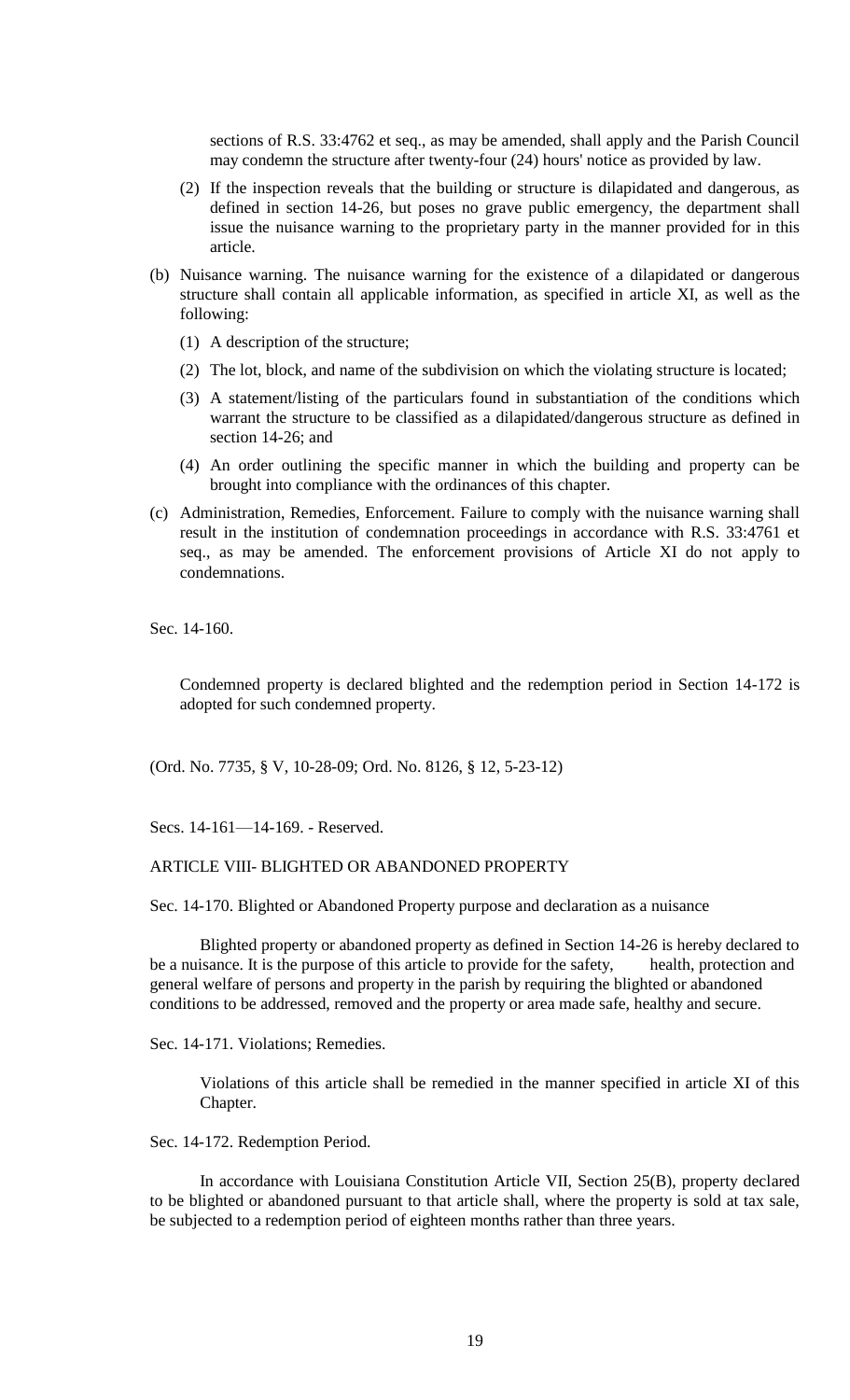### Sec. 14-173-14-185- Reserved.

# ARTICLE IX - JUNKED, ABANDONED, AND INOPERATIVE VEHICLES  $^{[4]}$

## Footnotes:

--- (**4**) ---

**State Law reference—** Abandoned vehicles, R.S. 32:471 et seq.; disposition of abandoned vehicles stored or in possession of dealer or repairman, R.S. 32:525; powers of municipal and parish authorities as to abandoned automobiles, major appliances and other junk, R.S. 33:4876; junkyards and outdoor advertising near certain highways, R.S. 48:461 et seq.; purchases of junk, R.S. 51:571 et seq.

Sec. 14-186. - Nuisance declared; prohibitions; exceptions.

- (a) The presence of any junked, abandoned, and inoperative vehicle(s) on any public or private property occupied, unoccupied, improved, or unimproved within the parish shall be deemed and is hereby declared a nuisance, as defined in section 14-26.
- (b) Prohibition on public property. Except as otherwise permitted herein, no person, firm, or corporation shall cause or maintain any junked, abandoned, and inoperative vehicle(s) on any public property for a period of over forty-eight (48) hours.
- (c) Prohibition on private property. Except as otherwise permitted herein, no person, firm, or corporation shall cause or maintain any junked, abandoned, and inoperative vehicle(s) on any private property for a period of over seven (7) days.
- (d) Exceptions. The ordinances of this section shall not apply to the following:
	- (1) Any junked, abandoned, and inoperative vehicle which is completely enclosed within a building or yard in a manner that is not otherwise visible from the street or other public or private property;
	- (2) Any motor vehicle in operable condition specifically adapted or constructed for racing or operation on privately owned drag strips or raceways;
	- (3) Any junked, abandoned, and inoperative vehicle stored in an appropriate storage place or depository maintained at a location where such storage place or depository is authorized/licensed and operating in conformity with the regulatory ordinances and laws of the parish government;
	- (4) Any motor vehicle stored as the property of a member of the armed forces of the United States who is on active duty assignment.
	- (5) Any antique vehicle as defined in section 14-26 of this chapter, provided that the antique vehicle and its storage area are maintained in such a manner that they do not constitute a health, safety or fire hazard.

(Ord. No. 6492, 9-26-01; Ord. No. 7534, § 3, 9-17-08)

Sec. 14-187. - Declared public property.

The ownership of any abandoned or junked motor vehicle left on any public or private property within the parish, which shall remain on the street, vacant lot, or any unused portion of any occupied lot, neutral ground, or sidewalk within the parish, after unanswered notice in the form of a nuisance warning has been provided, shall be forfeited to the public. Such vehicle shall be considered public property and be removed to a place to be provided by council and held there until the seized vehicle shall have been disposed of in accordance with R.S. 33:4876.

(Ord. No. 6492, 9-26-01)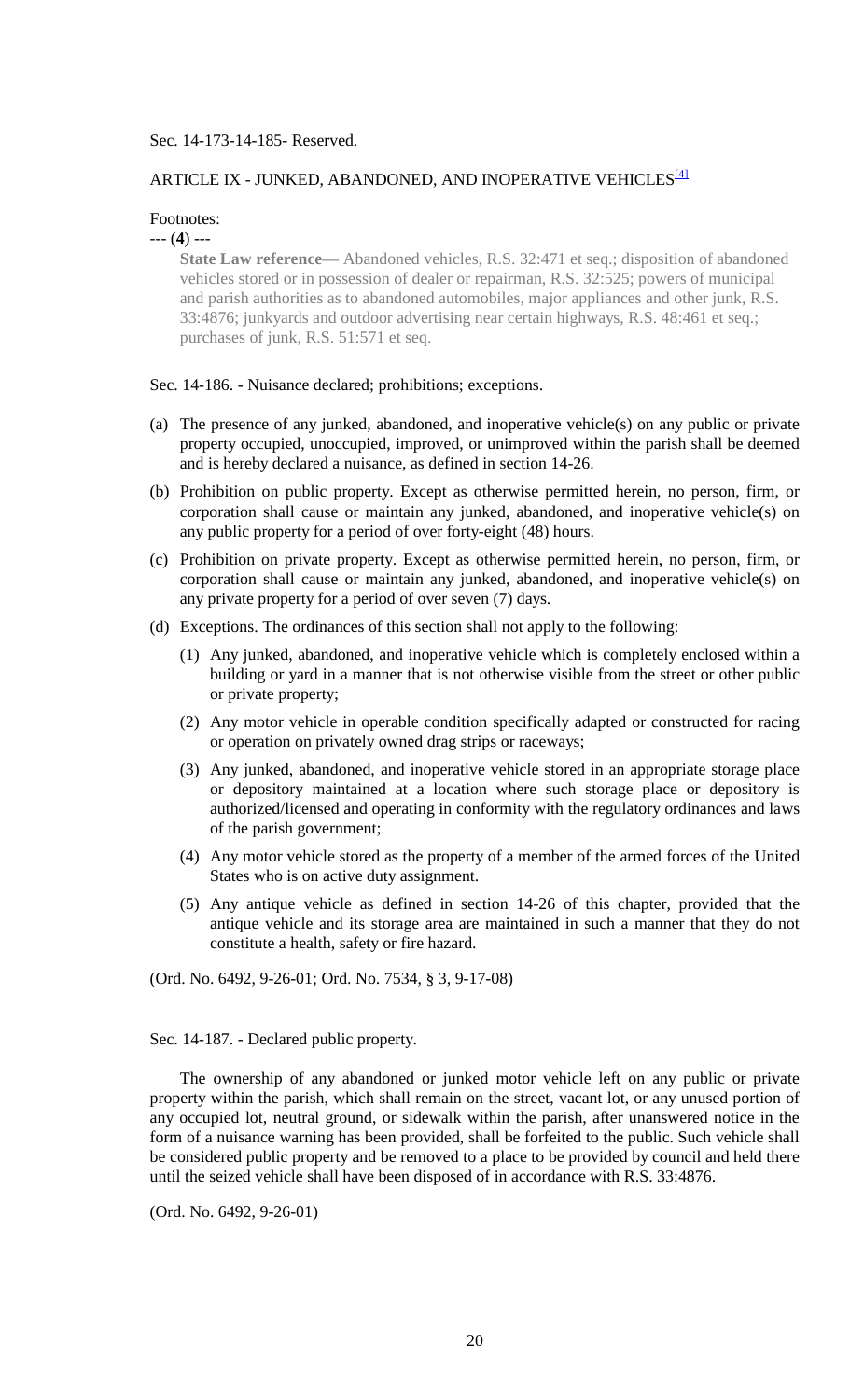**State Law reference—** Power of parish governing authorities to enact ordinances regulating the storing or abandoning of motor vehicles, R.S. 33:1236(30)(a)(i); power of municipal and parish governing authorities to enact ordinances regulating or prohibiting the abandonment of motor vehicles on the streets, etc., R.S. 33:4876; similar ordinances, R.S. 33:4876(B).

Sec. 14-188. - Violations; abatement.

Violations to this article shall be remedied in the manner specified in article XI of this chapter.

(Ord. No. 6492, 9-26-01)

Sec. 14-189. - Immediate removal authorized.

Notwithstanding any provision of this chapter to the contrary, any junked, abandoned, and/or inoperative vehicle located on public property may be salvaged, seized, or moved immediately and without notice if the vehicle impedes traffic or interferes in any way the normal use of the public property where it is located.

(Ord. No. 6492, 9-26-01)

**State Law reference—** "Abandoned motor vehicle" defined, R.S. 32:471(1); "junk, wrecked or used automobiles or motor vehicles" defined, R.S. 33:4876(B).

Sec. 14-190. - Removal from public and private property by owner.

Public and private property owners, whether commercial or residential, have the power, as authorized by general law, to cause vehicles to be removed from their property illegally situated thereon.

**State Law reference—** Local authority to take possession of abandoned motor vehicles, R.S. 32:474; towing away and selling derelict or junk vehicles, parish ordinance need not follow statutory procedure, R.S. 32:476(C); disposition of abandoned motor vehicles removed from streets and highways, R.S. 32:476; removal and disposition of junk motor vehicles, major appliances, etc., R.S. 33:4876.

Secs. 14-191—14-199. - Reserved.

ARTICLE X. - EXCESSIVE NOISES

Sec. 14-200. - Excessive noises declared a nuisance.

For the purpose of this chapter, excessive noises, as defined in section 14-26, are hereby declared a nuisance.

(Ord. No. 6492, 9-26-01)

Sec. 14-201. - Administration , Remedies, and Enforcement

As pertains to excessive noises, the remedy for violations of this article shall be in the manner specified in article XI of this chapter.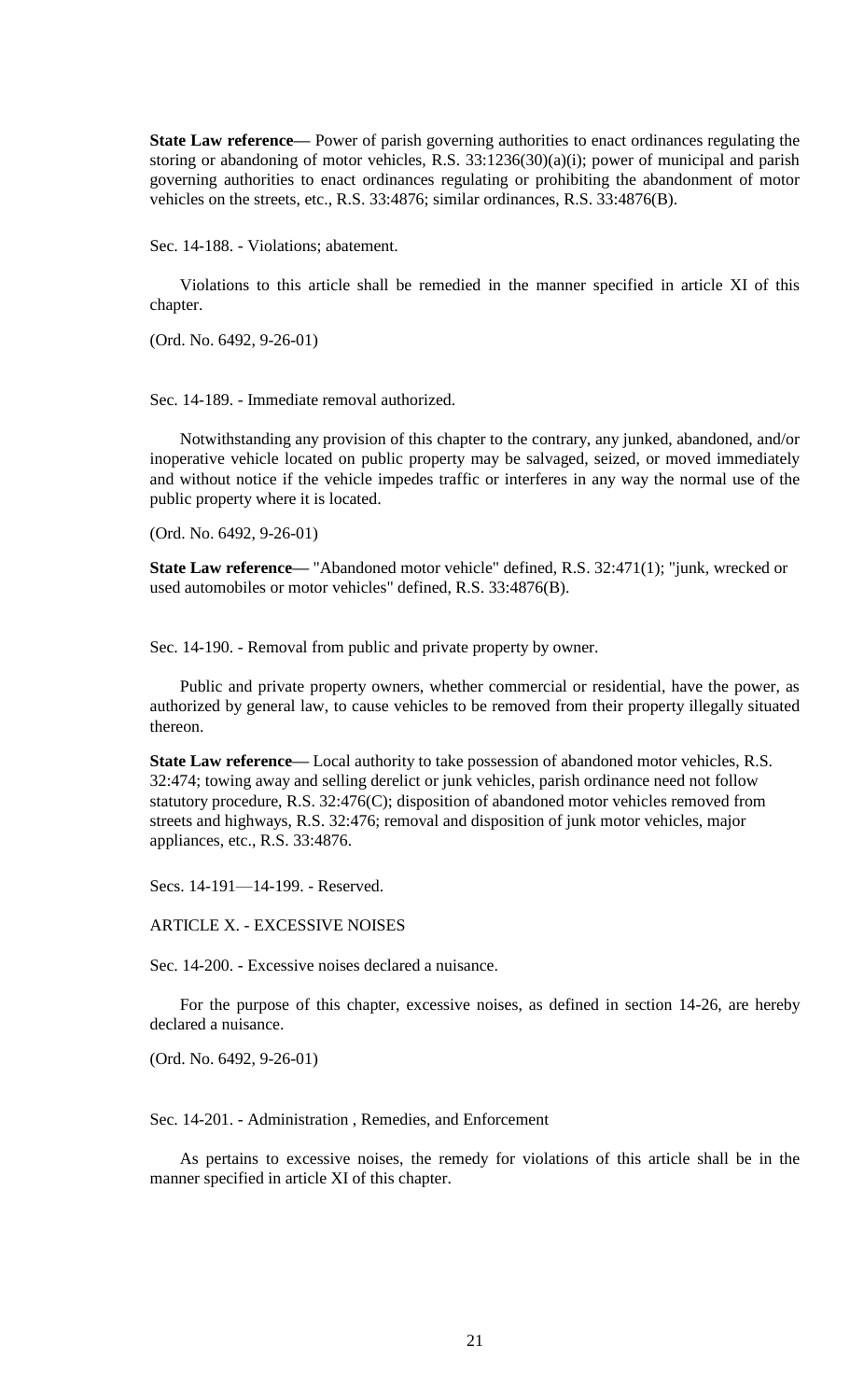Sec. 14-202. - Exceptions.

The ordinances of this section do not apply to the following:

(a) (1) The use of a horn, alarm, or other warning device which has as its purpose the signaling of unsafe or dangerous situations or to summon the assistance of law enforcement when used for such purpose.

(2) The use of carillon or bell emanating from or on a building or property used primarily as a church, synagogue, or school.

(3) Any person who has a valid permit authorizing an activity which is likely to produce loud or excessive sound or noise, including an outdoor concert.

(b) The department of planning and zoning is authorized to issue permits for the use of amplifying equipment or devices in accordance with this section under the following conditions:

(1) Only temporary permits may be issued and such permits may not exceed three (3) days.

(2) Temporary permits may not be issued consecutively to any person or persons, entity or enterprise, or their agents, so as to defeat the prohibitions set forth in this section. The term "consecutively" is defined to mean at any time within a six-month period.

(3) A charge of twenty-five dollars (\$25.00) will be levied for each application for a permit to cover administrative expenses in connection with the issuing of the permit.

(4) The parish administration may use discretion in the issuance of any request for a permit and may consider, including, but not limited to, the location of the proposed activity, the nature of the proposed activity, the time of the proposed activity and any and all other factors that concern the health, safety, and welfare of the residents of the Parish of Terrebonne.

Secs. 14-203-14-299- Reserved

(Ord. No. 6492, 9-26-01; Ord. No. 8112, § I(Exh. A), 4-25-12)

## ARTICLE XI. - ADMINISTRATION, REMEDIES, AND ENFORCEMENT

Sec. 14-300. - Nuisance abatement shall not abrogate enforcement of state and local crimes.

The civil ordinances of this chapter shall in no way be viewed as an abrogation of state and local criminal enforcement ordinances for littering or any other criminal violations as provided for under Louisiana law, or the ability of a law enforcement officer who in the course of his official duties witnesses an act in violation of the aforementioned law and issues a summons therefore.

(Ord. No. 6492, 9-26-01; Ord. No. 7658, § 3, 6-24-09; Ord. No. 8126, § 13, 5-23-12)

Sec. 14-301. - Civil enforcement of nuisance violations.

For purposes of this chapter, a nuisance violation is the violation of any ordinance of this chapter. The civil ordinances of the abatement of nuisances within the parish shall be governed by the ordinances of this chapter.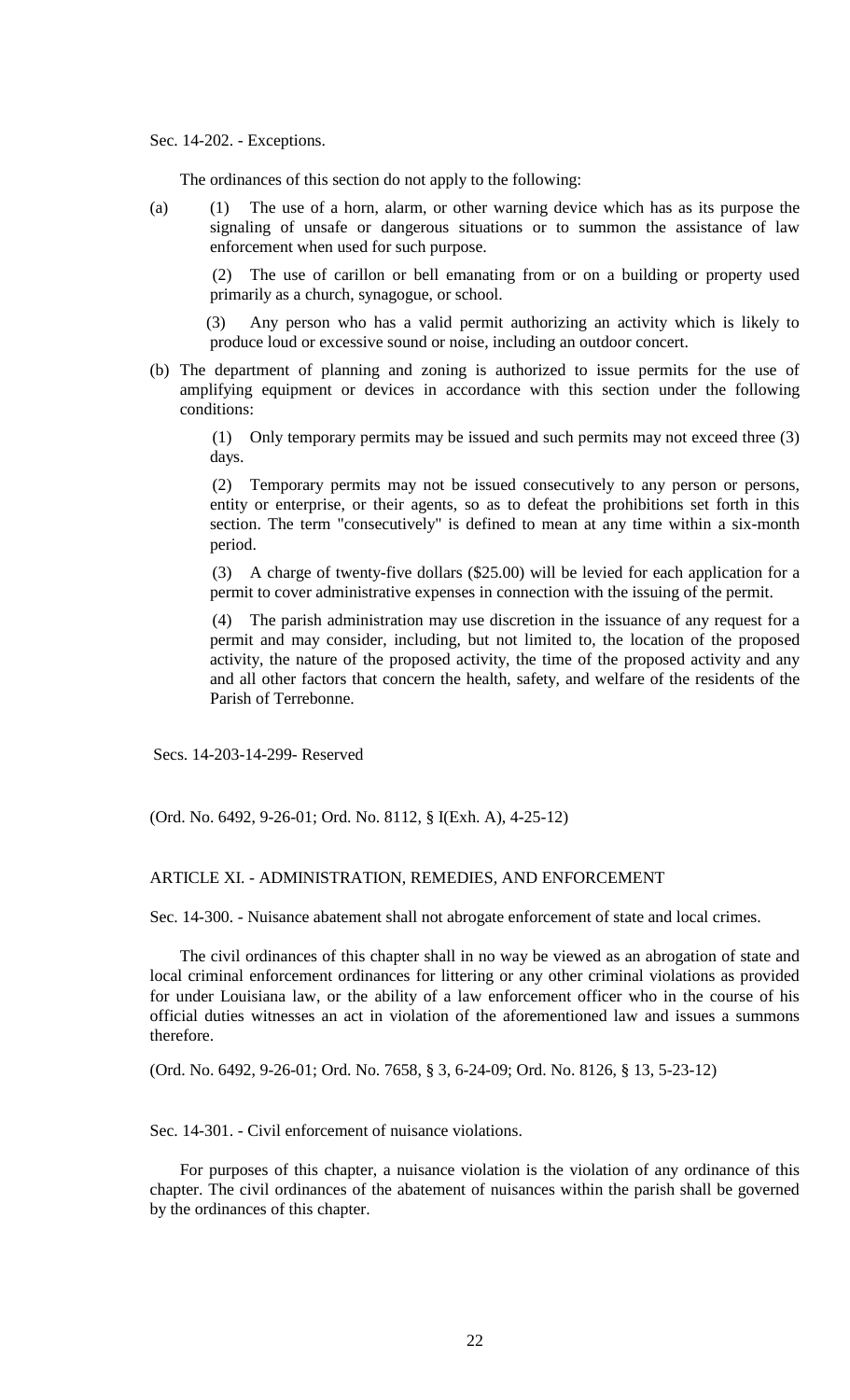Sec. 14-302. - Criminal enforcement of nuisance violations.

- (a) No person shall violate any provision of this chapter, fail to comply with civil enforcement of this chapter, or prevent or attempt to prevent by any means or actions any law enforcement officer, any employee of the parish, or any person authorized by the parish from carrying out the ordinances of this chapter.
- (b) The department of planning and zoning may report a violation of this chapter, either orally or in writing, to the proper law enforcement authorities for criminal proceedings against the violator after a warning letter from planning and zoning has been issued.
- (c) Any law enforcement officer, when acting with probable cause, shall issue summons for a violation of this chapter. The summons shall command the violator to appear in the city court of Houma on the next scheduled arraignment date. Upon conviction, the violator shall be deemed guilty of a misdemeanor and may be fined an amount not to exceed five hundred dollars (\$500.00) or imprisoned for a period not to exceed sixty (60) days or both in the discretion of the court.
- (d) No provision of this chapter shall prevent a law enforcement officer, on his own accord, from investigating and issuing summons for a violation of this chapter.

(Ord. No. 8126, § 15, 5-23-12)

Sec. 14-303. - Powers of the department of planning and zoning relative to nuisance abatement.

- (a) The department of planning and zoning shall be responsible for the implementation and subsequent administration of the ordinances of this chapter.
- (b) A complaint may be made upon its own consideration or upon the complaint of any person and the planning and zoning department shall make an on-site inspection of the property and compile a written report citing the specific findings and recommendations in regard to the pertinent nuisance conditions. The written report shall be accompanied by a photograph(s) of the property taken on or near in time to the day and the time of the initial on-site inspection.
- ( c) Powers and duties. The department is hereby authorized and directed to administer the ordinances of this chapter. In carrying out its administrative duties, the department shall:
	- (1) Procedures. Establish and administer rules and ordinances for proceedings within the department, together with the maintenance of regular forms for any such proceedings regarding the operations of the department, subject to review and approval of the parish president.
	- (2) Record of actions. Maintain records of all actions taken by the department in the administration of the ordinances of this chapter.
	- (3) Nuisance adjudication hearings. To convene upon the violators request the Nuisance Administrative Hearing Officer to consider and rule upon any defense or justification presented by violators; and, to resist and to oppose any deviations from the ordinances of this chapter, when necessary.
	- (4) Investigations and surveys. Conduct investigations and surveys to determine compliance or noncompliance with the ordinances of this chapter. Incidental to such surveys and investigations, the department head or an authorized representative of the department, may enter into and upon any land or structure to be inspected or examined.
		- a. Right of entry. Whenever it is necessary to make an inspection to administer any of the ordinances of this chapter, the department head, or his duly authorized representative, may enter upon such property, at all reasonable times, to perform his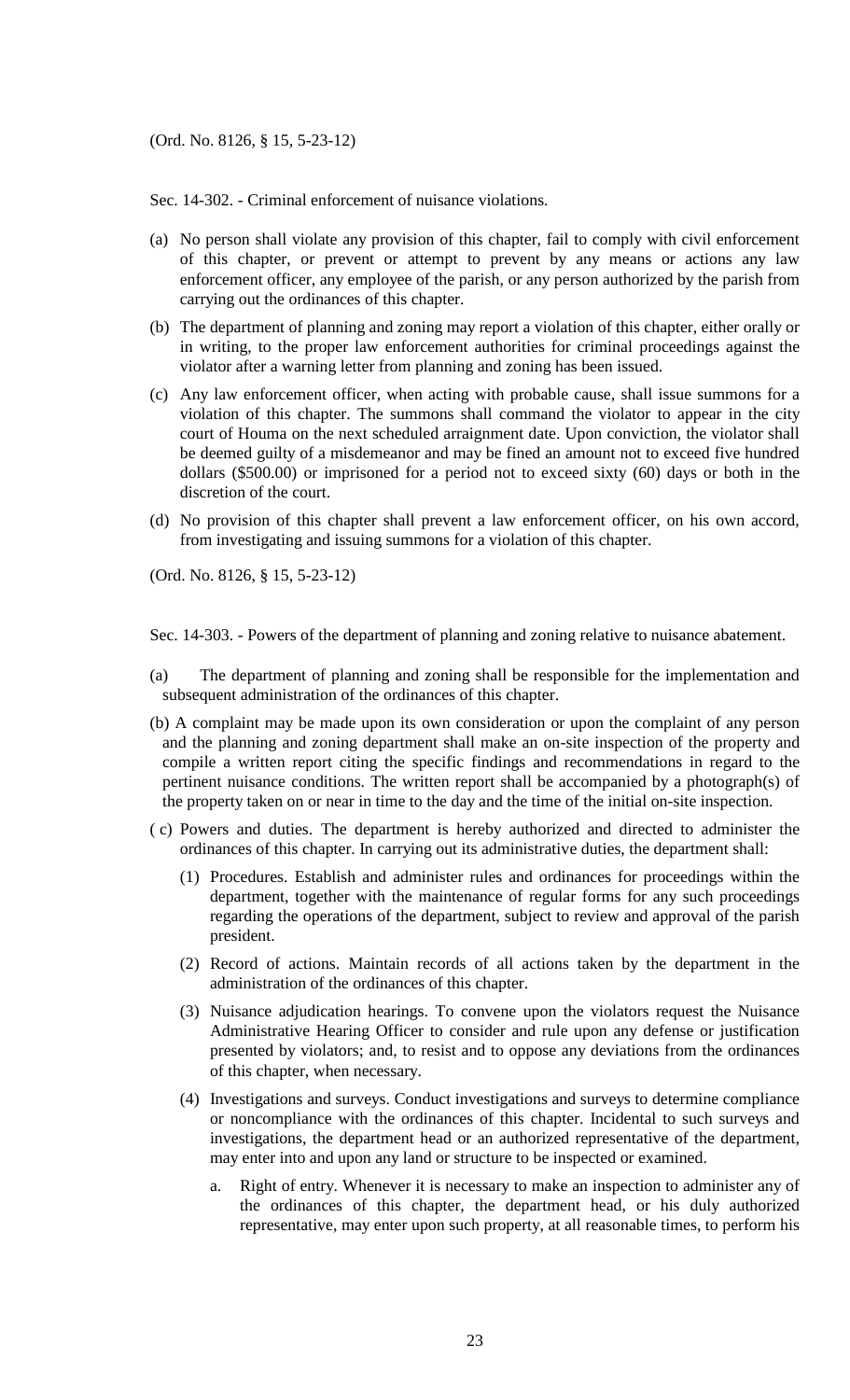duties. If such property is occupied, he shall first present proper credentials and request entry. If entry is refused, then the department head, or his duly authorized representative, shall have recourse to every remedy provided by law to secure entry onto the property or entrance into the structure.

(5) Enforcement. Issue written warnings, citations and orders requiring compliance with the ordinances of this chapter.

(Ord. No. 6492, 9-26-01; Ord. No. 8126, § 14, 5-23-12)

Sec. 14-304. - Nuisance warnings; forms; required contents; form of service.

- (a) The nuisance warning shall be the preliminary notice of a violation of this chapter.
- (b) A nuisance warning shall be served personally or by first class mail upon the person, firm corporation, or proprietary party deemed by the department to be violating the ordinances of this chapter; provided, however, that if such person, firm, or corporation is not the proprietary party of the land or the structure in which the violation is deemed to exist or to have occurred, a copy of the citation shall be sent by first class mail to the proprietary party of such land or structure, with the proprietary party to be determined from the tax roll for the preceding year in the office of the tax assessor of the parish. The date of mailing shall be deemed the date of service of any nuisance warning served by first class mail. If the occupant is not so served, or is not present, the nuisance citation shall be served upon the recorded proprietary party of the property. If the registered, recorded or last known proprietary party of the party deemed to be violating the ordinances of this chapter cannot be located, notification shall consist of one (1) publication in the legal notice section of the official journal of the parish.
	- (1) Adequate notice, in the case of nuisance warnings issued for the abatement of a junked, abandoned and inoperative vehicle located on public or private property, should also be served by notice affixed to a prominent place on the vehicle so as to be plainly in the public view.
- (c) The warning shall contain information concerning the nature, date, time, and location of the alleged violation; the corrective action to be taken to abate the nuisance; and, with the following exceptions, the time period not to exceed five (5) days in which the corrective action is to be completed. The warning shall also contain the telephone number and the address of the department.

Exceptions as to content and time for compliance:

- (1) In the case of nuisance warnings issued for the abatement of dilapidated and dangerous structures the time period for compliance shall be a minimum of fifteen (15) days.
- (2) In the case of a nuisance warning issued for the abatement of a junked, abandoned, and inoperative vehicle located on public or private property, the warning shall contain the state vehicle license number, and the make of the vehicle. In those cases where the license plate is not visible or legible, the vehicle identification number, color, or any other identifying characteristics shall be so noted. The notice shall also note the total number of vehicles in violation. The time period for compliance of nuisance warnings issued for the abatement of a junked, abandoned, or inoperative vehicle located on public property shall be a minimum of ten (10) days. The time period for compliance of nuisance warnings issued for the abatement of a junked, abandoned, or inoperative vehicle located on private property shall be a minimum of ten (10) days.
- (3) In the case of nuisance warnings issued for the abatement of any sunken vessel, the registered proprietary party or last known proprietary party of any abandoned sunken vessel shall be notified in accordance with R.S. 34:843, as may be amended, such notice to contain a description of the abandoned sunken vessel, the location of the sunken vessel, a statement that the sunken vessel has been deemed either dangerous or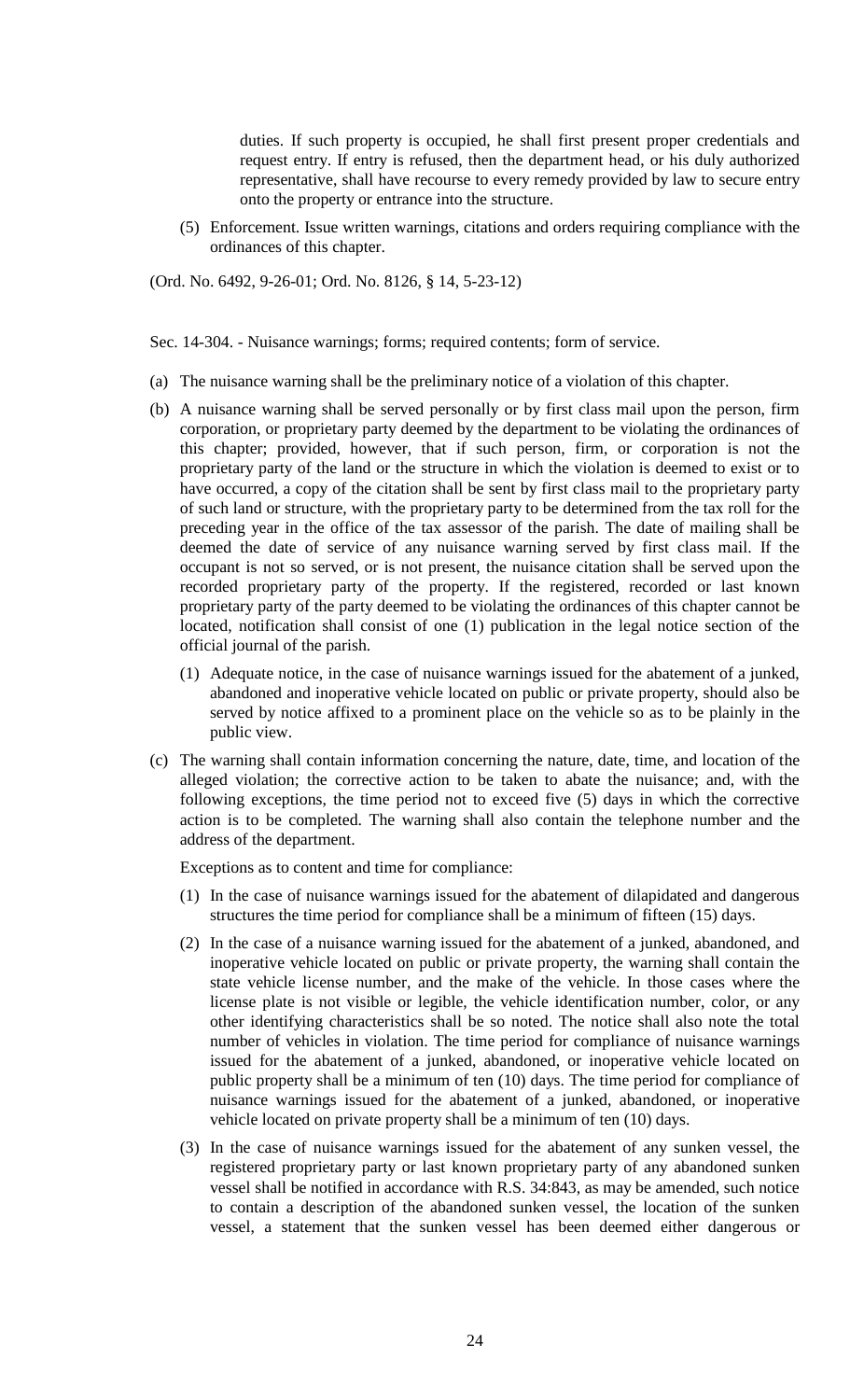abandoned, a list of criteria the proprietary party proprietary party must meet in order to comply with this chapter, and a deadline for compliance in accordance with R.S. 34:843.

(d) The warning shall also contain information advising the person that failure to abate the nuisance in accordance with the issued warning will result in the issuance of a written citation, and the assessment of fines incidental thereto.

Exceptions: In the case of a nuisance warning issued for the removal of a junked, abandoned and inoperative vehicle located on public or private property the warning shall also contain information advising the proprietary party proprietary party that failure to remove the vehicle in accordance with the issued notice of warning will result in the vehicle being declared public property and disposed of by the parish in accordance with R.S. 33:4876.

(e) Twelve month rule. A nuisance warning shall only be issued to a person, firm, corporation or proprietary party deemed by the department to be violating a certain provision of this chapter once within a single calendar year. Should the same nuisance occur within the same calendar year involving the same violator, a nuisance citation will be issued with fines assessed.

(Ord. No. 6492, 9-26-01; Ord. No. 7735, § VI, 10-28-09; Ord. No. 8126, §§ 14, 16, 5-23-12)

Sec. 14-305. - Nuisance citation forms and contesting the citation.

- (a) The nuisance citation shall be the notice of violation for purposes of this chapter.
- (b) The citation shall contain information concerning the nature, date, time, and location of the alleged violation; the corrective action to be taken to remedy the nuisance, the fine assessed, and the time period, not to exceed five (5) days, in which the fine is to be paid and the corrective action is to be completed.
- (c) The citation shall contain information advising the person charged that he/she may contest the citation by requesting either in person or in writing, within seventy-two (72) hours of service, a hearing before the nuisance administrative hearing officer. The citation shall also provide that failure to appear for a requested hearing before the nuisance administrative hearing officer may carry an additional penalty and shall be considered a prima facie admission of the violation set forth in the nuisance citation.

(Ord. No. 6492, 9-26-01; Ord. No. 7658, § 4, 6-24-09; Ord. No. 7735, § VII, 10-28-09; Ord. No. 8126, §§ 14, 17, 5-23-12)

Sec. 14-306. - Service of nuisance citations.

- (a) Except as provided for in subsection (f) of this section, a nuisance citation shall be served personally or by certified or registered mail upon the person, firm, corporation, or proprietary party deemed by the department to be violating the ordinances of this chapter; provided, however, that if such person, firm, or corporation is not the proprietary party of the land or the structure in which the violation is deemed to exist or to have occurred, a copy of the citation shall be sent by certified or registered mail to the proprietary party of such land or structure, with the proprietary party to be determined from the tax roll for the preceding year in the office of the tax assessor of the parish. The date of personal service or of receipt of mailing shall be deemed the date of service of any citation or order served by certified or registered mail or personally upon the occupant of the property who is present at the time of service. If the occupant is not so served, or is not present, the nuisance citation shall be served upon the recorded proprietary party of the property.
- (b) The original nuisance citation shall bear the name or initials and identification number of the issuing officer, who shall affirm the truth of the facts set forth therein.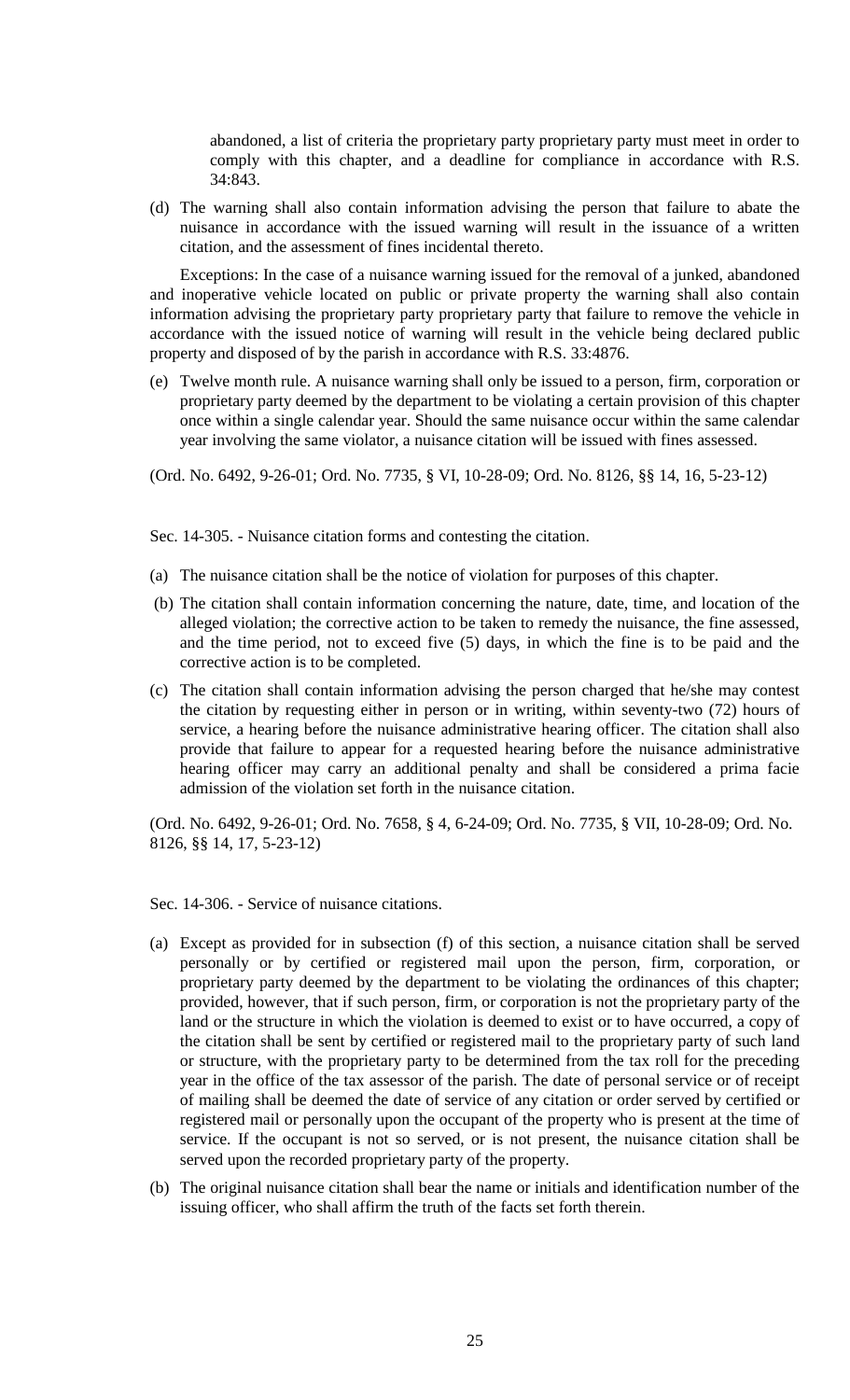- (c) In the event that the nuisance citation is refused by either the occupant or proprietary party of the property on which the nuisance is located, this fact shall be duly noted on the original and all copies of the citation.
- (d) The original and all copies of a citation shall constitute a business record of the parish, and shall constitute prima facie evidence that the citation was issued and that an attempt at service thereof was made in accordance with the ordinances of this chapter.
- (e) Notice to one (1) proprietary party by any method shall be deemed to be notice to all other co-owners.
- (f) Absentee or unknown owners. If the proprietary party of the property is unknown and cannot be ascertained, or if attempts to serve notice of violation and citation by certified or registered mail or personal service have been unsuccessful, notice of the nature and location of the violation may be published on one (1) day in the official journal of the parish and such publication shall be deemed to be notice to the proprietary party of the property upon which the violation is found to occur. Notice to one (1) proprietary party by any method shall be deemed to be notice to all other co-owners.

(Ord. No. 6492, 9-26-01; Ord. No. 7735, § VIII, 10-28-09; Ord. No. 8126, §§ 14, 18, 5-23-12)

Sec. 14-307. - Uncontested disposition of nuisance citations.

- (a) Payment of the civil penalty/fine may be made either in person or by mailing to the agent designated by the parish, provided however, that such payment is made only by money order or cashiers check and made to the order of the parish. Payment of the civil penalty and verification by the department of the abatement of the nuisance violation shall operate as a final disposition of the case.
	- (1) Failure to remedy the nuisance violation in conjunction with the payment of the civil penalty will result in the payment being forfeited and the matter being continued. Conversely, abatement of the nuisance without payment of the civil penalty will result in the matter being continued.
	- (2) If the proprietary party fails or refuses to take action to correct the violation within the delays contained in the citation, parish crews or a parish contractor may enter the property where the violation is occurring and remedy the violation.
	- (3) If the parish or its contractor remedies the violation, the cost of furnishing parish labor and equipment, the amount charged by the contractor, penalties, liens, attorney fees, expenses, expert fees and/or all other expenses incurred in determining the identity of the proprietary party, serving, sending, and providing notice and enforcing the ordinances of this chapter shall be charged directly to the proprietary party.
	- (4) The failure of the proprietary party to pay for the charges incurred within thirty (30) days after invoicing by the parish shall result in the filing of a certified copy of such charges with the recorder of mortgages and the same, when so filed and recorded, shall operate as a lien and privilege in favor of the parish against the property. The charges shall be added by the tax collector of the Parish of Terrebonne to the annual ad valorem tax bill of the property involved.
	- (5) Legal proceedings to enforce the lien and collect the charges may be filed in a court of competent jurisdiction.
	- (6) Upon collection of the charges, the funds shall be credited to the general fund of the parish government.
	- (7) Costs and penalties assessed as a result of any violation of this chapter shall also constitute a legal obligation of the proprietary party which may be collected by ordinary civil process pursuant to law.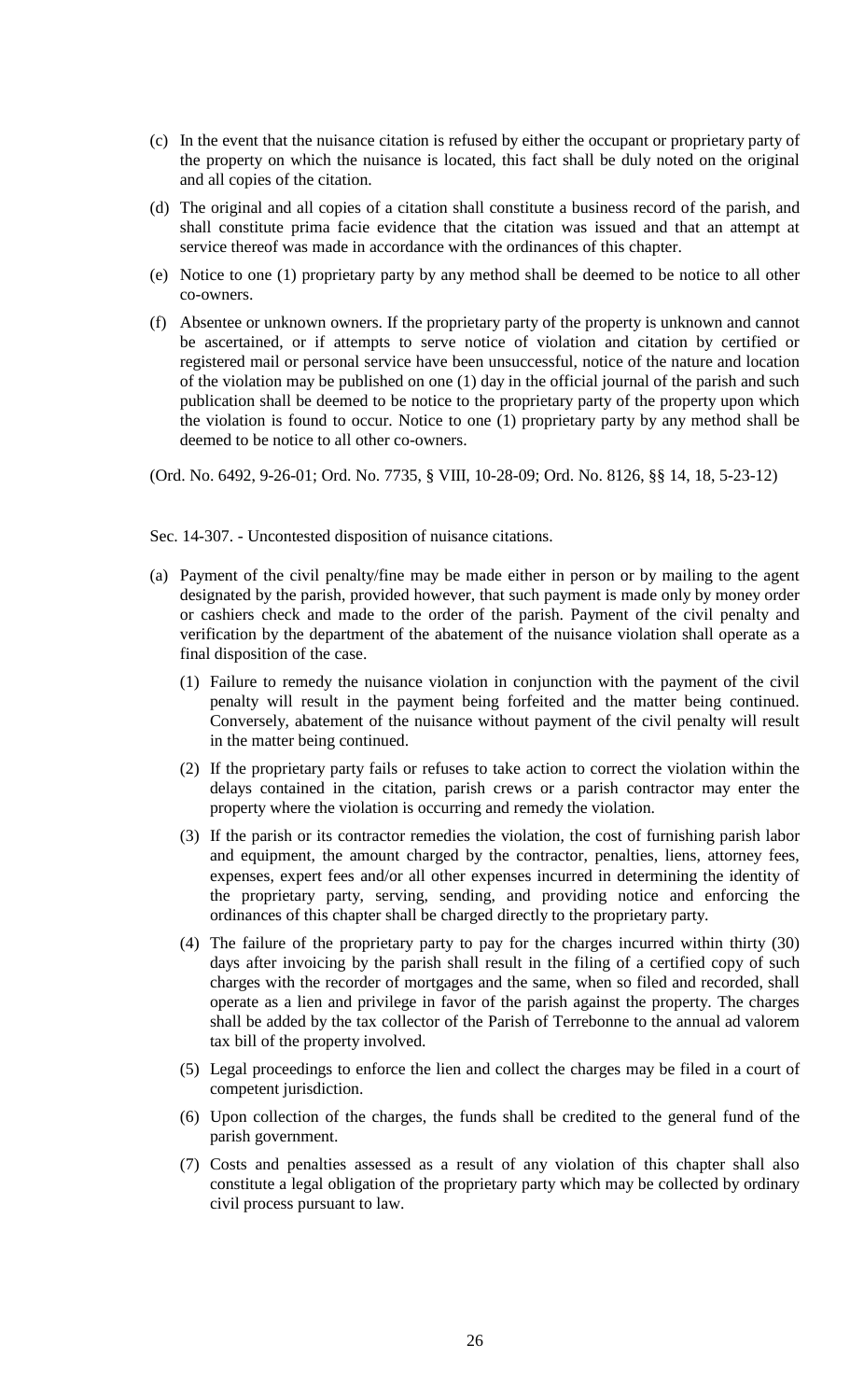(8) Uncontested and remedied violations shall be subject to a final compliance inspection by the planning and zoning department. Upon request, the planning and zoning department shall issue the Proprietary Party a written notice of compliance.

(Ord. No. 6492, 9-26-01; Ord. No. 8126, § 14, 5-23-12)

Sec. 14-308. - Disposition of contested citations.

The contested citation shall be processed in accordance with Sec. 14-313 of this chapter, and such other procedures as may be established and promulgated by the Nuisance Administrative Hearing Officer.

(Ord. No. 6492, 9-26-01; Ord. No. 8126, § 14, 5-23-12)

Sec. 14-309. - Creation of the Nuisance Administrative Hearing Officer

- (a) Established. There is hereby created, a Nuisance Administrative Hearing Officer who shall have jurisdiction over contested violations of any civil ordinances of nuisances, as provided for in this chapter. The parish president, shall authorize the Nuisance Administrative Hearing Officer to preside at hearings for the adjudication of contested nuisance violations of this chapter.
	- (1) The Nuisance Administrative Hearing Officer shall be a Terrebonne Parish licensed attorney, not currently serving as a parish attorney, paid a reasonable fee. The Nuisance Administrative Hearing Officer shall be paid an hourly rate not to exceed one hundred twenty-seven (\$127.00) dollars per hour and all approved expenses. The parish shall furnish the Nuisance Administrative Hearing Officer with hearing facilities and a court reporter and shall maintain all records of contested hearings.
- (b) Functions, powers, and duties. The Nuisance Administrative Hearing Officer shall serve the following functions, powers, and duties:
	- (1) To accept admissions to, and to hear and determine contests of nuisance violations under the ordinances of this chapter;
	- (2) To issue subpoenas to compel the attendance of a person to give testimony at hearings and to compel the production of relevant books, papers, and other things. Service of subpoenas shall be by City Marshall or private process server. Service shall be personal or domiciliary.
	- (3) To adjudicate alleged nuisance violations issued under this chapter.
	- (4) To compile and maintain complete and accurate records relating to all citations, violations and/or dispositions of nuisance violations and citations; and, upon request, to prepare complete and accurate transcripts of all hearings conducted and to furnish such transcripts to the violator, at said violators expense and turnover such records and transcripts to the planning and zoning department.
	- (5) To determine whether the contested nuisance should be removed, discarded, buffered, towed, immobilized, or any other method deemed appropriate in the abatement of the violation.
	- (6) To determine all remedies and enforcement for nuisance violations, including the remedies set forth in 14-307 and to assess and collect administrative costs and the costs incurred in the remedy of the nuisance violation.

(Ord. No. 6492, 9-26-01; Ord. No. 8126, § 14, 5-23-12)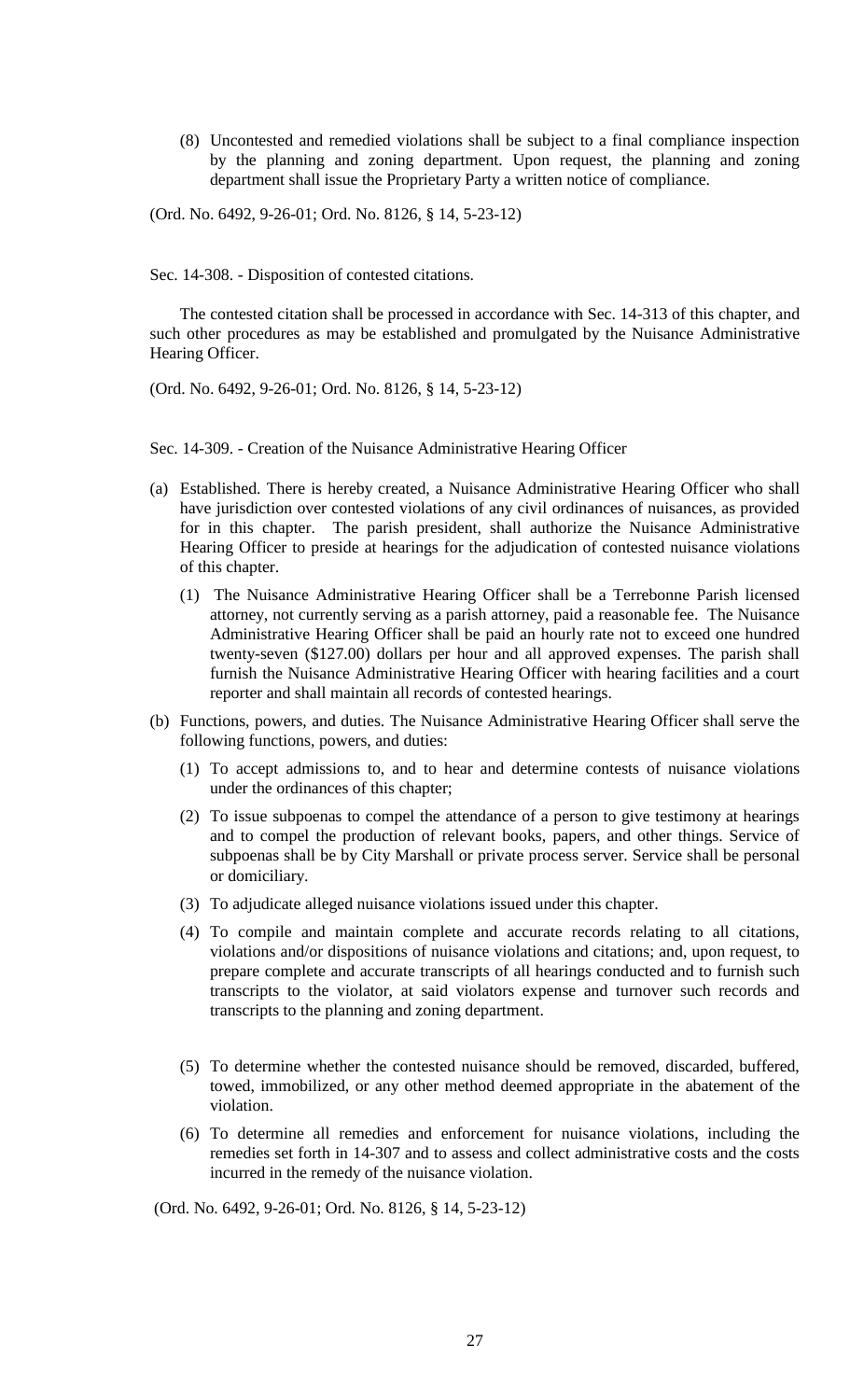Sec. 14-310. - Citation as legal demand and prima facie evidence.

The original nuisance citation or any true copy thereof shall constitute an ordinary business record of the parish, and prima facie evidence of the facts contained therein.

(Ord. No. 6492, 9-26-01; Ord. No. 8126, § 14, 5-23-12)

Sec. 14-311. - Responsibility of proprietary party.

The proprietary party and the occupant of the property on which the nuisance is located, when not the same, shall be solidarity liable to the parish for the violation(s) and all remedies available in Chapter 14 Article XI, unless the proprietary party can prove that the nuisance occurred without his consent, expressed or implied. A proprietary party who pays any nuisance violation fines, remedy costs, or administrative fees pursuant to this chapter, shall have the right to recover the same from the occupant.

(Ord. No. 6492, 9-26-01; Ord. No. 8126, §§ 14, 19, 5-23-12)

Sec. 14-312. - Adjudication based on submissions.

- (a) In cases where a person charged with a nuisance violation provides written good cause for not attending a hearing, either personally or through a representative, the nuisance administrative hearing officer may adjudicate the matter on the same date and time based on the following submissions of the person charged with a nuisance:
	- (1) Letters, memoranda, affidavits, photographs, or other documentary materials shall be admissible as evidence for the purposes of adjudications. The nuisance administrative hearing officer may exclude from consideration any material which is not relevant to the adjudication of the alleged violation.

(Ord. No. 6492, 9-26-01; Ord. No. 8126, § 14, 5-23-12)

Sec. 14-313. - Hearings for disposition of contested nuisance citations.

- (a) Every hearing for the adjudication of a contested charge of nuisance violation under the authority of this chapter shall be held before the Nuisance Administrative Hearing Officer.
- (b) The parish shall be represented by the parish attorney or his designee and the parish shall have the burden of proving the violation by a preponderance of evidence; however, proof that a particular nuisance, described in the nuisance citation, was in violation of the ordinances of this chapter, together with proof that the person was, at the time of the violation, either the proprietary party of the property on which the nuisance was occurring or was the occupant of the property on which the nuisance was occurring shall constitute a prima facie presumption that the proprietary party or occupant, whichever the case may be, was the party responsible for the violation. Proof as to the party responsible for the existence of the nuisance shall be as follows:
	- (1) Said proof of ownership that the person was, at the time of the violation, the proprietary party of the property on which the nuisance was occurring shall be in the form of a written statement from the assessor's office.
	- (2) In the case of the violation occurring on property on which the responsible party is an occupant of the property and not the proprietary party of same, said proof shall be in the form of either the signature of the occupant on the citation, or a written statement from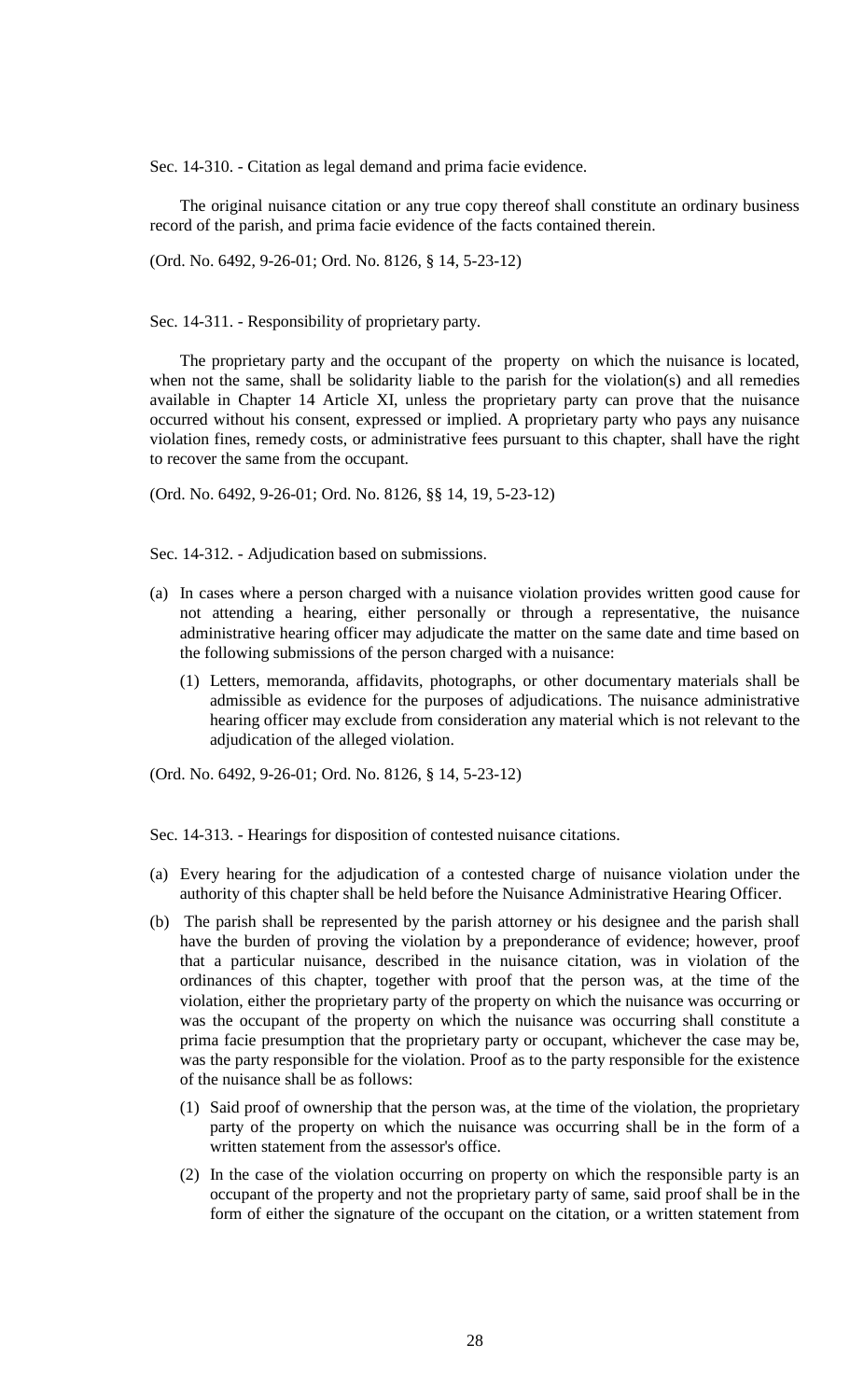the proprietary party of the property attesting to the fact that, as owner, the responsibility for occurrence of the violation was the occupant of the property.

- (3) The aforementioned proof shall constitute an ordinary business record of the parish.
- (c) The duly authorized person who issued the citation shall not be required to appear at the hearing, unless the person charged with a violation herein has denied that the offense occurred; or the Nuisance Administrative Hearing Officer determines that the authorized person's presence is required. The Nuisance Administrative Hearing Officer may grant one (1) postponement, if the authorized person is unavailable at the time of the hearing.
- (d) Prior to holding a nuisance administrative hearing the Nuisance Administrative Hearing Officer shall notify the Proprietary Party/ Violator at least fifteen days in advance of the date that such a hearing is scheduled. This notification shall state the time, date and location of the hearing, the alleged violations, and it shall be sent by certified or registered United States mail to the Proprietary Party or personally served on the Proprietary Party at the address as listed in the Parish assessor's office. The date of the postmark shall be deemed to be the date of delivery. Any notification so sent and returned by the United States Post Office shall be considered as having fulfilled the notification requirement. Failure of any Proprietary Party charged with a violation to appear at the hearing shall be considered an admission of liability for the charged violation. Any order compelling the attendance of witnesses or the production of documents may be enforced in the 32<sup>nd</sup> Judicial District Court.
- (e) Prior to holding a nuisance administrative hearing for the determination of blight or abandonment of property, the Nuisance Administrative Hearing Officer shall notify the property owner and each mortgagee of record in the parish mortgage records, at least thirty days in advance of the date of the administrative hearing. The notification shall state the time, date, and location of the hearing, the location of the subject property, and an explanation that the hearing is for the purpose of contesting a determination that the subject property is blighted or abandoned. The notice shall be sent by certified or registered United States mail or personally served on the property owner at the address listed in the parish assessor's office and on each mortgagee of record at the address provided in the recorded mortgage.
- (f) Testimony by any person shall be taken under oath and in accordance with the rules of evidence of the Administrative Procedure Act. . The Proprietary Person charged with the nuisance ordinance violation may present any relevant evidence and testimony at such hearing and may be represented by an attorney at law. However, the Proprietary Party's physical presence shall not be required at the hearing if documentary evidence, duly verified by such person is submitted to the Nuisance Administrative Hearing Officer prior to the date of the hearing.
- (g) At the conclusion of the hearing, the Nuisance Administrative Hearing Officer shall render a written decision within forty-eight (48) hours, either finding the person cited liable, ordering the abatement of the nuisance within a specified time period, and assessing the fine and administrative costs or a portion thereof; or declaring the violation unproven or invalid.
- (h) Failure to comply. If the proprietary party fails or refuses to take the corrective action ordered by the Nuisance Administrative Hearing Officer within the time period specified, the Nuisance Administrative Hearing Officer shall authorize parish crews or a parish contractor to enter the property where the violation is occurring and remedy the violation.
	- (1) If the parish or its contractor remedies the violation, the fines, the cost of furnishing parish labor and equipment, the amount charged by the contractor, penalties, liens, attorney fees, expenses, expert fees and all other expenses incurred in determining the identity of the proprietary party, serving, sending, and providing notice and enforcing the ordinances of this chapter shall be charged directly to the proprietary party.
	- (2) The failure of the proprietary party to pay for the charges incurred within thirty (30) days after invoicing by the parish shall result in the filing of a certified copy of such charges with the recorder of mortgages and the same, when so filed and recorded, shall operate as a lien and privilege in favor of the parish against the property. The charges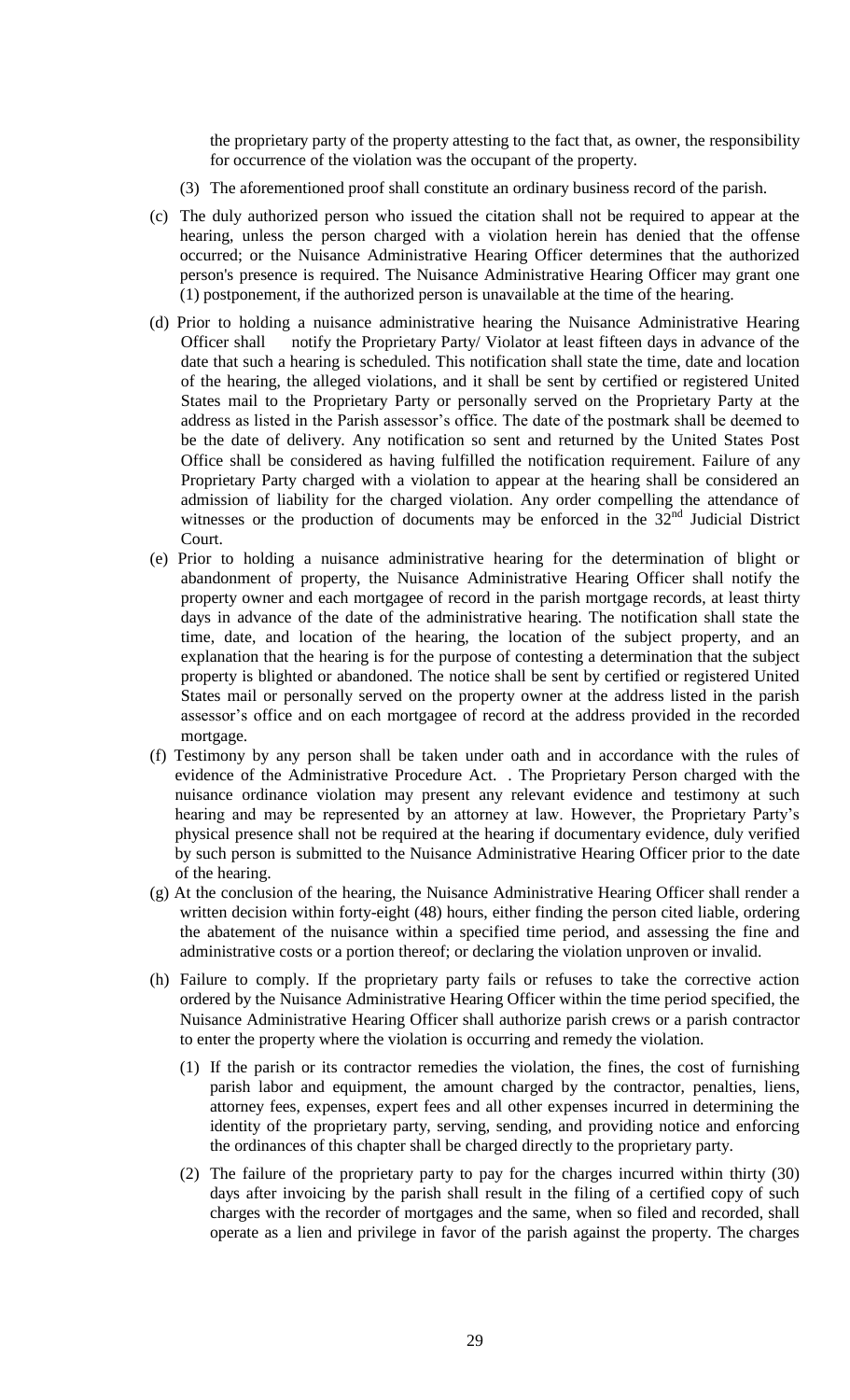shall be added by the tax collector of the Parish of Terrebonne to the annual ad valorem tax bill of the property involved.

- (3) Legal proceedings to enforce the lien and collect the charges may be filed in a court of competent jurisdiction.
- (4) All costs, fines, attorney's fees, contractor cost and penalties assessed herein and as a result of any violation of this chapter shall also constitute a legal obligation of the person violating this chapter which may be collected by ordinary civil process pursuant to law.
- (5) Upon collection of the charges, the funds shall be credited to the general fund of the parish government.

(Ord. No. 6492, 9-26-01; Ord. No. 8126, § 14, 5-23-12)

Sec. 14-314. - Failure to appear at hearing; consequences.

Failure to appear at a hearing in person or by submission shall constitute an admission of liability of the nuisance violation and shall subject the person charged with the violation herein to the appropriate fines and abatement costs assessed by the Nuisance Administrative Hearing Officer in the remedying of the violation. Failure to appear after requesting a hearing may carry an additional penalty to be determined by the Nuisance Administrative Hearing Officer.

(Ord. No. 6492, 9-26-01; Ord. No. 8126, § 14, 5-23-12)

Sec. 14-315. - Schedule of fines; costs administrative penalties and remedy costs.

- (a) Schedule of fines. The following rates for nuisance violation fines within the areas of Terrebonne Parish under this chapter are as follows:
	- (1) For the first violation: .....\$250.00
	- (2) For a second violation within the same calendar year: .....\$500.00
	- (3) For a third and subsequent violations within the same calendar year, criminal enforcement and /or civil fines up to five thousand dollars (\$5,000.00) shall be utilized.
- (b) Administrative fees. A schedule of administrative fees shall be established by the Nuisance Administrative Hearing Officer, subject to the approval of the chief administrative officer and with the concurrence of a majority of the parish council. Administrative fees shall include but not be limited to the costs associated in the investigation of property to determine if a nuisance is occurring, determining ownership, processing the notice and citation, serving, sending, and providing notice to the owner, attendance at hearing(s), cost of the court reporter, legal fees associated with the nuisance enforcement and any other administrative tasks required in the proper enforcement of the ordinances of this chapter. The losing party shall bear all costs of the Nuisance Administrative Hearing Officer.
- (c) Remedy costs. Remedy costs are those direct costs incurred by either parish personnel or a parish contractor in the elimination and disposal of a nuisance. Remedy costs, when incurred, shall be assessed against the nuisance ordinance violator in the manner provided for herein.

(Ord. No. 6492, 9-26-01; Ord. No. 7658, § 5, 6-24-09; Ord. No. 8126, §§ 14, 20, 5-23-12)

Sec. 14-316. - Judicial review.

(a) The written decision of the Nuisance Administrative Hearing Officer shall be the final decision by the parish. Any person or persons, aggrieved by any decision may file a petition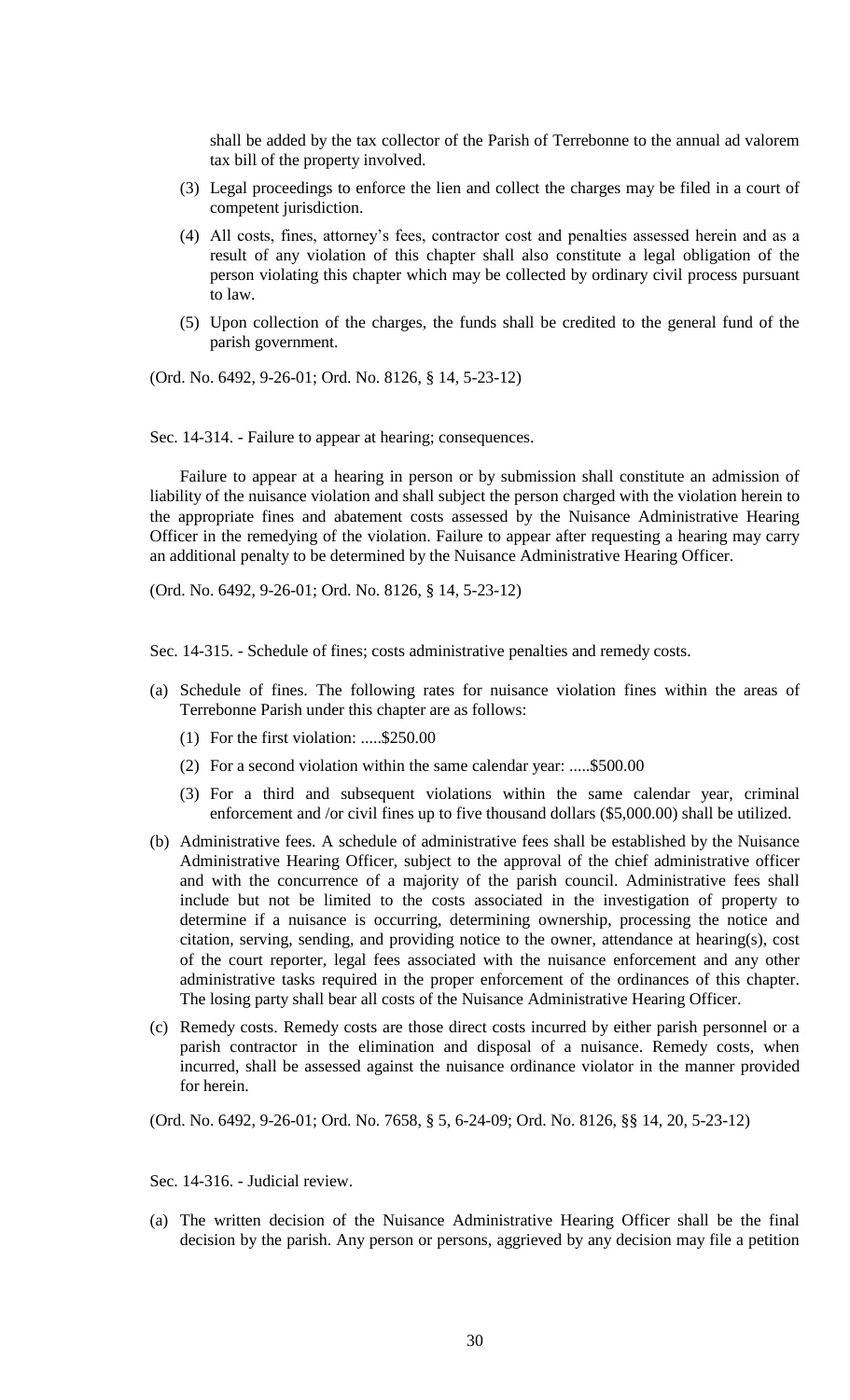for judicial review to the civil district court of the parish, within five (5) days after the date of entry of the decision. Absent an injunctive order or temporary restraining order from the reviewing court, enforcement of the decision of the nuisance administrative hearing officer shall commence as specified by the nuisance administrative hearing officer.

(b) The judicial review by Terrebonne Parish civil district court shall not be de novo but solely a review of the record.

(Ord. No. 6492, 9-26-01; Ord. No. 8126, § 14, 5-23-12)

Sec. 14-317. - Method of notice.

- (a) Any notice permitted or required to be given by the Nuisance Administrative Hearing Officer in the proper conduct of its business, as specified herein, shall be considered given when mailed by United States mail, postage prepaid, to the proprietary party or occupant at the address appearing in the official property ownership records of the parish assessor's office or the clerk of court of the parish.
	- (1) Notice to one (1) proprietary party shall serve as notice to all other proprietary parties.

(Ord. No. 6492, 9-26-01; Ord. No. 8126, § 14, 5-23-12)

Sec. 14-318. - Disposition of monetary judgment.

- (a) Any judgment collected pursuant to operations of the Nuisance Administrative Hearing Officer shall be paid at planning and zoning department by certified cashiers check.
- (b) The judgment rendered by the Nuisance Administrative Hearing Officer shall be recorded with the Clerk of Court of Terrebonne Parish.

(Ord. No. 6492, 9-26-01; Ord. No. 8126, § 14, 5-23-12)

Sec. 14-319. - Immediate danger or hazard.

With the exception of condemnations due to grave public emergencies, notwithstanding anything contained herein to the contrary, the parish may take immediate steps to remove any and all nuisances, as defined herein, located on or upon any property within the parish where there is presented to the parish evidence of the presence of immediate danger or hazard to the health, safety and welfare of adjoining property, or to the citizens of the parish. All other ordinances as contained in this article, not contrary to this section, shall be applicable, including levying of the fine and assessment of costs in such case.

#### Sec. 14-320- Barking dog affidavit

For purposes of prime face evidence of nuisance associated with barking dogs, notwithstanding anything to the contrary herein, sufficient proof may be made in the form of an affidavit by any complaining proprietary property attesting to the fact that the barking dog meets the definition contained at Sec. 14-26. The affidavit shall create a presumption that the complaint meets the criteria of a nuisance for a barking dog; however, the presumption is rebuttable.

(Ord. No. 6492, 9-26-01; Ord. No. 7735, § IX, 10-28-09; Ord. No. 8126, § 14, 5-23-12)

Sec. 14-321- Exclusion of condemnation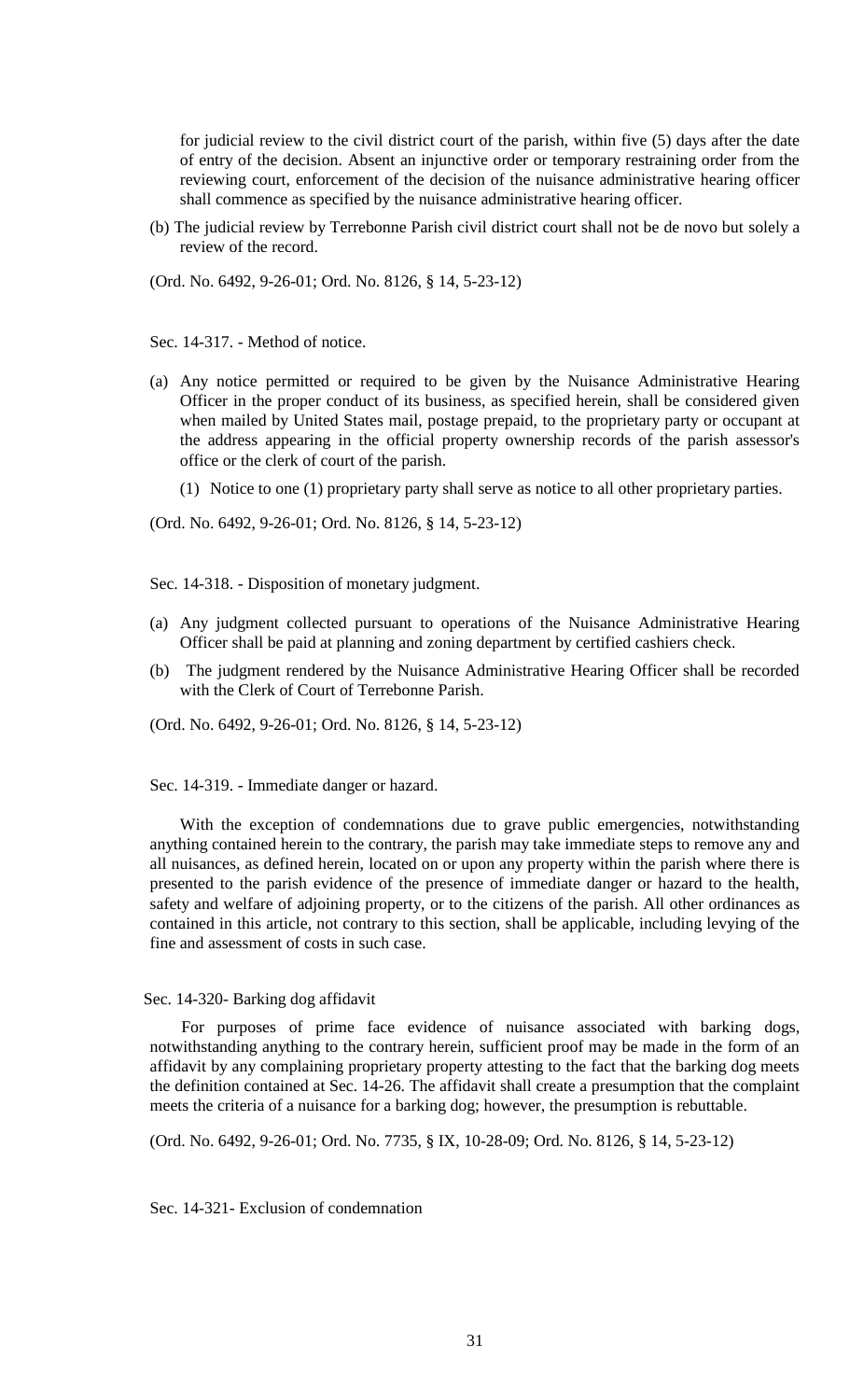Article XI does not apply to condemnations proceedings unless used to determine blighted property.

Secs. 14-322-399. - Reserved.

## ARTICLE XII. - JUSTICE OF THE PEACE COURTS<sup>[5]</sup>

## Footnotes:

#### --- (**5**) ---

**Editor's note—**Ord. No. 6772, § I, adopted July 9, 2003, added ch. 14, art. XI, §§ 14-30— 14-36. In keeping with the numbering style of the Code these sections have been redesignated as §§ 14-230—14-236.

#### Sec. 14-400. - Purpose.

The Terrebonne Parish Council wishes to enhance the quality of life in this community and to do everything possible to prohibit the unlawful disposal and accumulation of litter in the parish.

(Ord. No. 6772, § I, 7-9-03)

Sec. 14-401. - Authority.

Pursuant to Senate Bill 457 of the 2003 Regular Session of the Louisiana Legislature (Act No. \_\_), the Terrebonne Parish Council wishes to grant jurisdiction to justice of the peace courts to have jurisdiction over certain objects that have been removed, abandoned or disposed of, to provide for appellate procedure for such actions, to provide for fines and penalties and to provide for related matters.

(Ord. No. 6772, § I, 7-9-03)

Sec. 14-402. - Definitions. (See Section 14-26 of this Code)

(Ord. No. 6772, § I, 7-9-03)

Sec. 14-403. - Authority.

Justices of the Peace in Terrebonne Parish shall have concurrent jurisdiction over the violations for removal, disposition or abandonment of objects, of a value not exceed the civil jurisdictional limits of the justice of the peace court, that occur anywhere in the parish in which the court is situated, which are prohibited by R.S. 34:843 and/or chapter 14, "nuisance abatement" of the Parish Code that provides for the violation of any such ordinance may be in a justice of the peace court. In addition, a constable may issue summons and serve subpoenas for such violations occurring anywhere in the parish in which his court is situated.

(Ord. No. 6772, § I, 7-9-03)

Sec. 14-404. - Penalty.

However, the penalty that may be imposed by a justice of the peace in connection with a removal, disposition, or abandonment violation prohibited by R.S. 34:843, shall be limited to the range of fines and penalties allowed by section 14-203(d) of the Parish Code [as an alternative to the civil enforcement ordinances of this chapter, if any person, firm or corporation violates any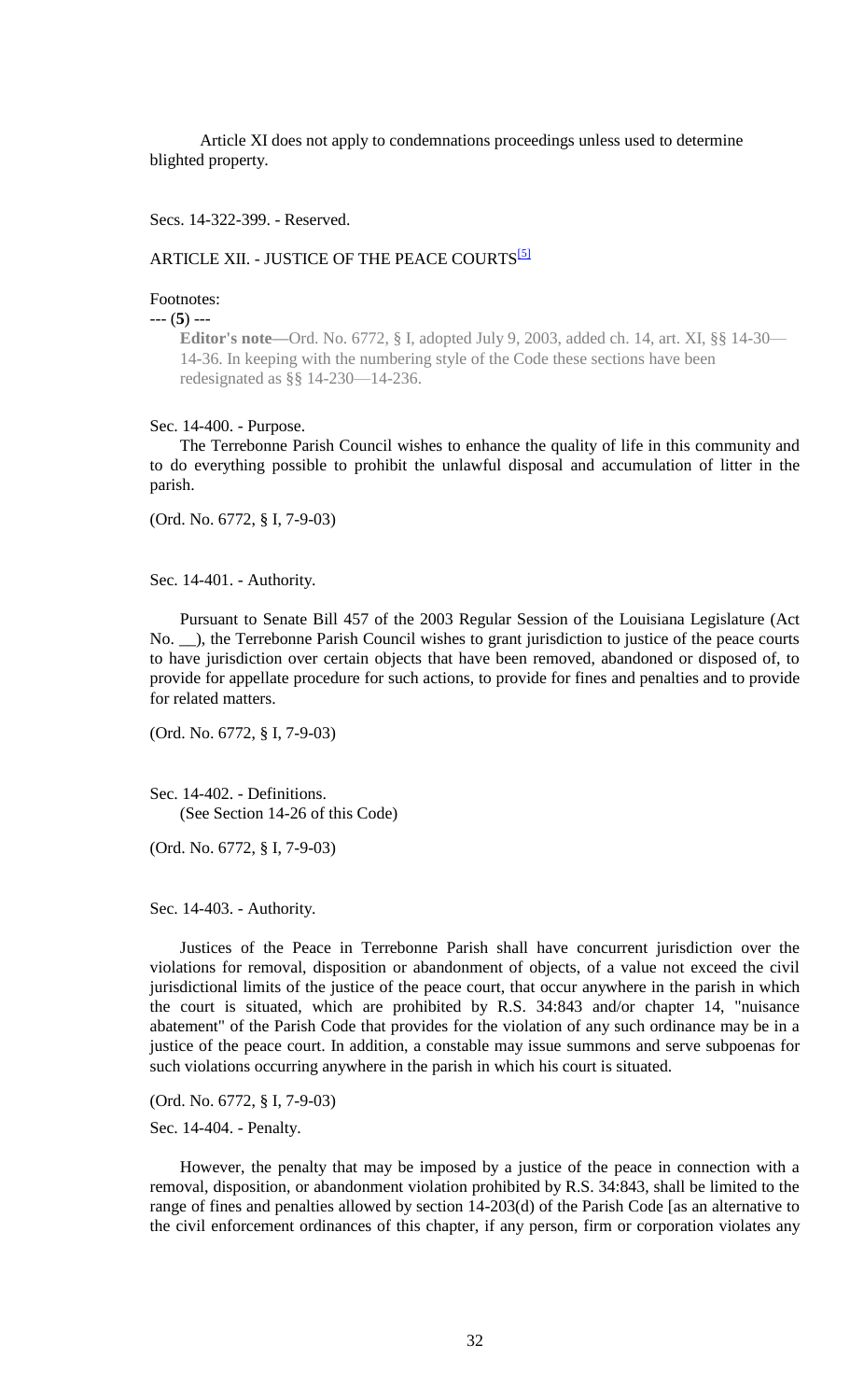provision of this chapter or by any means or actions prevents or attempts to prevent any employee of, or person authorized by the parish from carrying out the ordinances of this chapter, a report to that effect signed by the appropriate law enforcement agent acting with adequate probable cause and a summons shall be issued to the proprietary party of the property. The summons shall command the proprietary party to appear in the city court of Houma on the next scheduled arraignment date. Upon conviction he shall be deemed guilty of a misdemeanor and may be fined an amount not to exceed five hundred dollars (\$500.00) or imprisoned for a period not to exceed sixty (60) days or both in the discretion of the court].

(Ord. No. 6772, § I, 7-9-03)

Sec. 14-405. - Appeal.

Persons found liable in a justice of the peace court for litter, removal, disposition or abandonment violation pursuant to section 14-203(c), shall have the right of direct appeal to the 32nd Judicial District Court by trial de novo for the Parish of Terrebonne. The appeal must be filed within ten (10) days of the date of the judgment and notice of the appeal must be given within the ten-day period to the justice of the peace who adjudicated the matter, the district court to which the matter is being appealed, and the district attorney for Terrebonne Parish. The appeal from a decision of the district court shall be the same as provide by law for appeals of civil matters adjudicated by a district court. If the judgment is sustained on appeal, the defendant may be assessed additional court costs by the district court as authorized by law.

(Ord. No. 6772, § I, 7-9-03)

Sec. 14-406. - Prosecutor.

The constable of the justice of the peace court or his deputy shall act as prosecutor when called upon to do so by the justices of the peace when the justice of the peace exercises his jurisdiction to adjudicate removal, disposition, or abandonment violations prohibited by R.S. 34:843. In those cases, where the constable has issued the citation or summons or has made the arrest or appears as a witness against the accused, the constable shall designate the deputy constable to prosecute the matter. If there is no deputy constable, then the justice of the peace may appoint a special deputy constable to prosecute the case or may authorize a constable from another ward in the parish to prosecute the matter.

(Ord. No. 6772, § I, 7-9-03)

The Chairman recognized the public for comments on the following:

B. A proposed ordinance amending the 2016 Budget of the Terrebonne Parish Consolidated Government so as to adjust the 2016 adopted beginning Fund Balances and the Net Positions to actual as per the 2015 Audited Financial Statements.

There were no comments from the public on the aforementioned proposed ordinance.

Mr. D. J. Guidry moved, seconded by Mr. G. Michel, "THAT, the Council close the aforementioned public hearing."

The Chairman called for a vote on the motion offered by Mr. D. J. Guidry. THERE WAS RECORDED: YEAS: C. Duplantis-Prather, D. W. Guidry Sr., A. Marmande, D. J. Guidry, S. Trosclair, J. Navy and G. Michel. NAYS: None. ABSENT: A. Williams.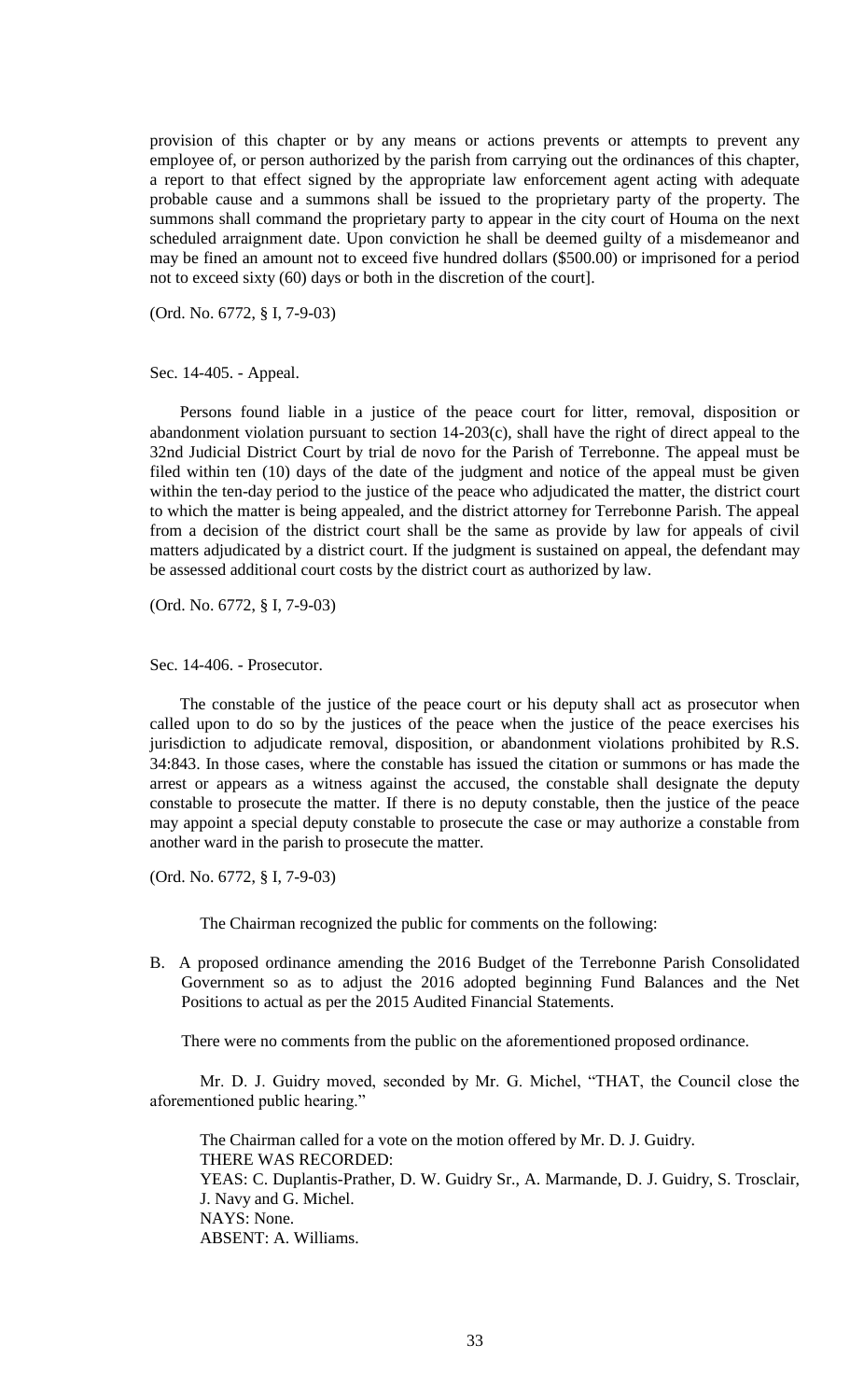The Chairman declared the motion adopted.

| <b>OFFERED BY:</b>  | Mr. G. Michel    |
|---------------------|------------------|
| <b>SECONDED BY:</b> | Mr. S. Trosclair |

#### **ORDINANCE NO. 8748**

AN ORDINANCE AMENDING THE 2016 BUDGET OF THE TERREBONNE PARISH CONSOLIDATED GOVERNMENT SO AS TO ADJUST THE 2016 ADOPTED BEGINNING FUND BALANCES AND THE NET POSITIONS TO ACTUAL AS PER THE 2015 AUDITED FINANCIAL STATEMENTS.

## **SECTION I**

**WHEREAS,** the Parish Finance Department estimates the beginning fund balances and net positions of the next year for the adopted budget prior to the end of the current year, and

**WHEREAS**, the Parish Finance Department completes the Audited Comprehensive Financial Statements no later than June  $30<sup>th</sup>$  of each year for the prior year.

**BE IT ORDAINED,** that the Parish Council on the behalf of the Terrebonne Parish Consolidated Government, adopt the actual ending fund balances and net positions of 2015 as per the audited Comprehensive Financial Statements. (Attachment A)

## **SECTION II**

If any word, clause, phrase, section or other portion of this ordinance shall be declared null, void, invalid, illegal, or unconstitutional, the remaining words, clauses, phrases, sections and other portions of this ordinance shall remain in full force and effect, the provisions of this ordinance hereby being declared to be severable.

### SECTION III

This ordinance shall become effective upon approval by the Parish President or as otherwise provided in Section 2-13(b) of the Home Rule Charter for a Consolidated Government for Terrebonne Parish, whichever occurs sooner.

This ordinance, having been introduced and laid on the table for at least two weeks, was voted upon as follows:

#### **THERE WAS RECORDED:**

YEAS: S. Dryden, C. Duplantis-Prather, D.W. Guidry, Sr., A. Marmande, D. J. Guidry, S. Trosclair, J. Navy, and G. Michel. NAYS: None. NOT VOTING: None. ABSTAINING: None. ABSENT: A. Williams. The Chairman declared the ordinance adopted on this the 27th day of July 2016.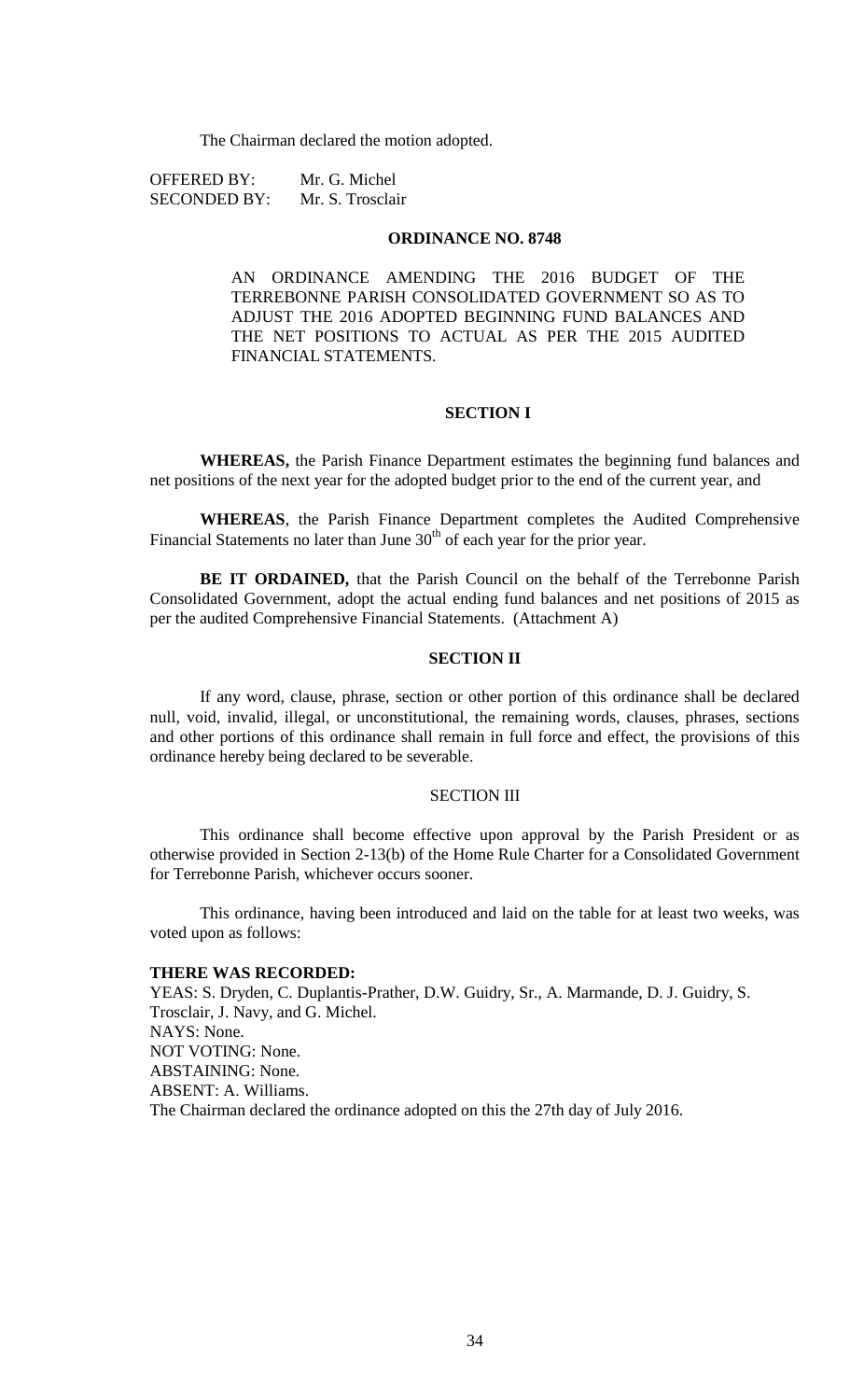| <b>ATTACHMENT A - FUND BALANCE - NET POSITIONS</b> |                     |                     |                     |
|----------------------------------------------------|---------------------|---------------------|---------------------|
|                                                    | Adopted             | Adjustment          | Actual              |
|                                                    | Beginning           | Increase            | Beginning           |
| Fund                                               | <b>Fund Balance</b> | (Decrease)          | <b>Fund Balance</b> |
| <b>General Fund</b>                                | 8,663,903           | 1,987,007           | 10,650,910          |
| <b>Dedicated Emergency Fund</b>                    | 2,684,857           | 2,535               | 2,687,392           |
| Terr. Juvenile Det.                                | 345,337             | 444,066             | 789,403             |
| Parish Prisoners Fund                              | 131,969             | 190,221             | 322,190             |
| <b>Public Safety Fund</b>                          | 2,151,411           | 1,799,122           | 3,950,533           |
| <b>Non-District Recreation</b>                     | 116,241             | 155,546             | 271,787             |
| Local Law Enforcement Grant                        | 4,751               | 1                   | 4,752               |
| Marshall's Fund                                    | 272,877             | 26,917              | 299,794             |
| G.I.S. Mapping Systems                             | 206,621             | (13)                | 206,608             |
| HMGP 4080 Isaac                                    |                     | (43)                | (43)                |
| Coastal Restore/Preservation                       | 142,761             | 30,857              | 173,618             |
| OJP - LCLE                                         | 7,029               | (279)               | 6,750               |
| <b>Hazardous Mitigation</b>                        | 588,269             | (10,689)            | 577,580             |
| Moderate Rehab SRO                                 | 59,054              | 2,058               | 61,112              |
| <b>Section 8 Vouchers</b>                          | 94,948              |                     | 164,063             |
| <b>HUD Assist Portability</b>                      | 13,828              | 69,115<br>(13, 828) |                     |
|                                                    |                     | 0                   |                     |
| Dept. of Education                                 | 17,874              |                     | 17,874              |
| Dept. of Transportation<br>FEMA - DHAP             |                     | (66)<br>0           | (66)                |
|                                                    | 131,408             |                     | 131,408             |
| Housing/Urban Dev. Grant                           | 169,348             | (49, 208)           | 120,140             |
| Severe Repetitive Loss                             | 77,900              | (54, 690)<br>0      | 23,210<br>3         |
| Dept of Labor CSBG Grant                           | 3                   | 14,075              | 144,564             |
| LHFA LIHEAP Program<br><b>HMGP Gustav</b>          | 130,489             |                     |                     |
| DHAP - Ike                                         | (1)                 | 773,614<br>(241)    | 773,613             |
| FTA-ARRA                                           | 1,513,445           | 0                   | 1,513,204           |
|                                                    | 1                   |                     |                     |
| Terre. Homeless Shelter                            | 16,538              | (5, 414)            | 11,124              |
| <b>HOME Grant Fund</b>                             | 320,391             | (56,078)            | 264,313             |
| FTA Grant                                          | 1,235,415           | 344,806             | 1,580,221           |
| FTA - City of Thibodaux                            |                     | 4                   | 4                   |
| <b>Head Start</b>                                  | 95,454              | (53,068)            | 42,386              |
| <b>Federal Hwy Administration</b>                  | 25,683              | (96)                | 25,587              |
| <b>HUD CDBG Recovery</b>                           | 96,672              | (33, 973)           | 62,699              |
| Parish Transportation Fund                         | 600,095             | 470,798             | 1,070,893           |
| Road & Bridge Fund                                 | 1,751,025           | 1,172,379           | 2,923,404           |
| Drainage Tax Fund                                  | 2,880,138           | 2,736,020           | 5,616,158           |
| Sales Tax Revenue Fund                             | 2,945,528           | 42,133              | 2,987,661           |
| Road District #6 - O&M                             | 37,518              | 184,107             | 221,625             |
| Road Lighting District #1                          | 37,150              | 287,984             | 325,134             |
| Road Lighting District #2                          | 270,006             | (3,660)             | 266,346             |
| Road Lighting District #3A                         | 286,930             | 40,685              | 327,615             |
| Road Lighting District #4                          | 217,214             | 12,897              | 230,111             |
| Road Lighting District #5                          | 169,841             | 8,144               | 177,985             |
| Road Lighting District #6                          | 247,258             | 13,740              | 260,998             |
| Road Lighting District #7                          | 277,322             | 2,779               | 280,101             |
| Road Lighting District #8                          | 88,377              | 342                 | 88,719              |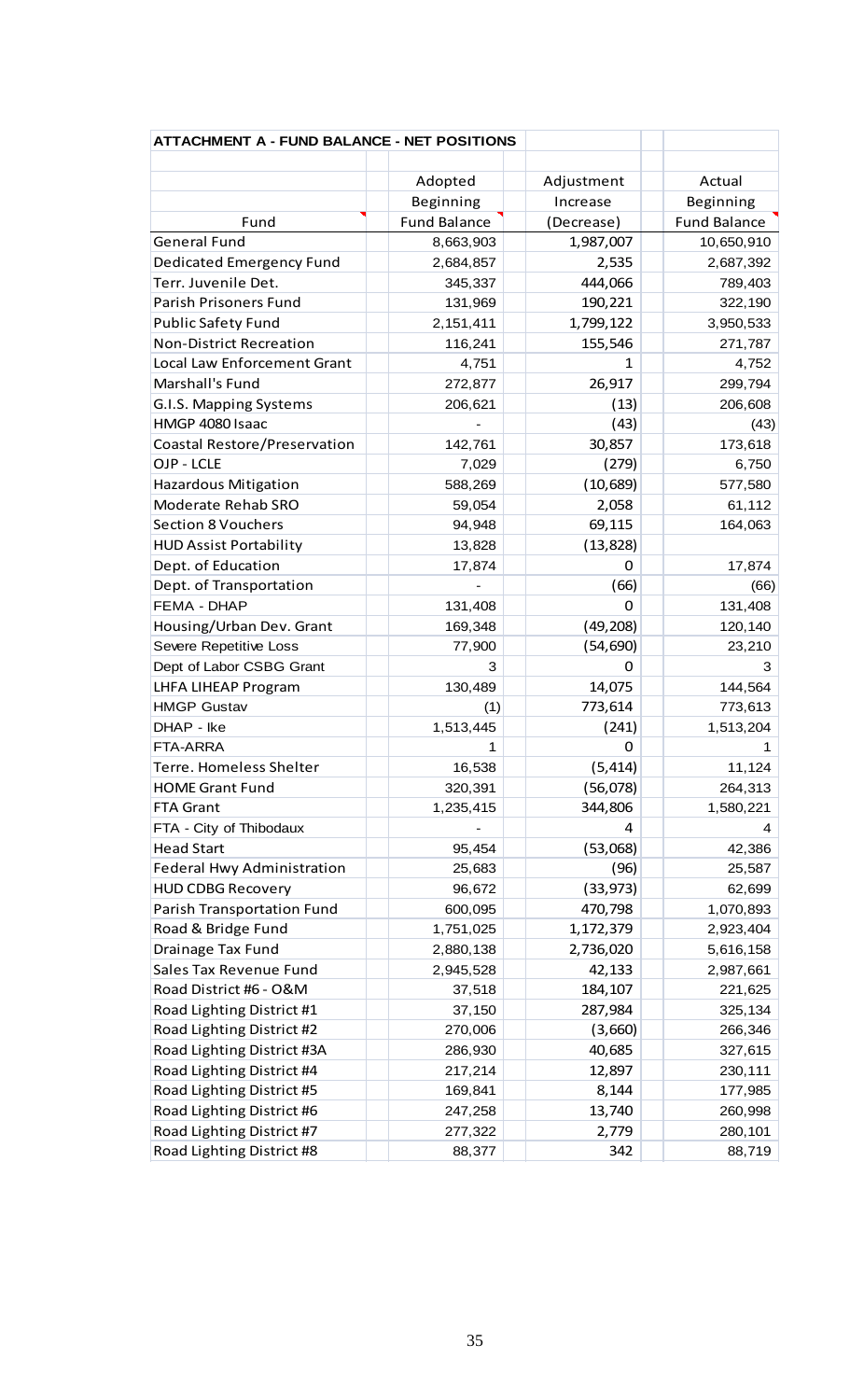| <b>ATTACHMENT A - FUND BALANCE - NET POSITIONS</b> |                     |            |                     |
|----------------------------------------------------|---------------------|------------|---------------------|
|                                                    |                     |            |                     |
|                                                    | Adopted             | Adjustment | Actual              |
|                                                    | Beginning           | Increase   | Beginning           |
| Fund                                               | <b>Fund Balance</b> | (Decrease) | <b>Fund Balance</b> |
| Road Lighting District #9                          | 123,976             | 4,929      | 128,905             |
| Road Lighting District #10                         | 99,395              | 1,454      | 100,849             |
| Health Unit Fund                                   | 1,603,609           | 294,469    | 1,898,078           |
| Terrebonne - ARC                                   | 138,616             | 3,926      | 142,542             |
| Parishwide Recreation Fund                         | 709,448             | (22,053)   | 687,395             |
| <b>Mental Health Unit</b>                          | 675,415             | 91,116     | 766,531             |
| Coastal Restore - Bonds                            | 14                  | 130,065    | 130,079             |
| Terrebonne Levee & Cons. Distr.                    | 2,705,618           | 10,788,774 | 13,494,392          |
| <b>Bayou Country Sports Park</b>                   | 452,118             | 1,540,438  | 1,992,556           |
| <b>Criminal Court Fund</b>                         | 767                 | 32         | 799                 |
| <b>Bond Trust Fund</b>                             | 3,145               | (3, 145)   |                     |
| Public Safety Pension & Relief                     |                     | 2,160      | 2,160               |
| Fairlane Sewer B/S                                 | 184                 |            |                     |
| Road & Bridge Bond Sinking                         |                     | 16,304     | 16,304              |
| <b>Capital Improv Bond Res</b>                     | 3,537,280           | 42,112     | 3,579,392           |
| Capital Improv Bond Sinking                        | 3,120,236           | 78,425     | 3,198,661           |
| 2008 Sewer Bond S/F                                |                     | 12,024     | 12,024              |
| P/W Drainage Bond Sinking                          |                     | 532        | 532                 |
| 2011 Levee Sinking Fund                            | 1,608,312           | (33, 582)  | 1,574,730           |
| 2011 Levee Reserve Fund                            | 3,636,419           | 67,437     | 3,703,856           |
| S/F Aragon Road Paving Asmt.                       | 14,322              | 270        | 14,592              |
| S/F Paving Asmt 2/1/80                             | 1,731               | $\Omega$   | 1,731               |
| S/F Sewerage Asmt 7/1/80                           | 4,875               | $\Omega$   | 4,875               |
| S/F Norman Sewge Assmt                             | 3,491               | 0          | 3,491               |
| <b>Bayou Country Sports Park</b>                   | 53,500              | 31         | 53,531              |
| S/F Pav Asmt 3 of 85                               | 4,248               | 0          | 4,248               |
| S/F Plantation Gardens                             | 13                  | 0          | 13                  |
| S/F Roberta Grove Paving                           | 1,410               | $\Omega$   | 1,410               |
| Lazy Acres/Allemand S/F                            | 9,714               | (6)        | 9,708               |
| Kramer/Maplewood S/F                               | 23,572              | 375        | 23,947              |
| Royce St. Sewerage                                 | 894                 | 0          | 894                 |
| <b>Bayouside Drive Paving</b>                      | 1,756               | 16         | 1,772               |
| 2015 GO Refund Sinking                             | 2,267,437           | (22, 216)  | 2,245,221           |
| City Court Building Fund                           | 13,361              | 312,226    | 325,587             |
| Fd 241 HUD CDBG Rec Cons                           | 5                   | 18         | 23                  |
| P/W Drainage Construction Fund                     | 21,942              | 15,731,938 | 15,753,880          |
| P/W Sewerage Construction Fund                     | 84,515              | 1,991,555  | 2,076,070           |
| Capital Projects Control Fund                      | 446,351             | 21,517,329 | 21,963,680          |
| Road Construction Fund                             | 267,653             | 15,962,146 | 16,229,799          |
| Civic Center Admin. Bldg                           | 34,670              | 699,086    | 733,756             |
| 1-1B Construction                                  | 5,855               | 818,307    | 824,162             |
| 2005 Public Improvement Constr                     |                     | 248,700    | 248,700             |
| 2005 Sales Tax Construction                        | 114,063             | 5,352,443  | 5,466,506           |
| Sanitation Construction Fund                       | 61,305              | 169,680    | 230,985             |
| 1998 Public Impr. Construction                     | 8,557               | 408,950    | 417,507             |
|                                                    |                     |            |                     |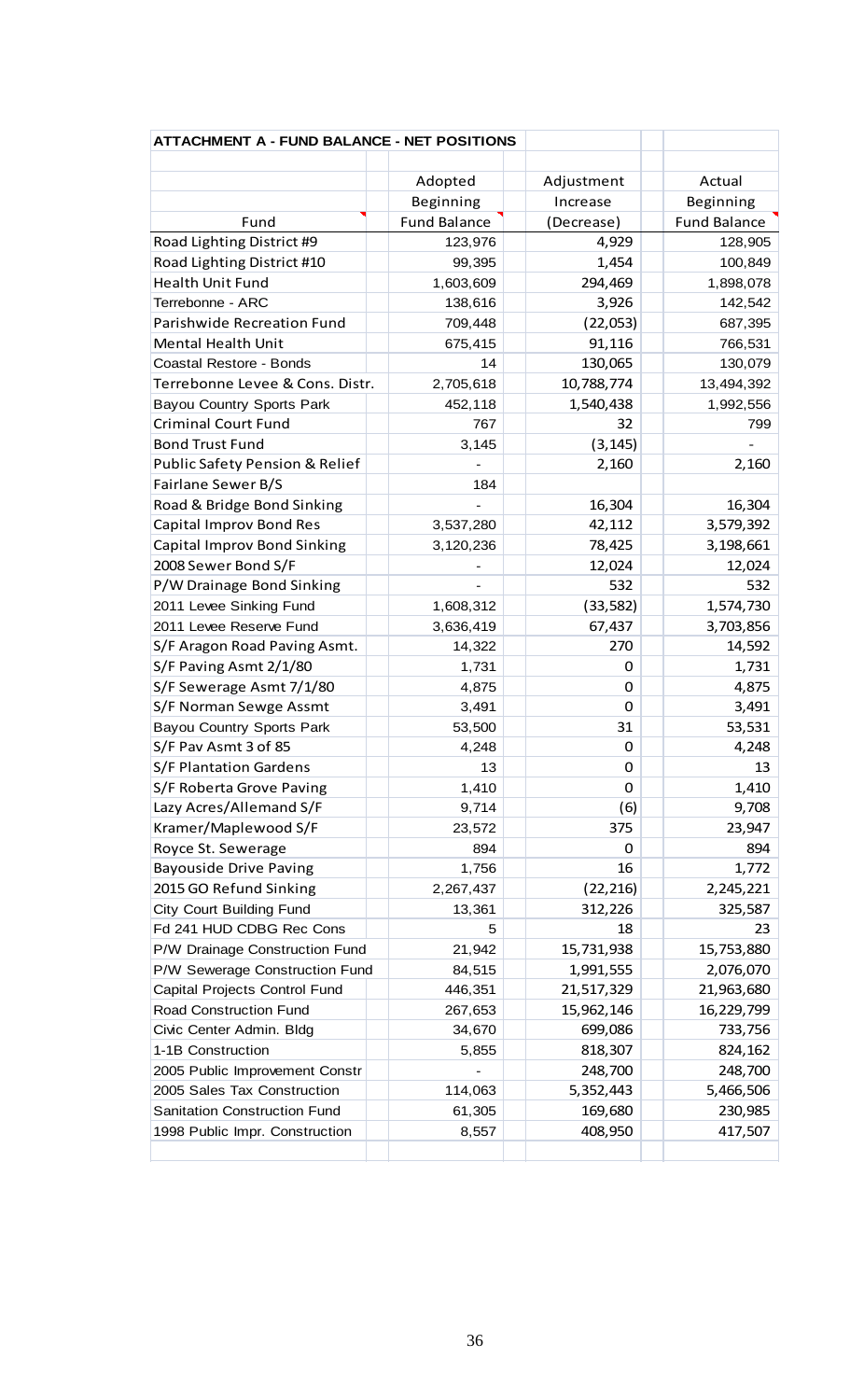|                                    | Adopted           | Adjustment  | Actual            |
|------------------------------------|-------------------|-------------|-------------------|
|                                    | Beginning         | Increase    | Beginning         |
| Fund                               | <b>Net Assets</b> | Decrease    | <b>Net Assets</b> |
| Utilities System Fund              | 29,782,174        | 8,998,844   | 38,781,018        |
| Utilities Revene Fund              | 49,712,180        | (4,657,640) | 45,054,540        |
| <b>Utility Bond Sinking</b>        |                   |             |                   |
| Capital Adds/Contingency           | 1,731,862         | (2,490,129) | (758, 267)        |
| <b>Utility Bond Reserve</b>        |                   | O           |                   |
| G.I.S. Mapping System              | 154,158           | 47,195      | 201,353           |
| Sewerage Fund                      | 70,017,411        | (1,665,616) | 68,351,795        |
| Sewer Capital R&R Fd               | 8,526,555         | (141, 145)  | 8,385,410         |
| 2010 Sewer Bond Sinking            | (12, 108, 785)    | 190,747     | (11, 918, 038)    |
| 2010 Sewer Bond Reserve            | 469,291           | 457         | 469,748           |
| Sewer Bonds                        |                   | 12,513,938  | 12,513,938        |
| Sewer Bonds                        | (1,014,402)       | 1,014,402   |                   |
| <b>Sanitation Fund</b>             | 32,274,301        | (6,993,618) | 25,280,683        |
| Landfill Closure                   | 188,311           | 17,162      | 205,473           |
| <b>Insurance Control Fund</b>      | 2,918,921         | 1,812,947   | 4,731,868         |
| Group Insurance Fund               | 2,290,957         | (465, 423)  | 1,825,534         |
| Human Resource Fund                | 694,600           | 145,300     | 839,900           |
| <b>Centralized Purchasing Fund</b> | 130,633           | 48,322      | 178,955           |
| Civic Center O&M                   | 11,262,379        | 10,970      | 11,273,349        |
| <b>Information Systems Fd</b>      | 247,287           | 76,510      | 323,797           |
| <b>Centralized Fleet Maint.</b>    | 133,716           | 99,447      | 233,163           |
|                                    |                   |             |                   |
|                                    |                   |             |                   |

The Chairman recognized the public for comments on the following:

- C. A proposed ordinance to amend the 2016 Adopted Operating Budget and 5-Year Capital Outlay Budget of the Terrebonne Parish Consolidated Government for the following items and to provide for related matters:
	- I. Houma Police Dept. LA Commission on Law Enforcement Grant, \$43,244
	- II. Houma fire Department, \$10,294
	- III. Government tower Wind Hardening Project, \$512,557
	- IV. Animal Shelter, \$245
	- V. Victor LeBoeuf Street and vicinity Waterline Replacement, \$103,800
	- VI. Human Resources, \$12,401
	- VII. Budget Adjustment for Sales Tax Revenue":
	- a. General Fund, (\$438,498)
	- b. Public Safety Fund, (\$431,837)
	- c. Road and Bridge Fund (\$328,612)
	- d. Drainage Tax Fund (\$328,612)

e. Sales Tax Fund, (\$328,612) Terrebonne Parish Levee and Conservation District, (\$328,612).

There were no comments from the public on the aforementioned proposed ordinance.

Mr. D. W. Guidry Sr. moved, seconded by Ms. C. Duplantis-Prather, "THAT, the Council close the aforementioned public hearing."

The Chairman called for a vote on the motion offered by Mr. D. W Guidry Sr. THERE WAS RECORDED: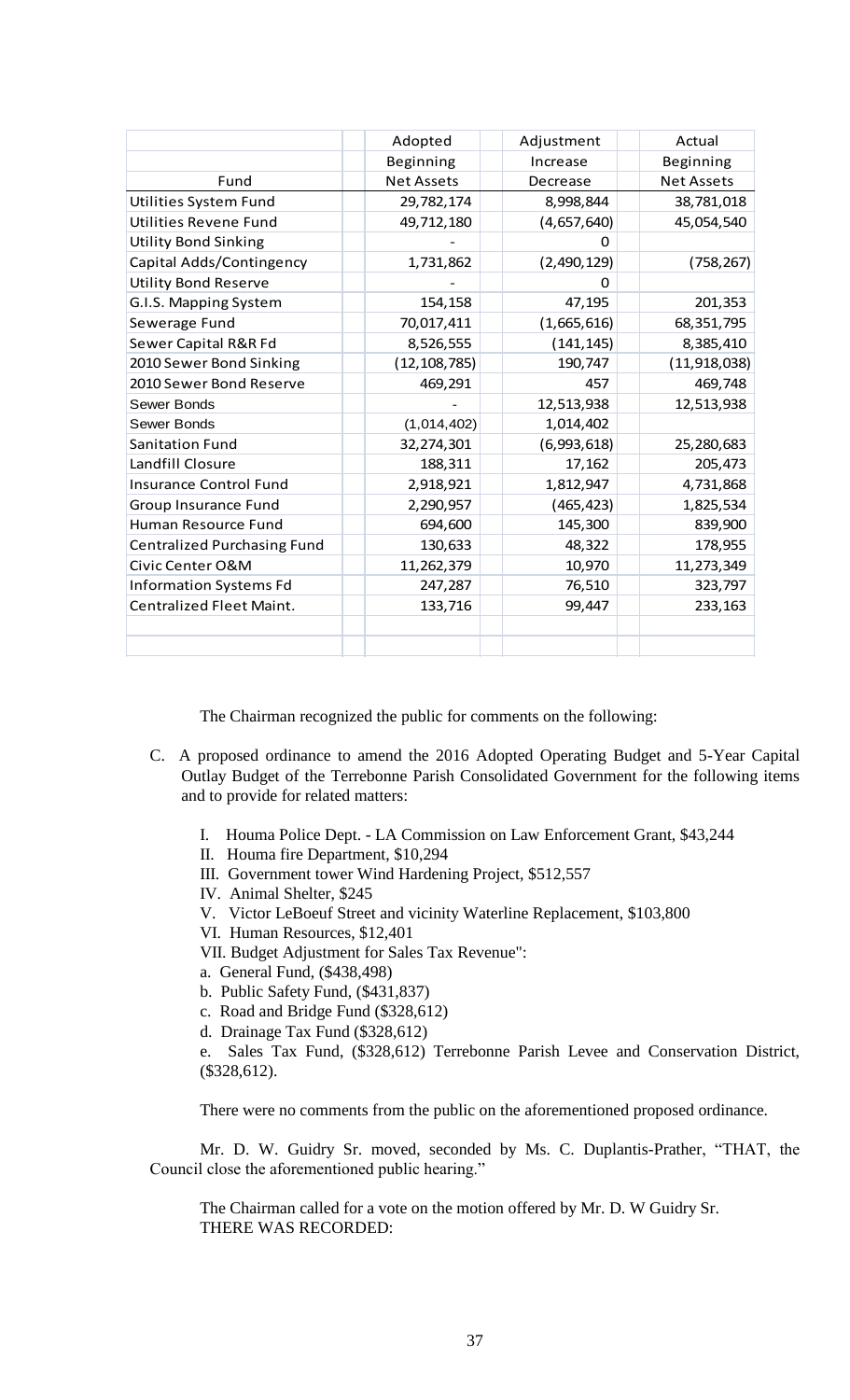YEAS: C. Duplantis-Prather, D. W. Guidry Sr., A. Marmande, D. J. Guidry, S. Trosclair, J. Navy and G. Michel. NAYS: None. ABSENT: A. Williams. The Chairman declared the motion adopted.

OFFERED BY: Ms. C. Duplantis-Prather SECONDED BY: Mr. D. W. Guidry, Sr.

### **ORDINANCE NO. 8749**

AN ORDINANCE TO AMEND THE 2016 ADOPTED OPERATING BUDGET AND 5-YEAR CAPITAL OUTLAY BUDGET OF THE TERREBONNE PARISH CONSOLIDATED GOVERNMENT FOR THE FOLLOWING ITEMS AND TO PROVIDE FOR RELATED MATTERS.

- **I.** HOUMA POLICE DEPT LA COMMISSION ON LAW ENFORCEMENT GRANT, \$43,244
- **II.** HOUMA FIRE DEPARTMENT, \$10,294
- **III.** GOVERNMENT TOWER WIND HARDENING PROJECT, \$512,557
- **IV.** ANIMAL SHELTER, \$245
- **V.** VICTOR LEBOEUF STREET AND VICINITY WATERLINE REPLACEMENT, \$103,800
- **VI.** HUMAN RESOURCES, \$12,401
- **VII.** BUDGET ADJUSTMENT FOR SALES TAX REVENUE: **A.** GENERAL FUND, (\$438,498)
	-
	- **B.** PUBLIC SAFETY FUND, (\$431,837) **C.** ROAD & BRIDGE FUND (\$328,612)
	- **D.** DRAINAGE TAX FUND (\$328,612)
	-
	- **E.** SALES TAX FUND, (\$328,612)
	- **F.** TERREBONNE PARISH LEVEE & CONSERVATION DISTRICT, (\$328,612)

## **SECTION I**

**WHEREAS**, the Houma Police Department of the Terrebonne Parish Consolidated Government has been approved to implement an application for a grant from the Louisiana Commission on Law Enforcement and the Administration of Criminal Justice Fiscal Year 2015- 16 CVA Fund (2877) in the amount of Forty Three Thousand Two Hundred and Forty Four dollars (\$43,244.00) for the Terrebonne Parish Consolidated Government, and

**WHEREAS**, The Fiscal Year 2015-16 CVA Fund will provide grant funding to improve the effectiveness of our Police Officers by providing them with overtime to outreach towards victims,

**WHEREAS**, the Grant will fund \$34,595 and the Parish's share will be \$8,649 for a total of \$43,244.

**NOW, THEREFORE BE IT ORDAINED**, by the Terrebonne Parish Council on behalf of the Terrebonne Parish Consolidated Government, that the 2016 Adopted Operating Budget be amended for the grant from the Louisiana Commission on Law Enforcement and the Administration of Criminal Justice. (Attachment A)

### **SECTION II**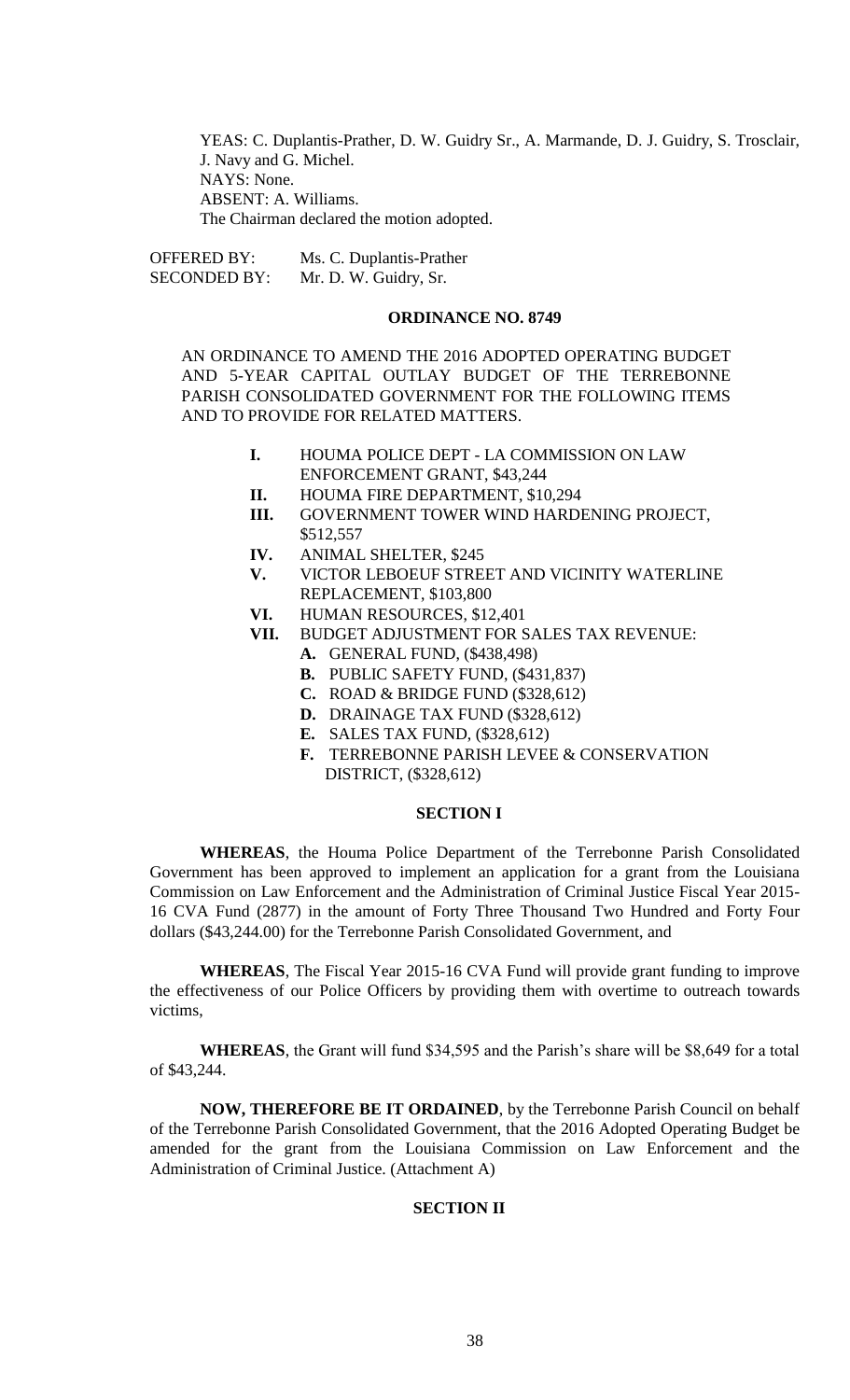**WHEREAS**, the Houma Fire Department has received \$10,294 as a reimbursement from the Insurance Provider for the repairs to the 2004 Ferrara Pumper, and

**WHEREAS**, the funds will replenish the Paint/Body Repairs account.

**NOW, THEREFORE BE IT FURTHER ORDAINED**, by the Terrebonne Parish Council, on behalf of the Terrebonne Parish Consolidated Government, that the 2016 Adopted Operating Budget be amended to recognize the reimbursement for the pumper with the Houma Fire Department. (Attachment B)

## **SECTION III**

**WHEREAS**, the Government Tower Wind Hardening Project 1786-1089-0002, which is funded from the Hazard Mitigation Grant Program under FEMA, has been approved in the amount of \$2,050,225 (\$1,537,668 75% federal share, \$512,557 25% non-federal) The 25% non-federal share will be funded using the Global Match-25%, and

**WHEREAS**, FEMA agrees to use the Global-Match-25% from the Ashland North project that FEMA previously approved to pay 75% but TPCG paid 100%.

**NOW, THEREFORE BE IT FURTHER ORDAINED**, by the Terrebonne Parish Council, on behalf of the Terrebonne Parish Consolidated Government, that the 2016 Adopted Budget of the Terrebonne Parish Consolidated Government be amended for the Government Tower Wind Hardening Project. (Attachment C)

### **SECTION IV**

**WHEREAS**, the Animal Shelter received \$245 reimbursement for damages to their fence, and

**WHEREAS**, the reimbursement will be reflected in the Building Repairs account for the fence repairs.

**NOW, THEREFORE BE IT FURTHER ORDAINED**, by the Terrebonne Parish Council, on behalf of the Terrebonne Parish Consolidated Government, that the 2016 Adopted Operating Budget be amended to recognize the reimbursement for fence damage to the Animal Shelter. (Attachment D)

### **SECTION V**

**WHEREAS**, the Parish received a grant from the State Local Government Assistance Program for the Victor LeBouef Street and vicinity Waterline Improvements for \$103,800, and

b, the grant will replace 2 ¼ inch cast iron 50 year old waterlines, and

**WHEREAS**, Terrebonne Consolidated Waterworks will be performing the improvements and the Parish will reimburse for work done.

**NOW, THEREFORE BE IT FURTHER ORDAINED**, by the Terrebonne Parish Council, on behalf of the Terrebonne Parish Consolidated Government, that the 2016 Adopted Operating Budget and 5-year Capital Outlay Budget be amended for the Waterline Improvements. (Attachment E)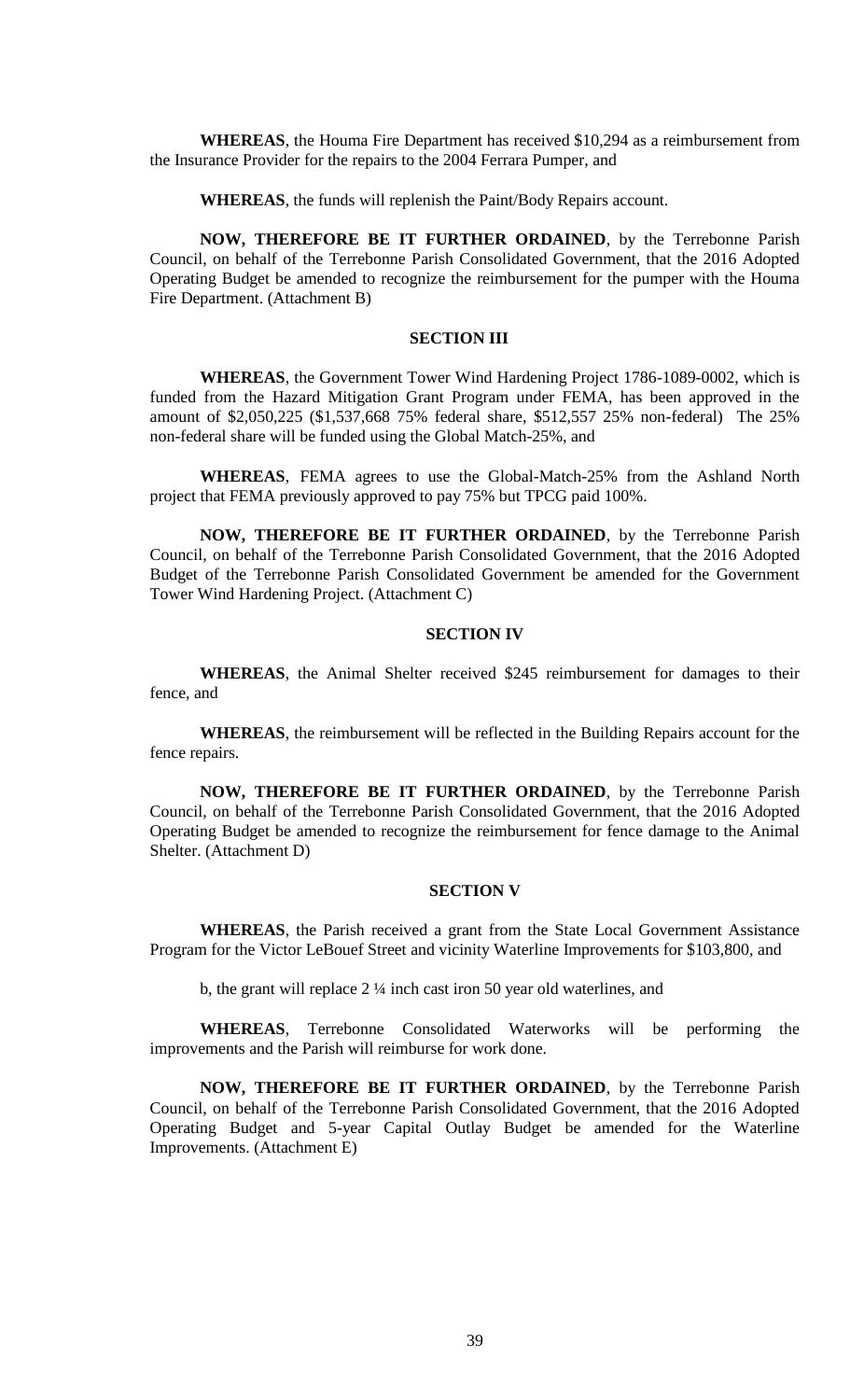### **SECTION VI**

**WHEREAS**, the Terrebonne Parish Consolidated Government (TPCG) has agreed to facilitate work based learning experiences for high school students with disabilities by affording them the opportunity for those qualified to gain work experience at TPCG at Louisiana Rehabilitation Services (LRS) expense, and

**WHEREAS**, LRS will provide the funding of \$12,401 for the program.

**NOW, THEREFORE BE IT FURTHER ORD**AINED, by the Terrebonne Parish Council, on behalf of the Terrebonne Parish Consolidated Government, that the 2016 Adopted Operating Budget be amended to recognize the funding from LRS. (Attachment F)

### **SECTION VII**

**WHEREAS**, the Parish is required to recognize projected revenue which has a variance of 5% or less than the current budget, and

**WHEREAS**, the Sales Tax Revenue projections in various funds are more than 5% less than budget:

- O GENERAL FUND, (\$438,498)
- O PUBLIC SAFETY FUND, (\$431,837)
- $O$  ROAD & BRIDGE FUND,  $(\$328,612)$
- O DRAINAGE TAX FUND, (\$328,612)
- O SALES TAX FUND, (\$328,612)
- O TERREBONNE PARISH LEVEE & CONSERVATION DISTRICT, (\$328,612)

**NOW, THEREFORE BE IT ORDAINED**, by the Terrebonne Parish Council, on behalf of the Terrebonne Parish Consolidated Government, that the 2016 Adopted Operating Budget be amended to recognize the necessary adjustment for the Sales Tax Revenue Accounts listed above. (Attachment G)

## **SECTION VIII**

If any word, clause, phrase, section or other portion of this ordinance shall be declared null, void, invalid, illegal, or unconstitutional, the remaining words, clauses, phrases, sections and other portions of this ordinance shall remain in full force and effect, the provisions of this ordinance hereby being declared to be severable.

### **SECTION IX**

This ordinance shall become effective upon approval by the Parish President or as otherwise provided in Section 2-13(b) of the Home Rule Charter for a Consolidated Government for Terrebonne Parish, whichever occurs sooner.

This ordinance, having been introduced and laid on the table for at least two weeks, was voted upon as follows:

## **THERE WAS RECORDED:**

YEAS: S. Dryden, C. Duplantis-Prather, D.W. Guidry, Sr., A. Marmande, D. J. Guidry, S. Trosclair, J. Navy, and G. Michel. NAYS: None. NOT VOTING: None. ABSTAINING: None.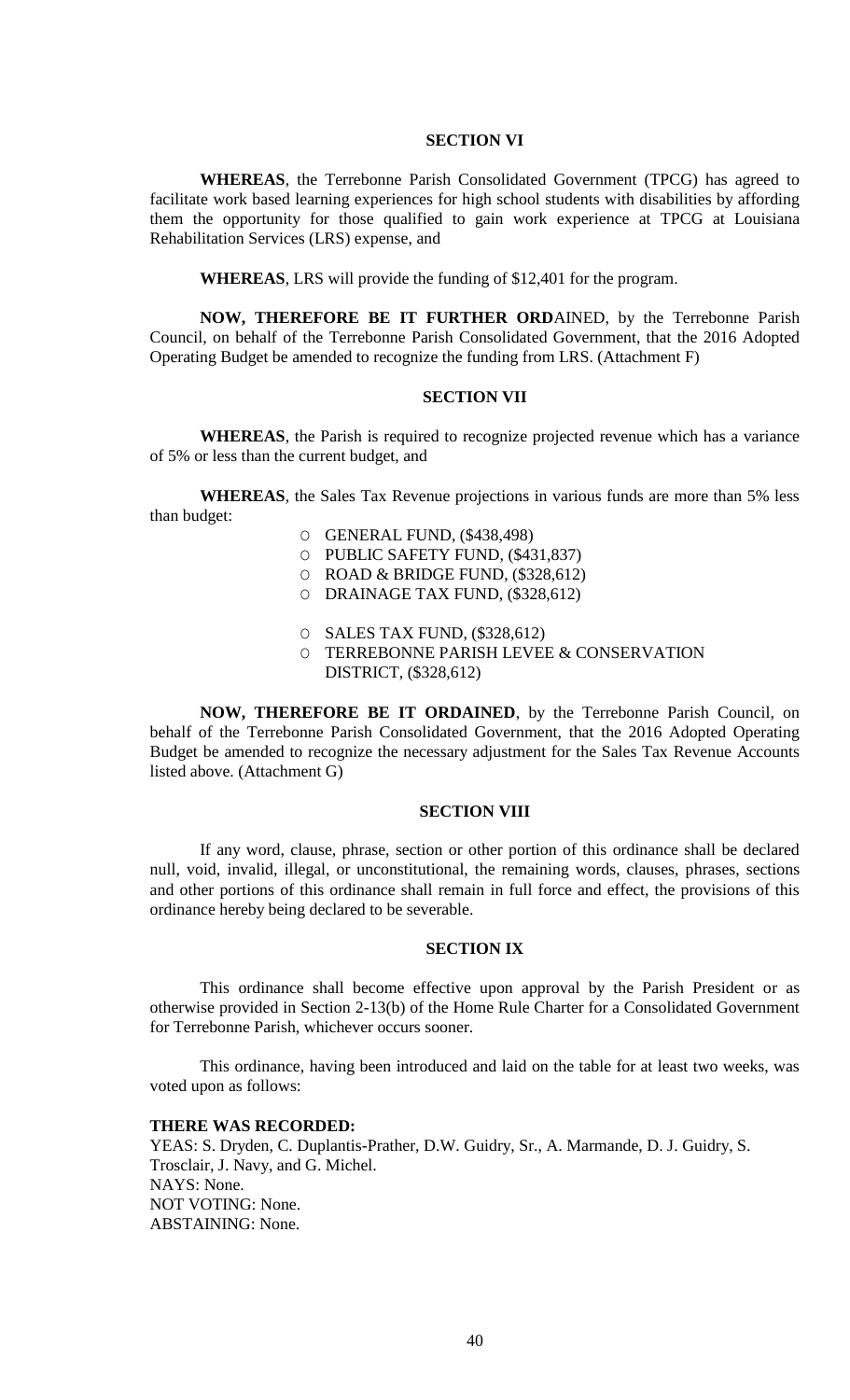ABSENT: A. Williams. The Chairman declared the ordinance adopted on this the 27th day of July 2016.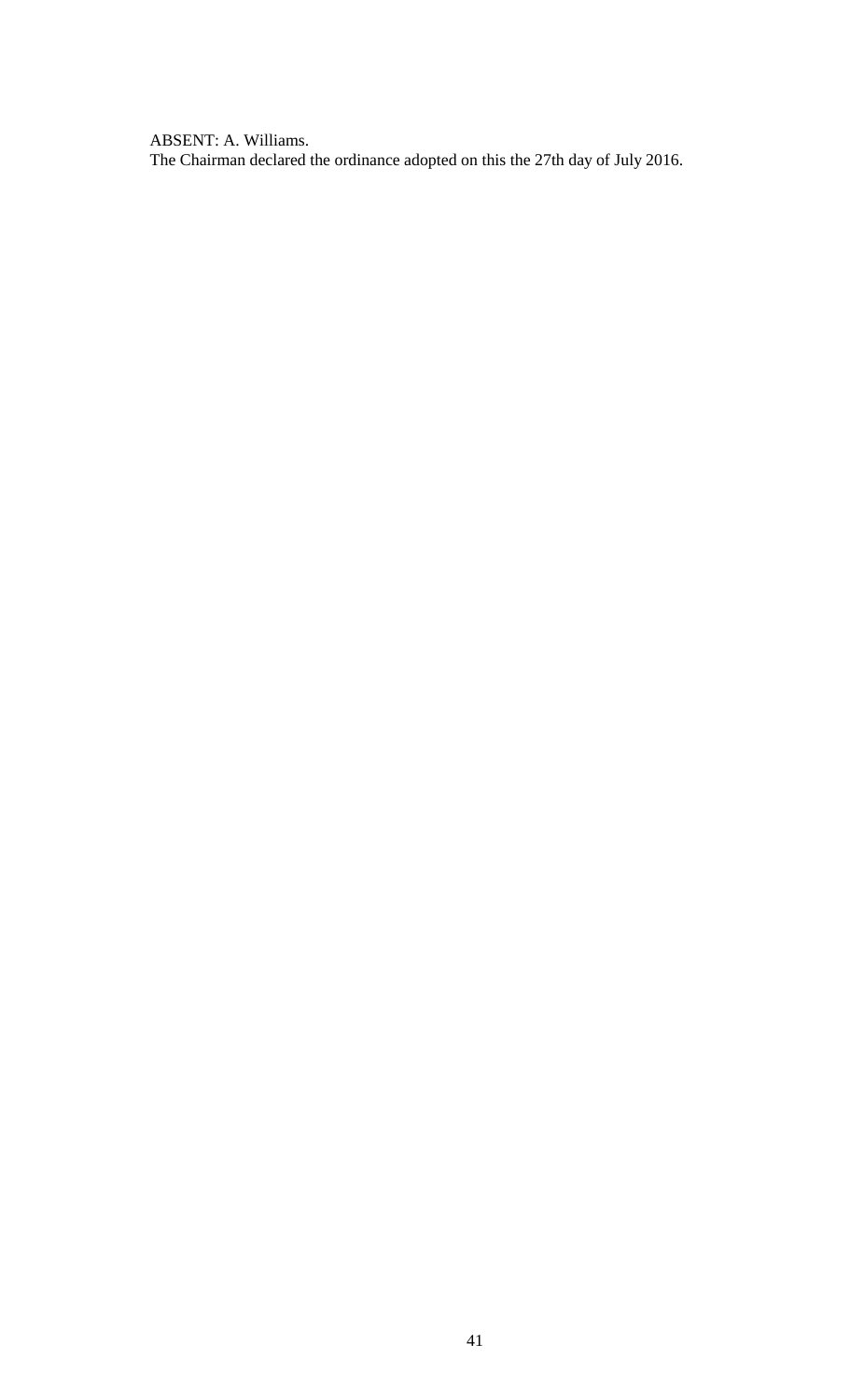# **ATTACHMENT A - Police Department**

|                           | 2016           |               |          |
|---------------------------|----------------|---------------|----------|
|                           | <b>Adopted</b> | <b>Change</b> | Amended  |
|                           |                |               |          |
| <b>LCLE VAWA Grant</b>    |                | (34,595)      | (34,595) |
| <b>Public Safety Fund</b> | -              | (8, 649)      | (8, 649) |
| Overtime Pay              |                | 43.244        | 43,244   |
| Crime Victims Assistance  |                | (43, 244)     | (43,244) |
| OJP-LCLE                  |                | 8,649         | 8,649    |
| Fund Balance (increase)   | N/A            | 34,595        | N/A      |

# **ATTACHMENT B - Houma Fire Department**

|                                     | 2016           |               |           |
|-------------------------------------|----------------|---------------|-----------|
|                                     | <b>Adopted</b> | <b>Change</b> | Amended   |
|                                     |                |               |           |
| <b>Compensation Property Damage</b> | (25,000)       | (10, 294)     | (35, 294) |
| Paint/Body Repairs                  | 5,000          | 10.294        | 15,294    |

## **ATTACHMENT C - Government Tower Wind Hardening Project**

|                               | 2016           |               |             |
|-------------------------------|----------------|---------------|-------------|
|                               | <b>Adopted</b> | <b>Change</b> | Amended     |
|                               |                |               |             |
| 1786-02 Gov Tower Wind Harden | 1,596,833      | 512,557       | 2,109,390   |
| 1786-002 FEMA                 | (2, 139, 332)  | (512, 557)    | (2,651,889) |

## **ATTACHMENT D - Animal Shelter**

|                                     | 2016           |               |         |
|-------------------------------------|----------------|---------------|---------|
|                                     | <b>Adopted</b> | <b>Change</b> | Amended |
| <b>Compensation Property Damage</b> | -              | (245)         | 245)    |
| <b>Building Repairs</b>             | 500            | 245           | 745     |

## **ATTACHMENT E - Victor LeBoeuf Street and vicinity Waterline**

|                            | 2016           |               |           |
|----------------------------|----------------|---------------|-----------|
|                            | <b>Adopted</b> | <b>Change</b> | Amended   |
|                            |                |               |           |
| Montegut (Waterworks)      | -              | 103,800       | 103,800   |
| LGAP Montegut (Waterworks) | -              | (103, 800)    | (103,800) |

## **ATTACHMENT F - Human Resources**

|                              | 2016           |               |          |
|------------------------------|----------------|---------------|----------|
|                              | <b>Adopted</b> | <b>Change</b> | Amended  |
|                              |                |               |          |
| <b>Salary Reimbursements</b> | 50,000         | 12.401        | 62,401   |
| Miscellaneous Reimbursements | -              | (12, 401)     | (12,401) |

# **ATTACHMENT G - Sales Tax Revenue**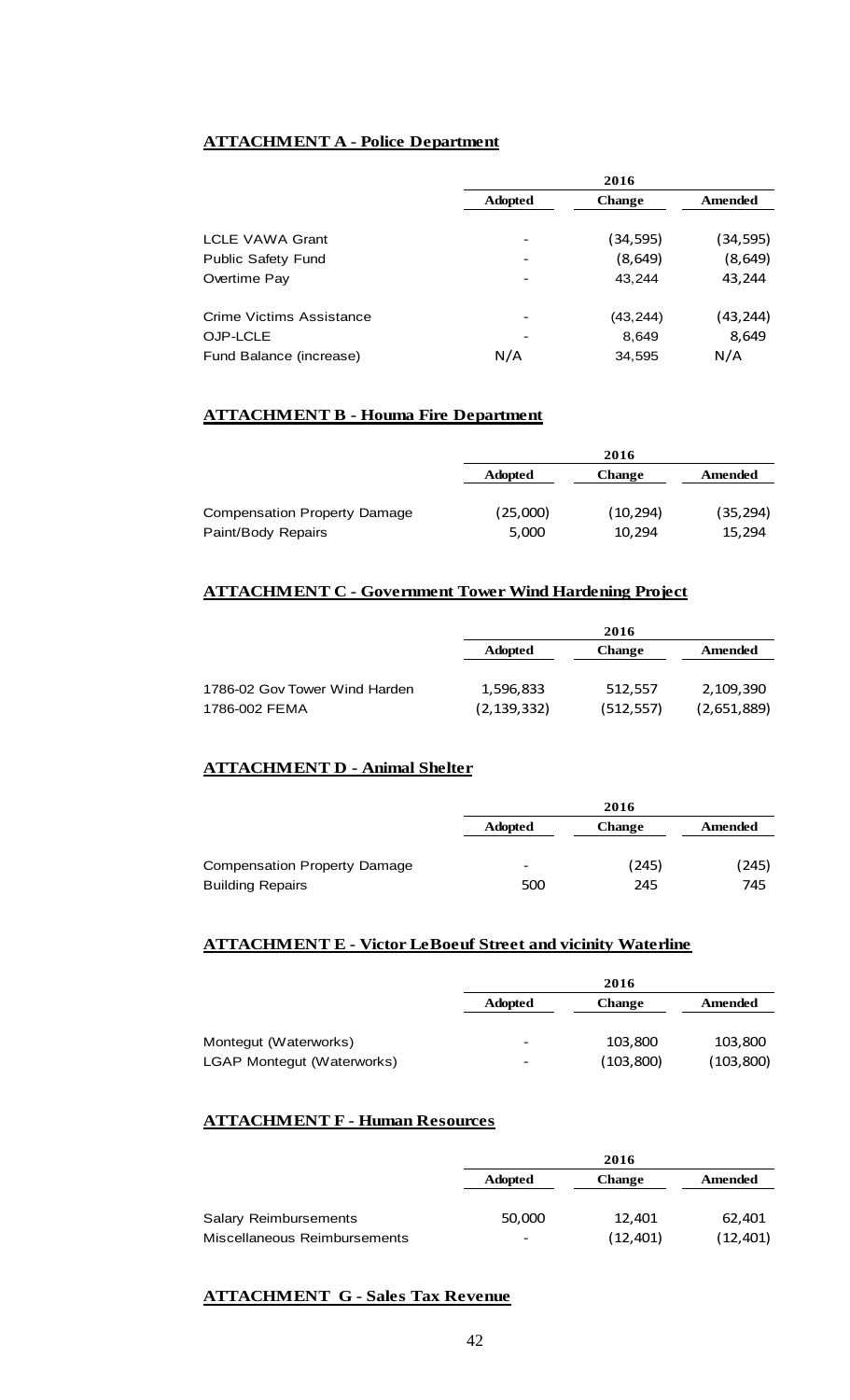# **ATTACHMENT G - Sales Tax Revenue**

|                            | 2016           |               |                |
|----------------------------|----------------|---------------|----------------|
|                            | <b>Adopted</b> | <b>Change</b> | <b>Amended</b> |
| One-third Cent Sales Tax   | (7,308,292)    | 438,498       | (6,869,794)    |
| Fund Balance (Decrease)    | N/A            | (438, 498)    | N/A            |
| One-third Cent Sales Tax   | (7, 197, 292)  | 431,837       | (6, 765, 455)  |
| Fund Balance (Decrease)    | N/A            | (431, 837)    | N/A            |
| One-Quarter Cent Sales Tax | (5,476,863)    | 328,612       | (5, 148, 251)  |
| Fund Balance (Decrease)    | N/A            | (328,612)     | N/A            |
| One-Quarter Cent Sales Tax | (5,476,865)    | 328,612       | (5, 148, 253)  |
| Fund Balance (Decrease)    | N/A            | (328, 612)    | N/A            |
| One-Quarter Cent Sales Tax | (5,476,863)    | 328,612       | (5, 148, 251)  |
| Fund Balance (Decrease)    | N/A            | (328,612)     | N/A            |
| One-Quarter Cent Sales Tax | (5,476,863)    | 328,612       | (5, 148, 251)  |
| Fund Balance (Decrease)    | N/A            | (328,612)     | N/A            |

The Chairman recognized the public for comments on the following:

D. An ordinance that will establish a "2-Way Stop" at the intersection of Harvey Avenue and Derusso Street.

There were no comments from the public on the aforementioned proposed ordinance.

Ms. C. Duplantis-Prather moved, seconded by Mr. D. W. Guidry Sr., "THAT, the Council close the aforementioned public hearing."

The Chairman called for a vote on the motion offered by Ms. C. Duplantis-Prather. THERE WAS RECORDED: YEAS:C. Duplantis-Prather, D. W. Guidry Sr., A. Marmande, D. J. Guidry, S. Trosclair, J. Navy and G. Michel. NAYS: None. ABSENT: A. Williams. The Chairman declared the motion adopted.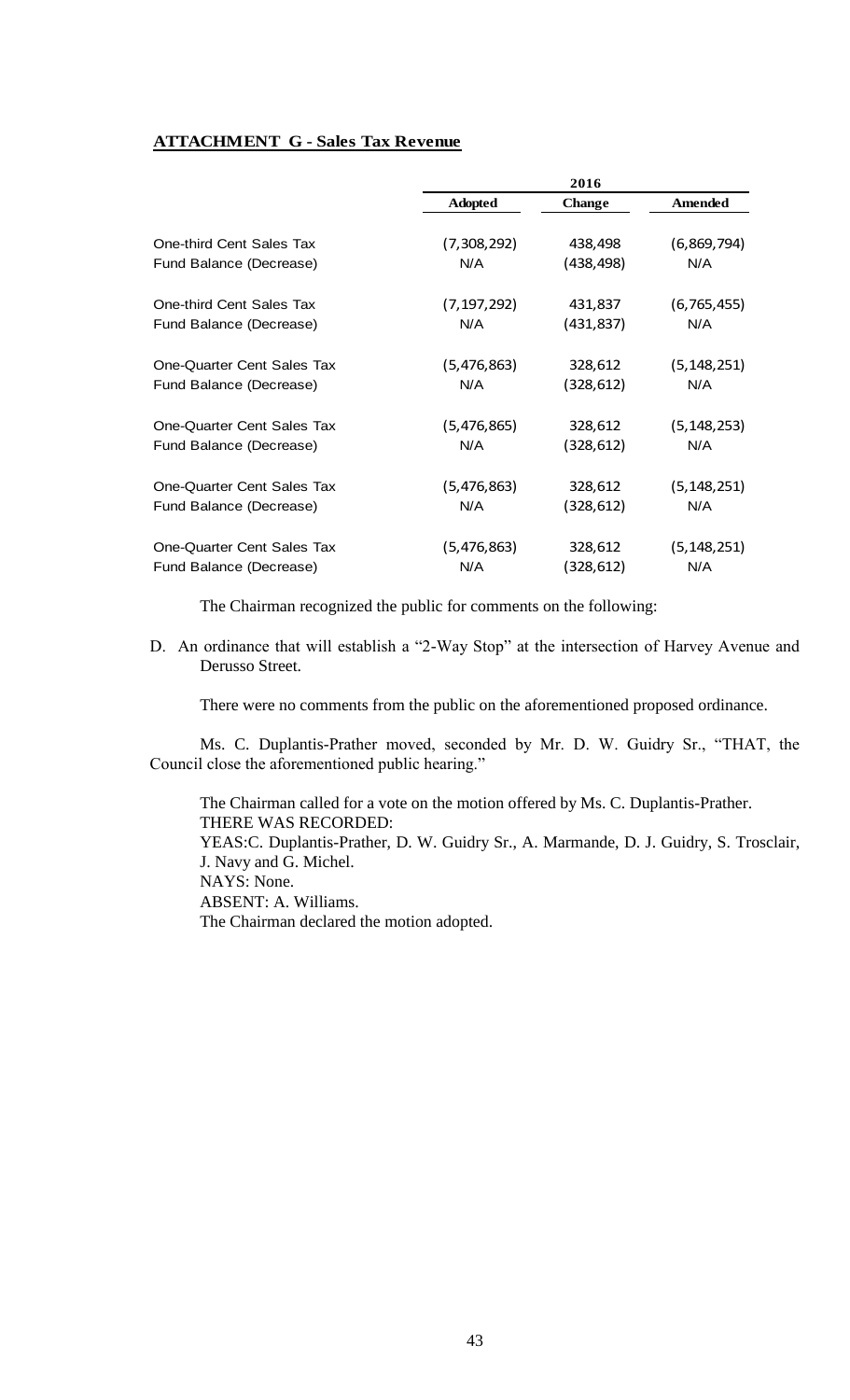OFFERED BY: Ms. C. Duplantis-Prather SECONDED BY: Mr. D. J. Guidry

### **ORDINANCE NO. 8750**

AN ORDINANCE AMENDING THE PARISH CODE OF TERREBONNE PARISH, CHAPTER 18, ARTICLE IV. OPERATION OF VEHICLES, DIVISION 2. PARISH, SECTION 18-88 TO ESTABLISH A "2-WAY STOP" AT THE INTERSECTION OF HARVEY AVENUE AND DERUSSO STREET AND TO AUTHORIZE THE INSTALLATION OF THE APPROPRIATE SIGNS; AND TO ADDRESS OTHER MATTERS RELATIVE THERETO.

#### **SECTION I**

**BE IT ORDAINED** by the Terrebonne Parish Council, in regular session convened, acting pursuant to the authority invested in it by the Constitution and laws of the State of Louisiana, the Home Rule Charter for a Consolidated Government for Terrebonne Parish, and including, but not limited to, LSA R.S. 33:1368 and other statutes of the State of Louisiana, to amend the Parish Code of Terrebonne Parish, Chapter 18, Article IV, Section 18-88 to create a "2 Way Stop" at the intersection of Harvey Avenue and Derusso Street, as follows:

> CHAPTER 18, Motor Vehicles and Traffic ARTICLE IV, Operation of Vehicles DIVISION 2. Parish SECTION 18-88. Two-way stop intersections.

(ADD TO LIST) Harvey Avenue and Derusso Street

The intersection of Harvey Avenue and Derusso Street shall be declared as a "2 Way Stop" intersection, and appropriate "Stop" signs shall be erected and maintained along said roadways. Any vehicle traveling on Harvey Avenue and Derusso Street adhere to the provisions of this ordinance.

## **SECTION II**

If any word, clause, phrase, section or other portion of this ordinance shall be declared null, void, invalid, illegal, or unconstitutional, the remaining words, clauses, phrases, sections or other portions of this ordinance shall remain in full force and effect, the provisions of this section hereby being declared to be severable.

### **SECTION III**

Any ordinance or part thereof in conflict herewith is hereby repealed.

### **SECTION IV**

This ordinance shall become effective upon approval by the Parish President or as otherwise provided in Section 2-13 (b) of the Home Rule Charter for Consolidated Government for Terrebonne Parish, whichever occurs sooner.

This ordinance, having been introduced and laid on the table for at least two weeks, was voted upon as follows:

### THERE WAS RECORDED: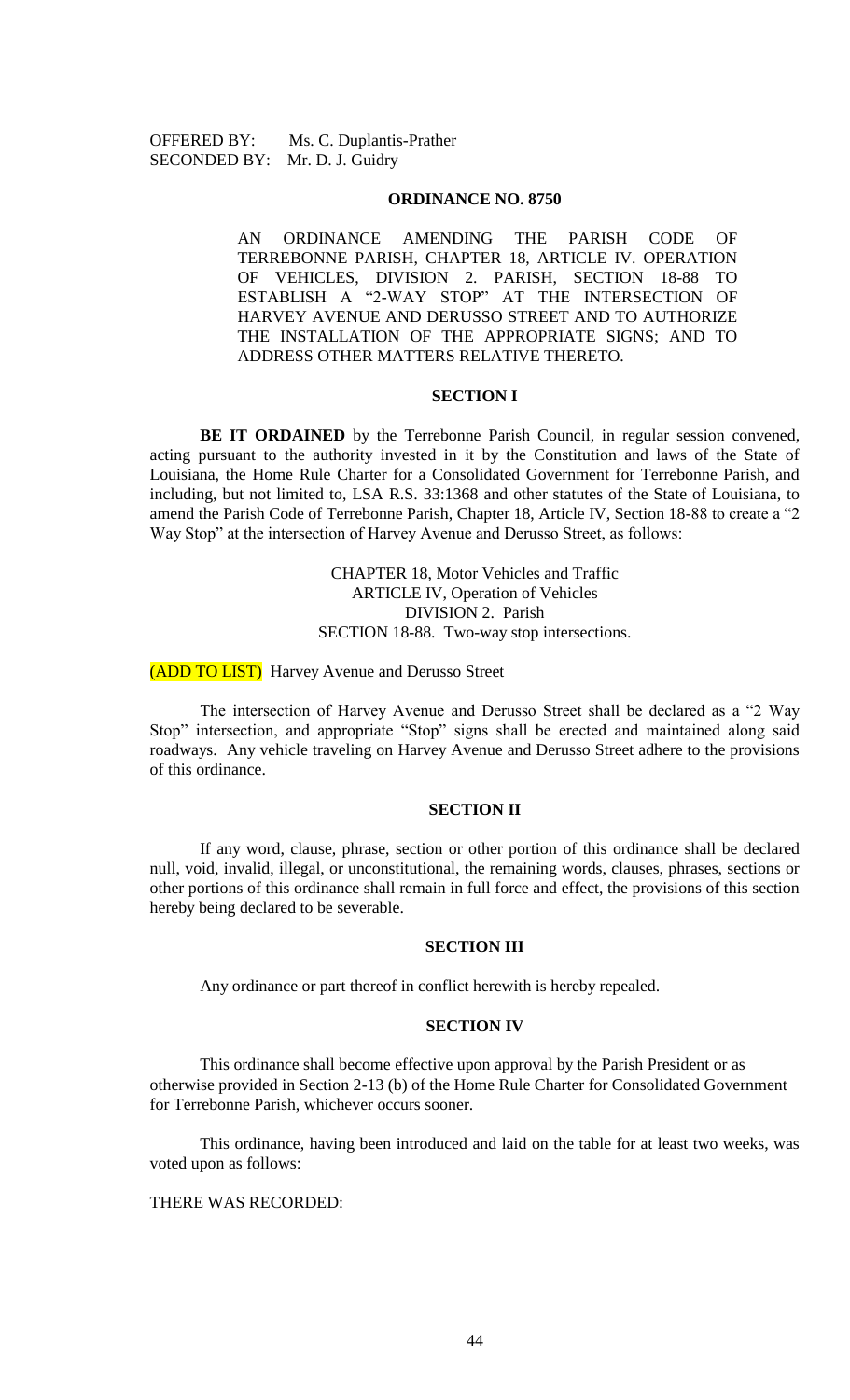YEAS: S. Dryden, C. Duplantis-Prather, D.W. Guidry, Sr., A. Marmande, D. J. Guidry, S. Trosclair, J. Navy, and G. Michel. NAYS: None. NOT VOTING: None. ABSTAINING: None. ABSENT: A. Williams. The Chairman declared the ordinance adopted on this the 27th day of July 2016.

The Chairman recognized the public for comments on the following:

E. An ordinance that will establish a "Four-Way Stop" at the intersection of Wimberly Way and Waterford Road.

There were no comments from the public on the aforementioned proposed ordinance.

Mr. D. W. Guidry Sr. moved, seconded by Ms. C. Duplantis-Prather, "THAT, the Council close the aforementioned public hearing."

The Chairman called for a vote on the motion offered by Mr. D. W. Guidry Sr. THERE WAS RECORDED: YEAS: C. Duplantis-Prather, D. W. Guidry Sr., A. Marmande, D. J. Guidry, S. Trosclair, J. Navy and G. Michel. NAYS: None. ABSENT: A. Williams. The Chairman declared the motion adopted.

OFFERED BY: Mr. D. W. Guidry, Sr. SECONDED BY: Ms. C. Duplantis-Prather

### **ORDINANCE NO. 8751**

an ordinance amending the parish code of Terrebonne Parish, Chapter 18, Motor Vehicles and Traffic, Article IV. Operation Of Vehicles, Division 2. Parish, section 18-87. Four-Way STOP Intersections, to establish a "4-Way Stop" at the intersection of Wimberly Way and Waterford Road; to authorize the installation of the required signs; and to address other matters relative thereto.

## **SECTION I**

BE IT ORDAINED by the Terrebonne Parish Council, in regular session convened, acting pursuant to the authority invested in it by the Constitution and laws of the State of Louisiana, the Home Rule Charter for a Consolidated Government for Terrebonne Parish, and including, but not limited to, LSA R.S. 33:1368 and other statutes of the State of Louisiana, to amend the parish Codes of Terrebonne Parish, Chapter 18. Motor Vehicles and Traffic, Article IV. Operation of Vehicles, Division 2. Parish, Section 18-87. Four-way stop intersections, so as to establish a "4 Way Stop" at the intersection of Wimberly Way and Waterford Road, as follows:

## CHAPTER 18. MOTOR VEHICLES AND TRAFFIC ARTICLE IV. OPERATION OF VEHICLES DIVISION 2. PARISH SECTION 18-87. FOUR-WAY STOP INTERSECTIONS

The intersection of Wimberly Way and Waterford Road shall hereby be established as a "4 Way Stop" and the appropriate "4 Way Stop" signs shall be erected and maintained at said location. Any vehicle traveling at the aforementioned location shall respect and adhere to the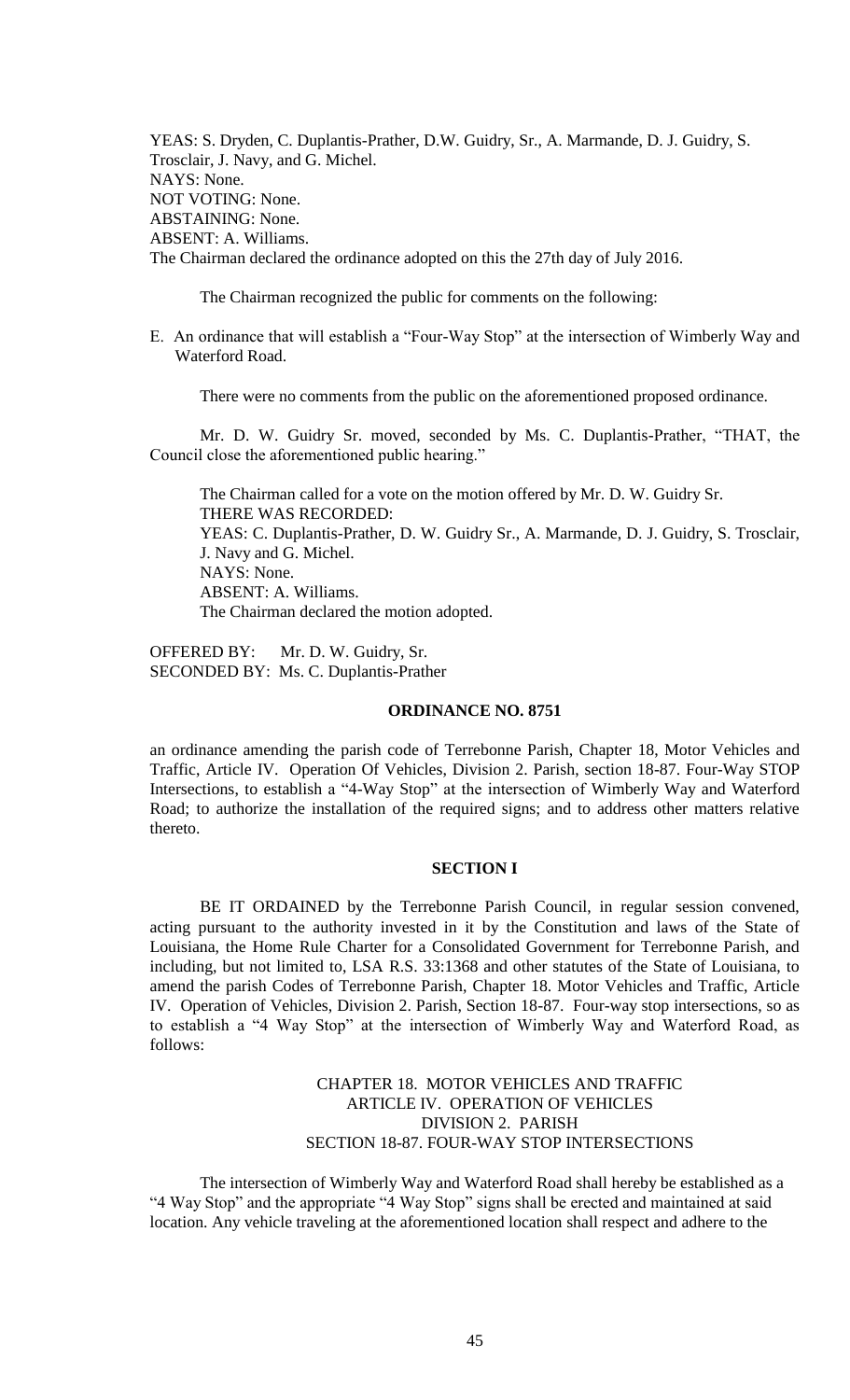signs as posted.

## **SECTION II**

If any word, clause, phrase, section or other portion of this ordinance shall be declared null, void, invalid, illegal, or unconstitutional, the remaining words, clauses, phrases, sections or other portions of this ordinance shall remain in full force and effect, the provisions of this section hereby being declared to be severable.

### **SECTION III**

Any ordinance or part thereof in conflict herewith is hereby repealed.

## **SECTION IV**

This ordinance shall become effective upon approval by the Parish President or as otherwise provided in Section 2-13 (b) of the Home Rule Charter for Consolidated Government for Terrebonne Parish, whichever occurs sooner.

This ordinance, having been introduced and laid on the table for at least two weeks, was voted upon as follows:

#### THERE WAS RECORDED:

YEAS: S. Dryden, C. Duplantis-Prather, D.W. Guidry, Sr., A. Marmande, D. J. Guidry, S. Trosclair, J. Navy, and G. Michel. NAYS: None. NOT VOTING: None. ABSTAINING: None. ABSENT: A. Williams. The Chairman declared the ordinance adopted on this the 27th day of July 2016.

The Chairman recognized the public for comments on the following:

F. An ordinance to authorize the Parish President or his designee to execute a purchase agreement and in due course Acts of Sale and any related documents for certain immovable property located on Brady Road.

There were no comments from the public on the aforementioned proposed ordinance.

Mr. D. J. Guidry moved, seconded by Ms. C. Duplantis-Prather, "THAT, the Council close the aforementioned public hearing."

The Chairman called for a vote on the motion offered by Mr. D. J. Guidry. THERE WAS RECORDED: YEAS: C. Duplantis-Prather, D. W. Guidry Sr., A. Marmande, D. J. Guidry, S. Trosclair, J. Navy and G. Michel. NAYS: None. ABSENT: A. Williams. The Chairman declared the motion adopted.

## *\*(Ordinance adopted after discussion.)*

Upon questioning from Councilman G. Michel, Parish Manager A. Levron explained that the Levee District is proposing to relocate and extend the Morganza to the Gulf levee in the Dularge area and the Parish would like to relocate Brady Bridge. Mr. Levron stated that the Parish has applied for funding to replace the bridge and position it next to the property that the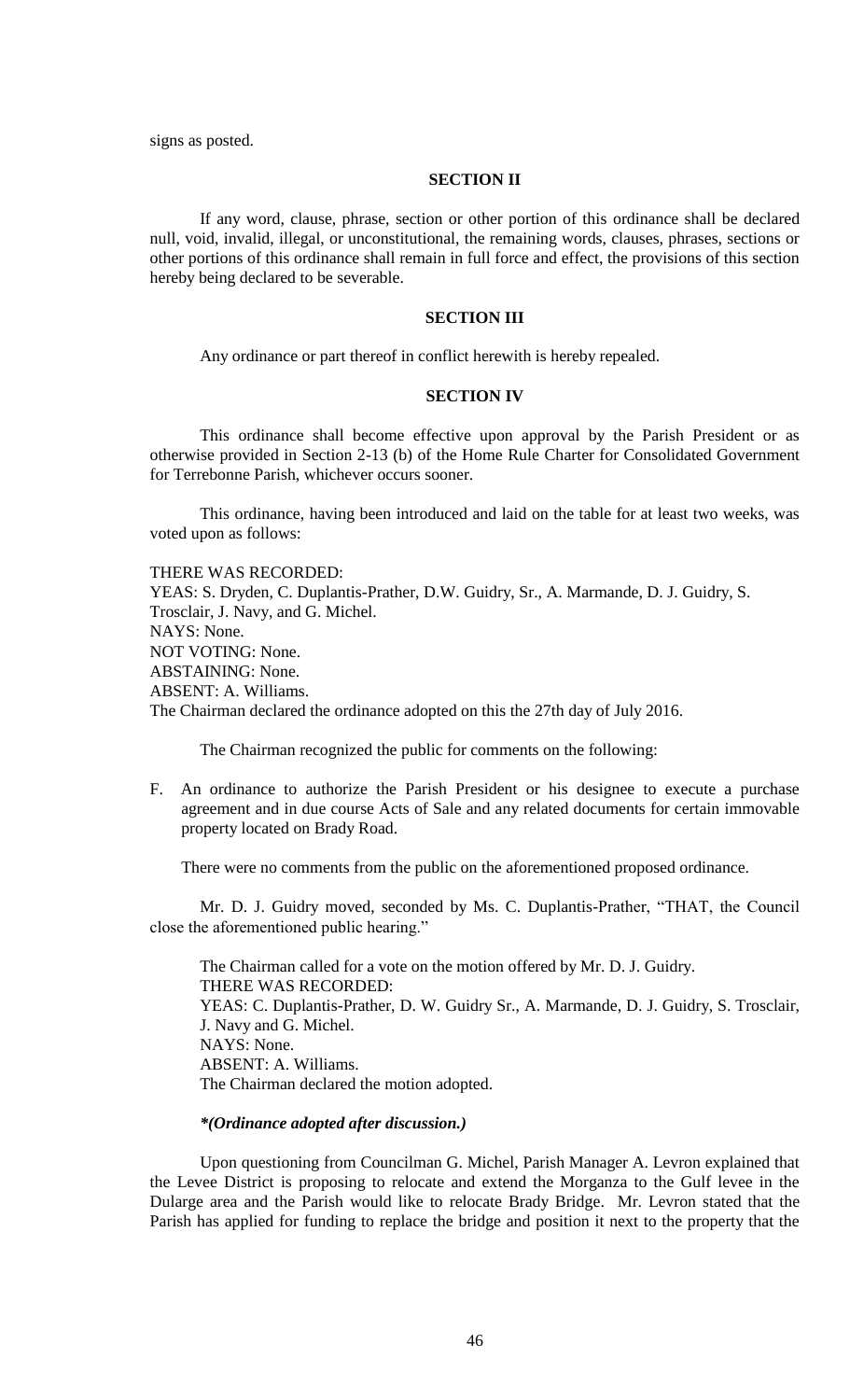Levee Board is building; and noted that the Parish would like to acquire the property now for said bridge for future use.

OFFERED BY: Ms. C. Duplantis-Prather SECONDED BY: Mr. A. Marmande

## **ORDINANCE NO. 8752**

AN ORDINANCE TO AUTHORIZE THE PARISH PRESIDENT OR HIS DESIGNEE TO EXECUTE A PURCHASE AGREEMENT AND IN DUE COURSE ACTS OF SALE AND ANY RELATED DOCUMENTS FOR CERTAIN IMMOVABLE PROPERTY LOCATED ON BRADY ROAD; AND TO PROVIDE FOR RELATED MATTERS

**WHEREAS**, the Terrebonne Parish Consolidated Government ("TPCG") is authorized by Louisiana Constitution Art. 6, §23 to purchase immovable property for any public purpose; and

**WHEREAS**, Section 2-11(12) of the Terrebonne Parish Charter requires an ordinance to acquire real property on behalf of the Parish Government; and

**WHEREAS**, the TPCG wishes to purchase two (2) tracts of land located on Brady Road, Tracts 4 and 5, Assessment Numbers 56245 and 56246 as shown on "Survey of Tracts 1, 2, 3, 4, 5, 6, 7, 8 Re-Division of Property Belonging to B. E. S. H., LLC in Section 24, T19S-R16E, Terrebonne Parish, LA" for governmental purposes including the creation of a new bridge at a price not to exceed fair market value; and

**NOW, THEREFORE BE IT ORDAINED** by the Terrebonne Parish Council, on behalf of the TPCG, that:

## **SECTION I**

The Parish President, Gordon E. Dove, or his designee, be and he is hereby authorized to execute a Purchase Agreement and in due course Acts of Sale prepared by the Office of the Parish Attorney to purchase the property described above and on the attached plat, Exhibit A, at a price not to exceed the fair market value of the property, estimated at One Hundred Thirty-Nine Thousand, Three Hundred and Sixty Dollars (\$139,360.00) total for the two (2) tracts by appraiser Brian W. Larose on May 18, 2016, and to execute any other necessary legal documents for the purchase of said property.

### **SECTION II**

If any word, clause, phrase, section or other portion of this ordinance shall be declared null, void, invalid, illegal or unconstitutional, the remaining words, clauses, phrases, sections and other portions of this ordinance shall remain in full force and effect, the provisions of this ordinance hereby being declared to be severable.

This ordinance, having been introduced and laid on the table for at least two weeks, was voted upon as follows:

#### **THERE WAS RECORDED:**

YEAS: S. Dryden, C. Duplantis-Prather, D. W. Guidry, Sr., A. Marmande, D. J. Guidry, S. Trosclair, J. Navy, and G. Michel. NAYS: None. NOT VOTING: None.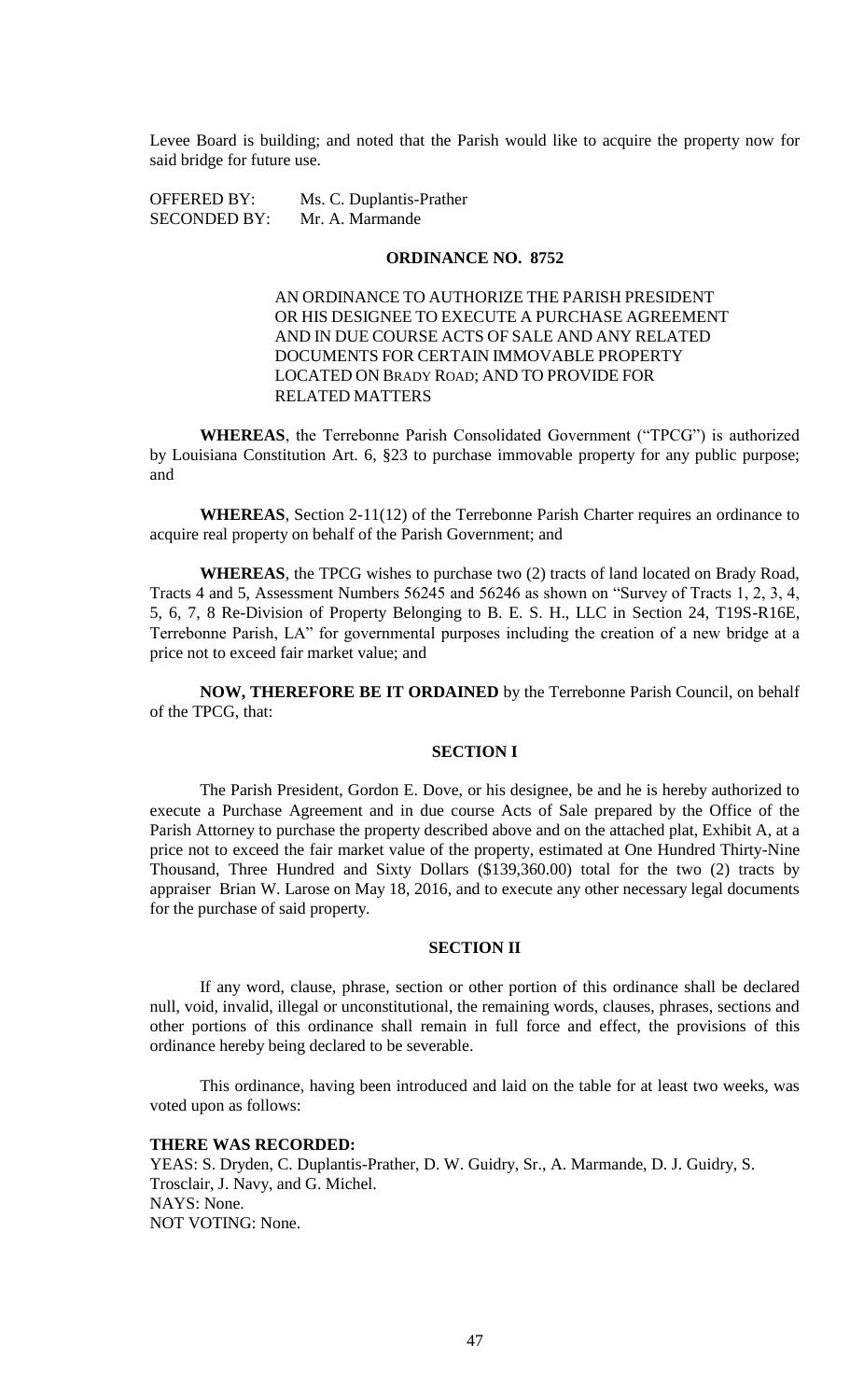ABSTAINING: None. ABSENT: A. Williams. The Chairman declared the ordinance adopted on this the 27th day of July 2016.

The Chairman recognized the public for comments on the following:

G. An ordinance to amend the 2016 Adopted Operating Budget of the Terrebonne Parish Consolidated Government for the following item and to provide for related matters. I. Houma Navigation Canal (HNC) Dredging, \$1,500,000.

There were no comments from the public on the aforementioned proposed ordinance.

Mr. D. J. Guidry moved, seconded by Ms. C. Duplantis-Prather, "THAT, the Council close the aforementioned public hearing."

The Chairman called for a vote on the motion offered by Mr. D. J. Guidry. THERE WAS RECORDED: YEAS: C. Duplantis-Prather, D. W. Guidry Sr., A. Marmande, D. J. Guidry, S. Trosclair, J. Navy and G. Michel. NAYS: None. ABSENT: A. Williams. The Chairman declared the motion adopted.

| <b>OFFERED BY:</b>  | Mr. S. Trosclair |
|---------------------|------------------|
| <b>SECONDED BY:</b> | Mr. D. J. Guidry |

## **ORDINANCE NO. 8753**

AN ORDINANCE TO AMEND THE 2016 ADOPTED OPERATING BUDGET OF THE TERREBONNE PARISH CONSOLIDATED GOVERNMENT FOR THE FOLLOWING ITEMS AND TO PROVIDE FOR RELATED MATTERS.

I. Houma Navigation Canal (HNC) Dredging, \$1,500,000

#### SECTION I

**WHEREAS**, the Houma Navigation Canal is critical to the success of the Port of Terrebonne, and the economy of southern LA and needs to be dredged to its authorized depth of 15 feet, and

**WHEREAS**, the dredging project will benefit the local economy by providing for increased shipyard, and fabrication opportunities, with the increased depth of the canal, and

**WHEREAS**, the Terrebonne Port Commission will enter into a Memorandum of Agreement (MOA) with the U.S. Army Corps of Engineers for one year period and provide funding assistance related to the costs of the maintenance dredging of the Houma Navigation Canal, and

**WHEREAS**, the dredging of the Houma Navigation Canal will add some economic value to the Parish by allowing for the continuation of shipyard and fabrication opportunities as well as promoting and developing new opportunities in the local economy, and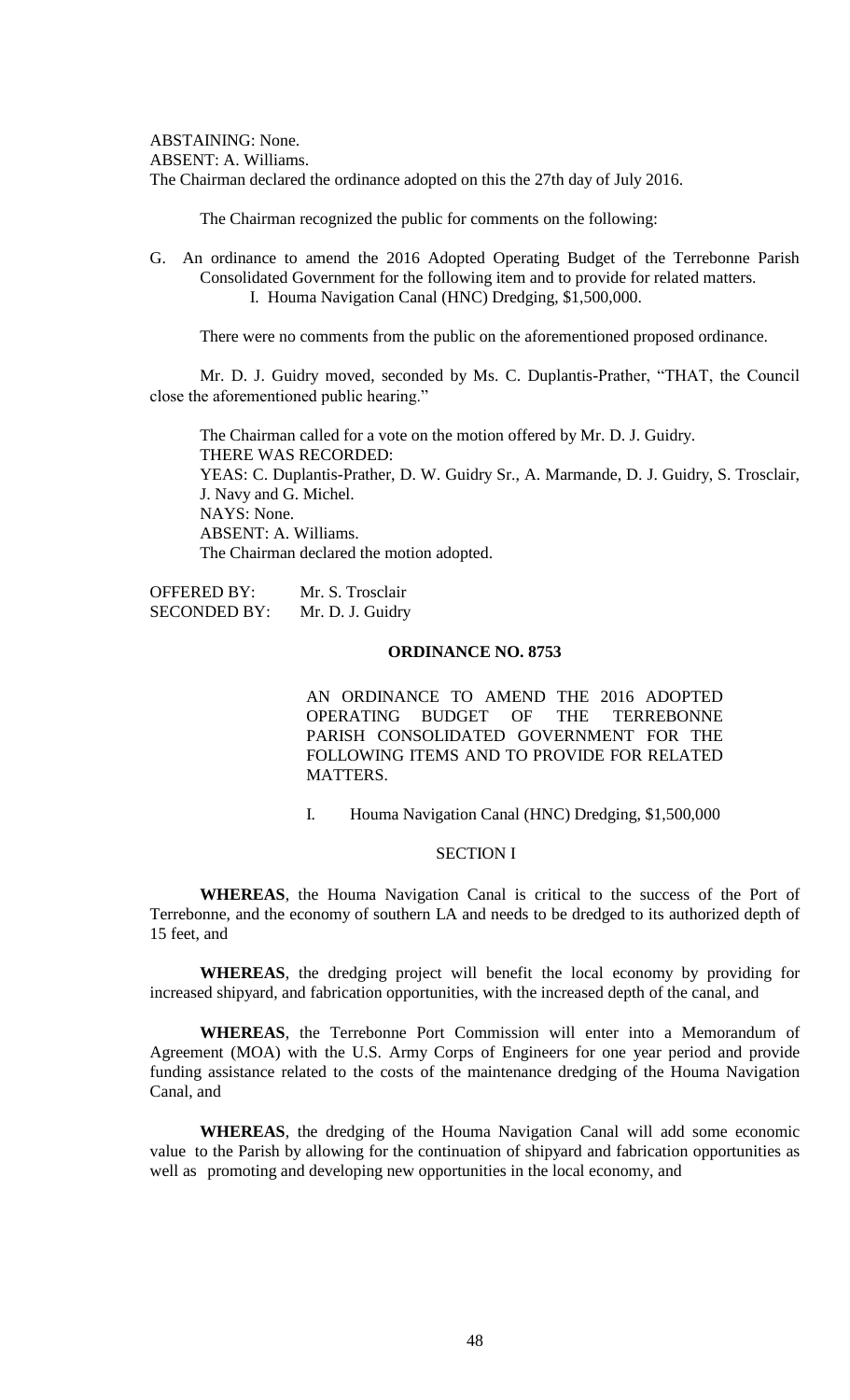**WHEREAS**, the Parish will transfer \$1,500,000 to the Terrebonne Port Commission a non-federal contribution to Dredging of the Lower Reaches of the Houma Navigation Canal scheduled for summer of 2016, and

**WHEREAS**, the funding for this transfer is coming from the General Fund Economic Development restricted fund balance.

**NOW, THEREFORE BE IT ORDAINED**, by the Terrebonne Parish Council on behalf of the Terrebonne Parish Consolidated Government, that the 2016 Adopted Operating Budget be amended for the transfer to the Terrebonne Port Commission (Attachment A) and the Parish President, Gordon E. Dove, is authorized to enter into an Intergovernmental Agreement with the Terrebonne Port Commission, subject to approval by legal counsel for the Parish.

### **SECTION II**

If any word, clause, phrase, section or other portion of this ordinance shall be declared null, void, invalid, illegal, or unconstitutional, the remaining words, clauses, phrases, sections and other portions of this ordinance shall remain in full force and effect, the provisions of this ordinance hereby being declared to be severable.

### **SECTION III**

This ordinance shall become effective upon approval by the Parish President or as otherwise provided in Section 2-13(b) of the Home Rule Charter for a Consolidated Government for Terrebonne Parish, whichever occurs sooner.

This ordinance, having been introduced and laid on the table for at least two weeks, was voted upon as follows:

## **THERE WAS RECORDED:**

YEAS: C. Duplantis-Prather, D.W. Guidry, Sr., A. Marmande, D. J. Guidry, S. Trosclair, J. Navy, G. Michel and S. Dryden. NAYS: None. NOT VOTING: None. ABSTAINING: None. ABSENT: A. Williams. The Chairman declared the ordinance adopted on this the 27th day of July 2016.

### **ATTACHMENT A - Port Commission-HNC Dredging**

|                                                         |                                 | 2016                     |                  |
|---------------------------------------------------------|---------------------------------|--------------------------|------------------|
|                                                         | <b>Adopted</b>                  | <b>Change</b>            | <b>Amended</b>   |
| Port Commission-HNC Dredging<br>Fund Balance (decrease) | $\overline{\phantom{a}}$<br>N/A | 1,500,000<br>(1,500,000) | 1,500,000<br>N/A |

Terrebonne Port Commission Executive Director David Rabalais expressed his gratitude to the Council for supporting the aforementioned ordinance.

Discussion ensued with Councilmen D. J. Guidry and S. Trosclair and Terrebonne Port Commission Executive Director D. Rabalais regarding the placement of sediment that is being dredged in the Houma Navigation Canal.

The Chairman recognized the public for comments on the following: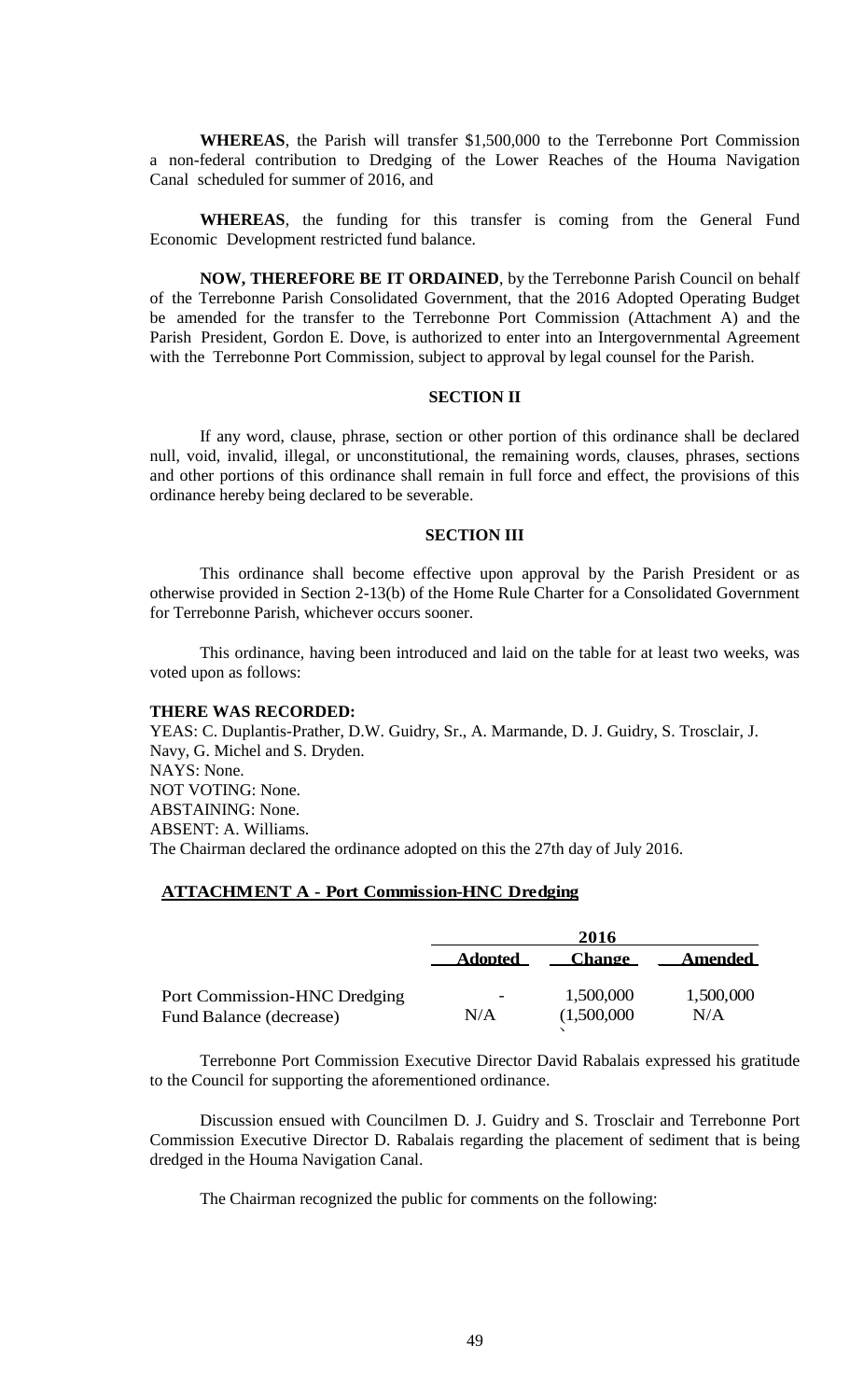H. A proposed ordinance to amend the 2016 Adopted Operating budget and 5-Year Capital Outlay Budget of the Terrebonne Parish Consolidated Government for the following item and to provide for related matters:

I. Houma Navigation Canal, Ecosystem Restoration, (Section 206 Project), \$2,535,000.

There were no comments from the public on the aforementioned proposed ordinance.

Mr. D. J. Guidry moved, seconded by Mr. G. Michel, "THAT, the Council close the aforementioned public hearing."

The Chairman called for a vote on the motion offered by Mr. D. J. Guidry. THERE WAS RECORDED: YEAS: C. Duplantis-Prather, D. W. Guidry Sr., A. Marmande, D. J. Guidry, S. Trosclair, J. Navy and G. Michel. NAYS: None. ABSENT: A. Williams. The Chairman declared the motion adopted.

OFFERED BY: Mr. S. Trosclair SECONDED BY: Mr. D. J. Guidry

#### **ORDINANCE NO. 8754**

AN ORDINANCE TO AMEND THE 2016 ADOPTED OPERATING BUDGET AND 5-YEAR CAPITAL OUTLAY BUDGET OF THE TERREBONNE PARISH CONSOLIDATED GOVERNMENT FOR THE FOLLOWING ITEMS AND TO PROVIDE FOR RELATED MATTERS.

I. HOUMA NAVIGATION CANAL, ECOSYSTEM RESTORATION, (SECTION 206 PROJECT), \$2,535,000

### **SECTION I**

**WHEREAS**, the Parish has a project partnership agreement with the Department of the Army for the Program Section 206 Aquatic Ecosystem Restoration, and

**WHEREAS**, the Parish is required to match 35%, \$2,535,000, and

**WHEREAS**, the Lake Boudreaux Area Forced Drainage Projects have been delayed due to issues related to a companion project TE-32a, and

**WHEREAS**, funds from the Lake Boudreaux Area Forced Drainage Project will be combined with funds from existing capital project entitled " Coastal restoration HNCCAP 206" to cover the required non-federal match, and

**WHEREAS**, future RESTORE Act funds, in at least an equal amount will be programmed to replace funds transferred from the Lake Boudreaux Forced Drainage project account.

**NOW, THEREFORE BE IT ORDAINED**, by the Terrebonne Parish Council on behalf of the Terrebonne Parish Consolidated Government, that the 2016 Adopted Operating Budget and 5-year Capital Outlay Budgeted be amended to recognize the funding for the Ecosystem Restoration Project. (Attachment A)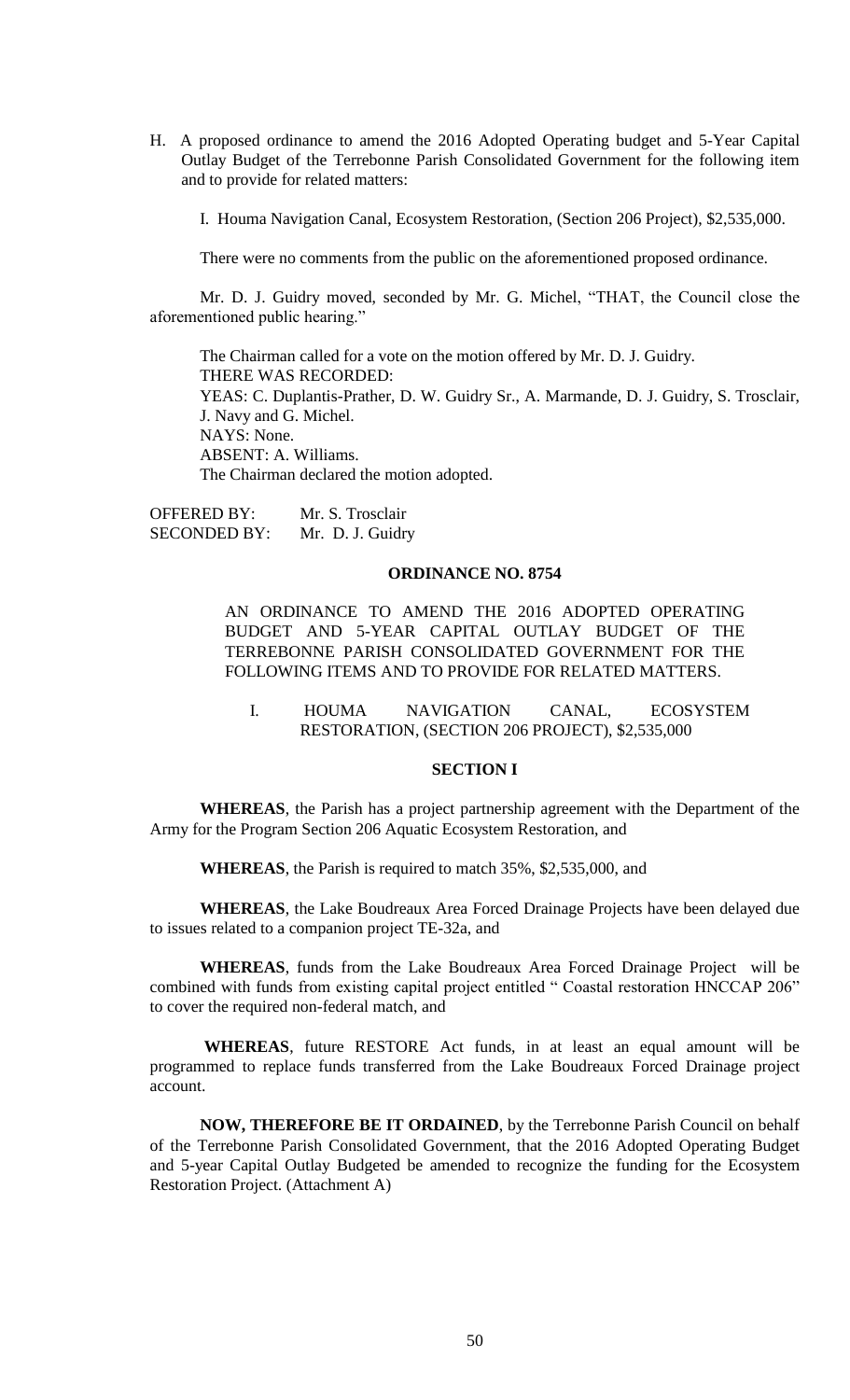### **SECTION II**

If any word, clause, phrase, section or other portion of this ordinance shall be declared null, void, invalid, illegal, or unconstitutional, the remaining words, clauses, phrases, sections and other portions of this ordinance shall remain in full force and effect, the provisions of this ordinance hereby being declared to be severable.

## **SECTION III**

This ordinance shall become effective upon approval by the Parish President or as otherwise provided in Section 2-13(b) of the Home Rule Charter for a Consolidated Government for Terrebonne Parish, whichever occurs sooner.

This ordinance, having been introduced and laid on the table for at least two weeks, was voted upon as follows:

### **THERE WAS RECORDED:**

YEAS: C. Duplantis-Prather, D.W. Guidry, Sr., A. Marmande, D. J. Guidry, S. Trosclair, J. Navy, G. Michel and S. Dryden. NAYS: None. NOT VOTING: None. ABSTAINING: None. ABSENT: A. Williams. The Chairman declared the ordinance adopted on this the 27th day of July 2016.

## **ATTACHMENT A - Ecosystem Restoration Project (HNC)**

|                                     | 2016           |               |           |
|-------------------------------------|----------------|---------------|-----------|
|                                     | <b>Adopted</b> | <b>Change</b> | Amended   |
|                                     |                |               |           |
| Lake Boudreaux Diversion            | 8,087,683      | (1,900,000)   | 6,187,683 |
| Coastal Restoration                 | 1,750,000      | (635,000)     | 1,115,000 |
| Ecosystem Restoration Project (HNC) | -              | 2,535,000     | 2,535,000 |

The Chairman recognized the public for comments on the following:

I. (Emergency) Ordinance: An Ordinance declaring an emergency to ratify all resolutions as they refer to insurance premiums, brokers, consultants, and contracts for the year 2016.

There were no comments from the public on the aforementioned proposed ordinance.

Mr. D. J. Guidry moved, seconded by Mr. S. Trosclair, "THAT, the Council close the aforementioned public hearing."

The Chairman called for a vote on the motion offered by Mr. D. J. Guidry. THERE WAS RECORDED: YEAS: C. Duplantis-Prather, D. W. Guidry Sr., A. Marmande, D. J. Guidry, S. Trosclair, J. Navy and G. Michel. NAYS: None. ABSENT: A. Williams. The Chairman declared the motion adopted.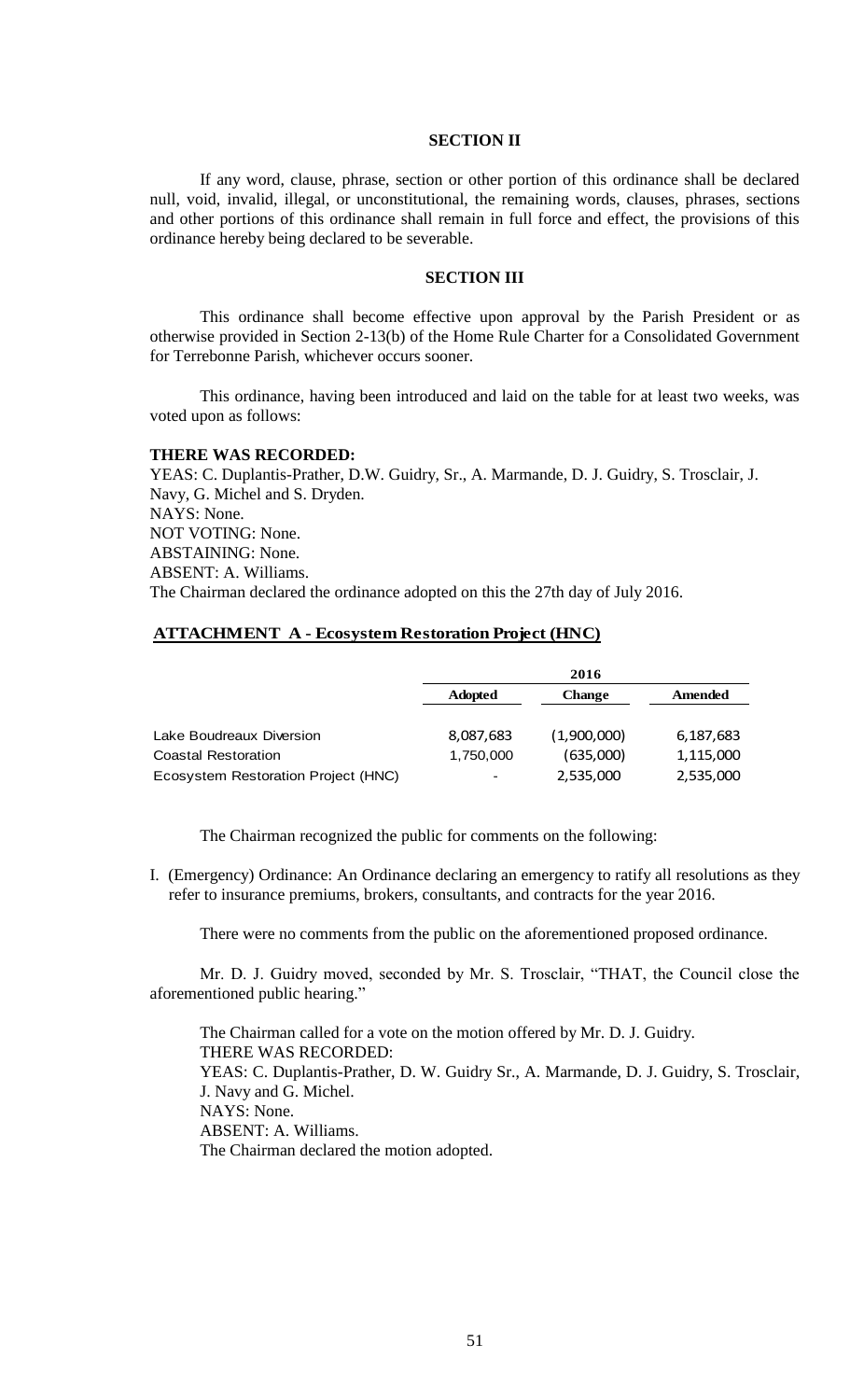| <b>OFFERED BY:</b>  | Mr. D. J. Guidry |
|---------------------|------------------|
| <b>SECONDED BY:</b> | Mr. S. Dryden    |

#### **(EMERGENCY) ORDINANCE NO. 8755**

## **AN ORDINANCE DECLARING AN EMERGENCY TO RATIFY ALL RESOLUTIONS AS THEY REFER TO INSURANCE PREMIUMS, BROKERS, CONSULTANTS, AND CONTRACTS FOR THE YEAR 2016.**

**WHEREAS**, this emergency is to protect the safety, health, and welfare of the Parish and its employees by legally binding the insurances in place and resolving any issue of the validity of all current insurance and consultant contracts in place.

#### **SECTION I**

**WHEREAS**, it has been long standing practice with the Risk Management Department and Administration to recommend appointment of all insurance Producers of Record, brokers, consultants, insurance premiums, and contracts to the Parish Council in the form of a Resolution for services and present to the Parish Council for approval, and

**WHEREAS**, it is also a long standing practice dating back to 2002 that these contracts and agreements have been approved by the council by way of passage of a Resolution, and,

**WHEREAS**, the Risk Management Department has made recommendations thru Administration that the following contracts, agreements, and premiums for the year 2016, and the Parish Council has adopted:

- 1. Resolution No. 15-407 Professional Consultant Services Sigma Risk Management Consulting, LLC for 2016
- 2. Resolution No. 14-492 Professional Consultant Services Clesi Burns, LLC for 2016
- 3. Resolution No. 15-405 Property Producer/broker contract McGriff, Seibels &Williams, Inc. for 2016
- 4. Resolution No. 16-052 Property Insurance Premiums, Equipment Floater, Special Equipment Floater, and Boiler & Machinery Insurance coverage for 2016 – 2017. McGriff, Seibels & Williams of Louisiana, Inc.
- 5. Resolution No. 15-406 Casualty Producer/broker contract for 2016 Willis of Louisiana, Inc.
- 6. Resolution No. 16-093A Casualty Insurance Premiums with Willis of Louisiana, Inc. for 2016 – 2017.
- 7. Resolution No. 15-586 Employee Benefit plan costs for 2016 2017 for medical, dental, pharmacy, short term disability, long term disability, basic life and voluntary life including all administrative costs.
- 8. Resolution No. 16-325 Resolution to authorize and appoint Prudential/Dearborne Insurance to provide certain Employee benefits effective August 1, 2016. (Short Term disability, long term disability, basic life and voluntary life including all administrative cost).

**WHEREAS**, the Risk Management Department and Administration request the Ratification of these resolutions listed in this Ordinance to be in compliance with Ordinance Number 4551.

**NOW, THEREFORE, BE IT ORDAINED** by the Terrebonne Parish Council, on behalf of the Terrebonne Parish Consolidated Government that: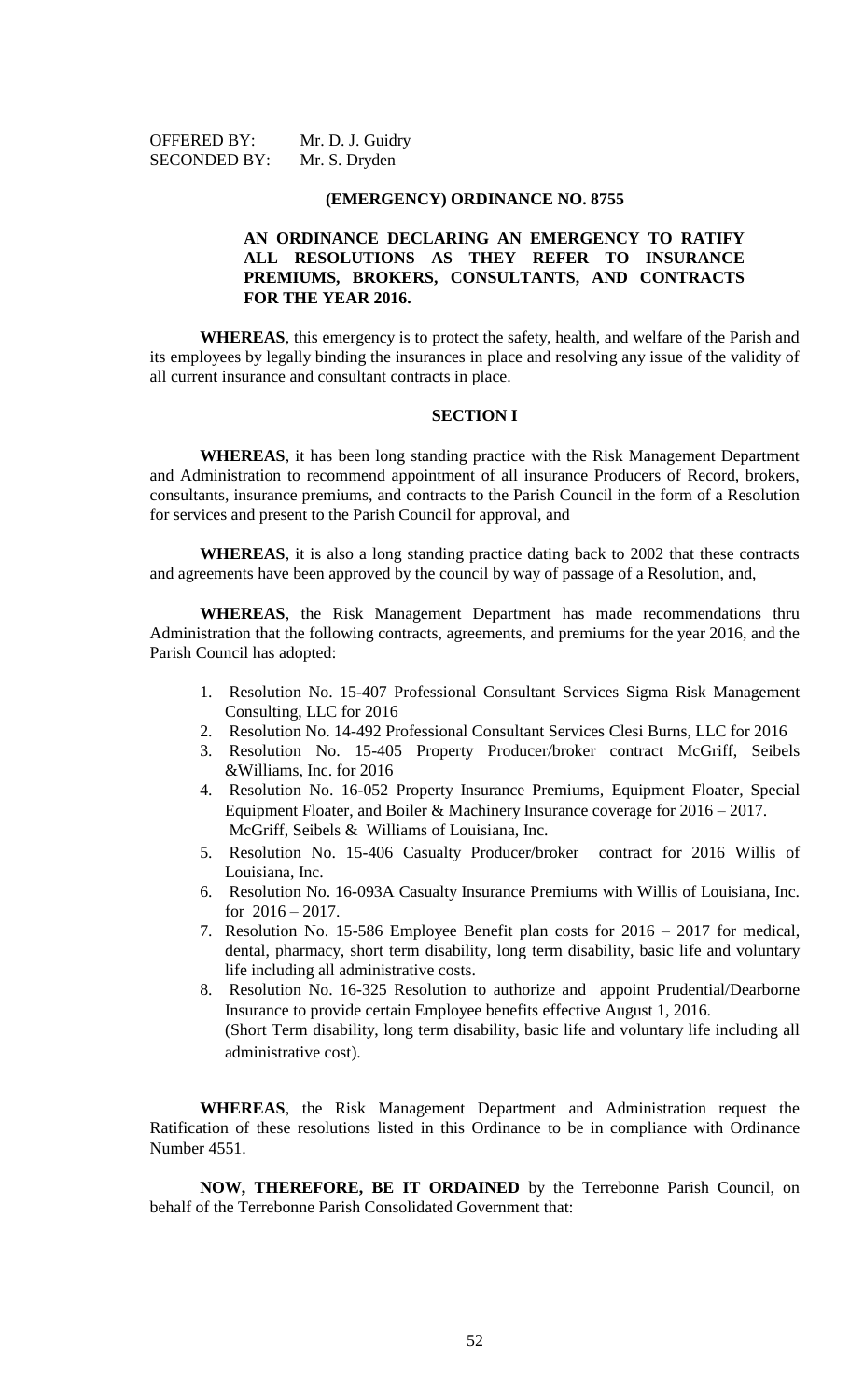An extreme, public emergency, is hereby certified and declared to exist with respect to the safety, health, and welfare of the Parish and its employees as it is imperative to immediately legally bind the insurances in place and resolve any issues concerning the validity of any, and all current insurance and consultant contracts in place, and

- 1. Resolution No. 15-407 Professional Consultant Services Sigma Risk Management Consulting, LLC for 2016
- 2. Resolution No. 14-492 Professional Consultant Services Clesi Burns, LLC for 2016
- 3. Resolution No. 15-405 Property Producer/broker contract McGriff, Seibels & Williams, Inc. for 2016
- 4. Resolution No. 16-052 Property Insurance Premiums, Equipment Floater, Special Equipment Floater, and Boiler & Machinery Insurance coverage for 2016 – 2017. McGriff, Seibels & Williams of Louisiana, Inc.
- 5. Resolution No. 15-406 Casualty Producer/broker contract for 2016 Willis of Louisiana, Inc.
- 6. Resolution No. 16-093A Casualty Insurance Premiums with Willis of Louisiana, Inc. for  $2016 - 2017$ .
- 7. Resolution No. 15-586 Employee Benefit plan costs for 2016 2017 for medical, dental, pharmacy, short term disability, long term disability, basic life and voluntary life including all administrative costs.
- 8. Resolution No. 16-325 Resolution to authorize and appoint Prudential/Dearborne Insurance to provide certain Employee benefits effective August 1, 2016. (Short Term disability, long term disability, basic life and voluntary life including all administrative cost.)

are hereby approved, and ratified effective upon passage of this Emergency Ordinance, and the Parish President is authorized to execute any and all documents necessary to effectuate implementation of this Emergency Ordinance.

## **SECTION II**

If any word, clause, phrase, section or other portion of this ordinance shall be declared null, void, invalid, illegal, or unconstitutional, the remaining words, clauses, phrases, sections and other portions of this ordinance shall remain in full force and effect, the provisions of this ordinance hereby being declared to be severable.

### **SECTION III**

This ordinance shall become effective upon approval by the Parish Council and signature of the Parish President.

This ordinance, having been introduced and laid on the table for at least two weeks, was voted upon as follows:

#### **THERE WAS RECORDED:**

YEAS: C. Duplantis-Prather, D.W. Guidry, Sr., A. Marmande, D. J. Guidry, S. Trosclair, J. Navy, G. Michel and S. Dryden. NAYS: None. NOT VOTING: None. ABSTAINING: None. ABSENT: A. Williams. The Chairman declared the ordinance adopted on this the 27th day of July 2016.

Ms. C. Duplantis-Prather moved, seconded by Mr. S. Trosclair, "THAT, the Council continue with the regular order of business."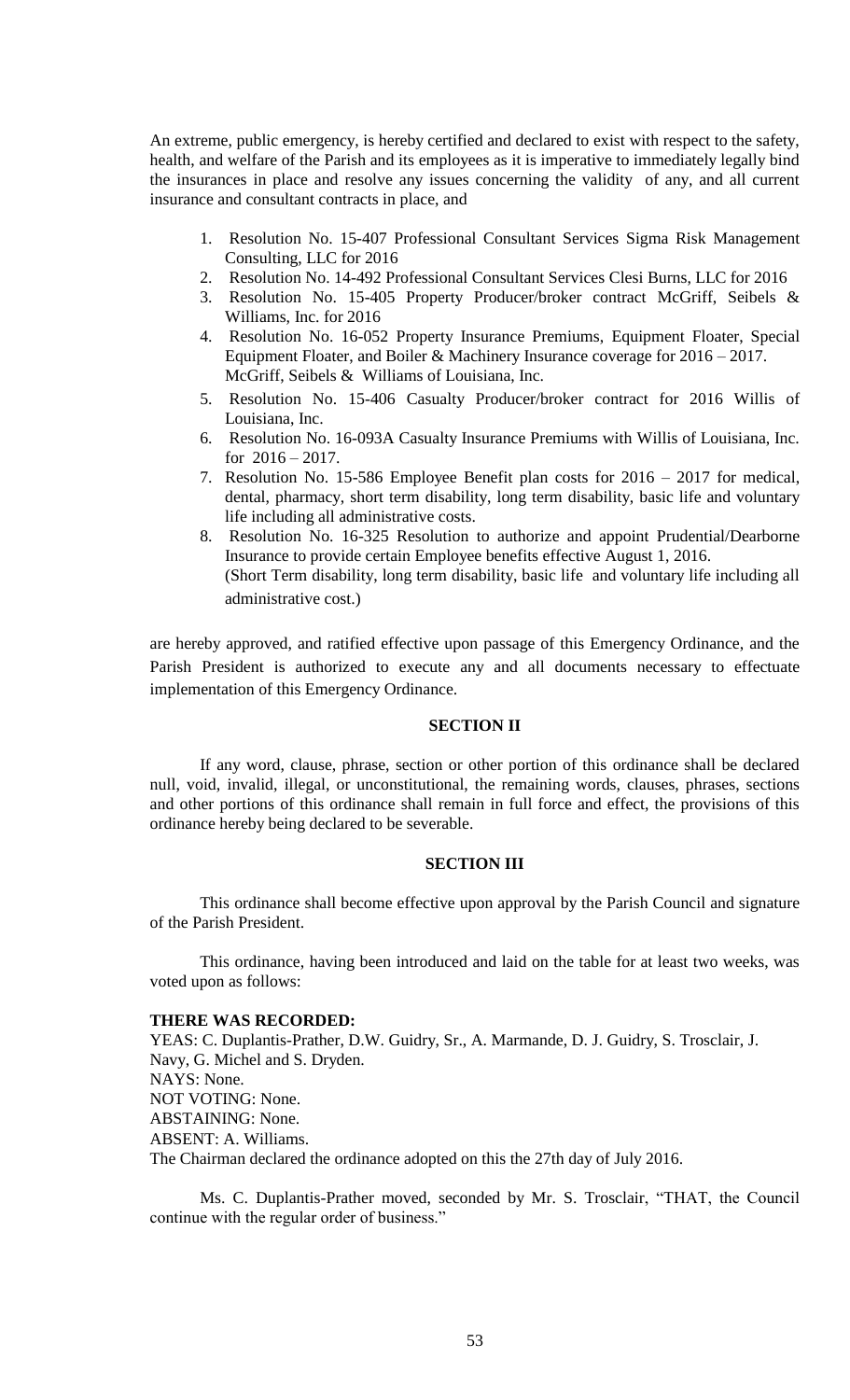The Chairman called for a vote on the motion offered by Ms. C. Duplantis-Prather. THERE WAS RECORDED: YEAS: C. Duplantis-Prather, D. W. Guidry Sr., A. Marmande, D. J. Guidry, S. Trosclair, J. Navy and G. Michel. NAYS: None. ABSENT: A. Williams. The Chairman declared the motion adopted.

Parish Lobbyist Mary-Patricia Wray thanked the Council for the honor of representing Terrebonne Parish over the last three legislative sessions and gave a brief update on her legislative efforts for Terrebonne Parish.

Several Council members thanked Mrs. Wray for the hard work she done for Terrebonne Parish.

Randall Waterlander, Waste Pro representative, presented a power point presentation showing the changes to the residential and small commercial collection routes and collection days. Mr. Waterlander explained that their services will begin on August 1st.

Discussion ensued between several Council members and Waste Pro Representative Mr. Waterlander and Solid Waste Director Clay Naquin regarding the aforementioned new services; and noted that residents can view waste collection information on the Parish website.

Parish Manager A. Levron explained that at the last Council meeting, a public hearing was scheduled concerning the possible issuance of a permit for a Waste Storage Facility on Denley Road to American Recovery, LLC. Mr. Levron stated that American Recovery, LLC has submitted the application and the Parish has completed the prerequisite notices and held a public hearing; and that the matter would be whether or not to accept the permit by American Recovery, LLC and to possibly grant the 1 mile setback variance at tonight's meeting.

Planning and Zoning Director Chris Pulaski read aloud a staff report containing the proposal, analysis and variance pertaining to the American Recovery Waste Storage Facility Permit Application. Mr. Pulaski explained that staff recommends approval provided that the applicant agrees in writing to specific conditions.

Discussion ensued between several Council members, Planning and Zoning Director Chris Pulaski and Administration regarding the proposed Waste Storage Facility. President Dove stated that this will be a used oil transfer and storage facility, which is the same type of oil that is used in vehicles; noting that the oil is totally recyclable and is used in ocean going vessels.

Mr. D. J. Guidry moved, seconded by Mr. S. Trosclair, "THAT, the Council approve the permit application by American Recovery, LLC, and granting a variance from the 1 mile radius setback<sup>"</sup>

The Chairman called for a vote on the motion offered by Mr. D. J. Guidry. THERE WAS RECORDED: YEAS: C. Duplantis-Prather, D. W. Guidry Sr., A. Marmande, D. J. Guidry, S. Trosclair, J. Navy and G. Michel. NAYS: None. ABSENT: A. Williams. The Chairman declared the motion adopted.

The Chairman recognized Ms. Lucretia McBride, a Houma resident, who stated that she had questions regarding the new Waste Pro route; however, her questions were answered during the discussion with the Waste Pro representative.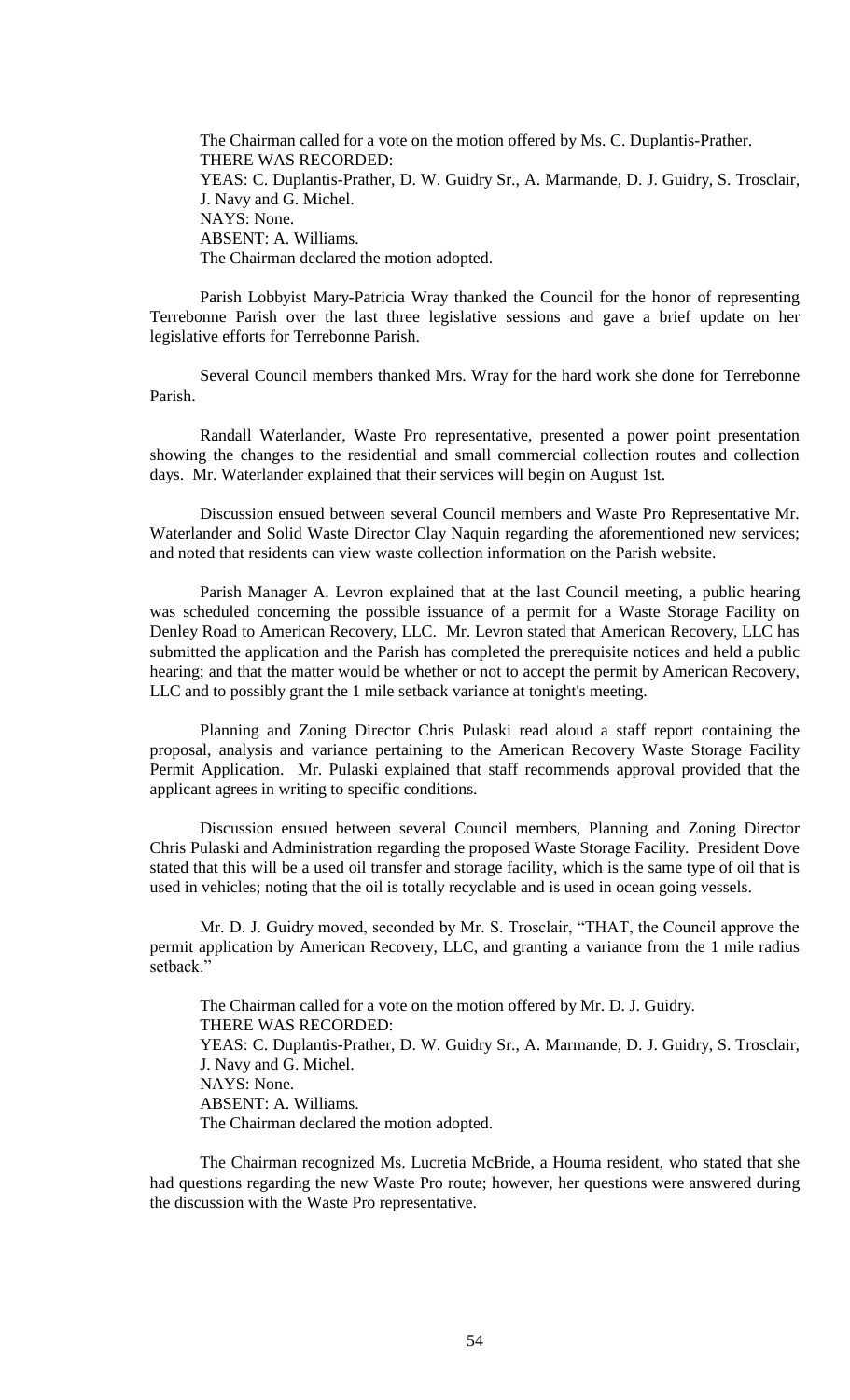Mr. D. J. Guidry moved, seconded by Ms. C. Duplantis-Prather and Mr. S. Trosclair, "THAT, the Council accept the minutes of the Terrebonne Parish Sales and Use Tax Advisory Board meeting dated July 14, 2016 and ratify the following actions:

1) Recommendation to accept 2015 Financial Audit Report as prepared by Bourgeois Bennett, LLC."

The Chairman called for a vote on the motion offered by Mr. D. J. Guidry. THERE WAS RECORDED: YEAS: C. Duplantis-Prather, D. W. Guidry Sr., A. Marmande, D. J. Guidry, S. Trosclair, J. Navy and G. Michel. NAYS: None. ABSENT: A. Williams. The Chairman declared the motion adopted.

The Chairman called for a report on the Public Services Committee meeting held on 07/26/16, whereupon the Committee Vice-Chairman noting ratification of minutes called a public hearing on August 10, 2016 at 6:30 p.m., rendered the following:

### PUBLIC SERVICES COMMITTEE

#### JULY 26, 2016

The Vice-Chairman, Darrin W. Guidry, Sr., called the Public Services Committee meeting to order at 6:27 p. m. in the Terrebonne Parish Council Meeting Room with an Invocation offered by Committee member A. Marmande and the Pledge of Allegiance led by Committee member A. Marmande. Upon roll call, Committee Members recorded as present were: D. W. Guidry, Sr., A. Marmande, D. J. Guidry, S. Trosclair, J. Navy and S. Dryden. A. Williams, G. Michel and C. Duplantis-Prather were recorded as absent. A quorum was declared present.

OFFERED BY: Mr. D. J. Guidry SECONDED BY: Mr. S. Trosclair

#### **RESOLUTION NO. 16-363**

AUTHORIZING THE PARISH PRESIDENT TO SIGN AND SUBMIT AN AMENDMENT TO THE TERREBONNE PARISH GUSTAV/IKE DISASTER RECOVERY PLAN BUDGET TO THE STATE OF LOUISIANA AND HUD TO COMPLY WITH THE COMMUNITY DEVELOPMENT BLOCK GRANT DISASTER RECOVERYPROGRAM.

**WHEREAS**, the Terrebonne Parish Consolidated Government has been awarded Community Development Block Grant (CDBG) funding as a result of the damage caused by Hurricanes Gustav and Ike; and

**WHEREAS,** the feasibility or need for funding projects included in the original Terrebonne Parish Gustav/Ike Disaster Recovery Plan has changed and the Falgout Canal West Barge Gate Structure Project will move from alternate status to a priority project; and

**WHEREAS,** Dularge Levee Project will be moved to alternate status; and

**WHEREAS,** funding from Dularge Levee will be transferred to the Falgout Canal West Barge Gate Structure and Suzie Canal Levee Projects; and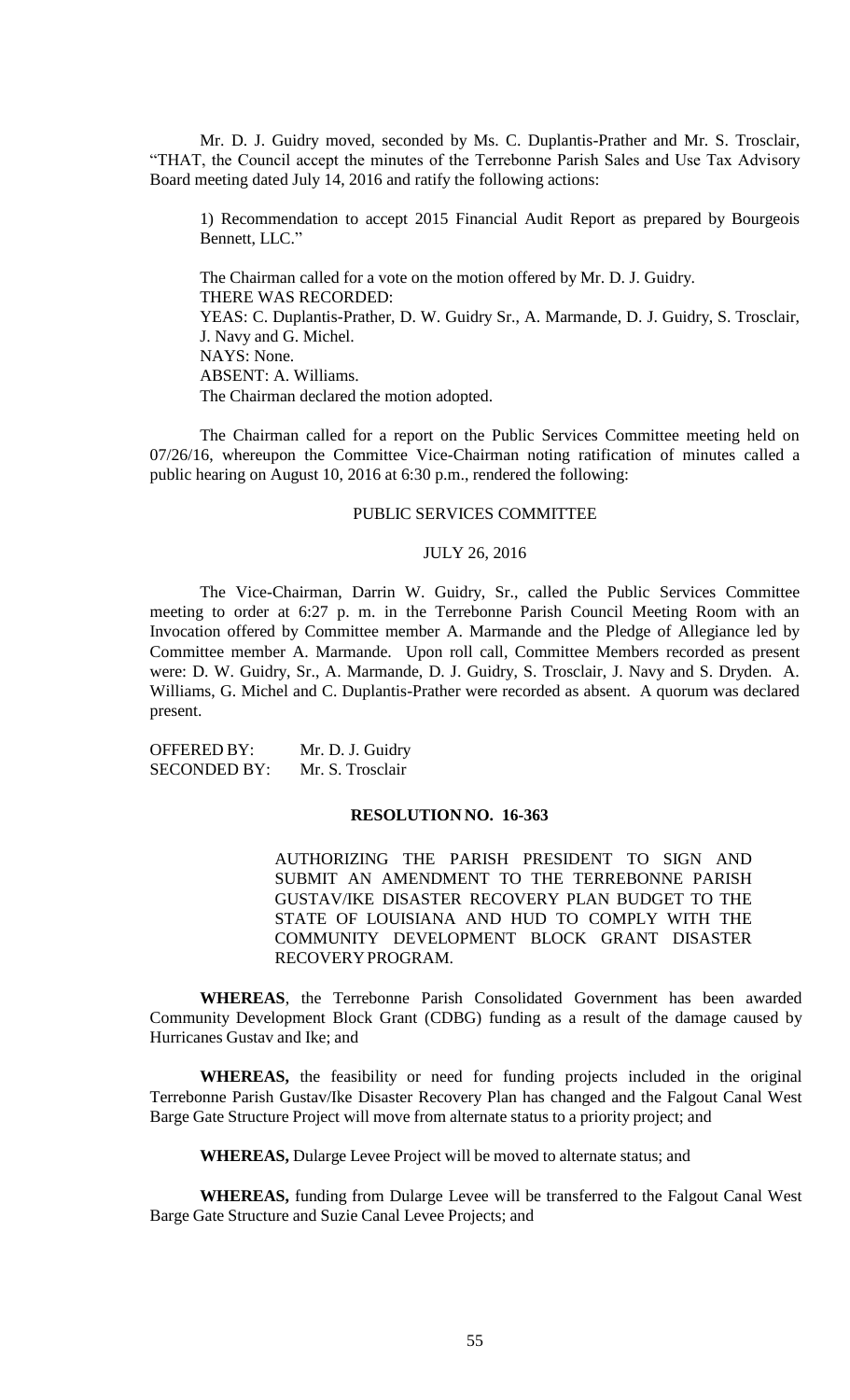**WHEREAS,** funding from Dularge Levee will be transferred to the Falgout Canal West Barge Gate Structure and Suzie Canal Levee Projects; and

**WHEREAS,** a public hearing is called for August 10, 2016 for public objections and/or comments relative to the Falgout Canal West Barge Gate Structure and Dularge Levee Projects; and

**WHEREAS,** following the public hearing, the Council will take the above action; and

**WHEREAS,** through the proper public approval process the funds can be reallocated from one project to another as reflected in Attachment A; and

**NOW, THEREFORE, BE IT RESOLVED** by the Terrebonne Parish Council, on behalf of the Terrebonne Parish Consolidated Government, that that the Parish President, Gordon E. Dove, is authorized to sign, submit and implement the recommended amendment to the Terrebonne Parish Gustav/Ike Disaster Recovery Plan regarding the projects in Attachment A.

### **THERE WAS RECORDED:**

YEAS: D. W. Guidry, Sr., A. Marmande, D. J. Guidry, S. Trosclair, J. Navy, and S. Dryden. NAYS: None. ABSTAINING: None.

ABSENT: C. Duplantis-Prather, A. Williams, and G. Michel.

The Vice Chairman declared the resolution adopted on this the 26th day of July 2016.

Parish President G. Dove explained that the aforementioned resolution gives the parish the ability to move funding from the CDBG fund and to help construct a flood gate on the Falgout Canal. He noted that this project is moving forward and that the Parish is sixty days away from the permitting process.

Executive Director Reggie Dupre, Jr., and President Anthony "Tony" Alford, from the Terrebonne Parish Levee District Board, explained that building new flood gates is a priority for the Parish and that the floodgates are the first line of defense for the coastal communities when there is a storm surge and/or tidal event. He noted that the aforementioned project strengthens the Morganza to the Gulf system.

Mr. Alford recognized Mr. Leward "Sou" Henry, Mr. Walton "Buddy Daisy" and Mr. Carl Chauvin who were in the audience for tonight's proceedings.

Several Committee members thanked Mr. Dupre and the entire Levee Board for all of their hard work and for protecting Terrebonne Parish.

OFFERED BY: Mr. S. Trosclair SECONDED BY: Mr. D. J. Guidry

### **RESOLUTION NO. 16-364**

PROVIDING APPROVAL OF AMENDMENT NO. 1 TO THE ENGINEERING AGREEMENT FOR PARISH PROJECT NO.16-SEW-12, SOUTH WASTEWATER TREATMENT PLANT LEVEE REHABILITATION, TERREBONNE PARISH, LOUISIANA.

**WHEREAS**, the Terrebonne Parish Consolidated Government did enter into an original engineering agreement with GIS Engineering, LLC dated May 23, 2016, recordation number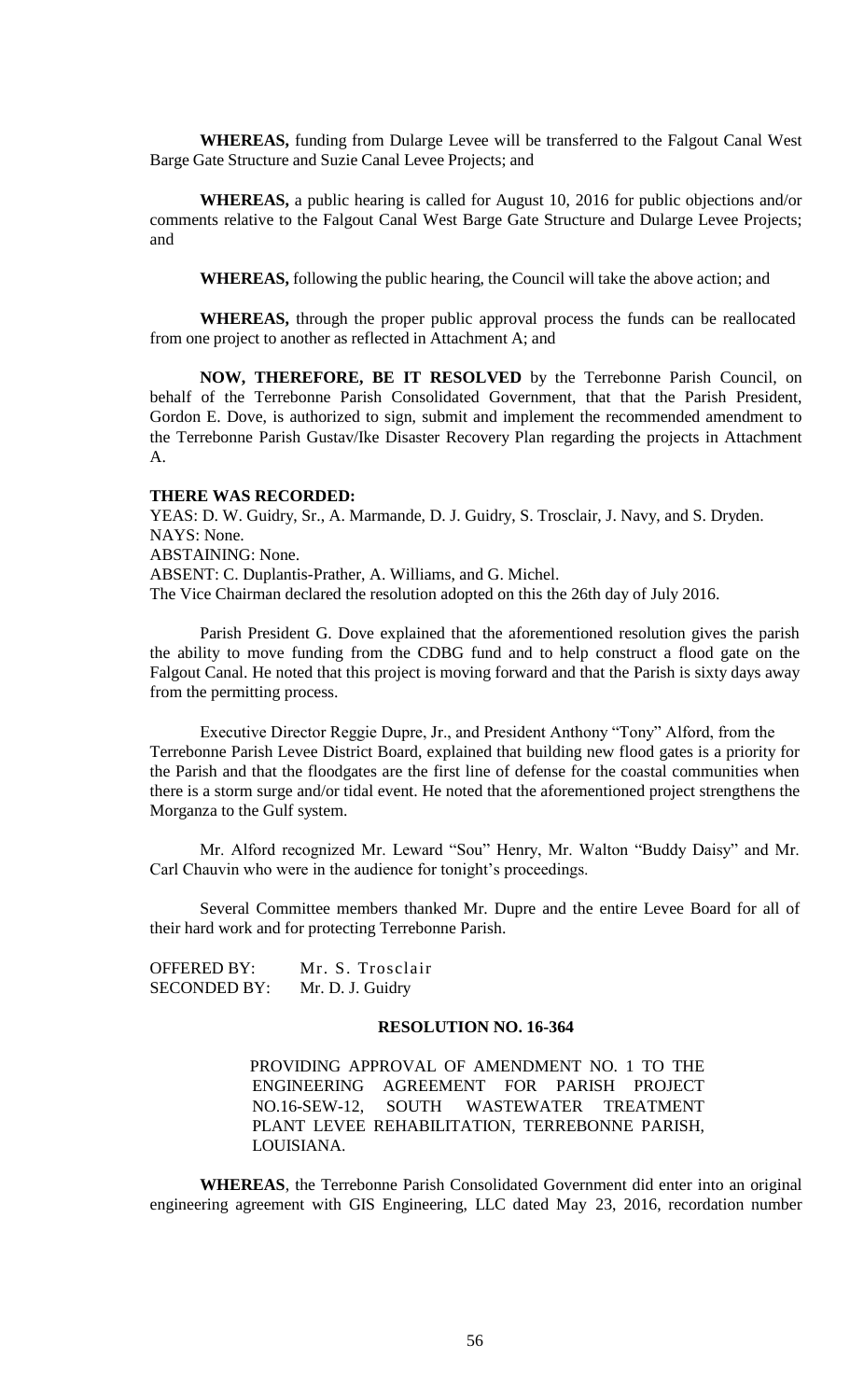1507691, for the South Wastewater Treatment Plant Levee Rehabilitation Project identified as Parish Project 16-SEW-12, and

**WHEREAS**, the Engineering Agreement between OWNER and ENGINEER provides for certain limitations for Additional Services, and

**WHEREAS**, the engineer has informed the Terrebonne Parish Consolidated Government that a permit application needs to be prepared, and

**WHEREAS**, Amendment No. 1 proposes to increase the fees to include the permit application, and

**WHEREAS**, this above work will increase the Additional Services by \$6,470.00, and

**NOW, THEREFORE BE IT RESOLVED** that the Terrebonne Parish Council, on behalf of the Terrebonne Parish Consolidated Government, does hereby approve this Amendment No. 1 to the Engineering Agreement for an overall increase of \$6,470.00 and authorizes Parish President Gordon E. Dove to execute this Amendment No. 1 to the Engineering Agreement for the South Wastewater Treatment Plant Levee Rehabilitation, Parish Project No. 16-SEW-12, with GIS Engineering, LLC, and

**BE IT FURTHER RESOLVED** that a certified copy of the resolution be forwarded to the Engineer, GIS Engineering, LLC

## **THERE WAS RECORDED:**

YEAS: D. W. Guidry, Sr., A. Marmande, D. J. Guidry, S. Trosclair, J. Navy, and S. Dryden. NAYS: None. ABSTAINING: None. ABSENT: C. Duplantis-Prather, A. Williams, and G. Michel. The Vice Chairman declared the resolution adopted on this the 26th day of July 2016.

OFFERED BY: Mr. S. Dryden SECONDED BY: Mr. S. Trosclair

### **RESOLUTION NO. 16-365**

Providing for the acceptance of work performed by LA Contracting Enterprise, LLC in accordance with the Certificate of Substantial Completion for Parish Project No. 12-CDBG- SEW-55, Part 2, Gray Sewerage Extension Project, Phase II, Terrebonne Parish, Louisiana.

**WHEREAS**, the Terrebonne Parish Consolidated Government entered into a contract dated August 28, 2015, with LA Contracting Enterprises, LLC, Recordation Number 1488605, for Parish Project No. 12-CDBG-SEW-55, Part 2, Gray Sewerage Extension Project, Phase II, Terrebonne Parish, Louisiana, and

**WHEREAS**, the work performed has been inspected by authorized representatives of the Owner, Engineer and Contractor and found to be substantially complete, and

**WHEREAS**, the Engineer for this project, GreenPoint Engineering, recommends the acceptance of the substantial completion, and

**NOW THEREFORE BE IT RESOLVED**, that the Terrebonne Parish Council (Public Services Committee), on behalf of the Terrebonne Parish Consolidated Government, does hereby accept the work performed, effective as of the date of recording of this resolution, and does authorize and direct the Clerk of Court and Ex-Officio Recorder of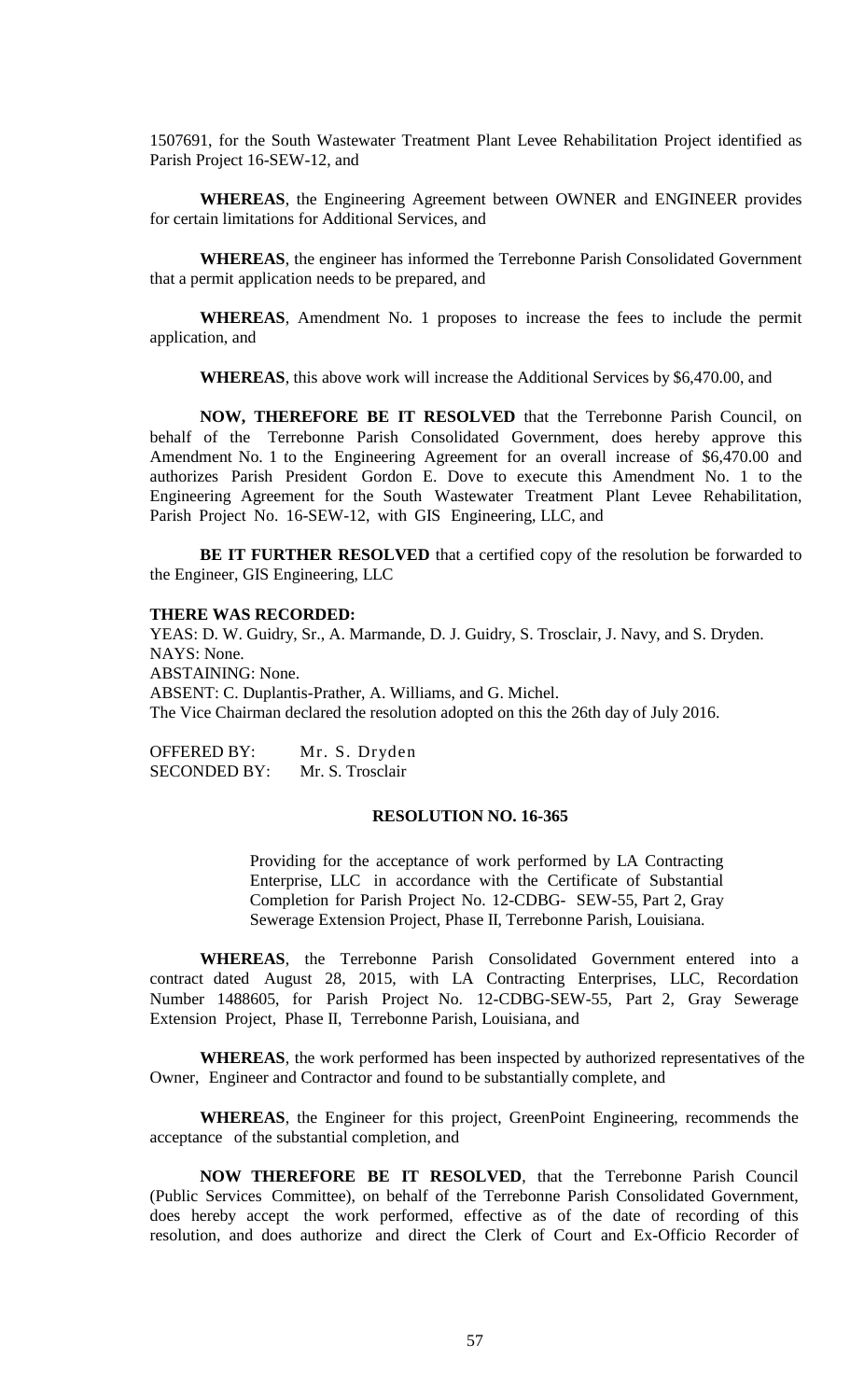Mortgages of Terrebonne Parish to note this acceptance thereof in the margin of the inscription of said contract under Entry No. 1488605 of the Records of Terrebonne Parish, Louisiana, and

**BE IT FURTHER RESOLVED**, that a certified copy of the resolution be forwarded to the Engineer, GreenPoint Engineering, and

**BE IT FURTHER RESOLVED**, that a certified copy of this resolution be recorded in the office of the Clerk of Court of Terrebonne Parish to commence a 45-day clear lien period, and

**BE IT FURTHER RESOLVED**, that the Administration is authorized to make payment of retainage upon the presentation of a Clear Lien Certificate.

### **THERE WAS RECORDED:**

YEAS: D. W. Guidry, Sr., A. Marmande, D. J. Guidry, S. Trosclair, J. Navy, and S. Dryden. NAYS: None. ABSTAINING: None. ABSENT: C. Duplantis-Prather, A. Williams, and G. Michel. The Vice Chairman declared the resolution adopted on this the 26th day of July 2016.

OFFERED BY: Mr. D. J. Guidry SECONDED BY: Mr. S. Trosclair

### **RESOLUTION NO. 16-366**

Providing approval of Amendment No. 2 to the Engineering Agreement for Parish Project No. 14-SEW-25, Gum Street Sewer Lift Station Improvements, Terrebonne Parish, Louisiana.

**WHEREAS**, the Terrebonne Parish Consolidated Government entered into an original Engineering Agreement with Providence/GSE Associates, LLC, dated July 11, 2014, recordation number 1458022, for the project entitled Gum Street Sewer Lift Station Improvements, Parish Project No. 14-SEW-25, Terrebonne Parish, Louisiana, and

**WHEREAS**, the Engineering Agreement between OWNER and ENGINEER provides for certain limitations for Basic and Additional Services, and

**WHEREAS**, the engineer has informed the Terrebonne Parish Consolidated Government of the additional construction time related to Change Orders 1, 2 and 3 and associated items of work, and

**WHEREAS**, Amendment No. 2 proposes to increase the fees to include this addition to the scope of the project, and

**WHEREAS**, the Terrebonne Parish Consolidated Government is desirous of having these services continued with an increase in Basic Services by \$3,400.00, for a Lump Sum total of \$70,900.00, and an increase in the Additional Services for Project Representation by \$8,200.00, for a total of \$21,700.00.

**NOW, THEREFORE BE IT RESOLVED** by the Terrebonne Parish Council (Public Services Committee), on behalf of the Terrebonne Parish Consolidated Government, does hereby approve this Amendment No. 2 to the Engineering Agreement for a net increase in the compensation for Basic Services in the amount of \$3,400.00 and Additional Services in the amount of \$8,200.00, and authorizes Parish President Gordon E. Dove to execute this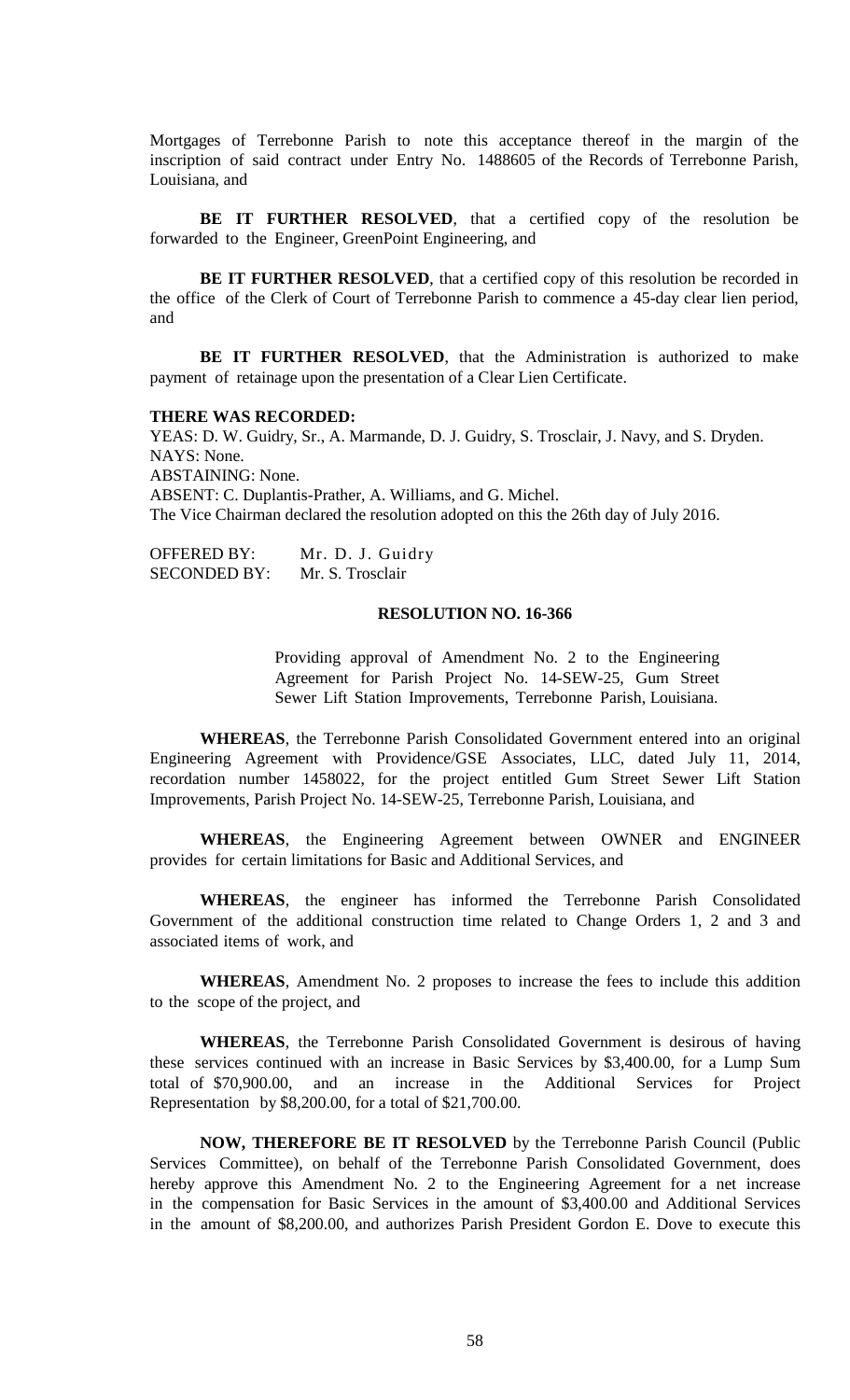Amendment No. 2 to the Engineering Agreement for Gum Street Sewer Lift Station Improvements, Parish Project No. 14-SEW-25, Terrebonne Parish, Louisiana, with Providence/GSE Associates, LLC, and

**BE IT FURTHER RESOLVED**, that a certified copy of the resolution is forwarded to the Engineer, Providence/GSE Associates, LLC.

### **THERE WAS RECORDED:**

YEAS: D. W. Guidry, Sr., A. Marmande, D. J. Guidry, S. Trosclair, J. Navy, and S. Dryden. NAYS: None. ABSTAINING: None. ABSENT: C. Duplantis-Prather, A. Williams, and G. Michel. The Vice Chairman declared the resolution adopted on this the 26th day of July 2016.

| <b>OFFERED BY:</b>  | Mr. D. J. Guidry |
|---------------------|------------------|
| <b>SECONDED BY:</b> | Mr. S. Trosclair |

### **RESOLUTION NO. 16-367**

Authorizing the execution of Change Order No. 2 to the Construction Agreement with Sealevel Construction, Inc., for Parish Project No. 13-SEW-31, North WWTP PE Pump Station Improvements Project, Terrebonne Parish, Louisiana.

**WHEREAS**, the Terrebonne Parish Consolidated Government entered into a contract dated June 10, 2015 with Sealevel Construction, Inc., Recordation Number 1482268, for Parish Project No. 13-SEW-31, North WWTP PE Pump Station Improvements Project, Terrebonne Parish, Louisiana, and

**WHEREAS**, Terrebonne Parish Consolidated Government is desirous of completing the construction of the North WWTP PE Pump Station Improvements Project, and

**WHEREAS**, this change order has been recommended by the project engineer, GreenPoint Engineering, LLC, to increase the contract time by 166 calendar days, due to a major delay by the pump manufacturer to deliver the required pumps and controls, and

**NOW, THEREFORE BE IT RESOLVED,** the Terrebonne Parish Council (Public Services Committee), on behalf of the Terrebonne Parish Consolidated Government, does hereby approve and authorizes the execution of Change Order No. 2 by Terrebonne Parish President Gordon E. Dove, for Parish Project No. 13-SEW-31, North WWTP PE Pump Station Improvements Project, Terrebonne Parish, Louisiana, for an increase of 166 calendar days to the contract time, and

**BE IT FURTHER RESOLVED** that a certified copy of the resolution be forwarded to Engineer, GreenPoint Engineering, LLC.

#### **THERE WAS RECORDED:**

YEAS: D. W. Guidry, Sr., A. Marmande, D. J. Guidry, S. Trosclair, J. Navy, and S. Dryden. NAYS: None. ABSTAINING: None. ABSENT: C. Duplantis-Prather, A. Williams, and G. Michel. The Vice Chairman declared the resolution adopted on this the 26th day of July 2016.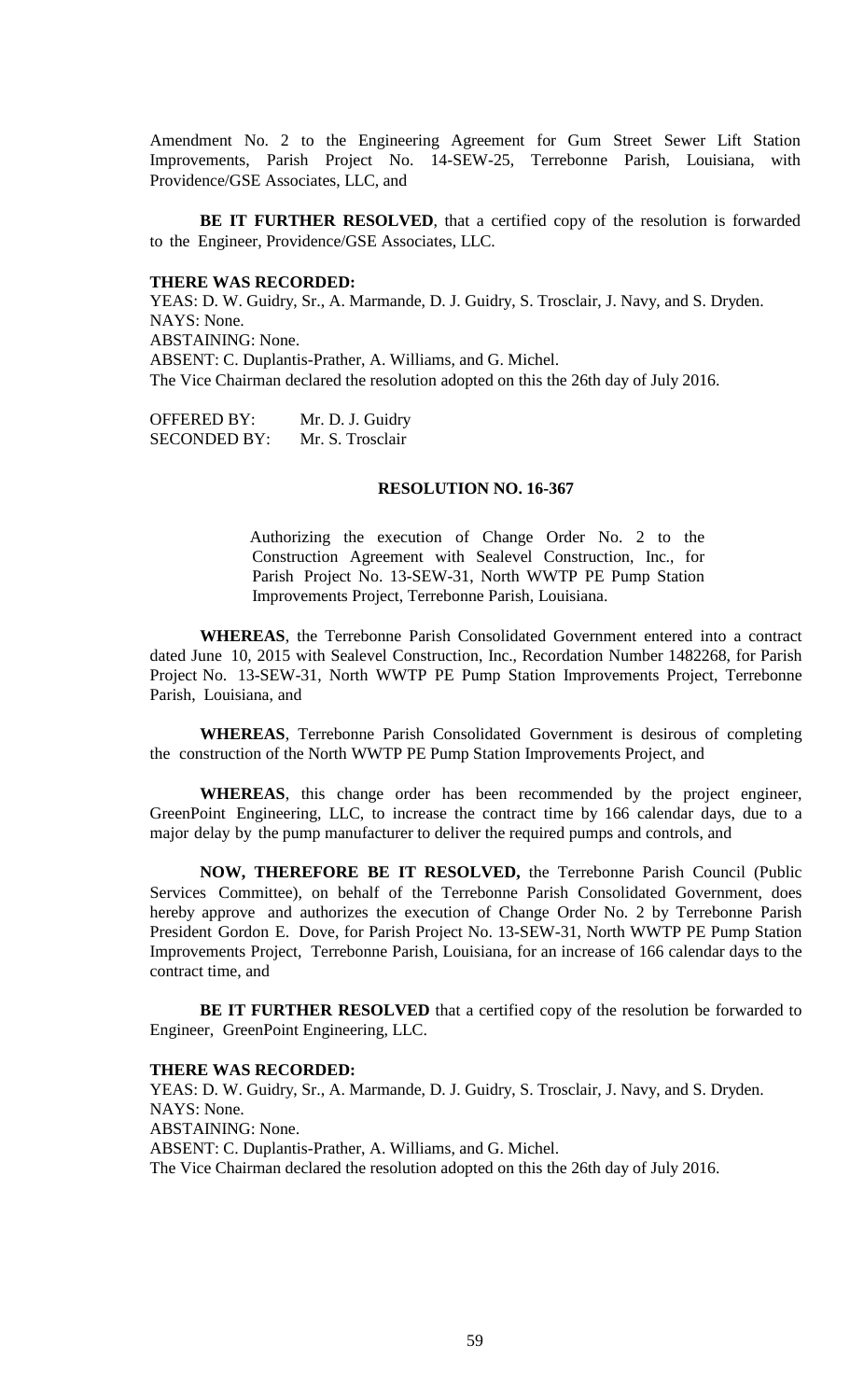OFFERED BY: Mr. S. Trosclair SECONDED BY: Mr. D. J. Guidry

#### **RESOLUTION NO. 16-368**

Providing for the acceptance of work performed by Sealevel Construction, Inc. in accordance with the Certificate of Substantial Completion for Parish Project No. 13-SEW-31, North Wastewater Treatment Plant (WWTP) PE Pump Station Improvements, Terrebonne Parish, Louisiana.

**WHEREAS**, the Terrebonne Parish Consolidated Government entered into a contract dated June 10, 2015, with Sealevel Construction, Inc., Recordation Number 1482268, for Parish Project No. 13-SEW-31, North Wastewater Treatment Plant (WWTP) PE Pump Station Improvements, Terrebonne Parish, Louisiana, and

**WHEREAS**, the work performed has been inspected by authorized representative of the Owner, Engineer and Contractor found to be substantially complete, and

**WHEREAS**, the Engineer for this project, GreenPoint Engineering, LLC, recommends the acceptance of the substantial completion, and

**WHEREAS**, this project is a part of the 0% interest loan from the Louisiana Department of Natural Resources (LDNR) under the State's Flex-Fund Program associated with improved energy efficiency, and

**NOW THEREFORE BE IT RESOLVED**, that the Terrebonne Parish Council (Public Services Committee), on behalf of the Terrebonne Parish Consolidated Government, does hereby accept the work performed, effective as of the date of recording of this resolution, and does authorize and direct the Clerk of Court and Ex-Officio Recorder of Mortgages of Terrebonne Parish to note this acceptance thereof in the margin of the inscription of said contract under Entry No. 1482268 of the Records of Terrebonne Parish, Louisiana, and

**BE IT FURTHER RESOLVED**, that a certified copy of the resolution be forwarded to the Engineer, GreenPoint Engineering, LLC, and

**BE IT FURTHER RESOLVED**, that a certified copy of this resolution be recorded in the office of the Clerk of Court of Terrebonne Parish to commence a 45-day clear lien period, and

**BE IT FURTHER RESOLVED**, that the Administration is authorized to make payment of retainage upon the presentation of a Clear Lien Certificate.

#### **THERE WAS RECORDED:**

YEAS: D. W. Guidry, Sr., A. Marmande, D. J. Guidry, S. Trosclair, J. Navy, and S. Dryden. NAYS: None.

ABSTAINING: None.

ABSENT: C. Duplantis-Prather, A. Williams, and G. Michel.

The Vice Chairman declared the resolution adopted on this the 26th day of July 2016.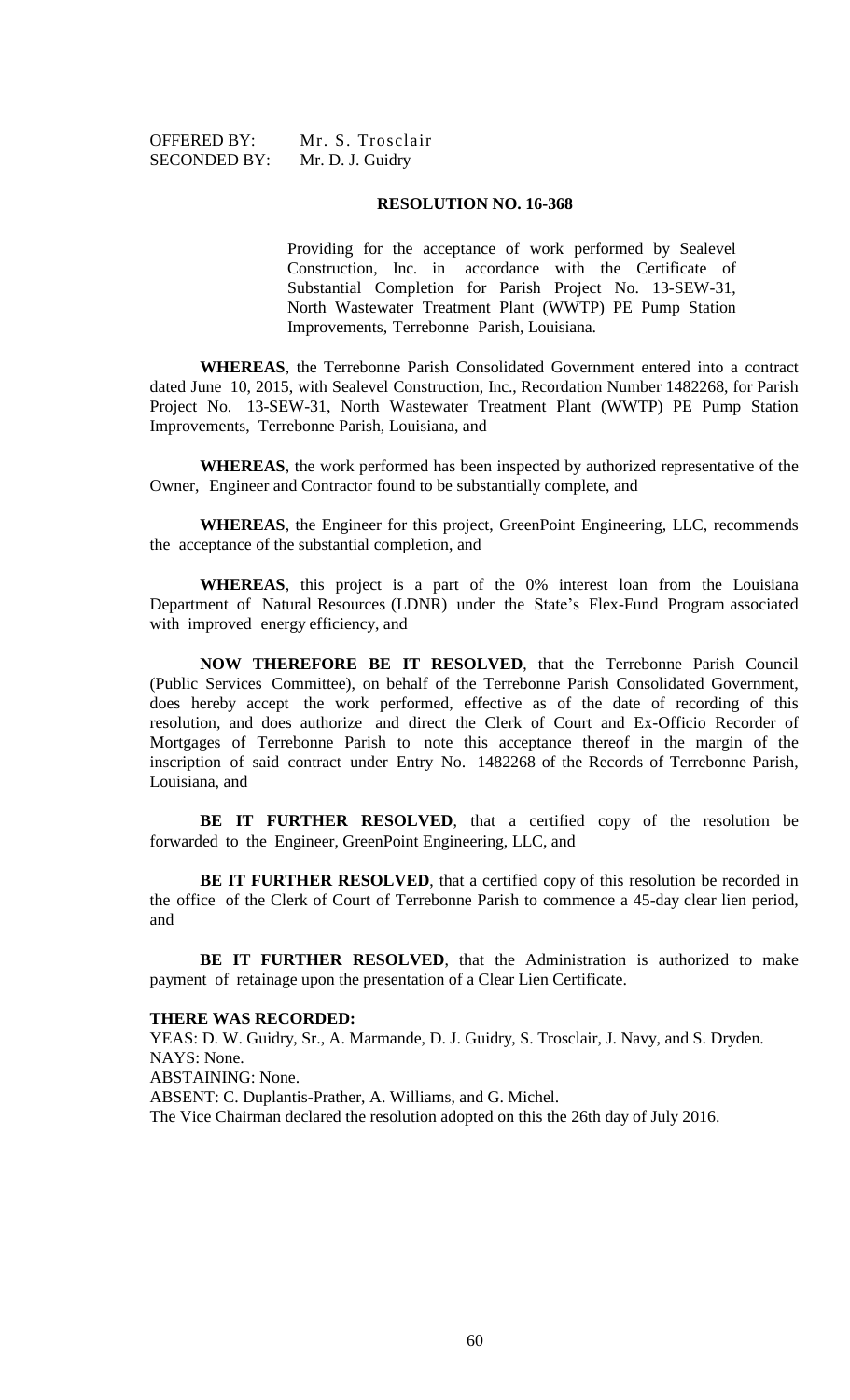OFFERED BY: Mr. S. Trosclair SECONDED BY: Mr. D. J. Guidry

### **RESOLUTION NO. 16-369**

Authorizing the execution of Change Order No. 1 to the Construction Agreement for Parish Project No. 14-SEW-24, Renovations to Mire and Wallis Sewer Lift Stations, a part of the Clean Water State Revolving Fund (CWSRF) Project No. CS221490-01, Terrebonne Parish, Louisiana.

**WHEREAS**, the Terrebonne Parish Consolidated Government entered into a Construction Agreement with Sealevel Construction, Inc., dated December 16, 2015, for the Renovations of Mire and Wallis Sewer Lift Stations, Parish Project No. 14-SEW-24, Terrebonne Parish, Louisiana, and

**WHEREAS**, this change order is necessary, in order to compensate the contractor for work and required material, due to unforeseen subsurface conflicts, and

**WHEREAS**, the Engineer, Duplantis Design Group, P.C., has recommended this Change Order No. 1 for an increase in the contract price by \$20,161.02 and an increase the contract time by 92 calendar days, and

**WHEREAS**, this change order is contingent upon the approval from the Louisiana Department of Environmental Quality (LDEQ), and

**NOW, THEREFORE BE IT RESOLVED**, the Terrebonne Parish Council (Public Services Committee), on behalf of the Terrebonne Parish Consolidated Government, does hereby approve and authorize the execution of Change Order No. 1 by Terrebonne Parish President Gordon E. Dove, for Parish Project No. 10-SEW-24, Renovations to Mire and Wallis Sewer Lift Stations, Terrebonne Parish, Louisiana.

### **THERE WAS RECORDED:**

YEAS: D. W. Guidry, Sr., A. Marmande, D. J. Guidry, S. Trosclair, J. Navy, and S. Dryden. NAYS: None.

ABSTAINING: None.

ABSENT: C. Duplantis-Prather, A. Williams, and G. Michel.

The Vice Chairman declared the resolution adopted on this the 26th day of July 2016.

Mr. D. J. Guidry moved, seconded by Mr. S. Dryden and Mr. S. Trosclair, "THAT, the Public Services Committee introduce an Ordinance to revoke a portion of an existing 65 foot drainage servitude along Lots 18 through 23 of Crescent Place Subdivision located in Sections 81 & 94, T17S-R16; and to provide for other matters relative thereto, and call a public hearing at 6:30 p.m. on Wednesday, August 10, 2016."

The Vice-Chairman called for the vote on the motion offered by Mr. D. J. Guidry. THERE WAS RECORDED: YEAS: D.W. Guidry, Sr., A. Marmande, D. J. Guidry, S. Trosclair, J. Navy and S. Dryden. NAYS: None. ABSENT: A. Williams, G. Michel and C. Duplantis-Prather. The Vice-Chairman declared the motion adopted.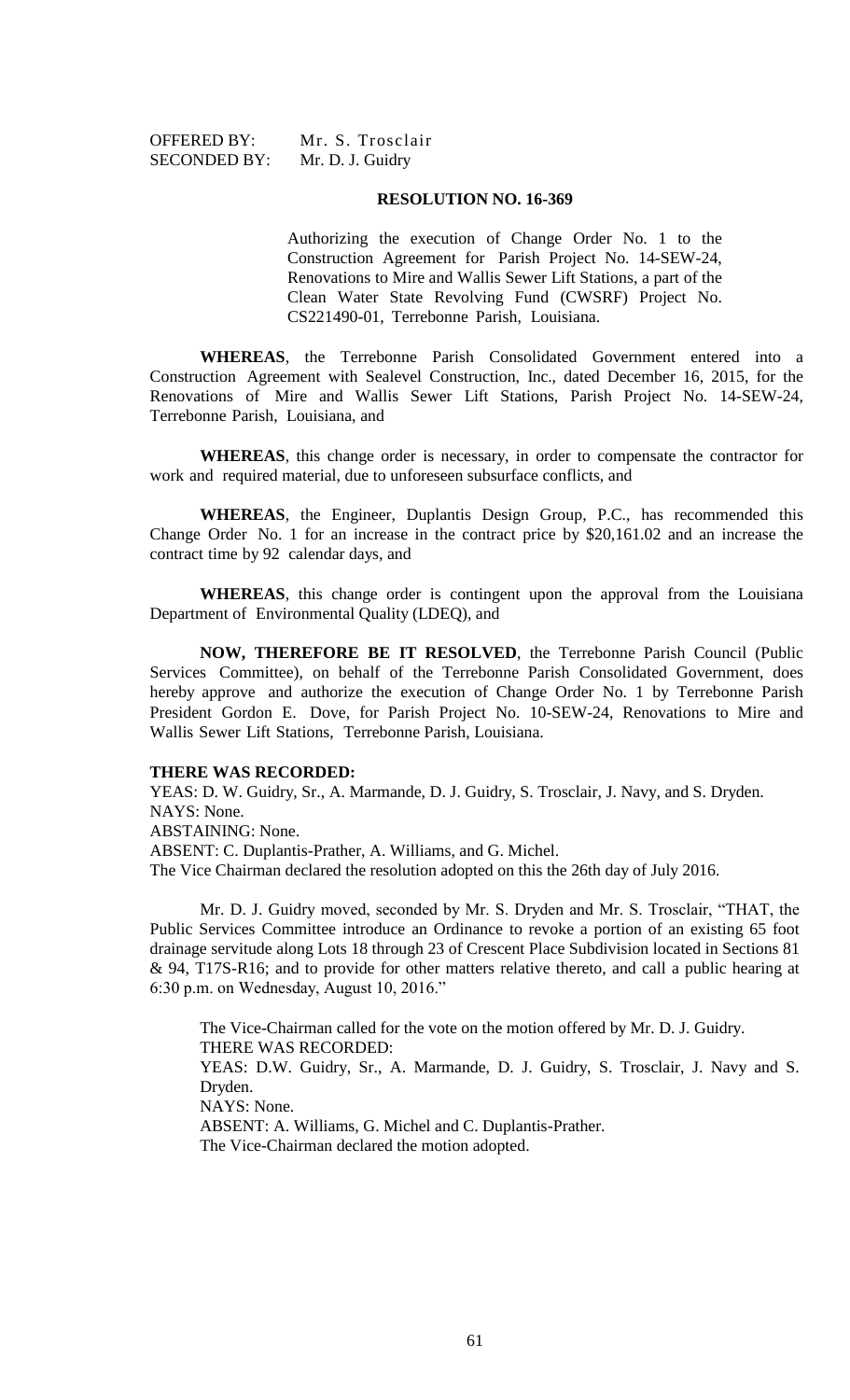### **RESOLUTION NO. 16-370**

Awarding and authorizing the signing of the construction Contract for Parish Project No. 14-SCADA-13, Telemetry System for Drainage Pump Stations (SCADA), Phase 2, Terrebonne Parish Consolidated Government, Terrebonne Parish, Louisiana, and authorizing the issuance of the Notice to Proceed.

**WHEREAS**, the Terrebonne Parish Consolidated Government did receive construction bids on Parish Project No. 14-SCADA-13, Telemetry System for Drainage Pump Stations (SCADA), Terrebonne Parish, Louisiana, and,

**WHEREAS**, the lowest and best bid was that submitted by E3 Electrical, Inc., in the bid amount of \$310,650.00, and

**NOW, THEREFORE, BE IT RESOLVED** that the Terrebonne Parish Consolidated Government award the construction contract to E3 Electrical, Inc., in the amount of \$310,650.00, and

**BE IT FURTHER RESOLVED,** that the President of Terrebonne Parish Consolidated Government, be and he is hereby authorized and empowered to sign a construction contract for and on behalf of the Terrebonne Parish Consolidated Government with E3 Electrical, Inc., upon receipt of the performance bond in the amount of the contract price, and

**BE IT FURTHER RESOLVED**, that upon receipt of required certificates of insurance evidencing coverage as provided in the project specifications and upon execution and recordation of all contract documents, that the Engineer is hereby authorized to issue the Notice to Proceed to the Contractor to commence construction of the project.

#### **THERE WAS RECORDED:**

YEAS: D. W. Guidry, Sr., A. Marmande, D. J. Guidry, S. Trosclair, J. Navy, and S. Dryden. NAYS: None. ABSTAINING: None. ABSENT: C. Duplantis-Prather, A. Williams, and G. Michel. The Vice Chairman declared the resolution adopted on this the 26th day of July 2016.

OFFERED BY: Mr. S. Dryden SECONDED BY: Mr. S. Trosclair

## **RESOLUTION NO. 16-371**

A resolution providing approval of Amendment No. 1 to the Engineering Agreement for Parish Project No. 14-ROAD-33, Hollywood Road Extension (Valhi Blvd to LA 182), Terrebonne Parish, Louisiana.

**WHEREAS**, the Terrebonne Parish Consolidated Government did enter into an original engineering agreement with Providence/GSE Associates, LLC dated November 10, 2014, recordation number 1467530, for the Hollywood Road Extension (Valhi Blvd to LA 182) Project identified as Parish Project 14-ROAD-33, and

**WHEREAS**, the Engineering Agreement between OWNER and ENGINEER provides for certain limitations for Basic Services and specific Additional Services, and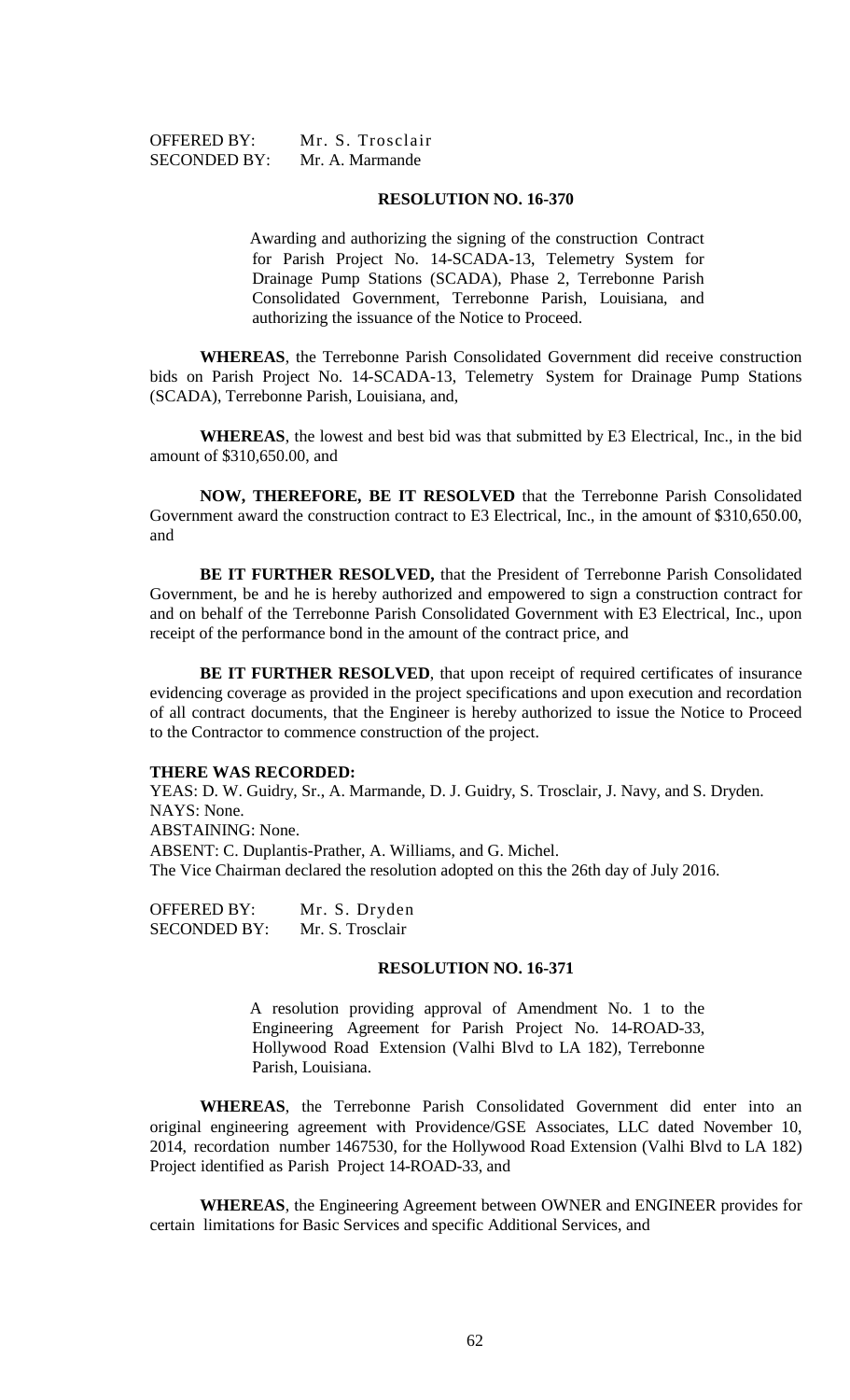**WHEREAS,** the Louisiana Department of Natural Resources (LDNR) completed a site visit to determine wetland locations that would be disturb during the construction of Hollywood Road Extension, and

**WHEREAS,** during the review LDNR determined a Transportation Needs, Alternatives, and Justification and a Hydrologic Modification Impact Analysis (HMIA) would need to be submitted to complete LDNR's review of the project, and

**WHEREAS**, the justification and HMIA were not in the original scope of services and will require a significant amount of effort to complete, and

**WHEREAS,** the Engineer has requested an amendment to add monies to complete these requirements, and

**WHEREAS**, TPCG is desirous of having these services continued so that there is a need for additional funds to be added to the contract, and

**WHEREAS**, this above work will increase the additional services section of the contract by an additional \$17,850.00.

**NOW, THEREFORE BE IT RESOLVED** that the Terrebonne Parish Council, on behalf of the Terrebonne Parish Consolidated Government, does hereby approve this Amendment No. 1 to the Engineering Agreement for an increase of \$17,850.00 in Additional Services authorizes Parish President Gordon E. Dove to execute this Amendment No. 1 to the Engineering Agreement for the Hollywood Road Extension (Valhi Blvd to LA 182) Project, Parish Project No. 14-ROAD-33, with Providence/GSE Associates, LLC, and

**BE IT FURTHER RESOLVED** that a certified copy of the resolution be forwarded to the Engineer, Providence/GSE Associates, LLC

### **THERE WAS RECORDED:**

YEAS: D. W. Guidry, Sr., A. Marmande, D. J. Guidry, S. Trosclair, J. Navy, and S. Dryden. NAYS: None. ABSTAINING: None. ABSENT: C. Duplantis-Prather, A. Williams, and G. Michel. The Vice Chairman declared the resolution adopted on this the 26th day of July 2016.

OFFERED BY: Mr. S. Dryden SECONDED BY: Mr. S. Trosclair

# **RESOLUTION NO. 16-372**

Providing for the acceptance of work performed by Sealevel Construction, Inc. in accordance with the Certificate of Substantial Completion for Parish Project No. 15-SEW-17, Fannie Sewer Force Main Relocation, Terrebonne Parish, Louisiana.

**WHEREAS,** the Terrebonne Parish Consolidated Government entered into a contract dated May 9, 2016, with Sealevel Construction, Inc., Recordation Number 1506578, for Parish Project No. 15-SEW-17, Fannie Sewer Force Main Relocation, Terrebonne Parish, Louisiana, and

**WHEREAS**, the work performed has been inspected by authorized representatives of the Owner, Engineer and Contractor and found to be substantially complete, and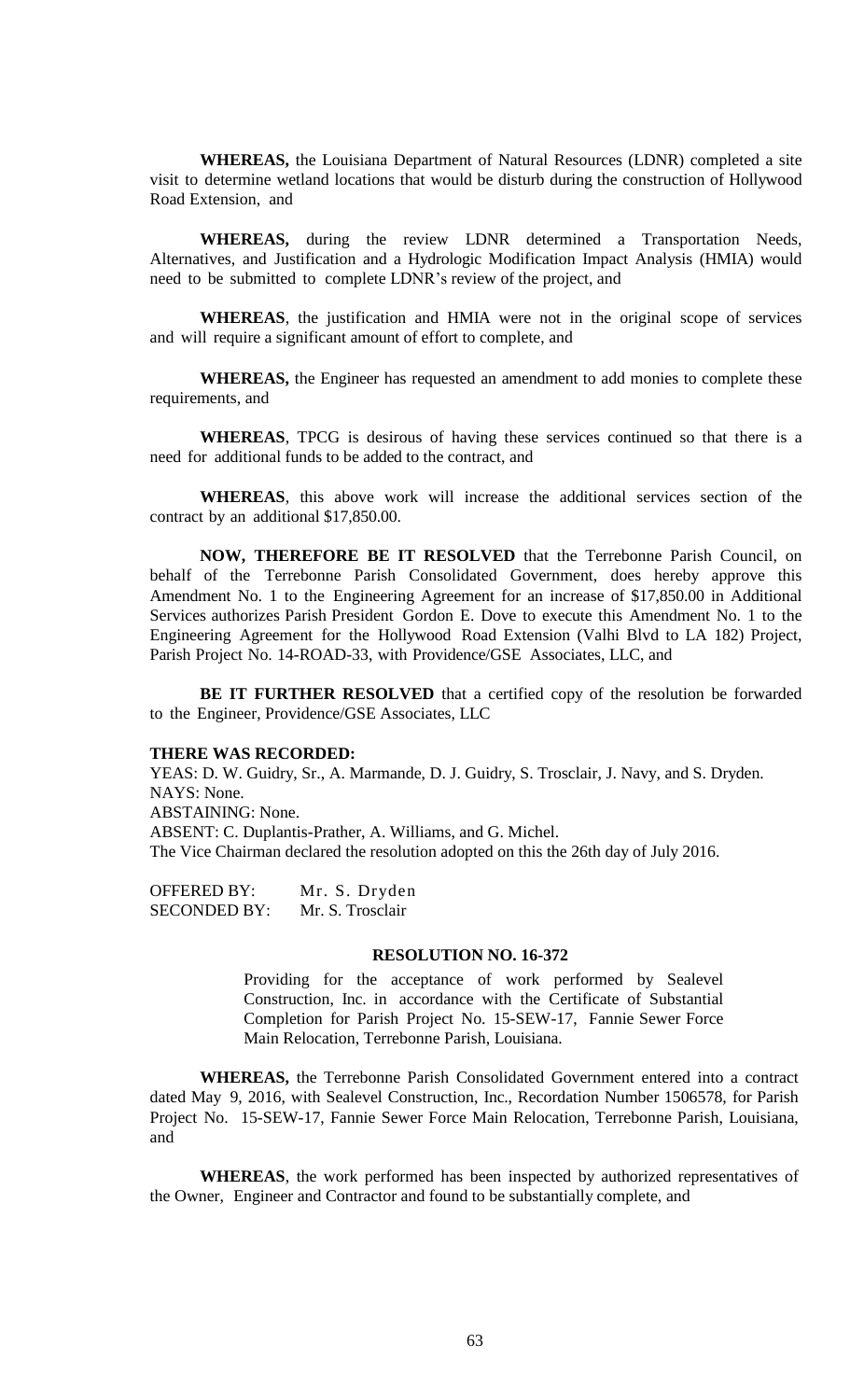**WHEREAS**, the Engineer for this project, Milford & Associates, Inc., recommends the acceptance of the substantial completion, and

**NOW THEREFORE BE IT RESOLVED**, that the Terrebonne Parish Council (Public Services Committee), on behalf of the Terrebonne Parish Consolidated Government, does hereby accept the work performed, effective as of the date of recording of this resolution, and does authorize and direct the Clerk of Court and Ex-Officio Recorder of Mortgages of Terrebonne Parish to note this acceptance thereof in the margin of the inscription of said contract under Entry No. 1506578 of the Records of Terrebonne Parish, Louisiana, and

**BE IT FURTHER RESOLVED**, that a certified copy of the resolution be forwarded to the Engineer, Milford & Associates, Inc., and

**BE IT FURTHER RESOLVED**, that a certified copy of this resolution be recorded in the office of the Clerk of Court of Terrebonne Parish to commence a 45-day clear lien period, and

**BE IT FURTHER RESOLVED**, that the Administration is authorized to make payment of retainage upon the presentation of a Clear Lien Certificate.

### **THERE WAS RECORDED:**

YEAS: D. W. Guidry, Sr., A. Marmande, D. J. Guidry, S. Trosclair, J. Navy, and S. Dryden. NAYS: None.

ABSTAINING: None.

ABSENT: C. Duplantis-Prather, A. Williams, and G. Michel.

The Vice Chairman declared the resolution adopted on this the 26th day of July 2016.

Mr. S. Dryden moved, seconded by Mr. S. Trosclair, "THAT, there being no further business to come before the Public Services Committee, the meeting be adjourned."

The Vice-Chairman called for the vote on the motion offered by Mr. S. Dryden. THERE WAS RECORDED:

YEAS: D.W. Guidry, Sr., A. Marmande, D. J. Guidry, S. Trosclair, J. Navy and S. Dryden.

NAYS: None.

ABSENT: A. Williams, G. Michel and C. Duplantis-Prather.

The Chairwoman declared the motion adopted and the meeting was adjourned at 6:48 p.m.

Darrin W. Guidry, Sr., Vice-Chairman

Tammy E. Triggs, Minute Clerk

Mr. D. W. Guidry Sr. moved, seconded by Ms. C. Duplantis-Prather, "THAT, the Council accept and ratify the minutes of the Public Services Committee meeting held on 07/14/16."

The Chairman called for a vote on the motion offered by Mr. D. W. Guidry Sr. THERE WAS RECORDED: YEAS: C. Duplantis-Prather, D. W. Guidry Sr., A. Marmande, D. J. Guidry, S. Trosclair, J. Navy and G. Michel. NAYS: None. ABSENT: A. Williams. The Chairman declared the motion adopted.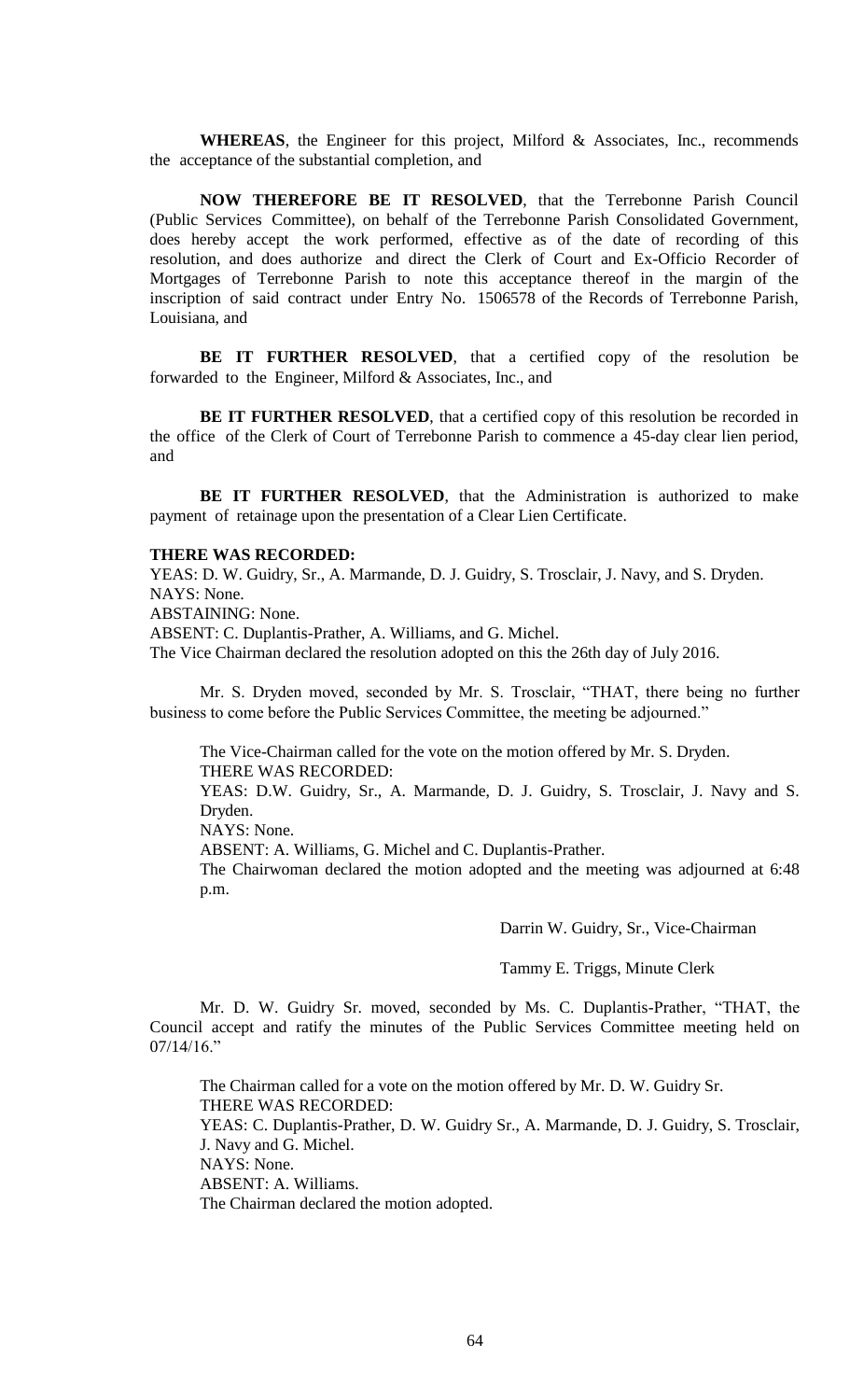The Chairman called for a report on the Community Development and Planning Committee meeting held on 07/26/16, whereupon, the Committee Chairman noting ratification of minutes called a public hearing on August 10, 2016 at 6:30 p.m., rendered the following:

## COMMUNITY DEVELOPMENT & PLANNING COMMITTEE

## JULY 26, 2016

The Chairman, Dirk J. Guidry, called the Community Development & Planning Committee meeting to order at 6:50 p. m. in the Terrebonne Parish Council Meeting Room with an Invocation offered by Committee member S. Dryden and the Pledge of Allegiance by Committee member A. Marmande. Upon roll call, Committee Members recorded as present were: D. W. Guidry, Sr., A. Marmande, D. J. Guidry, S. Trosclair, J. Navy and S. Dryden. A. Williams, G. Michel and C. Duplantis-Prather were recorded as absent. A quorum was declared present.

OFFERED BY: Mr. S. Trosclair SECONDED BY: Mr. S. Dryden

### **RESOLUTION NO. 16-373**

Authorizing the Parish President to sign the Weatherization Assistance Program contract between Louisiana Housing Council (LHC) and Terrebonne Parish Consolidated Government.

**WHEREAS**, the contract amount of \$143,790.81 is available to the Terrebonne Parish Consolidated Government for a period of July 1, 2016 through June 30, 2017

**NOW, THEREFORE BE IT RESOLVED** that the Terrebonne Parish Council, on the behalf of the Terrebonne Parish Consolidated Government, does hereby authorize the Parish President, Gordon E. Dove, to sign and submit the Weatherization Assistance Program Contract.

**NOW, THEREFORE BE IT FURTHER RESOLVED** that the Terrebonne Parish Council, on behalf of the Terrebonne Parish Consolidated Government, does hereby authorize the Parish President, Gordon E. Dove, to execute any and all grant agreements, certifications, amendments, modifications, and all documents necessary between Terrebonne Parish Consolidated Government and the Louisiana Housing Council (LHC) for the enactment of this contract.

### **THERE WAS RECORDED:**

YEAS: D. W. Guidry, Sr., A. Marmande, D. J. Guidry, S. Trosclair, J. Navy, and S. Dryden. NAYS: None. ABSTAINING: None. ABSENT: C. Duplantis-Prather, A. Williams, and G. Michel. The Chairman declared the resolution adopted on this the 26th day of July 2016.

OFFERED BY: Mr. S. Trosclair SECONDED BY: Mr. D. W. Guidry, Sr.

#### **RESOLUTION NO. 16-374**

A RESOLUTION AUTHORIZING OPTIONS FOR AFFORDABLE HOUSING, A CERTIFIED COMMUNITY HOUSING DEVELOPMENT ORGANIZATION, TO ASSUME THE LOAN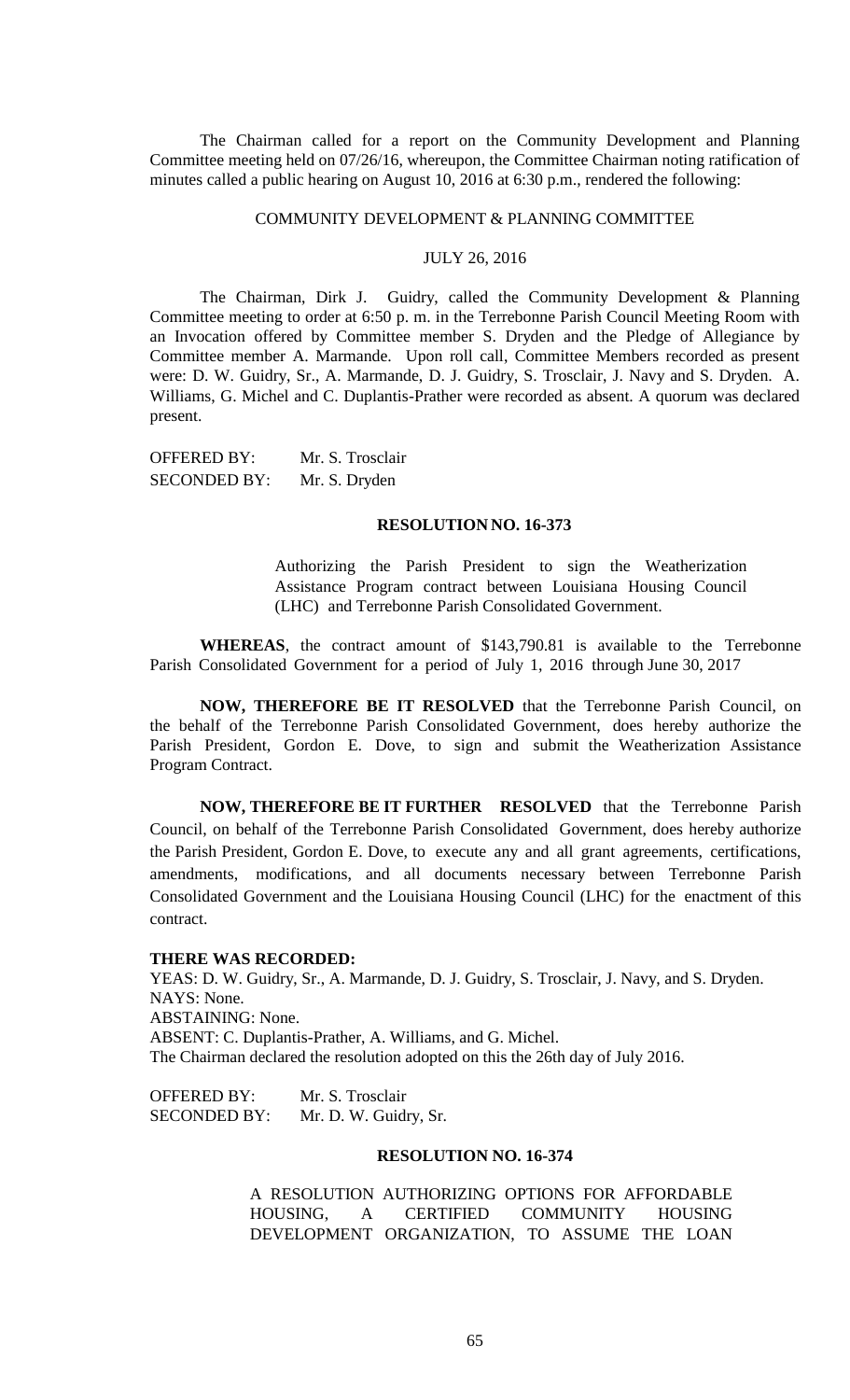BALANCES AND AFFORDABILITY PERIODS OF 301 AUTHEMENT STREET, 7 KINGSRIDGE LOOP, 117 ANTOINE STREET, AND 240 MARY ANN AVENUE, CURRENTLY OWNED BY CONCERNED CLERGY AND LAITY OF CHRISTIAN CHURCHES AND TO PROVIDE PERMANENT FINANCING IN AN AMOUNT NOT TO EXCEED \$125,000.00 FOR THE REQUIRED REHABILITATION OF 117 ANTOINE STREET.

**WHEREAS**, Terrebonne Parish Consolidated Government has allocated 3,160,000.00 of its *Community Development Block Grant 2008 Disaster Recovery Supplemental Appropriation* for the specific purpose of revitalizing communities damaged by Hurricanes Gustav and/or Ike by eliminating the blight of vacant properties and increase the availability of affordable rental housing for low to moderate income persons that has been strained as a result of the storms, and

**WHEREAS**, Options For Affordable Housing, a qualified non-profit developer, is committed to developing affordable rental housing for low income and disabled citizens of Terrebonne, and

**WHEREAS**, Options For Affordable Housing has submitted a proposal to acquire and assume the loan balances and affordability periods of the following properties owned by the Concerned Clergy and Laity of Christian Churches located at 301 Authement Street, 7 Kingsridge Loop, 117 Antoine Street, and 240 Mary Ann Avenue, and

**WHEREAS**, the said proposal includes a Disaster In-Fill Housing application in the amount of \$125,000.00 to rehabilitate 117 Antoine Street, and

**WHEREAS**, after a thorough review of Options For Affordable Housing's proposal by the Department of Housing and Human Services, it has been determined that the requirements to move forward with the acquisitions, assumptions and rehabilitation have been met.

**WHEREAS**, this loan is conditioned upon Options For Affordable Housing meeting all requirements set forth by the Louisiana Office of Community Development's Disaster Recovery Unit and the Terrebonne Parish Consolidated Government upon completion of work.

**NOW, THEREFORE BE IT RESOLVED**, that the Terrebonne Parish Council (Community Development and Planning Committee), on behalf of Terrebonne Parish Consolidated Government, and the Parish President, does hereby approve the assumptions of the loan balances and affordability periods of 301 Authement Street, 7 Kingsridge Loop, 117 Antoine Street, and 240 Mary Ann Avenue and conditionally loan Disaster In-Fill Housing Program funds in an amount not to exceed \$125,000.00 to Options For Affordable Housing for the rehabilitation of 117 Antoine Street, and

**BE IT FURTHER RESOLVED**, that the Terrebonne Parish Council, on behalf of the Terrebonne Parish Consolidated Government, does, hereby authorize the Parish President to execute all agreements in this regard once reviewed and approved by the Parish Attorney.

#### **THERE WAS RECORDED:**

YEAS: D. W. Guidry, Sr., A. Marmande, D. J. Guidry, S. Trosclair, J. Navy, and S. Dryden. NAYS: None. ABSTAINING: None. ABSENT: C. Duplantis-Prather, A. Williams, and G. Michel. The Chairman declared the resolution adopted on this the 26th day of July 2016.

Mr. Roosevelt Thomas, President and Director of Options for Affordable Housing, explained that the aforementioned project gives individuals an opportunity to find suitable ADH and/or HUD compliant housing that they can rent. Mr. Thomas added that any tenant can apply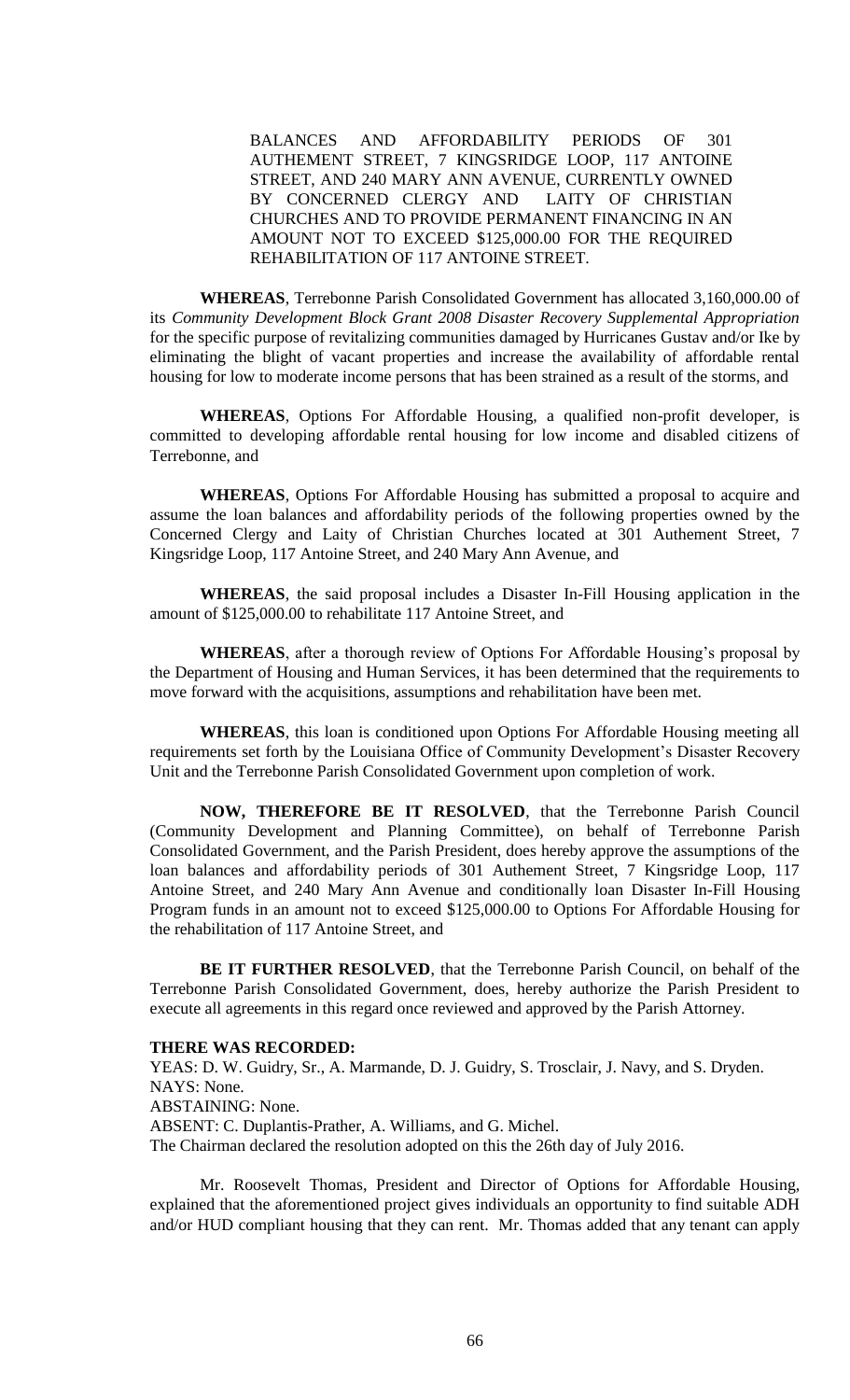for a loan to purchase their home after a three year tenancy and noted that Options for Affordable Housing works in conjunction with the Terrebonne Parish Housing and Human Services Department.

OFFERED BY: Mr. D. W. Guidry, Sr. SECONDED BY: Mr. S. Dryden

### **RESOLUTION NO. 16-375**

Giving Notice of Intent to adopt an Ordinance to dedicate and accept the maintenance/operation of the street(s), drainage servitudes, gas, and rights-of-way for "South Manchester Subdivision, Phase 1;" energize and accept the street lights; and to incorporate the extension of "Nottingham Trail" into the Enhanced 911 Emergency Response System for the purpose of providing a better means of locating addresses.

**THEREFORE, BE IT RESOLVED** by the Terrebonne Parish Council (Community Development and Planning Committee), on behalf of the Terrebonne Parish Consolidated Government, that Notice of Intent is given for adopting an ordinance to dedicate and accept the maintenance/operation of the street(s), drainage servitudes, gas, and rights-of-way for "South Manchester Subdivision, Phase 1;" energize and accept the street lights; and to incorporate the extension of "Nottingham Trail" into the Enhanced 911 Emergency Response System for the purpose of providing a better means of locating addresses.

**BE IT FURTHER RESOLVED** that a public hearing on said ordinance be called for Wednesday, August 10, 2016 at 6:30 p.m.

#### **THERE WAS RECORDED:**

YEAS: D. W. Guidry, Sr., A. Marmande, D. J. Guidry, S. Trosclair, J. Navy, and S. Dryden. NAYS: None.

ABSTAINING: None.

ABSENT: C. Duplantis-Prather, A. Williams, and G. Michel. The Chairman declared the resolution adopted on this the 26th day of July 2016.

OFFERED BY: Mr. S. Trosclair SECONDED BY: Mr. S. Dryden

### **RESOLUTION NO. 16-376**

OBLIGATING THE NECESSARY FUNDING UNDER THE TERREBONNE PARISH FLOOD HAZARD MITIGATION GRANT PROGRAM/HURRICANE RITA, PROJECT NO 1603C-109-0010 TO COMPLETE THE STRUCTURE ELEVATION OF 109 LOIS AMY STREET, MONTEGUT, LA.

**WHEREAS**, the Terrebonne Parish Consolidated Government has been formally notified by FEMA that the Hurricane Rita Flood Hazard Mitigation Grant Program (HMGP), Project No. 1603C-109-0010, can proceed with the mitigation of the following property:

**ADDRESS:** 109 LOIS AMY STREET MONTEGUT, LA 70377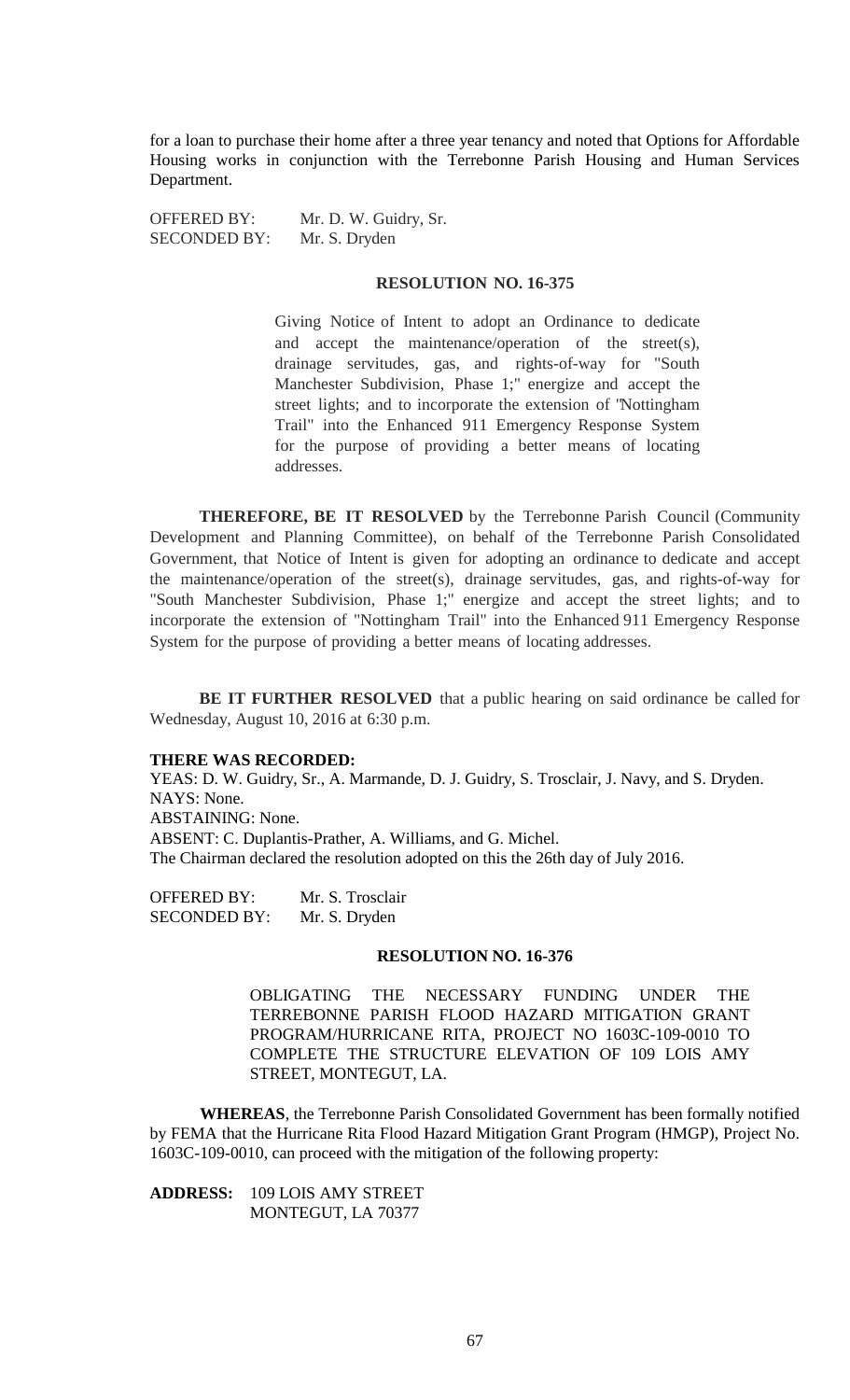### **OWNED BY:**RAYNOLD AND CHARLOTTE TROSCLAIR**;**

**WHEREAS**, Under Higher Ground Flood Protection Services has developed the required "Elevation Packet" recommending the elevation of the property for this owner.

**NOW, THEREFORE, BE IT RESOLVED**, by the Terrebonne Parish Council that the necessary funding under the Terrebonne Parish Flood Hazard Mitigation Grant Program/Hurricane Rita, Project No. 1603C-109-0010 be hereby obligated to mitigate the property above.

## **THERE WAS RECORDED:**

YEAS: D. W. Guidry, Sr., A. Marmande, D. J. Guidry, S. Trosclair, J. Navy, and S. Dryden. NAYS: None. ABSTAINING: None. ABSENT: C. Duplantis-Prather, A. Williams, and G. Michel. The Chairman declared the resolution adopted on this the 26th day of July 2016.

OFFERED BY: Mr. S. Trosclair SECONDED BY: Mr. A. Marmande

## **RESOLUTION NO. 16-377**

OBLIGATING THE NECESSARY FUNDING UNDER THE TERREBONNE PARISH FLOOD HAZARD MITIGATION GRANT PROGRAM/HURRICANE GUSTAV, PROJECT NO 1786-109-0006 TO COMPLETE THE STRUCTURE ELEVATION OF 307 RJ DRIVE, CHAUVIN, LA 70344.

**WHEREAS**, the Terrebonne Parish Consolidated Government has been formally notified by FEMA that the Hurricane Gustav Flood Hazard Mitigation Grant Program (HMGP), Project No. 1786-109-0006, can proceed with the mitigation of the following property:

## **ADDRESS:** 307 RJ DRIVE CHAUVIN, LA 70344

## **OWNED BY:**TONI CROCHET ADAMS**;**

**WHEREAS**, under the administrative guidance of Solutient, the required "Elevation Packet" has been prepared and executed for the property owner recommending elevation through the HMGP Program.

**NOW, THEREFORE, BE IT RESOLVED**, by the Terrebonne Parish Council that the necessary funding under the Terrebonne Parish Flood Hazard Mitigation Grant Program/Hurricane Gustav, Project No. 1786-109-0006 be hereby obligated to mitigate the property above**.**

#### **THERE WAS RECORDED:**

YEAS: D. W. Guidry, Sr., A. Marmande, D. J. Guidry, S. Trosclair, J. Navy, and S. Dryden. NAYS: None. ABSTAINING: None. ABSENT: C. Duplantis-Prather, A. Williams, and G. Michel. The Chairman declared the resolution adopted on this the 26th day of July 2016.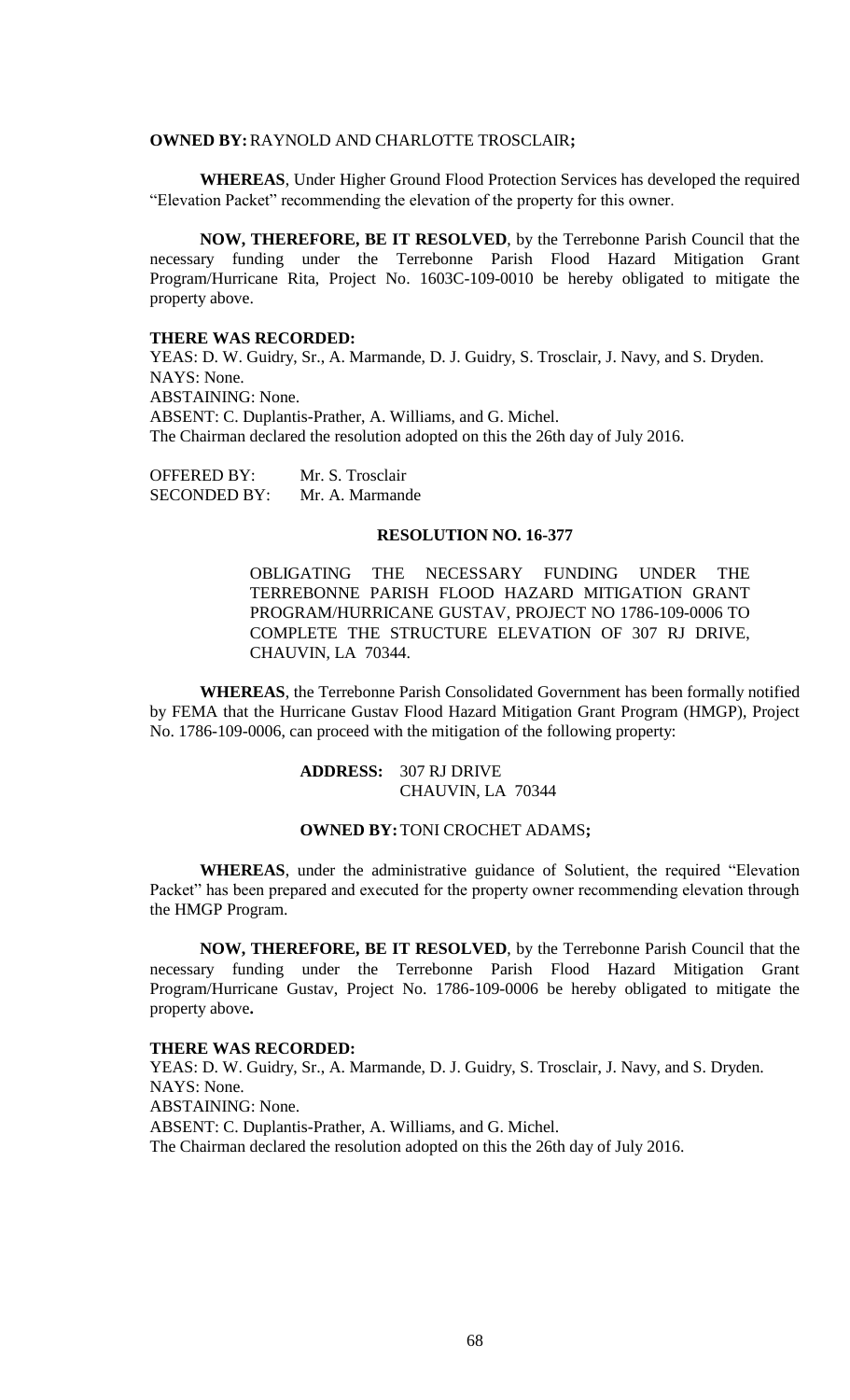OFFERED BY: Mr. A. Marmande SECONDED BY: Mr. S. Trosclair

### **RESOLUTION NO. 16-378**

OBLIGATING THE NECESSARY FUNDING UNDER THE TERREBONNE PARISH FLOOD HAZARD MITIGATION GRANT PROGRAM/HURRICANE RITA, PROJECT NO 1603C-109-0010 TO COMPLETE THE STRUCTURE ELEVATION OF 6 ROCKY ROAD, CHAUVIN, LA.

**WHEREAS**, the Terrebonne Parish Consolidated Government has been formally notified by FEMA that the Hurricane Rita Flood Hazard Mitigation Grant Program (HMGP), Project No. 1603C-109-0010, can proceed with the mitigation of the following property:

## **ADDRESS:** 6 ROCKY ROAD HOUMA, LA 70363

### **OWNED BY:**JOHN AND DOROTHY VICE**;**

**WHEREAS**, under the administrative guidance of Higher Ground Flood Protection Services, the required "Elevation Packet" has been prepared and executed for the property owner recommending elevation.

**NOW, THEREFORE, BE IT RESOLVED**, by the Terrebonne Parish Council that the necessary funding under the Terrebonne Parish Flood Hazard Mitigation Grant Program/Hurricane Rita, Project No. 1603C-109-0010 be hereby obligated to mitigate the property above.

## **THERE WAS RECORDED:**

YEAS: D. W. Guidry, Sr., A. Marmande, D. J. Guidry, S. Trosclair, J. Navy, and S. Dryden. NAYS: None. ABSTAINING: None. ABSENT: C. Duplantis-Prather, A. Williams, and G. Michel. The Chairman declared the resolution adopted on this the 26th day of July 2016.

OFFERED BY: Mr. D. W. Guidry, Sr.<br>SECONDED BY: Mr. S. Dryden SECONDED BY:

### **RESOLUTION NO. 16-379**

OBLIGATING THE NECESSARY FUNDING UNDER THE TERREBONNE PARISH PREDISASTER MITIGATION GRANT PROGRAM, PROJECT NO. PDM-06-LA-2014-002 TO COMPLETE THE STRUCTURE ELEVATION OF 423 RIGHTOR STREET, HOUMA, LA 70364.

**WHEREAS**, the Terrebonne Parish Consolidated Government has been formally notified by FEMA that the Pre-Disaster Mitigation (PDM) Grant Program, Project No. PDM-06-LA-2014-002, can proceed with the mitigation of the following property:

> ADDRESS: 423 RIGHTOR STREET HOUMA, LA 70364

## OWNED BY: JANE BOUDREAUX;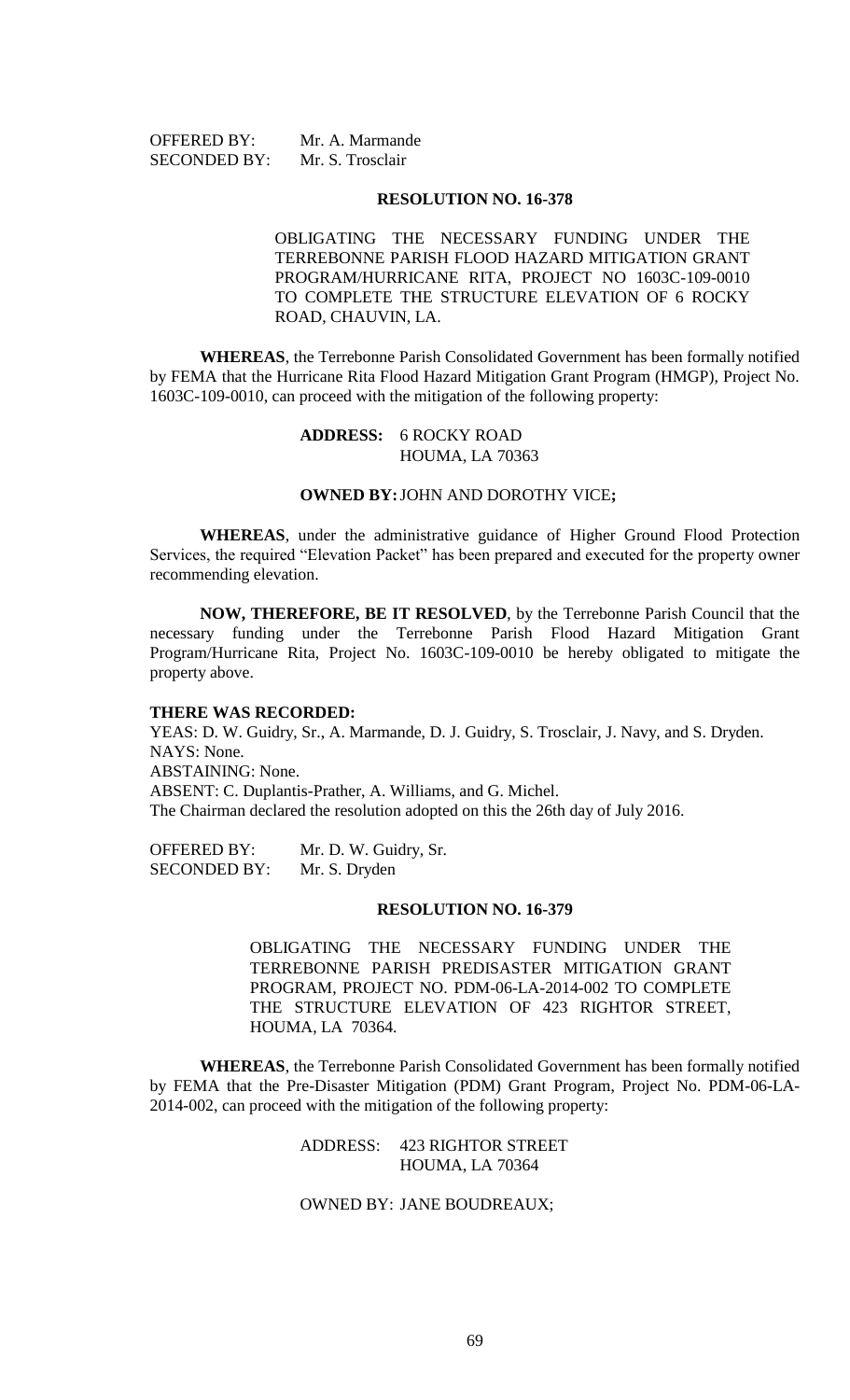**WHEREAS**, under the administrative guidance of Solutient, the required "Elevation Packet" has been prepared and executed for the property owner recommending elevation through the Hazard Mitigation Assistance PDM Program.

**NOW, THEREFORE, BE IT RESOLVED**, by the Terrebonne Parish Council that the necessary funding under the Terrebonne Parish Pre-Disaster Mitigation Grant Program, Project No. PDM-06-LA-2014-002 be hereby obligated to mitigate the property above.

#### **THERE WAS RECORDED:**

YEAS: D. W. Guidry, Sr., A. Marmande, D. J. Guidry, S. Trosclair, J. Navy, and S. Dryden. NAYS: None.

ABSTAINING: None.

ABSENT: C. Duplantis-Prather, A. Williams, and G. Michel.

The Chairman declared the resolution adopted on this the 26th day of July 2016.

OFFERED BY: Mr. S. Dryden SECONDED BY: Mr. S. Trosclair

### **RESOLUTION NO. 16-380**

OBLIGATING THE NECESSARY FUNDING UNDER THE TERREBONNE PARISH PREDISASTER MITIGATION GRANT PROGRAM, PROJECT NO. PDM-06-LA-2014-002 TO COMPLETE THE STRUCTURE ELEVATION OF 105 SOUTH CENTRAL BOULEVARD, CHAUVIN, LA 70344.

**WHEREAS,** the Terrebonne Parish Consolidated Government has been formally notified by FEMA that the Pre-disaster Mitigation (PDM) Grant Program, Project No. PDM-06-LA-2014- 002, can proceed with the mitigation of the following property:

### Address: **105 South Central Boulevard Chauvin, LA 70344**

Owned by: **Jimmy Lirette, Jr.**;

**WHEREAS,** under the administrative guidance of Solutient, the required "elevation packet" has been prepared and executed for the property owner recommending elevation through the Hazard Mitigation Assistance PDM program.

**NOW, THEREFORE, BE IT RESOLVED,** by the Terrebonne Parish Council that the necessary funding under the Terrebonne Parish Pre-disaster Mitigation Grant Program, Project No. PDM-06-LA-2014-002 be hereby obligated to mitigate the property above.

### **THERE WAS RECORDED:**

YEAS: D. W. Guidry, Sr., A. Marmande, D. J. Guidry, S. Trosclair, J. Navy, and S. Dryden. NAYS: None. ABSTAINING: None. ABSENT: C. Duplantis-Prather, A. Williams, and G. Michel. The Chairman declared the resolution adopted on this the 26th day of July 2016.

OFFERED BY: Mr. S. Dryden SECONDED BY: Mr. S. Trosclair

### **RESOLUTION NO. 16-381**

OBLIGATING THE NECESSARY FUNDING UNDER THE TERREBONNE PARISH FLOOD HAZARD MITIGATION GRANT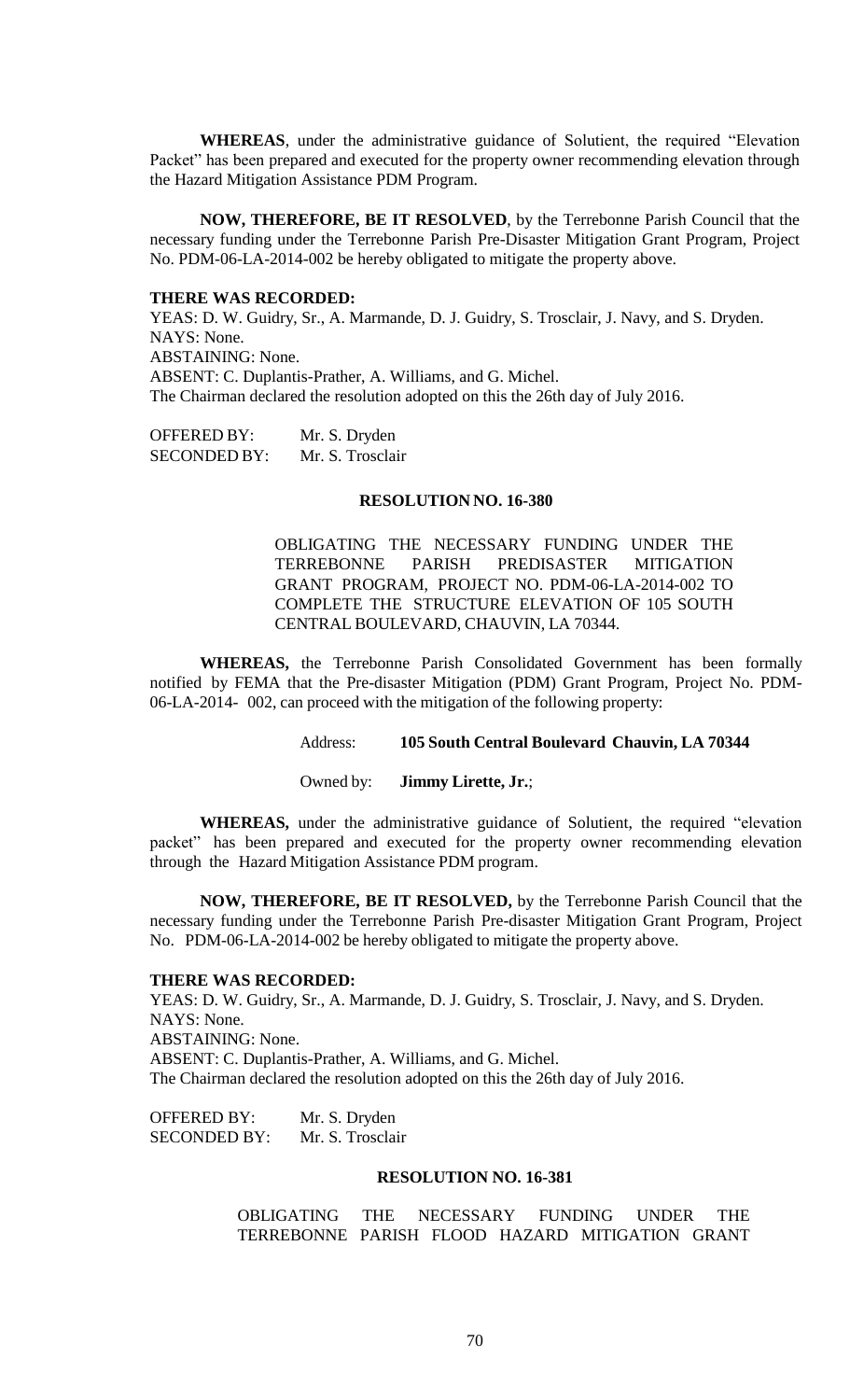# PROGRAM/HURRICANE GUSTAV, PROJECT NO 1786-109-0006 AND THE CDBG ISAAC LOW-TO-MODERATE INCOME (LMI) COST SHARE PROGRAM TO COMPLETE THE STRUCTURE ELEVATION OF 5091 GRAND CAILLOU ROAD, HOUMA, LA 70363.

**WHEREAS**, the Terrebonne Parish Consolidated Government has been formally notified by FEMA that the Hurricane Gustav Flood Hazard Mitigation Grant Program (HMGP), Project No. 1786-109-0006, can proceed with the mitigation of the following property:

# Address: **5091 GRAND CAILLOU ROAD HOUMA, LA 70363**

### Owned By: **LOUIS AND SARAH BARNES;**

**WHEREAS**, the Parish has received application approval from the State of Louisiana Office of Community Development Disaster Recovery Unit to provide the 25% Nonfederal share through the Community Development Block Grant (CDBG) Isaac LMI Cost Share Program for the eligible owners; and

**WHEREAS,** under the administrative guidance of Solutient, the required "Elevation Packet" has been prepared and executed for the property owner recommending elevation through the HMGP Program.

**NOW, THEREFORE, BE IT RESOLVED**, by the Terrebonne Parish Council that the necessary funding under the Terrebonne Parish Flood Hazard Mitigation Grant Program/Hurricane Gustav, Project No. 1786-109-0006 and the CDBG Isaac LMI Cost Share Program be hereby obligated to mitigate the property above.

### **THERE WAS RECORDED:**

YEAS: D. W. Guidry, Sr., A. Marmande, D. J. Guidry, S. Trosclair, J. Navy, and S. Dryden. NAYS: None. ABSTAINING: None. ABSENT: C. Duplantis-Prather, A. Williams, and G. Michel. The Chairman declared the resolution adopted on this the 26th day of July 2016.

OFFERED BY: Mr. S. Trosclair SECONDED BY: Mr. S. Dryden

## **RESOLUTION NO. 16-382**

ADOPTING THE TERREBONNE PARISH FLOOD RESPONSE PLAN

**WHEREAS,** the Terrebonne Parish Consolidated Government is participating in the Community Ratings System (CRS) to reduce flood risks and lower flood insurance rates; and

**WHEREAS,** under the CRS program most flood insurance policy holders in Terrebonne receive a 20% discount on National Flood Insurance Program (NFIP) flood insurance due to our Class 6 rating; and

**WHEREAS,** adopting the Flood Response Plan will enable the Parish to take advantage of additional points towards maintaining or increasing the flood insurance discounts earned through a coordinated response plan not available in 2010 due to the lack of adoption; and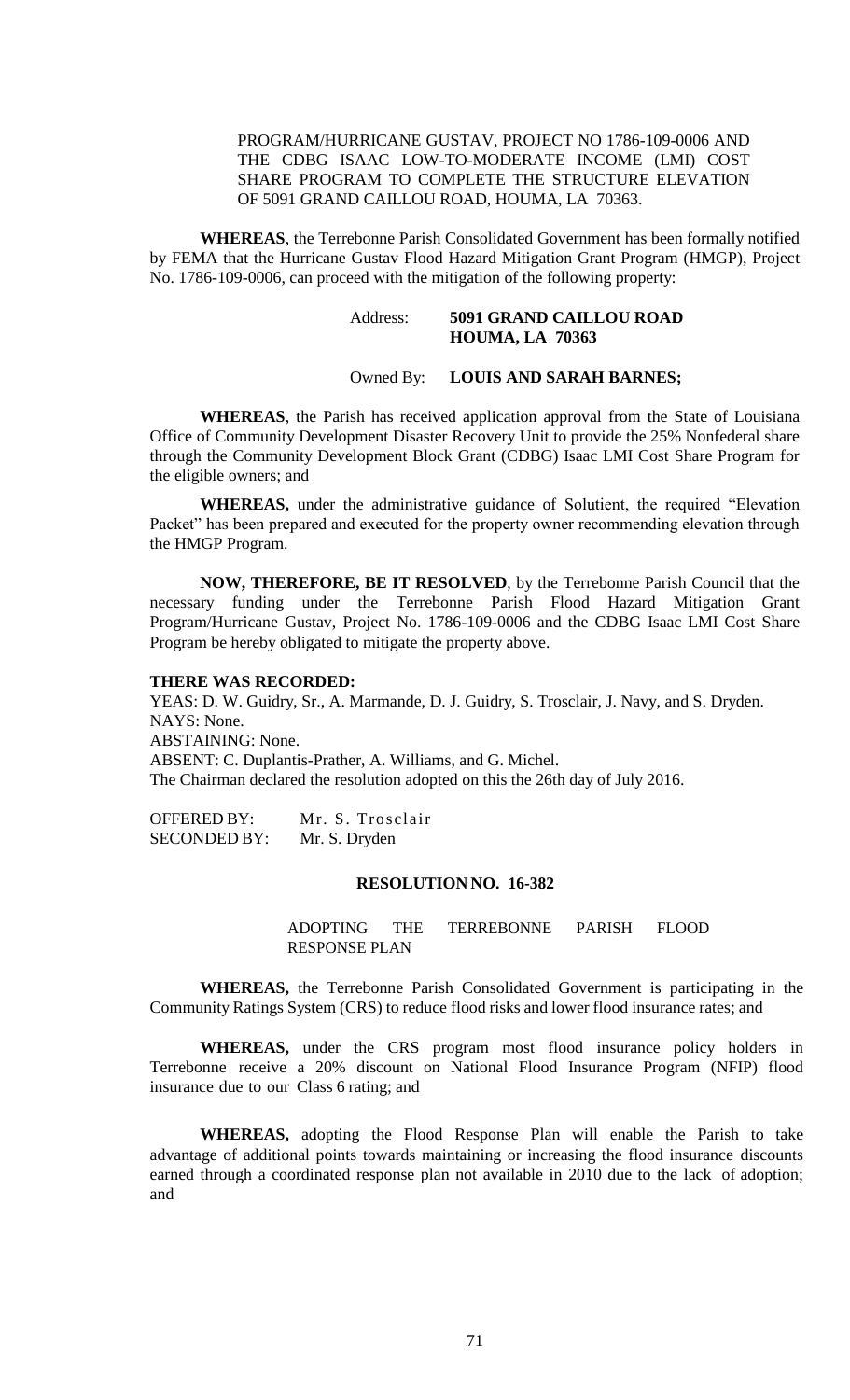**WHEREAS,** The Flood Response Plan provided here as Attachment A was developed by and is a part of the Terrebonne Parish Office of Homeland Security and Emergency Preparedness Emergency Response Plan here as Attachment B; and

**WHEREAS,** the content of this plan in combination with the Hazard Mitigation Plan adopted by council in 2015, the Storm Readiness Community status earned in 2013, and the OEP Emergency Operations Plan where applicable, will trigger Community Ratings System points to retain or improve the current flood insurance discounts; and

**WHEREAS,** the Parish CRS rating review will occur on August 30, 2016;

**NOW, THEREFORE, BE IT RESOLVED**, by the Terrebonne Parish Council to adopt the Terrebonne Parish Flood Response Plan and associated documents in the current state as attached and as may be revised from time to time to better reflect Terrebonne policies and procedures.

#### **THERE WAS RECORDED:**

YEAS: D. W. Guidry, Sr., A. Marmande, D. J. Guidry, S. Trosclair, J. Navy, and S. Dryden. NAYS: None. ABSTAINING: None. ABSENT: C. Duplantis-Prather, A. Williams, and G. Michel. The Chairman declared the resolution adopted on this the 26th day of July 2016.

| OFFERED BY:  | Mr. S. Dryden    |
|--------------|------------------|
| SECONDED BY: | Mr. S. Trosclair |

### **RESOLUTION NO. 16-383**

|                       | ADOPTING THE TERREBONNE PARISH MULTI- |            |               |
|-----------------------|---------------------------------------|------------|---------------|
| <b>JURISDICTIONAL</b> | PROGRAM                               | <b>FOR</b> | <b>PUBLIC</b> |
| INFORMATION.          |                                       |            |               |

**WHEREAS,** the Terrebonne Parish Consolidated Government is participating in the Community Ratings System (CRS) to reduce flood risks and lower flood insurance rates; and

**WHEREAS,** under the CRS program most flood insurance policy holders receive a 20% discount on National Flood Insurance Program (NFIP) flood insurance due to our Class 6 rating; and

**WHEREAS,** adopting the Flood Loss Outreach & Awareness Taskforce (FLOAT) Lake Pontchartrain, Louisiana Area CRS Users Group 2015 Floodplain and Stormwater Management Program for Public Information (PPI) can provide up to a 40% bonus of additional points towards maintaining or increasing the flood insurance discounts earned through a coordinated outreach on flood awareness, mitigation, and safety (see Attached); and

**WHEREAS,** the Parish has participated in a collaborative multijurisdictional drafting effort with participation from local nonprofits and insurance representatives thereby making them members of the PPI committee as well as other communities to share benefits and efforts; and

**WHEREAS,** the Parish retains maintains complete independence in the implementation of the plan for Terrebonne Parish; and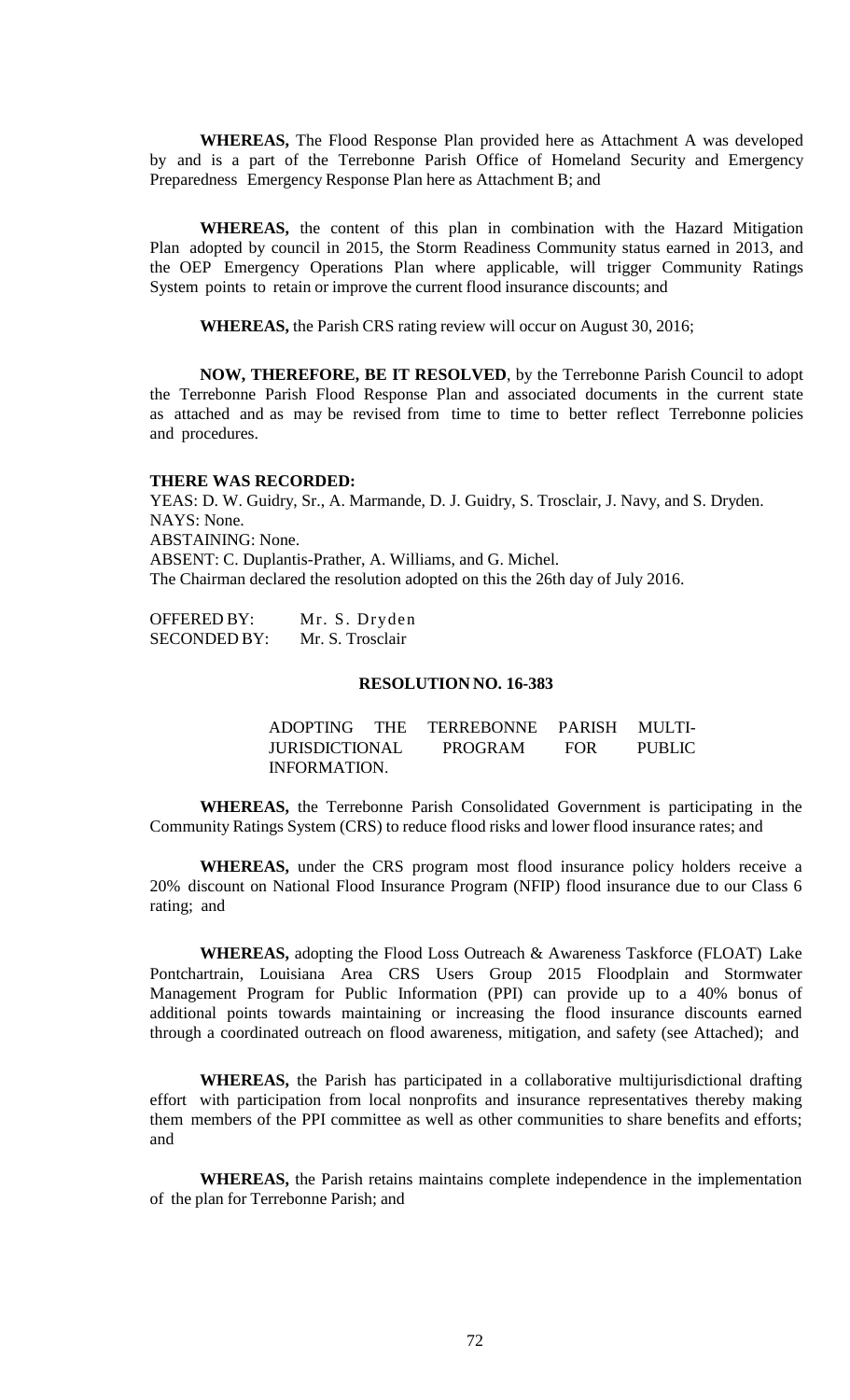**WHEREAS,** adoption by the Council demonstrates commitment to sound floodplain management activities and to achieving the goals of the outreach projects outlined in the Multijurisdictional PPI.

**NOW, THEREFORE, BE IT RESOLVED,** by the Terrebonne Parish Council to adopt the FLOAT Lake Pontchartrain, Louisiana Area CRS Users Group 2015 Floodplain and Stormwater Management Program for Public Information.

#### **THERE WAS RECORDED:**

YEAS: D. W. Guidry, Sr., A. Marmande, D. J. Guidry, S. Trosclair, J. Navy, and S. Dryden. NAYS: None. ABSTAINING: None.

ABSENT: C. Duplantis-Prather, A. Williams, and G. Michel.

The Chairman declared the resolution adopted on this the 26th day of July 2016.

Ms. Lucretia McBride, a Houma resident, inquired about how the 2015 Floodplain Outreach Program reaches residents who are blind, partially blind and/or legally blind.

Upon questioning, Planning and Zoning Director C. Pulaski explained that if an individual is blind, legally blind and/or partially blind, provisions can be made at the Planning Office to help assist them with viewing the 2015 Floodplain and Stormwater Management Program.

Mr. S. Dryden moved, seconded by Mr. S. Trosclair, "THAT, there being no further business to come before the Community Development & Planning Committee, the meeting be adjourned."

The Chairman called for the vote on the motion offered by Mr. S. Dryden. THERE WAS RECORDED:

YEAS: D. W. Guidry, Sr., A. Marmande, D. J. Guidry, S. Trosclair, J. Navy and S. Dryden.

NAYS: None.

ABSENT: A. Williams, G. Michel and C. Duplantis-Prather.

The Chairwoman declared the motion adopted and the meeting was adjourned at 7:00 p.

m.

Dirk J. Guidry, Chairman

Tammy E. Triggs, Minute Clerk

Mr. D. J. Guidry moved, seconded by Mr. A. Marmande, "THAT, the Council accept and ratify the minutes of the Community Development and Planning Committee meeting held on  $07/26/16$ ."

The Chairman called for a vote on the motion offered by Mr. D. J. Guidry. THERE WAS RECORDED: YEAS: C. Duplantis-Prather, D. W. Guidry Sr., A. Marmande, D. J. Guidry, S. Trosclair, J. Navy and G. Michel. NAYS: None. ABSENT: A. Williams. The Chairman declared the motion adopted.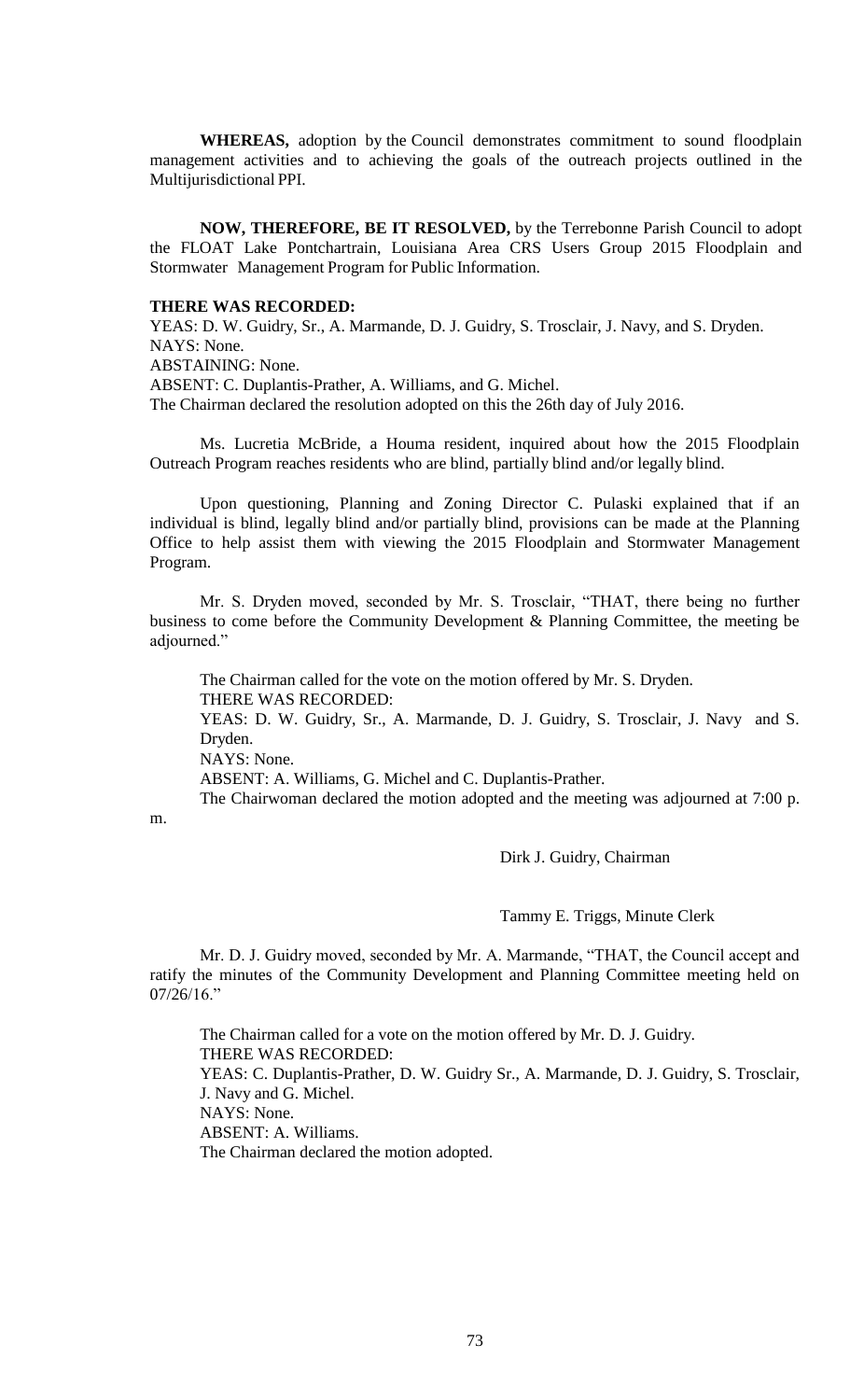The Chairman called for a report on the Budget and Finance Committee meeting held on 07/26/16, whereupon the Committee Vice-Chairman noting ratification of minutes calls public hearings on August 10, 2016 at 6:30 p.m., rendered the following:

#### BUDGET & FINANCE COMMITTEE

### JULY 26, 2016

The Vice-Chairman, Alidore Marmande, called the Budget & Finance Committee meeting to order at 7:02 p. m. in the Terrebonne Parish Council Meeting Room with an Invocation offered by Committee member J. Navy and the Pledge of Allegiance led by Committee member S. Trosclair. Upon roll call, Committee Members recorded as present were: D. W. Guidry, Sr., A, Marmande, D. J. Guidry, S. Trosclair, J. Navy and S. Dryden. A. Williams, G. Michel and C. Duplantis-Prather were recorded as absent. A quorum was declared present.

Mr. D. J. Guidry moved, seconded by Mr. S. Trosclair, "THAT, the Budget and Finance Committee introduce an ordinance to declare as surplus the following twelve (12) tax properties adjudicated to the Terrebonne Parish Consolidated Government; to acquire authorization to dispose of said properties in accordance with LA R.S. 47:2196; and to call a public hearing on said matters on Wednesday, August 10, 2016 at 6:30 p.m.

- 1. 178 Carlos Street
- 2. 1533 Bonvillian Street
- 3. 512 Bayou Gardens Drive
- 4. 412 Ashlawn Street
- 5. 163 Orange Street
- 6. 2602 ½ Bryant Street
- 7. 124 Victor LeBoeuf Street
- 8. 6841 Shrimpers Row
- 9. 129 Marjorie Street
- 10. 128 Garth Drive
- 11. 1188 Highway 665
- 12. 113 Royal Street"

The Vice-Chairman called for the vote on the motion offered by Mr. D. J. Guidry. THERE WAS RECORDED: YEAS: D. W. Guidry, Sr., A. Marmande, D. J. Guidry, S. Trosclair, J. Navy and S. Dryden. NAYS: None. ABSENT: A. Williams, G. Michel and C. Duplantis-Prather.

The Vice-Chairman declared the motion adopted.

OFFERED BY: Mr. S. Trosclair SECONDED BY: Mr. D. J. Guidry

#### **RESOLUTION NO. 16-384**

AUTHORIZING THE PARISH PRESIDENT TO EXECUTE DNR COOPERATIVE ENDEAVOR AGREEMENT LAGOV NO. 2000197589 WITH THE LOUISIANA DEPARTMENT OF NATURAL RESOURCES WITH RESPECT TO THE "TERREBONNE PARISH LOCAL COASTALPROGRAM IMPLEMENTATION."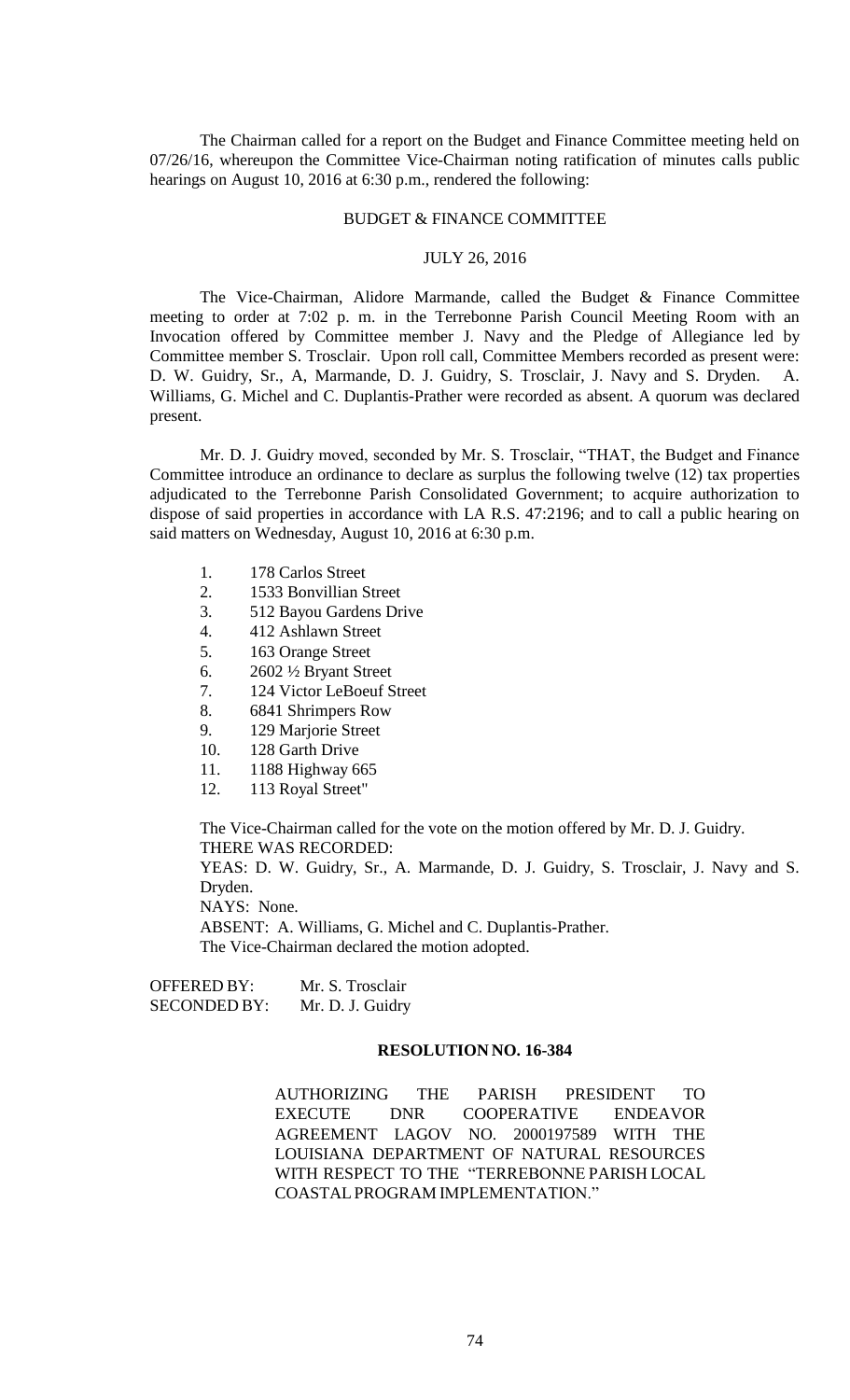**WHEREAS**, the Parish Administration has recommended the approval of the continued agreement with the Louisiana Department of Natural Resources for the "Terrebonne Parish Local Coastal Program Implementation"; and

**NOW THEREFORE BE IT RESOLVED** that the Terrebonne Parish Council, on behalf of the Terrebonne Parish Consolidated Government, that the Parish President, Gordon E. Dove, is hereby authorized and directed to execute DNR Cooperative Endeavor Agreement, LaGov No. 2000197589, between the Terrebonne Parish Consolidated Government and the Louisiana Department of Natural Resources for the "Terrebonne Parish Local Coastal Program Implementation."

#### **THERE WAS RECORDED:**

YEAS: D. W. Guidry, Sr., A. Marmande, D. J. Guidry, S. Trosclair, J. Navy, and S. Dryden. NAYS: None.

ABSTAINING: None.

ABSENT: C. Duplantis-Prather, A. Williams, and G. Michel.

The Vice Chairman declared the resolution adopted on this the 26th day of July 2016.

Mr. D. J. Guidry moved, seconded by Mr. S. Trosclair, "THAT, the Budget & Finance Committee introduce an ordinance to amend the 2016 Adopted Operating Budget and Five-Year Capital Outlay and Budgeted Positions of the Terrebonne Parish Consolidated Government for the following items and to provide for related matters.

- I. Solid/Liquid Waste Property Tax Transfer, \$1,731,173
- II. Drainage, (\$1,083,948)
- III. Road & Bridge, (\$214,016)
- IV. Petit Caillou Lock Structure, \$350,000

and call a public hearing on said matter on Wednesday, August 10, 2016 at 6:30 p.m."

The Vice-Chairman called for the vote on the motion offered by Mr. D. J. Guidry. THERE WAS RECORDED: YEAS:D. W. Guidry, Sr., A. Marmande, D. J. Guidry, S. Trosclair, J. Navy and S. Dryden. NAYS: None. ABSENT: A. Williams, G. Michel and C. Duplantis-Prather. The Vice-Chairman declared the motion adopted.

Mr. D. J. Guidry moved, seconded by Mr. S. Dryden, "THAT, there being no further business to come before the Budget & Finance Committee, the meeting be adjourned."

The Vice-Chairman called for the vote on the motion offered by Mr. D. J. Guidry. THERE WAS RECORDED: YEAS: D. W. Guidry, Sr., A. Marmande, D. J. Guidry, S. Trosclair, J. Navy and S. Dryden. NAYS: None. ABSENT: A. Williams, G. Michel and C. Duplantis-Prather. The Vice-Chairman declared the motion adopted and the meeting was adjourned at 7:06 p.m.

Alidore Marmande, Vice-Chairman

Tammy E. Triggs, Minute Clerk

Mr. A. Marmande moved, seconded by Mr. S. Dryden, "THAT, the Council accept and ratify the minutes of the Budget and Finance Committee meeting held on 07/26/16."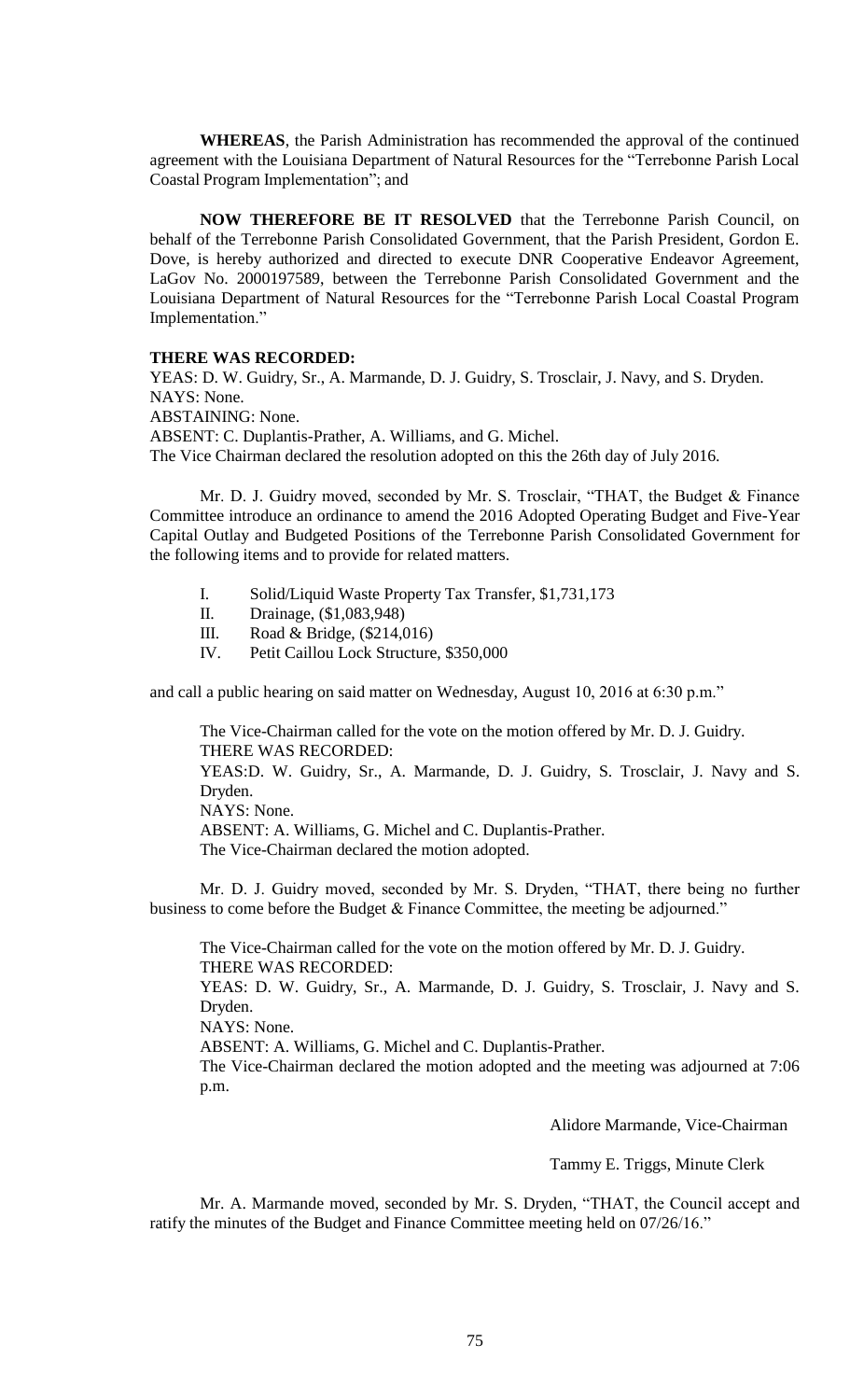The Chairman called for a vote on the motion offered by Mr. A. Marmande. THERE WAS RECORDED: YEAS: C. Duplantis-Prather, D. W. Guidry Sr., A. Marmande, D. J. Guidry, S. Trosclair, J. Navy and G. Michel. NAYS: None. ABSENT: A. Williams. The Chairman declared the motion adopted.

The Chairman called for a report on the Policy, Procedure and Legal Committee meeting held on 07/26/16, whereupon the Committee Chairman noting ratification of minutes called a public hearing on August 10, 2016 at 6:30 p.m., rendered the following:

### POLICY, PROCEDURE & LEGAL COMMITTEE

#### JULY 26, 2016

The Chairman, Darrin W. Guidry, Sr., called the Policy, Procedure, & Legal Committee meeting to order at 7:08 p. m. in the Terrebonne Parish Council Meeting Room with an Invocation offered by Committee member S. Dryden and the Pledge of Allegiance led by Committee member D. J. Guidry. Upon roll call, Committee Members recorded as present were: D. W. Guidry, Sr., A. Marmande, D. J. Guidry, S. Trosclair, J. Navy and S. Dryden. A. Williams, G. Michel and C. Duplantis-Prather were recorded as absent. A quorum was declared present.

OFFERED BY: Mr. S. Dryden SECONDED BY: Mr. D. J. Guidry

### **RESOLUTION NO. 16-385**

**WHEREAS**, the Terrebonne Parish Consolidated Government desires to lease the Civic Center premises to non-profit organizations for charitable gaming/fundraising events, and

**WHEREAS**, Louisiana State charitable gaming laws require the completion of a charitable gaming license application in order to be designated as a commercial lessor, and

**WHEREAS**, the said application requires information on Board of Directors and Stakeholders which does not apply to Terrebonne Parish Consolidated Government, and

**WHEREAS**, the Terrebonne Parish Consolidated Government and the Terrebonne Parish Council designates Civic Center personnel to complete the application and apply for commercial lessor status, and

**WHEREAS**, these changes will authorize the Civic Center to be approved by the State of Louisiana to lease the premises for said events, and

**NOW, THEREFORE BE IT RESOLVED** by the Terrebonne Parish Council (Policy, Procedure and Legal Committee), on behalf of the Terrebonne Parish Consolidated Government, that the Civic Center Director is hereby authorized to execute a charitable gaming application for the Civic Center to become a commercial lessor with the Louisiana State Charitable Gaming office for use of fundraising events scheduled between July 1, 2016 and June 30, 2017.

# **THERE WAS RECORDED:**

YEAS: D. W. Guidry, Sr., A. Marmande, D. J. Guidry, S. Trosclair, J. Navy, and S. Dryden. NAYS: None. ABSTAINING: None.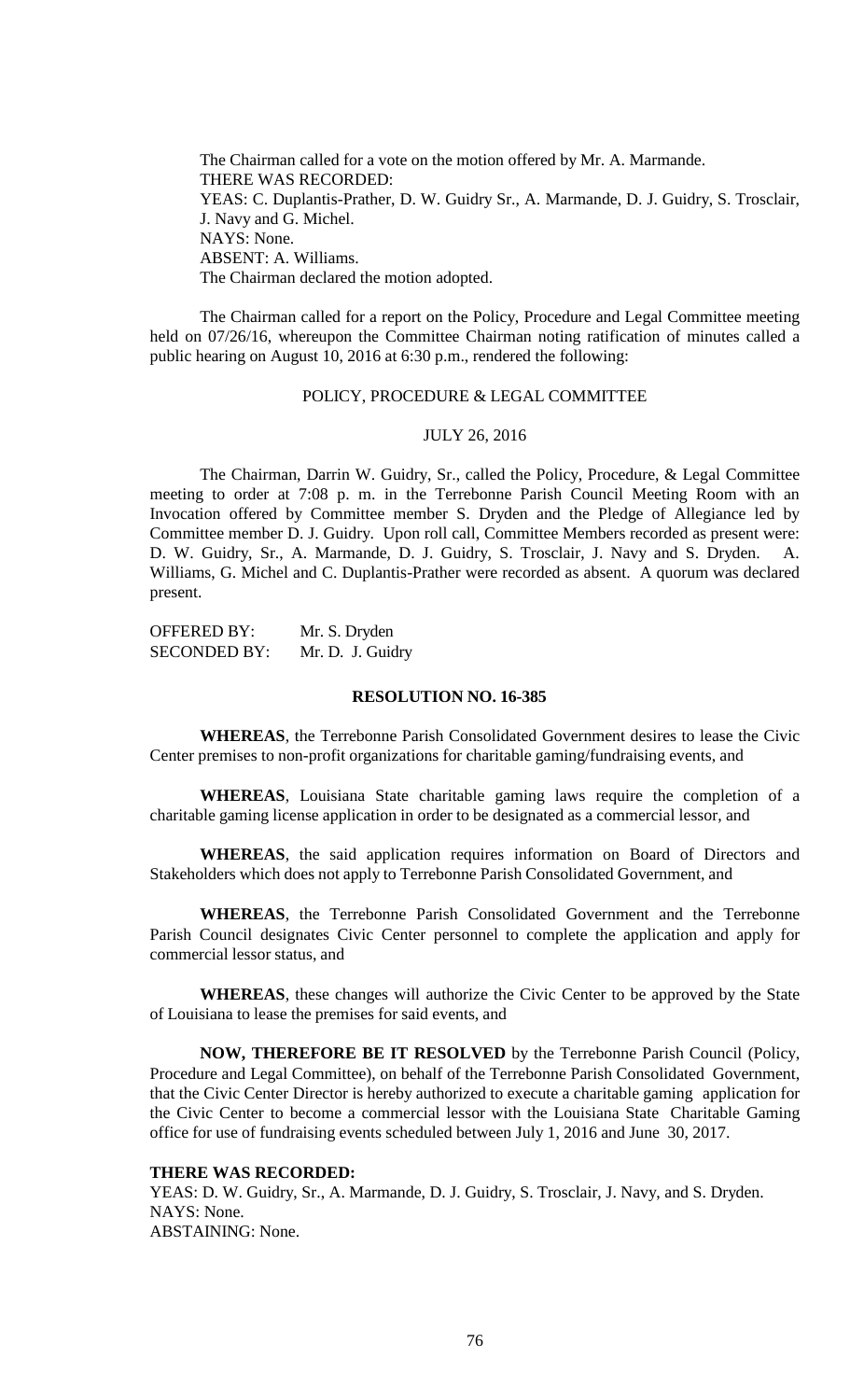ABSENT: C. Duplantis-Prather, A. Williams, and G. Michel. The Chairman declared the resolution adopted on this the 26th day of July 2016.

Mr. D. J. Guidry moved, seconded by Mr. A. Marmande, "THAT, the Policy, Procedure and Legal Committee adopt a resolution authorizing the Parish President or his designee, to execute lease agreements for use of the Houma-Terrebonne Civic Center for charitable gaming/fundraising events during the period of July 1, 2016 to June 30, 2017.

Several committee members questioned whether or not the aforementioned types of lease will be a onetime event or reoccurring events; how many times a particular organization can use the facility for this purpose within a calendar year; and how the proceeds from this event to be distributed.

Upon questioning, Civic Center Director Janel Ricca explained that these types of events are not held often at the Civic Center, but that she has to comply with the Louisiana State Gaming Board regulations. She noted that when this agreement expires, it will not be renewed unless another organization or entity requests to hold this kind of event.

Mr. J. Navy offered a *substitute motion*, seconded by Mr. D. J. Guidry, "THAT, the Policy, Procedure and Legal Committee adopt a resolution authorizing the Parish President or his designee, to execute lease agreements for use of the Houma-Terrebonne Civic Center for charitable gaming/fundraising events during the period of July 1, 2016 to June 30, 2017 and limit the numbers of days per calendar year."

Discussion continued with several committee members questioning how the restrictions are going to be imposed on the non-profit organizations; noting that discretion and caution should be used when using the civic center for gaming functions; and adding that gaming and fundraising events are two different functions that are perceived differently.

Parish Attorney J. Hebert explained that the parish is not into the gaming business; that it is just leasing the building for a function; and that they have to comply with the state gaming laws. He suggested that a trial basis (waiting period), preferably six months, should be used when leasing the building for gaming events.

Chief Shirell Parfait Dardar, Chief of the Grand Caillou/Dulac Band of the Biloxi Chitimacha-Choctaw Tribe, explained that they are a legal non-profit group but they cannot support this measure because their constitution and bylaws prohibit gaming and that, in her opinion, it is addictive. She asked the committee members not to support this matter.

**\*\***Mr. A. Marmande offered a *second substitute motion*, seconded by Mr. S. Trosclair, "THAT, the Policy, Procedure and Legal Committee defer Agenda Item 2 – Authorizing the Parish President or his designee, to execute lease agreements to lease the Houma-Terrebonne Civic Center for use of charitable gaming/fundraising events during the period of July 1, 2016 to June 30, 2017 for two weeks for additional discussion." *(SECOND SUBSTITUTE MOTION ADOPTED AFTER DISCUSSION)*

**\*\***The Chairman called for the vote on the second substitute motion offered by Mr. A. Marmande.

THERE WAS RECORDED:

YEAS: D.W. Guidry, Sr., A. Marmande, D. J. Guidry, S. Trosclair, J. Navy and S. Dryden.

NAYS: None.

ABSENT: A. Williams, G. Michel and C. Duplantis-Prather.

The Chairman declared the second substitute motion adopted.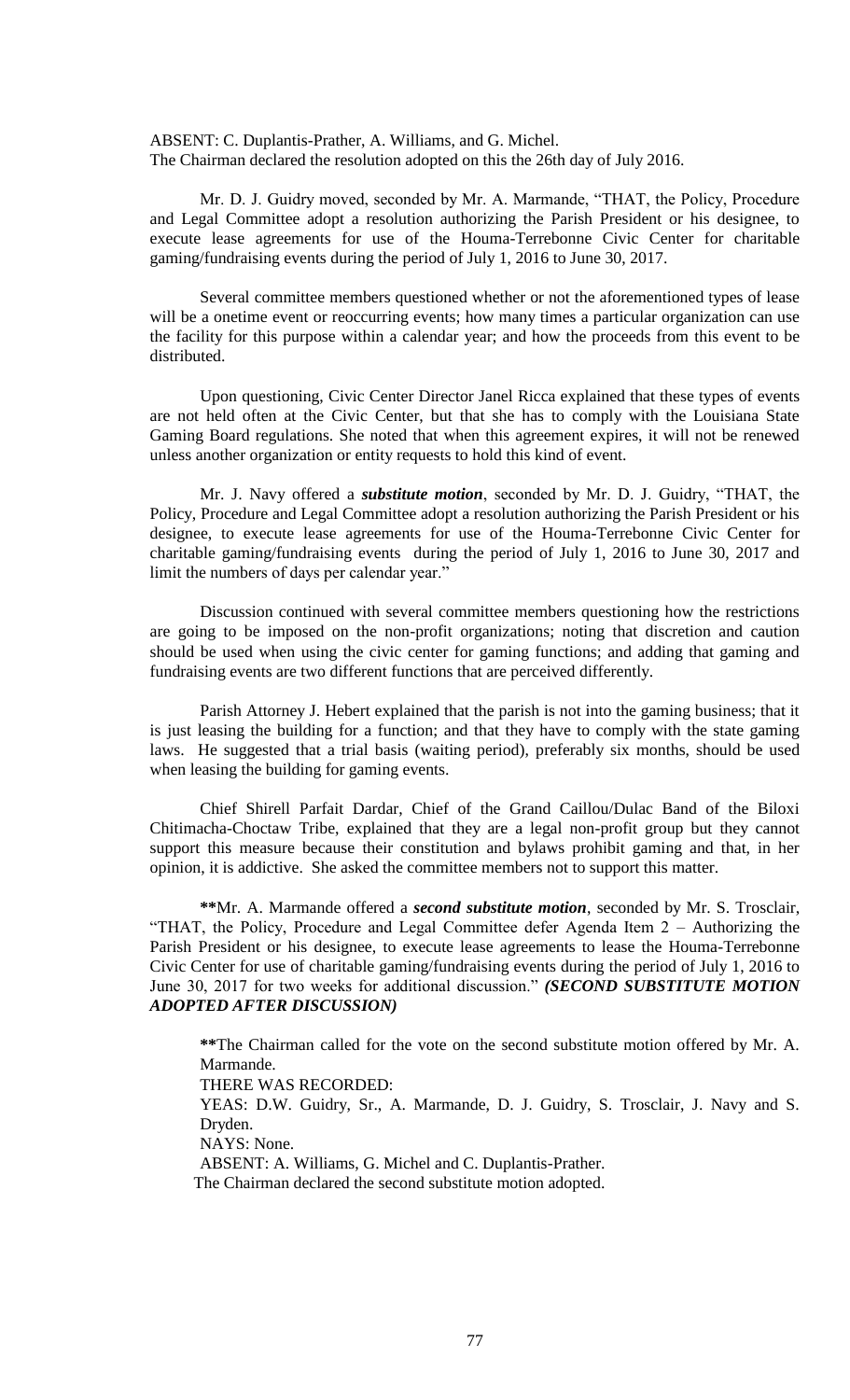Mr. S. Trosclair moved, seconded by Mr. A. Marmande, "THAT, the Policy, Procedure, & Legal Committee introduce an ordinance to establish Section 19-16 of Chapter 19, Offenses, Miscellaneous Law Enforcement Provisions, Article IV, Offenses of the Terrebonne Parish Code to provide for Terrebonne Courthouse/Government Tower Security by Regulation of Inspection, Unlawful Disruption, Intimidation and Retaliation, and call a public hearing on Wednesday, August 10, 2016 at 6:30 p.m."

The Chairman called for the vote on the motion offered by Mr. S. Trosclair. THERE WAS RECORDED: YEAS: D.W. Guidry, Sr., A. Marmande, D. J. Guidry, S. Trosclair, J. Navy and S. Dryden. NAYS: None. ABSENT: A. Williams, G. Michel and C. Duplantis-Prather. The Chairman declared the motion adopted

Ms. Lucretia McBride, a Houma resident, stated that she supports this legislation and wants to see some verbiage inserted that would protect officers when they are leaving and entering the police department.

Upon questioning, Parish Attorney J. Hebert stated that the aforementioned legislation was drafted to give more "teeth" to the standard operating procedure at the parish courthouse and/or the government towers. Mr. Hebert states that at this time the parish has very little authority when executing the current standard operating procedures; and noted that it is designed to include officers, individuals, etc.

Mr. S. Dryden moved, seconded by Mr. S. Dryden, "THAT, there being no further business to come before the Policy, Procedure, & Legal Committee, the meeting be adjourned.

The Chairman called for the vote on the motion offered by Mr. S. Dryden. THERE WAS RECORDED: YEAS: D.W. Guidry, Sr., A. Marmande, D. J. Guidry, S. Trosclair, J. Navy and S. Dryden. NAYS: None.

ABSENT: A. Williams, G. Michel and C. Duplantis-Prather.

The Chairman declared the motion adopted and the meeting was adjourned at p. m.

Darrin W. Guidry, Sr., Chairman

Tammy E. Triggs, Minute Clerk

Mr. D. W. Guidry Sr. moved, seconded by Ms. C. Duplantis-Prather and Mr. D. J. Guidry, "THAT, the Council accept and ratify the minutes of the Policy, Procedure and Legal Committee meeting held on 07/26/16."

The Chairman called for a vote on the motion offered by Mr. D. W. Guidry Sr. THERE WAS RECORDED: YEAS: C. Duplantis-Prather, D. W. Guidry Sr., A. Marmande, D. J. Guidry, S. Trosclair, J. Navy and G. Michel. NAYS: None. ABSENT: A. Williams. The Chairman declared the motion adopted.

Ms. C. Duplantis-Prather moved, seconded by Mr. D. J. Guidry., "THAT, the Council approve the following street light list: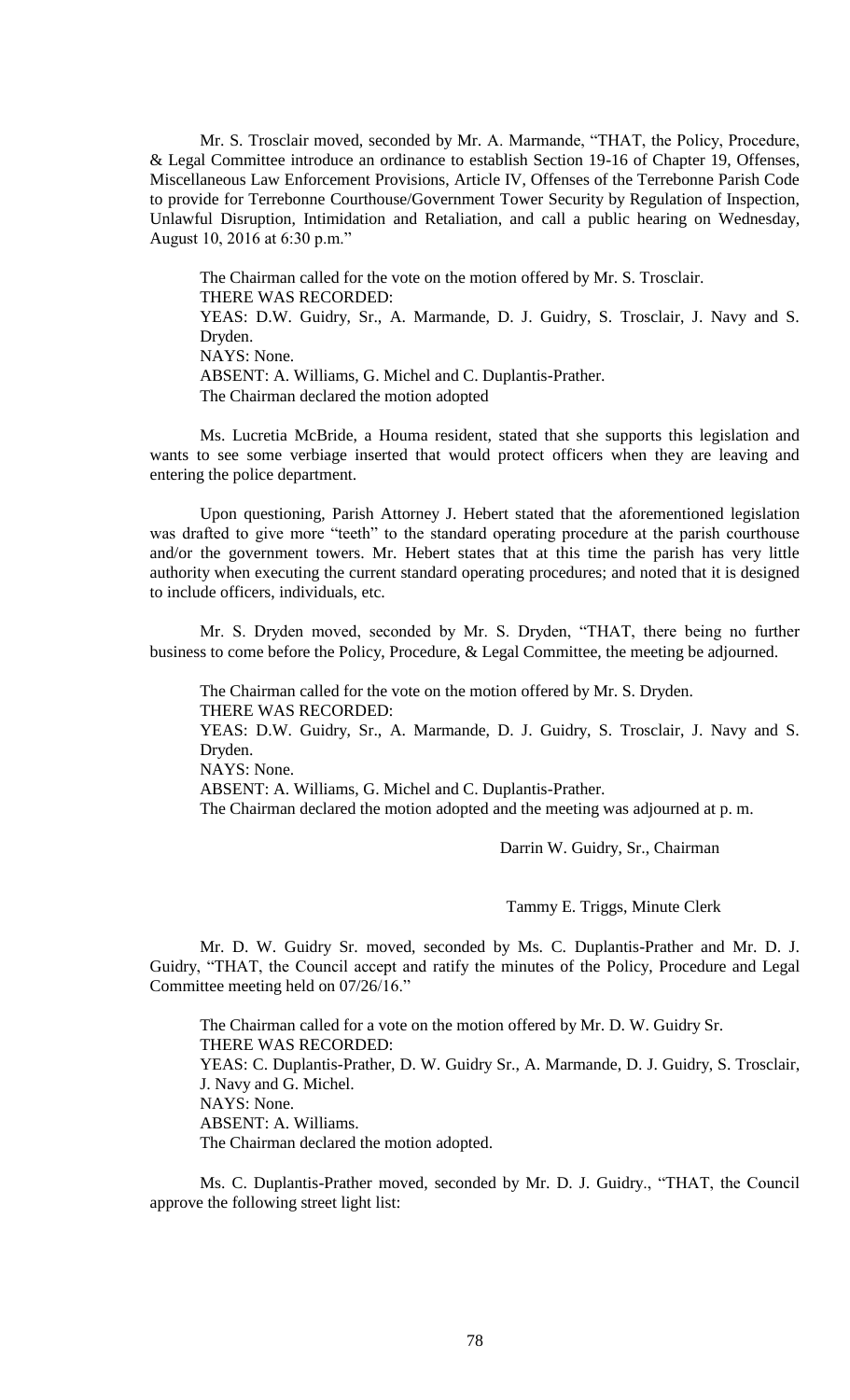INSTALL 1 100 WATT STREET LIGHT (AND POLE, IF NEEDED) AT 502 BAYOU GARDENS DR.; SLECA; RLD #1; SCOTTY DRYDEN, DIST. 4."

The Chairman called for a vote on the motion offered by Ms. C. Duplantis-Prather. THERE WAS RECORDED: YEAS: C. Duplantis-Prather, D. W. Guidry Sr., A. Marmande, D. J. Guidry, S. Trosclair, J. Navy and G. Michel. NAYS: None. ABSENT: A. Williams. The Chairman declared the motion adopted.

Mr. D.J. Guidry moved, seconded by Mr. A. Marmande, "THAT, the Council open nominations for the one vacancy, due to a resignation on the Recreation District No. 4 Board, nominate Mr. John Silver, Mr. Nathan Trosclair, Mr. Coy Verdin and Mrs. Janie Trosclair; close nominations and that a voice vote of the Council be taken to determine who will fill said vacancy."

The Chairman called for a vote on the motion offered by Mr. D.J. Guidry. THERE WAS RECORDED: YEAS: C. Duplantis-Prather, D. W. Guidry Sr., A. Marmande, D. J. Guidry, S. Trosclair, J. Navy and G. Michel. NAYS: None. ABSENT: A. Williams. The Chairman declared the motion adopted.

Voting to appoint Mr. John Silver:

None

Voting to appoint Mr. Nathan Trosclair: None

Voting to appoint Mr. Coy Verdin: None

Voting to appoint Mrs. Janie Trosclair: C. Duplantis-Prather D. W. Guidry Sr. A. Marmande D. J. Guidry S. Trosclair G. Michel S. Dryden J. Navy

# *A. Williams was recorded as absent.*

Council Minute Clerk K. Cologne announced the votes tallied for the one vacancy, due to a resignation on the Recreation District No. 4 Board and they were recorded as follows: zero (0) votes for Mr. John Silver, zero (0) votes for Mr. Nathan Trosclair, zero (0) votes for Mr. Coy Verdin and eight (8) votes for Mrs. Janie Trosclair.

The Chairman stated that, as per the above voice vote, Mrs. Janie Trosclair is appointed to serve a term on the Recreation District No. 4 Board.

Mrs. Janie Trosclair thanked the Council for this opportunity and stated that she is looking forward to working with the community.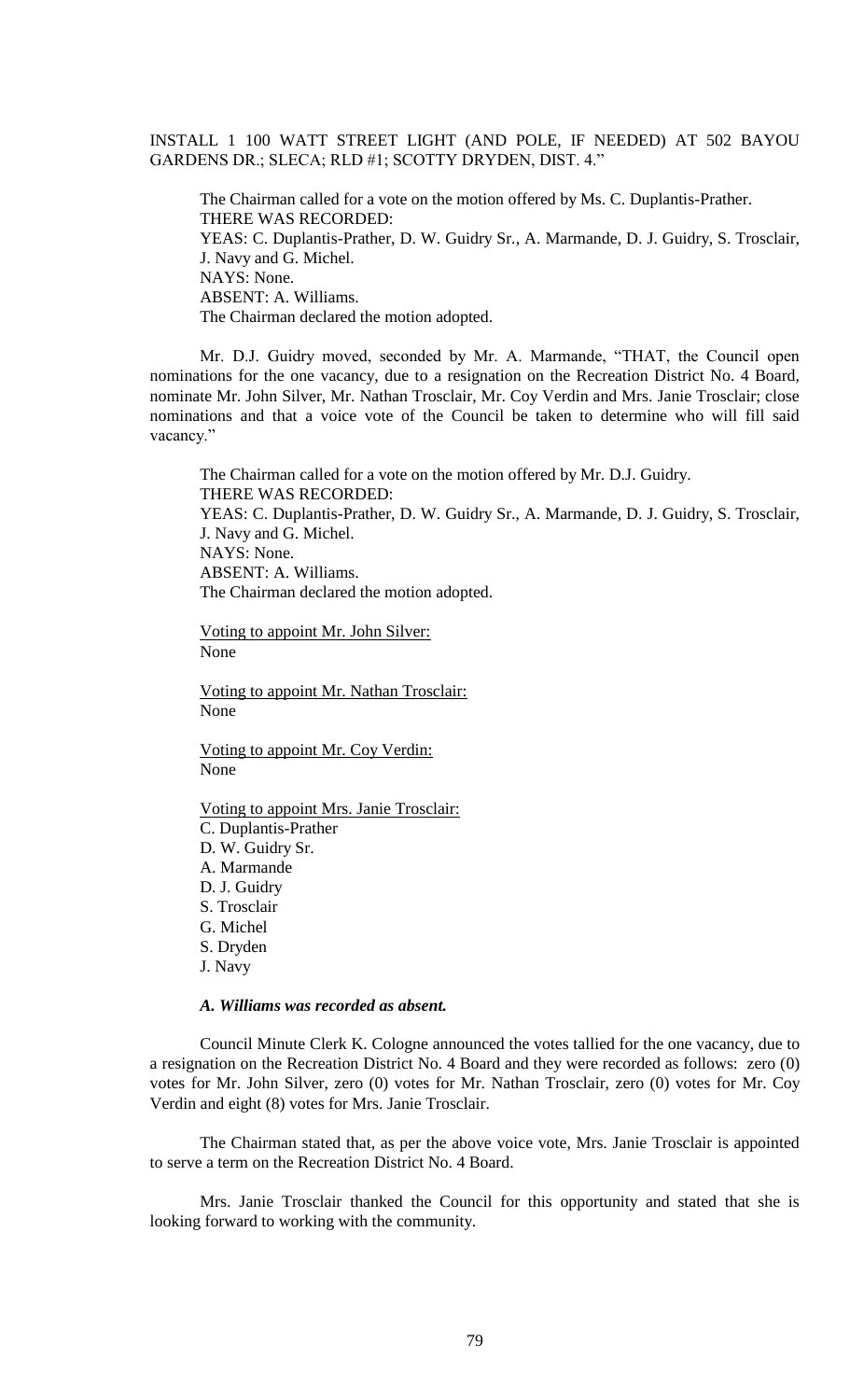Councilman A. Marmande and S. Trosclair thanked Mrs. Trosclair for her interest in serving on the Recreation District No. 4 Board.

Mr. S. Trosclair moved, seconded by Mr. D. J. Guidry, "THAT, the Council open nominations for the one expired term on the Recreation District No. 6 Board, nominate Ms. Marcia Ellender; close nominations and re-appoint Ms. Marcia Ellender to serve another term on said board."

The Chairman called for a vote on the motion offered by Mr. S. Trosclair. THERE WAS RECORDED: YEAS: C. Duplantis-Prather, D. W. Guidry Sr., A. Marmande, D. J. Guidry, S. Trosclair, J. Navy and G. Michel. NAYS: None. ABSENT: A. Williams. The Chairman declared the motion adopted.

Mr. D. W. Guidry Sr. moved, seconded by Ms. C. Duplantis-Prather, "THAT, the Council open nominations for the one expiring term on the TGMC Hospital Service District No. 1 Board, representing the Medical Society, accept Terrebonne Parish Medical Society's nominations of Dr. Irving Blatt, Dr. Peter Fail and Dr. Robert Gamble; close nominations and that a voice vote of the Council be taken to determine who will fill said vacancy."

The Chairman called for a vote on the motion offered by Mr. D.W. Guidry Sr. THERE WAS RECORDED: YEAS: C. Duplantis-Prather, D. W. Guidry Sr., A. Marmande, D. J. Guidry, S. Trosclair, J. Navy and G. Michel. NAYS: None. ABSENT: A. Williams. The Chairman declared the motion adopted.

Voting to appoint Dr. Irving Blatt: None

Voting to appoint Dr. Peter Fail: C. Duplantis-Prather D. W. Guidry Sr. A. Marmande D. J. Guidry S. Trosclair G. Michel S. Dryden J. Navy

Voting to appoint Dr. Robert Gamble: None

#### *A. Williams was recorded as absent.*

Council Minute Clerk K. Cologne announced the votes tallied for one vacancy, representing the Medical Society on the TGMC Hospital Service District No. 1 Board and they were recorded as follows: zero (0) votes for Dr. Irving Blatt, eight (8) votes for Dr. Peter Fail and zero (0) votes for Dr. Robert Gamble.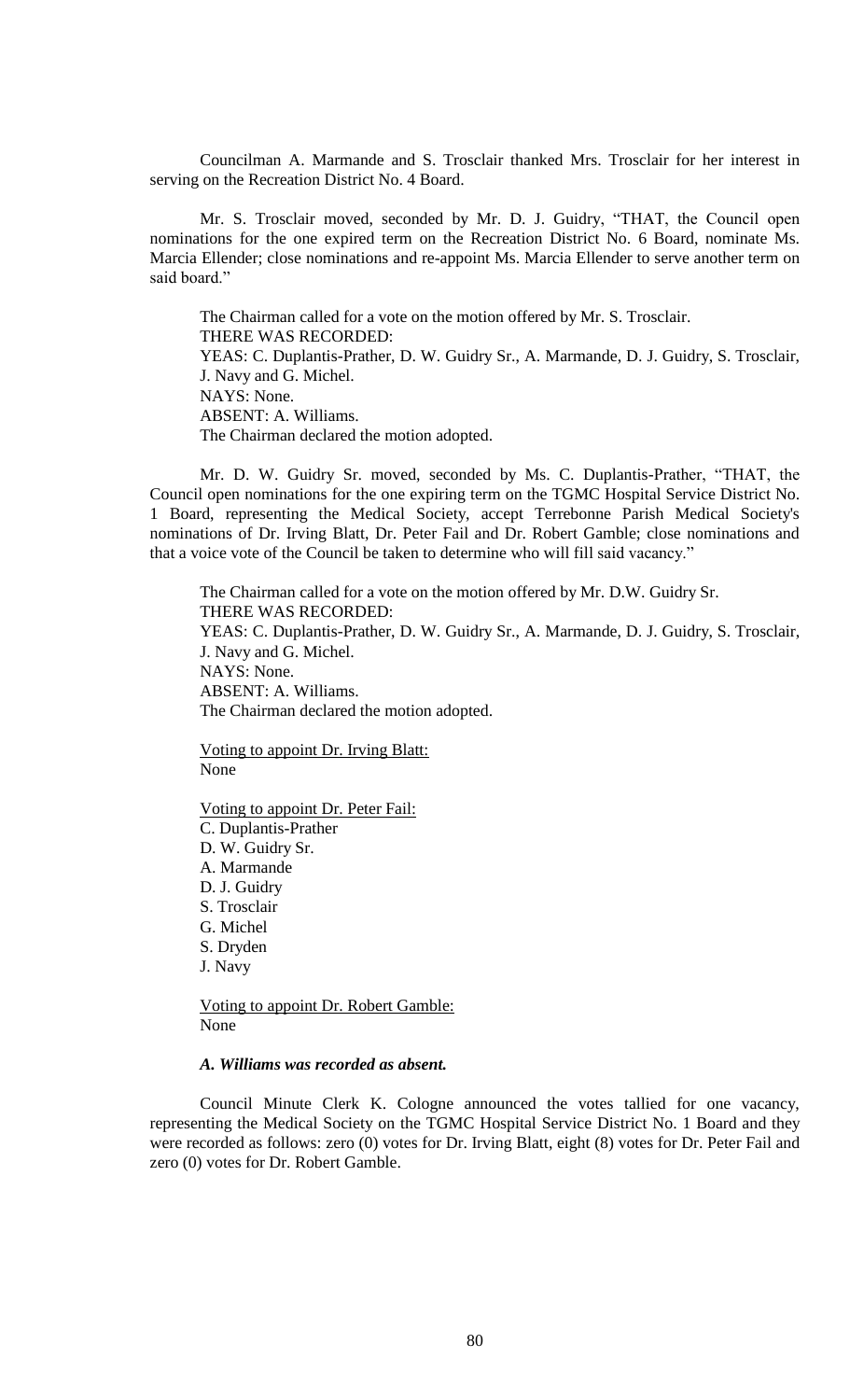The Chairman stated that, as per the above voice vote, Dr. Peter Fail is appointed to serve a term on the TGMC Hospital Service District No. 1 Board, representing the Terrebonne Parish Medical Society.

Mr. D. W. Guidry Sr. moved, seconded by A. Marmande, "THAT, the Council open nominations for the one expiring term on the TGMC Hospital Service District No. 1 Board, representing the General Public, nominate Mr. Robert Picou, Ms. Jacqueline Spencer and Mr. Jeff Evans; close nominations and that a voice vote of the Council be taken to determine who will fill said vacancy."

The Chairman called for a vote on the motion offered by Mr. D.W. Guidry Sr. THERE WAS RECORDED: YEAS: C. Duplantis-Prather, D. W. Guidry Sr., A. Marmande, D. J. Guidry, S. Trosclair, J. Navy and G. Michel. NAYS: None. ABSENT: A. Williams. The Chairman declared the motion adopted.

Voting to appoint Mr. Robert Picou: C. Duplantis-Prather D. W. Guidry Sr. A. Marmande D. J. Guidry S. Trosclair G. Michel S. Dryden J. Navy

Voting to appoint Ms. Jacqueline Spencer None

Voting to appoint Mr. Jeff Evans: None

### *A. Williams was recorded as absent.*

Council Minute Clerk K. Cologne announced the votes tallied for one vacancy, representing the General Public on the TGMC Hospital Service District No. 1 Board and they were recorded as follows: eight (8) votes for Mr. Robert Picou, zero (0) votes for Ms. Jacqueline Spencer and zero (0) votes for Mr. Jeff Evans.

The Chairman stated that, as per the above voice vote, Mr. Robert Picou is appointed to serve another term on the TGMC Hospital Service District No. 1 Board, representing the General Public.

Mr. Robert Picou thanked the Council for considering him for re-appointment to the TGMC Hospital Service District No. 1 Board.

Mr. D. W. Guidry Sr. moved, seconded by Ms. C. Duplantis-Prather, "THAT, the Council open nominations for the one expiring term on the TGMC Hospital Service District No. 1 Board, representing the Chamber of Commerce, accept Chamber of Commerce's nominations of Mr. Michael Bergeron, Mr. Michel Claudet and Mr. John Rogers; close nominations and that a voice vote of the Council be taken to determine who will fill said vacancy."

The Chairman called for a vote on the motion offered by Mr. D.W. Guidry Sr. THERE WAS RECORDED: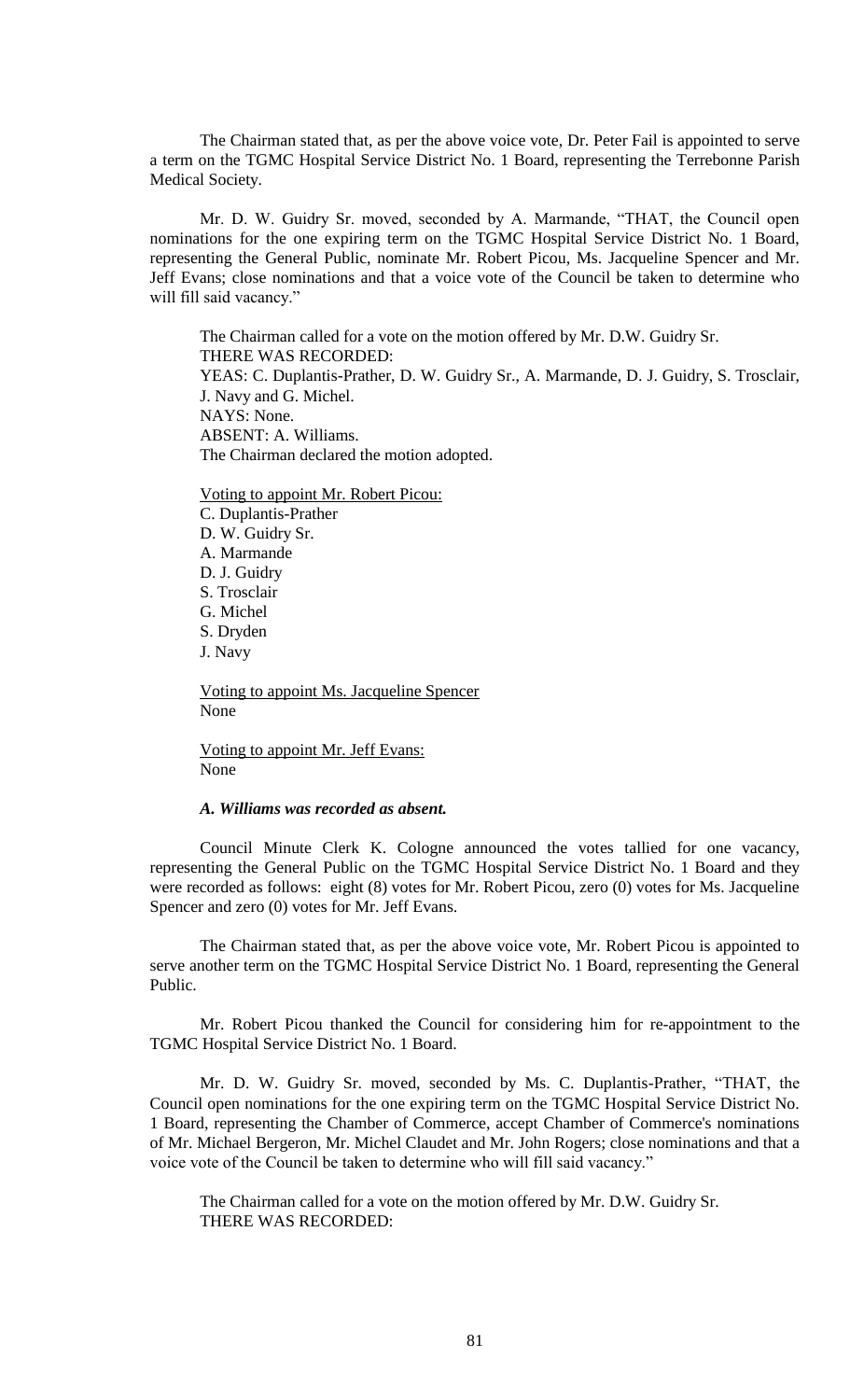YEAS: C. Duplantis-Prather, D. W. Guidry Sr., A. Marmande, D. J. Guidry, S. Trosclair, J. Navy and G. Michel. NAYS: None. ABSENT: A. Williams. The Chairman declared the motion adopted.

Voting to appoint Mr. Michael Bergeron: C. Duplantis-Prather D. W. Guidry Sr. A. Marmande S. Dryden

Voting to appoint Mr. Michel Claudet: D. J. Guidry G. Michel J. Navy

Voting to appoint Mr. John Rogers: S. Trosclair

### *A. Williams was recorded as absent.*

Council Minute Clerk K. Cologne announced the votes tallied for one vacancy, representing the Chamber of Commerce on the TGMC Hospital Service District No. 1 Board and they were recorded as follows: four (4) votes for Mr. Michael Bergeron, three (3) votes for Mr. Michel Claudet and one (1) vote for Mr. John Rogers.

The Chairman stated that, as per the above voice vote, Mr. Michael Bergeron is appointed to serve a term on the TGMC Hospital Service District No. 1 Board, representing the Chamber of Commerce.

Mr. Michael Bergeron thanked the Council for the appointment to the TGMC Hospital Service District No. 1 Board.

Several council members congratulated Mr. Bergeron on his appointment and thanked all nominees for their interest on serving on the aforementioned board.

Mr. D. J. Guidry moved, seconded by Mr. S. Trosclair, "THAT, the Council open nominations for the one vacancy on the Houma-Terrebonne Regional Planning Commission, nominate Ms. Gloria Kreamer Foret, Mr. Robbie Liner and Mr. Billy Hebert; close nominations and that a voice vote of the Council be taken to determine who will fill said vacancy."

The Chairman called for a vote on the motion offered by Mr. D. J. Guidry. THERE WAS RECORDED: YEAS: C. Duplantis-Prather, D. W. Guidry Sr., A. Marmande, D. J. Guidry, S. Trosclair, J. Navy and G. Michel. NAYS: None. ABSENT: A. Williams. The Chairman declared the motion adopted.

Voting to appoint Ms. Gloria Kreamer Foret: C. Duplantis-Prather D. J. Guidry S. Trosclair S. Dryden J. Navy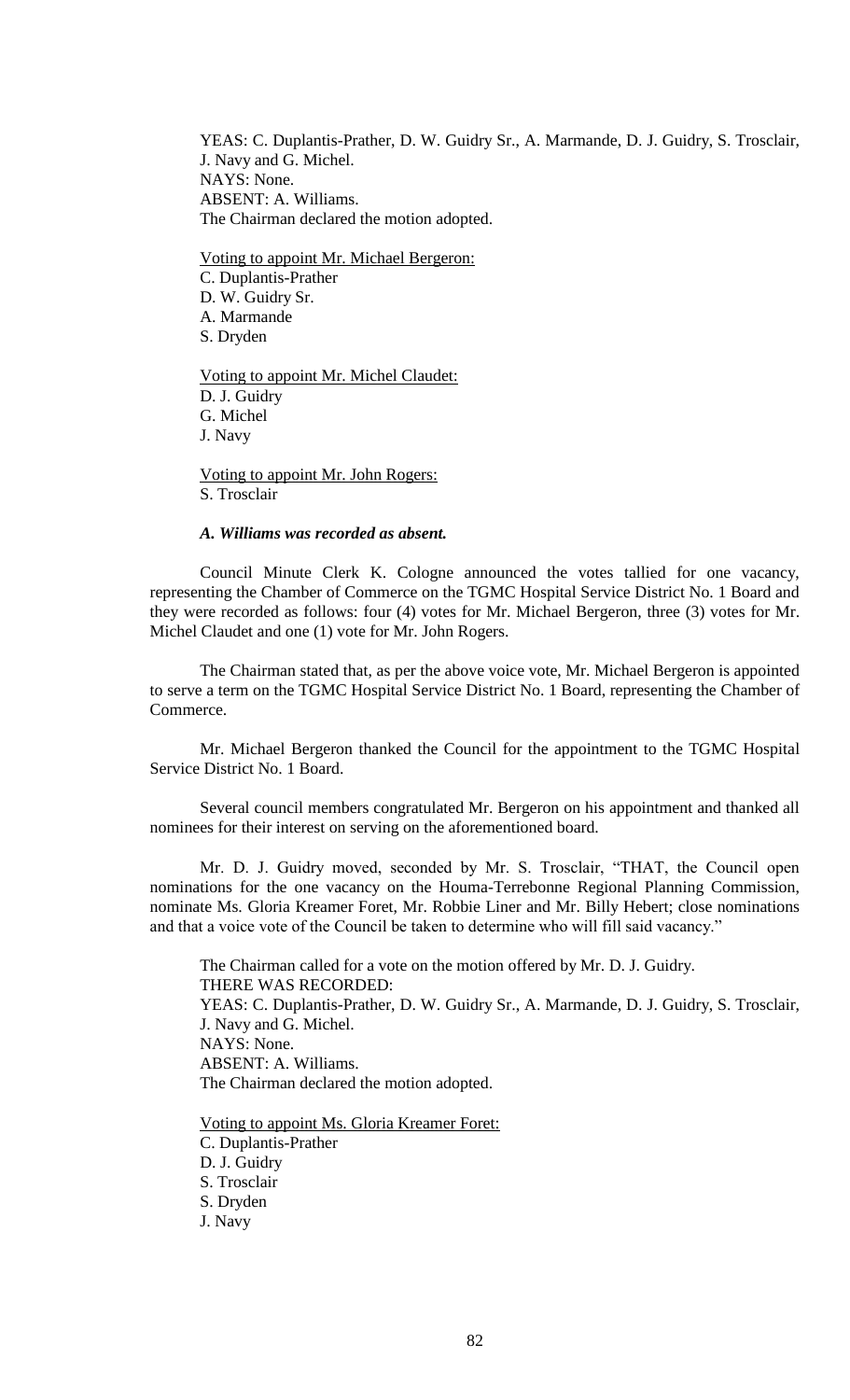Voting to appoint Mr. Robbie Liner: D. W. Guidry Sr. A. Marmande G. Michel

Voting to appoint Mr. Billy Hebert: None

## *A. Williams was recorded as absent.*

Council Minute Clerk K. Cologne announced the votes tallied for one vacancy on the Houma-Terrebonne Regional Planning Commission and they were recorded as follows: five (5) votes for Ms. Gloria Kreamer Foret, three (3) votes for Mr. Robbie Liner and zero (0) votes for Mr. Billy Hebert.

The Chairman stated that, as per the above voice vote, Ms. Gloria Kreamer Foret is appointed to serve a term on the Houma-Terrebonne Regional Planning Commission.

Ms. Gloria Kreamer Foret thanked the Council for the privilege to serve the people of Terrebonne Parish.

Councilwoman C. Duplantis-Prather congratulated Ms. Foret and thanked the two other applicants for their willingness to serve.

The Chairman announced the following vacancies, which he noted will be handled as per usual procedure:

• Fire District No. 10 Board: One vacancy due to resignation.

Under Agenda Item 8A - Announcements, Council members

- Councilwoman C. Duplantis-Prather encouraged every pet owner to have their pets spayed or neutered to help control the pet population and asked that if a stray animal is found, please contact the Animal Shelter at (985) 873-6709.
- Councilwoman C. Duplantis-Prather invited everyone to the Downtown Market held every Saturday from 8 a.m. to 12 noon at the Court Square.
- Councilwoman C. Duplantis-Prather invited everyone to attend the upcoming Neighborhood Watch Meetings: East Park next Tuesday at 6 p.m. at Cornerstone Church and Maple Street Association next Tuesday at 7 p.m. at Castalanos.
- Councilman A. Marmande personally thanked his friend and cousin Michael St. Martin for stepping-up and purchasing bullet proof vest for our law enforcement personnel.
- Councilman A. Marmande congratulated Attorney Jerri Smitko for her appointment to the Louisiana Department of Wildlife and Fisheries Commission.
- Councilman D. W. Guidry Sr. recognized the passing of late Constable Mr. Douglas Chauvin.
- Councilman D. W. Guidry Sr. wished fellow Councilman S. Trosclair a Happy Birthday.
- Councilman S. Trosclair sent his condolences out to the late Constable Mr. Douglas Chauvin's family.
- Councilman S. Trosclair thanked Vision Christian Church in Bourg for their donation of \$15,000 to the Sheriff's Office for bulletproof vests.
- Councilman S. Trosclair thanked Piranha Rentals for the donation of a bulletproof vest for his son who works for the Sheriff's Office.
- Councilwoman C. Duplantis-Prather thanked everyone for their support after her mother's passing.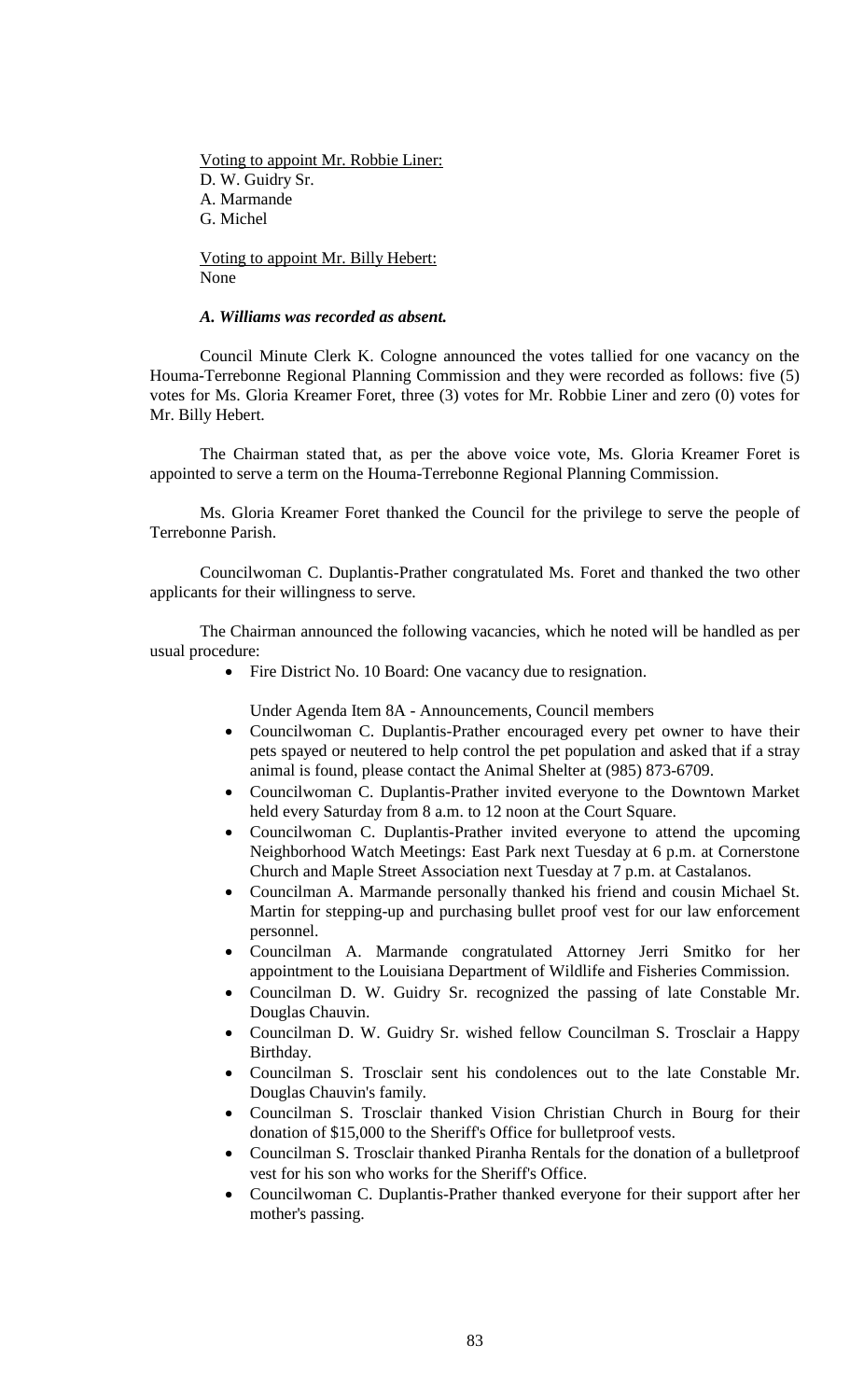Councilman J. Navy thanked Vision Christian Center for their donation and challenged others to step forth with donations to purchase bulletproof vests for law enforcement officers.

Parish Attorney Jules Hebert explained that the Houma Courier wrote a new article which complemented the entire Parish Government for being innovative in trying to find solutions to fight crime.

Under Agenda Item 8B - Announcements, Parish President

- Congratulated the Finance Department for receiving the honor of a Certificate of Recognition for the Budget Preparation.
- The Parish is down \$345,884 on Administration cost compared from this year to last year.
- Administration and the Council cut 6 million dollars off of the budget and started a hiring and merit freeze to bring the budget back in line.

Mr. D. J. Guidry moved, seconded by Mr. S. Trosclair and Mr. S. Dryden, "THAT, the Council introduce an ordinance to approve an emergency ordinance adopted by the Terrebonne Parish Council on July 27, 2016, which ratified all resolutions as they refer to insurance premiums, brokers, consultants, and contracts for the year 2016; call a public hearing at 6:30 PM on August 10, 2016, and to provide for other related matters:

The Chairman called for a vote on the motion offered by Mr. D. J. Guidry. THERE WAS RECORDED: YEAS: C. Duplantis-Prather, D. W. Guidry Sr., A. Marmande, D. J. Guidry, S. Trosclair, J. Navy and G. Michel. NAYS: None. ABSENT: A. Williams. The Chairman declared the motion adopted.

Parish Attorney Jules Hebert stated that the Council asked for a legal opinion regarding wake zones and speed limits, the opinion was rendered and will be sent tomorrow.

Ms. C. Duplantis-Prather moved, seconded by Mr. D. J. Guidry, "THAT, the Council approve the following Monthly Engineering Reports:

A. Duplantis Design Group, PC."

The Chairman called for a vote on the motion offered by Ms. C. Duplantis-Prather. THERE WAS RECORDED: YEAS: C. Duplantis-Prather, D. W. Guidry Sr., A. Marmande, D. J. Guidry, S. Trosclair, J. Navy and G. Michel. NAYS: None. ABSENT: A. Williams. The Chairman declared the motion adopted.

Ms. C. Duplantis-Prather moved, seconded by Mr. S. Trosclair, "THAT, there being no further business to come before the Council the meeting be adjourned."

The Chairman called for a vote on the motion offered by Ms. C. Duplantis-Prather. THERE WAS RECORDED: YEAS: C. Duplantis-Prather, D. W. Guidry Sr., A. Marmande, D. J. Guidry, S. Trosclair, J. Navy and G. Michel. NAYS: None. ABSENT: A. Williams. The Chairman declared the motion adopted and the meeting adjourned at 8:11 p.m.